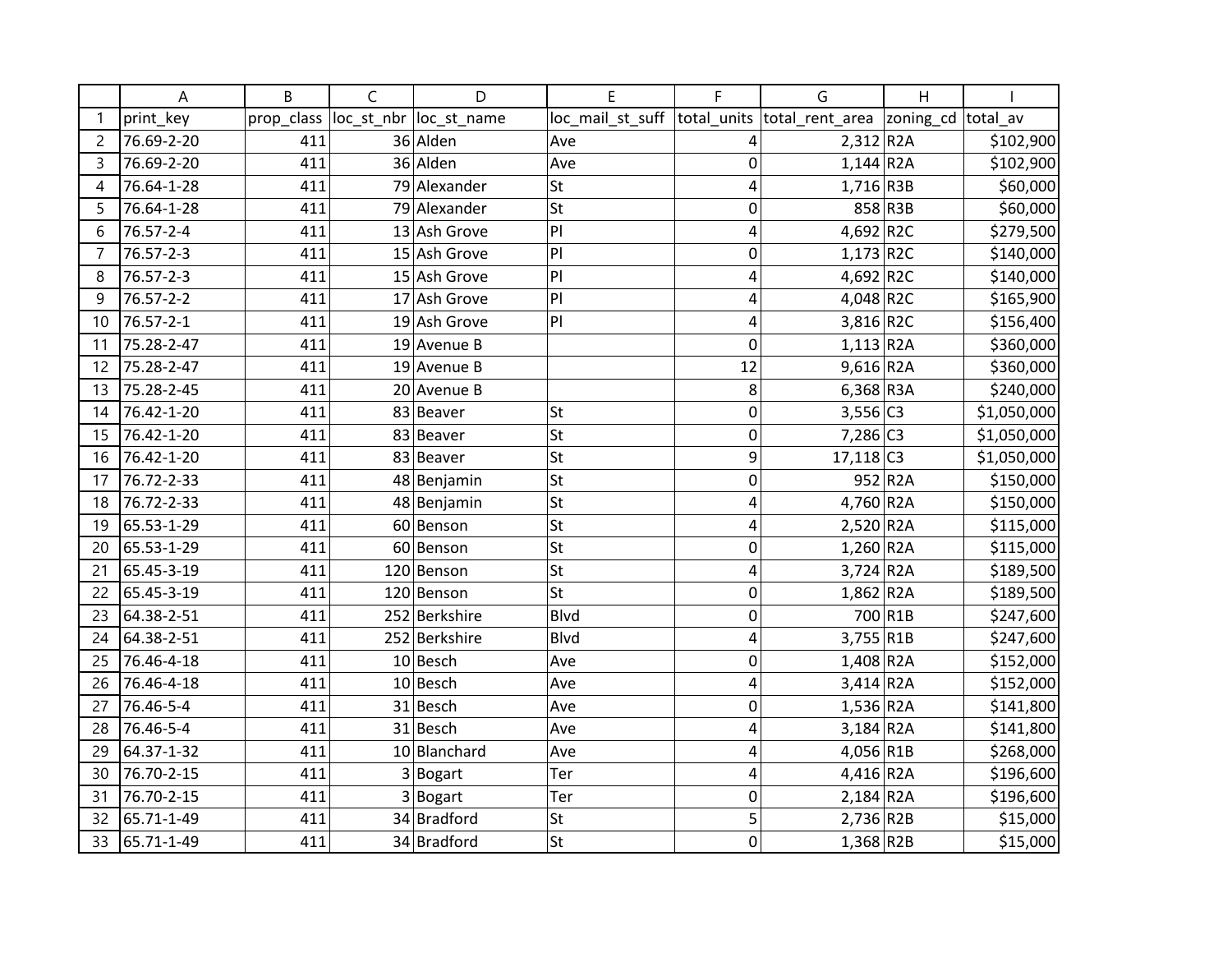|    | A          | B          | C          | D              | E                | F              | G                           | H                  |             |
|----|------------|------------|------------|----------------|------------------|----------------|-----------------------------|--------------------|-------------|
|    | print_key  | prop_class | loc_st_nbr | loc_st_name    | loc_mail_st_suff |                | total_units total_rent_area | zoning_cd total_av |             |
| 34 | 65.54-4-7  | 411        |            | 166 Bradford   | St               | 4              | $3,248$ R2B                 |                    | \$133,100   |
| 35 | 65.54-4-7  | 411        |            | 166 Bradford   | St               | 0              | $1,596$ R2B                 |                    | \$133,100   |
| 36 | 65.54-1-68 | 411        |            | 186 Bradford   | <b>St</b>        | 20             | 11,396 R4                   |                    | \$1,222,700 |
| 37 | 64.36-1-58 | 411        |            | 508 Bradford   | <b>St</b>        | 5              | 4,001 R2A                   |                    | \$183,800   |
| 38 | 64.36-1-56 | 411        |            | 514 Bradford   | <b>St</b>        | 6              | $6,305$ R2A                 |                    | \$300,000   |
| 39 | 64.36-1-56 | 411        |            | 514 Bradford   | <b>St</b>        | 0              |                             | 629 R2A            | \$300,000   |
| 40 | 64.6-2-3   | 411        |            | 10 Brevator    | St               | 0              |                             | 570 R3A            | \$203,600   |
| 41 | 64.6-2-3   | 411        |            | 10 Brevator    | <b>St</b>        | 9              | $2,780$ R3A                 |                    | \$203,600   |
| 42 | 64.6-2-4   | 411        |            | $12$  Brevator | <b>St</b>        | $\mathbf 0$    |                             | 540 R3A            | \$202,900   |
| 43 | 64.6-2-4   | 411        |            | $12$ Brevator  | <b>St</b>        | 12             | 2,780 R3A                   |                    | \$202,900   |
| 44 | 64.6-2-5   | 411        |            | $14$ Brevator  | <b>St</b>        | $\mathbf 0$    |                             | 540 R3A            | \$202,900   |
| 45 | 64.6-2-5   | 411        |            | $14$ Brevator  | St               | 9              | $2,780$ R3A                 |                    | \$202,900   |
| 46 | 64.6-2-6   | 411        |            | 20 Brevator    | <b>St</b>        | 0              | 1,200 R3A                   |                    | \$727,900   |
| 47 | 64.6-2-6   | 411        |            | 20 Brevator    | <b>St</b>        | 33             | 10,404 R3A                  |                    | \$727,900   |
| 48 | 76.65-2-80 | 411        | 49         | Broad          | <b>St</b>        | 0              | $1,140$ R3B                 |                    | \$105,000   |
| 49 | 76.65-2-80 | 411        | 49         | Broad          | St               | 4              | 4,560 R3B                   |                    | \$105,000   |
| 50 | 76.65-2-79 | 411        |            | $51$ Broad     | St               | 0              | $1,620$ R3B                 |                    | \$210,000   |
| 51 | 76.65-2-79 | 411        |            | $51$ Broad     | <b>St</b>        | 8              | $6,480$ R3B                 |                    | \$210,000   |
| 52 | 76.65-2-70 | 411        |            | 67 Broad       | <b>St</b>        | 12             | 15,560 R3B                  |                    | \$1,547,400 |
| 53 | 76.65-3-35 | 411        |            | 94 Broad       | <b>St</b>        | 0              | 3,400 R3B                   |                    | \$30,000    |
| 54 | 76.65-3-35 | 411        |            | 94 Broad       | St               | 4              | $3,400$ R3B                 |                    | \$30,000    |
| 55 | 76.73-1-24 | 411        |            | 97 Broad       | St               | 4              | $5,808$ R3B                 |                    | \$647,200   |
| 56 | 76.42-3-36 | 411        |            | 412 Broadway   |                  | $\overline{0}$ | $9,420$ C3                  |                    | \$2,794,100 |
| 57 | 76.42-3-36 | 411        |            | 412 Broadway   |                  | 32             | $36,852$ C <sub>3</sub>     |                    | \$2,794,100 |
| 58 | 76.42-2-1  | 411        |            | 488 Broadway   |                  | 0              | $17,481$ C3                 |                    | \$6,430,000 |
| 59 | 76.42-2-1  | 411        |            | 488 Broadway   |                  | 60             | 52,284 C3                   |                    | \$6,430,000 |
| 60 | 76.27-1-18 | 411        |            | 705 Broadway   |                  | 132            | 84,538 C3                   |                    | \$600,000   |
| 61 | 76.27-1-18 | 411        |            | 705 Broadway   |                  | 134            | 164,839 C3                  |                    | \$600,000   |
| 62 | 76.27-1-18 | 411        |            | 705 Broadway   |                  | 0              | $23,354$ C <sub>3</sub>     |                    | \$600,000   |
| 63 | 76.27-1-18 | 411        |            | 705 Broadway   |                  | 0              | $13,891$ C <sub>3</sub>     |                    | \$600,000   |
| 64 | 65.83-1-32 | 411        |            | 733 Broadway   |                  | 7              | 12,800 C3                   |                    | \$2,300,000 |
| 65 | 65.83-1-32 | 411        |            | 733 Broadway   |                  | 22             | 36,000 C3                   |                    | \$2,300,000 |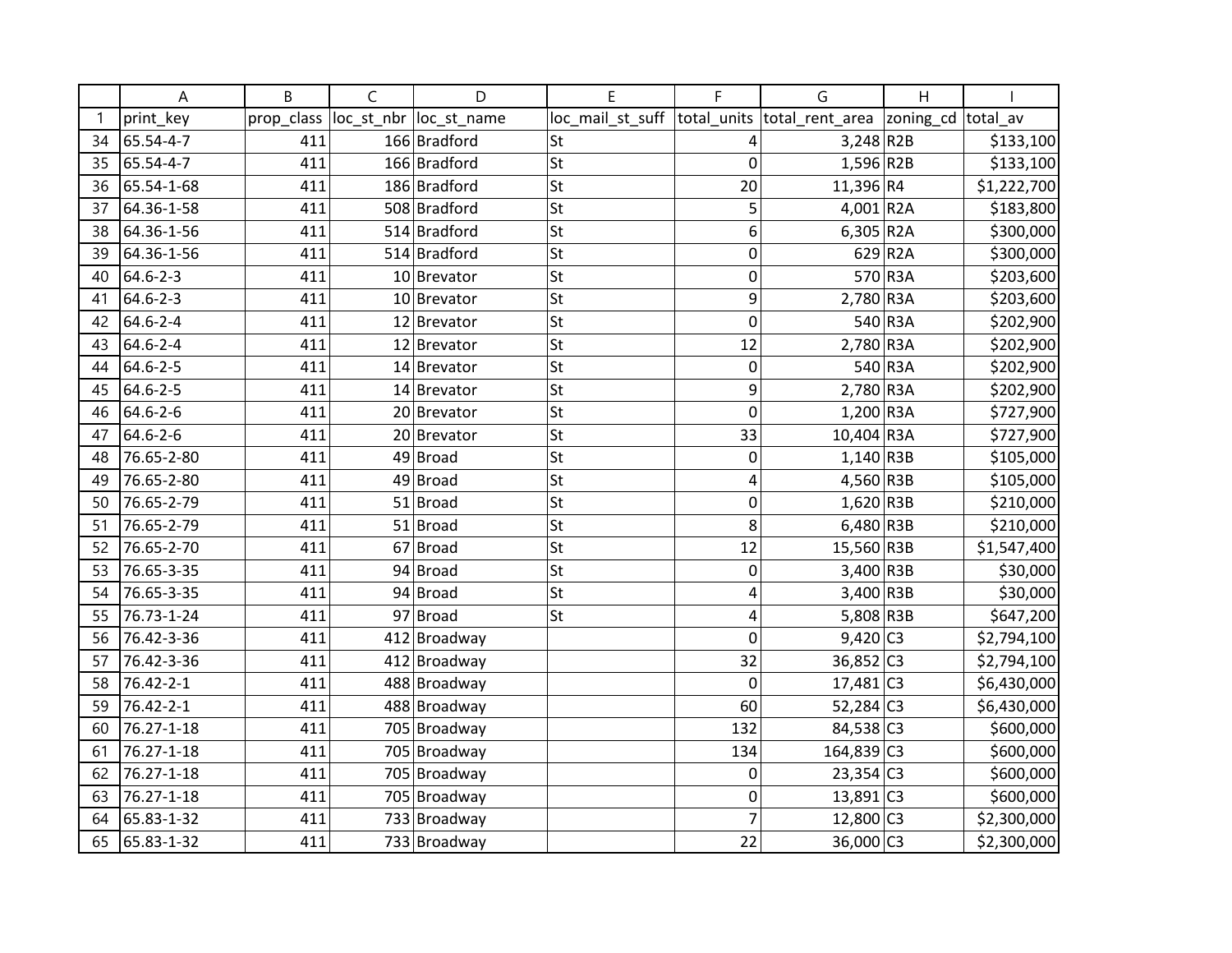|    | Α            | B          | C          | D             | E                | F              | G                        | H         |              |
|----|--------------|------------|------------|---------------|------------------|----------------|--------------------------|-----------|--------------|
|    | print key    | prop_class | loc_st_nbr | loc_st_name   | loc_mail_st_suff | total units    | total_rent_area          | zoning_cd | total av     |
| 66 | 65.82-6-15   | 411        |            | 776 Broadway  |                  | $\mathbf 0$    | $7,234$ C <sub>3</sub>   |           | \$15,000,000 |
| 67 | 65.82-6-15   | 411        |            | 776 Broadway  |                  | $\mathbf 0$    | $17,153$ C <sub>3</sub>  |           | \$15,000,000 |
| 68 | 65.82-6-15   | 411        |            | 776 Broadway  |                  | 88             | 80,464 C3                |           | \$15,000,000 |
| 69 | 65.16-4-33   | 411        |            | 883 Broadway  |                  | 15             | $2,700$ CO               |           | \$3,348,000  |
| 70 | 65.16-4-33   | 411        |            | 883 Broadway  |                  | 0              | 8,150 CO                 |           | \$3,348,000  |
| 71 | 65.16-4-33   | 411        |            | 883 Broadway  |                  | $\mathbf 0$    | $9,050$ CO               |           | \$3,348,000  |
| 72 | 65.16-4-33   | 411        |            | 883 Broadway  |                  | 25             | $25,350$ CO              |           | \$3,348,000  |
| 73 | 65.44-1-50.1 | 411        |            | 1154 Broadway |                  | 6              | $6,300$ R <sub>2</sub> A |           | \$360,600    |
| 74 | 64.22-2-18   | $411$ 2A   |            | Cambridge     | Rd               | 5              | $5,435$ R1B              |           | \$338,000    |
| 75 | 64.22-2-18   | $411$  2A  |            | Cambridge     | Rd               | $\mathbf 0$    | 1,087 R1B                |           | \$338,000    |
| 76 | 64.22-2-19   | $411$  2B  |            | Cambridge     | Rd               | 5              | $5,435$ R1B              |           | \$315,000    |
| 77 | 64.22-2-19   | $411$ 2B   |            | Cambridge     | Rd               | $\mathbf 0$    | $1,087$ R1B              |           | \$315,000    |
| 78 | 76.57-5-35   | 411        |            | 17 Catherine  | <b>St</b>        | $\mathbf 0$    | $1,056$ R3B              |           | \$128,700    |
| 79 | 76.57-5-35   | 411        |            | 17 Catherine  | St               | 4              | 3,960 R3B                |           | \$128,700    |
| 80 | 76.55-1-41   | 411        |            | 240 Catherine | <b>St</b>        | $\overline{4}$ | $3,100$ R <sub>2</sub> A |           | \$138,000    |
| 81 | 76.55-1-41   | 411        |            | 240 Catherine | St               | $\mathbf 0$    | $1,220$ R2A              |           | \$138,000    |
| 82 | 76.54-3-3    | 411        |            | 292 Catherine | St               | 4              | 3,200 R2A                |           | \$143,000    |
| 83 | 65.80-2-24   | 411        |            | $4$ Central   | Ave              | $\mathbf 0$    | $4,060$ C1               |           | \$3,098,500  |
| 84 | 65.80-2-24   | 411        |            | $4$ Central   | Ave              | 36             | 29,700 C1                |           | \$3,098,500  |
| 85 | 65.80-2-24   | 411        |            | $4$ Central   | Ave              | $\mathbf 0$    | $11,820$ C1              |           | \$3,098,500  |
| 86 | 65.72-3-62   | 411        |            | 39 Central    | Ave              | 158            | 138,780 C3               |           | \$13,831,600 |
| 87 | 65.63-2-66.1 | 411        |            | 261 Central   | Ave              | 4              | 3,968 C3                 |           | \$377,200    |
| 88 | 65.63-2-66.1 | 411        |            | 261 Central   | Ave              | $\mathbf 0$    | $1,984$ C <sub>3</sub>   |           | \$377,200    |
| 89 | 65.46-2-4    | 411        |            | 400 Central   | Ave              | $\mathbf 0$    | $2,800$ C3               |           | \$30,108,400 |
| 90 | 65.46-2-4    | 411        |            | 400 Central   | Ave              | $\overline{0}$ | 8,446 C3                 |           | \$30,108,400 |
| 91 | 65.46-2-4    | 411        |            | 400 Central   | Ave              | 55             | $19,344$ C <sub>3</sub>  |           | \$30,108,400 |
| 92 | 65.46-2-4    | 411        |            | 400 Central   | Ave              | 308            | $279,059$ C3             |           | \$30,108,400 |
| 93 | 65.46-1-53   | 411        |            | 433 Central   | Ave              | 4              | $5,560$ C3               |           | \$131,000    |
| 94 | 65.37-3-53   | 411        |            | 526 Central   | Ave              | $\mathbf 0$    | 8,540 C2                 |           | \$11,181,000 |
| 95 | 65.37-3-53   | 411        |            | 526 Central   | Ave              | $\mathbf 0$    | $7,999$ C <sub>2</sub>   |           | \$11,181,000 |
| 96 | 65.37-3-53   | 411        |            | 526 Central   | Ave              | 74             | 87,158 C2                |           | \$11,181,000 |
| 97 | 65.37-3-53   | 411        |            | 526 Central   | Ave              | $\mathbf 0$    | $12,665$ C <sub>2</sub>  |           | \$11,181,000 |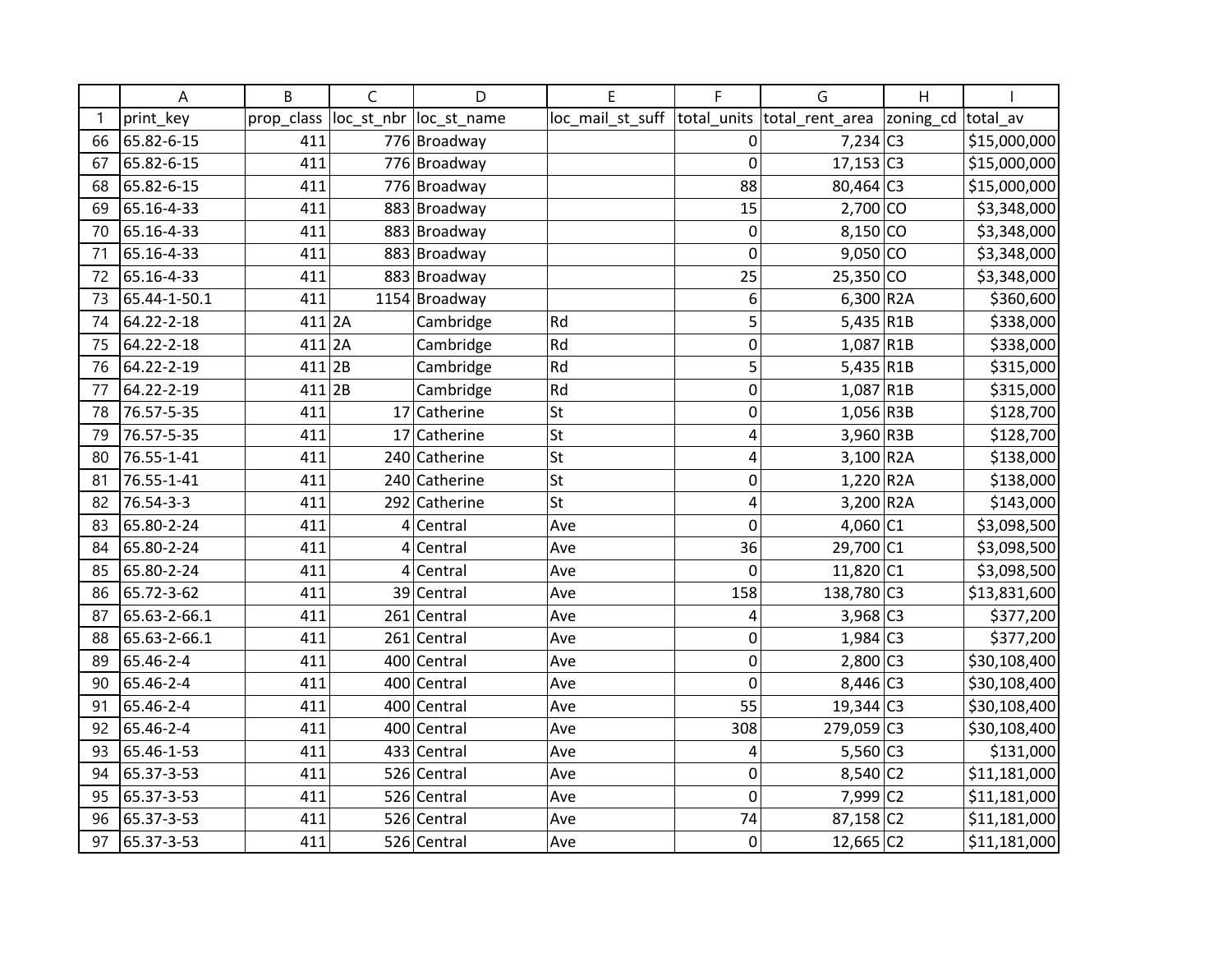|     | A               | B          | C           | D                      | E                | F   | G                           | H                  |             |
|-----|-----------------|------------|-------------|------------------------|------------------|-----|-----------------------------|--------------------|-------------|
| -1  | print_key       | prop class |             | loc st nbr loc st name | loc mail st suff |     | total units total rent area | zoning_cd total_av |             |
| 98  | 64.36-1-1       | 411        |             | 680 Central            | Ave              | 0   | 7,800 R2A                   |                    | \$7,897,900 |
| 99  | 64.36-1-1       | 411        |             | 680 Central            | Ave              | 0   | $4,618$ R <sub>2</sub> A    |                    | \$7,897,900 |
| 100 | 64.36-1-1       | 411        |             | 680 Central            | Ave              | 200 | 101,400 R2A                 |                    | \$7,897,900 |
| 101 | 76.24-7-45      | 411        |             | 67 Chestnut            | St               | 0   | $1,000$ R2C                 |                    | \$170,000   |
| 102 | 76.24-7-45      | 411        |             | 67 Chestnut            | St               | 2   | $1,672$ R2C                 |                    | \$170,000   |
| 103 | 76.24-7-46      | 411        |             | 71 Chestnut            | lst              | 0   | 1,000 R2C                   |                    | \$720,000   |
| 104 | 76.24-7-46      | 411        |             | 71 Chestnut            | lst              | 0   | $1,080$ R2C                 |                    | \$720,000   |
| 105 | 76.24-7-46      | 411        |             | 71 Chestnut            | St               | 18  | 11,880 R2C                  |                    | \$720,000   |
| 106 | 76.24-7-48      | 411        |             | 95 Chestnut            | St               | 4   | $2,376$ R2C                 |                    | \$178,000   |
| 107 | 76.24-7-48      | 411        |             | 95 Chestnut            | St               | 0   | $1,188$ R2C                 |                    | \$178,000   |
| 108 | 76.24-6-12      | 411        |             | 96 Chestnut            | lst              | 7   | 4,928 R2C                   |                    | \$383,100   |
| 109 | 76.24-6-11      | 411        |             | 98 Chestnut            | St               | 7   | 4,960 R2C                   |                    | \$308,500   |
| 110 | 76.24-6-10      | 411        |             | 100 Chestnut           | St               | 5   | 3,598 R2C                   |                    | \$223,800   |
| 111 | 76.24-2-34      | 411        |             | 120 Chestnut           | St               | 6   | 5,642 R2C                   |                    | \$346,900   |
| 112 | 76.24-2-29      | 411        |             | 132 Chestnut           | St               | 8   | 4,464 R2C                   |                    | \$334,400   |
| 113 | 76.24-2-8       | 411        |             | 174 Chestnut           | St               | 4   | 3,836 R2C                   |                    | \$263,000   |
|     | 114 64.52-2-1   |            | 411 826-828 | Chestnut               | St               | 10  | $9,000$ R <sub>2</sub> A    |                    | \$457,900   |
| 115 | 64.56-1-2       | 411        |             | $2$ Circle             | Ln               | 24  | $4,400$ R3A                 |                    | \$3,272,742 |
| 116 | 64.56-1-2       | 411        |             | $2$ Circle             | Ln               | 0   | 8,285 R3A                   |                    | \$3,272,742 |
| 117 | 64.56-1-2       | 411        |             | $2$ Circle             | Ln               | 65  | 61,990 R3A                  |                    | \$3,272,742 |
|     | 118 64.36-1-21  | 411        |             | 40 Cleveland           | St               | 12  | $9,928$ R <sub>2</sub> A    |                    | \$554,300   |
| 119 | 64.36-1-21      | 411        |             | 40 Cleveland           | St               | 0   | 4,964 R2A                   |                    | \$554,300   |
| 120 | 65.82-3-30      | 411        |             | 78 Clinton             | Ave              | 4   | 2,720 R2B                   |                    | \$15,000    |
| 121 | 65.82-4-45      | 411        |             | 85 Clinton             | Ave              | 4   | 4,424 R2B                   |                    | \$25,000    |
| 122 | 65.82-4-46      | 411        |             | 87 Clinton             | Ave              | 4   | $3,984$ R <sub>2</sub> B    |                    | \$25,000    |
| 123 | 65.82-3-25      | 411        |             | 88 Clinton             | Ave              | 4   | $5,104$ R2B                 |                    | \$147,900   |
| 124 | 65.82-4-47      | 411        |             | 89 Clinton             | Ave              | 4   | 4,200 R2B                   |                    | \$25,000    |
| 125 | 65.82-4-48      | 411        |             | 91 Clinton             | Ave              | 4   | $4,424$ R2B                 |                    | \$25,000    |
| 126 | 65.82-4-50      | 411        |             | 95 Clinton             | Ave              | 4   | 3,864 R2B                   |                    | \$25,000    |
| 127 | 65.82-4-53      | 411        |             | 101 Clinton            | Ave              | 4   | $2,992$ R2B                 |                    | \$175,400   |
|     | 128 65.82-3-9.1 | 411        |             | 104 Clinton            | Ave              | 20  | 25,193 R2B                  |                    | \$1,763,000 |
| 129 | 65.81-2-24      | 411        |             | 168 Clinton            | Ave              | 4   | 3,696 R2B                   |                    | \$15,000    |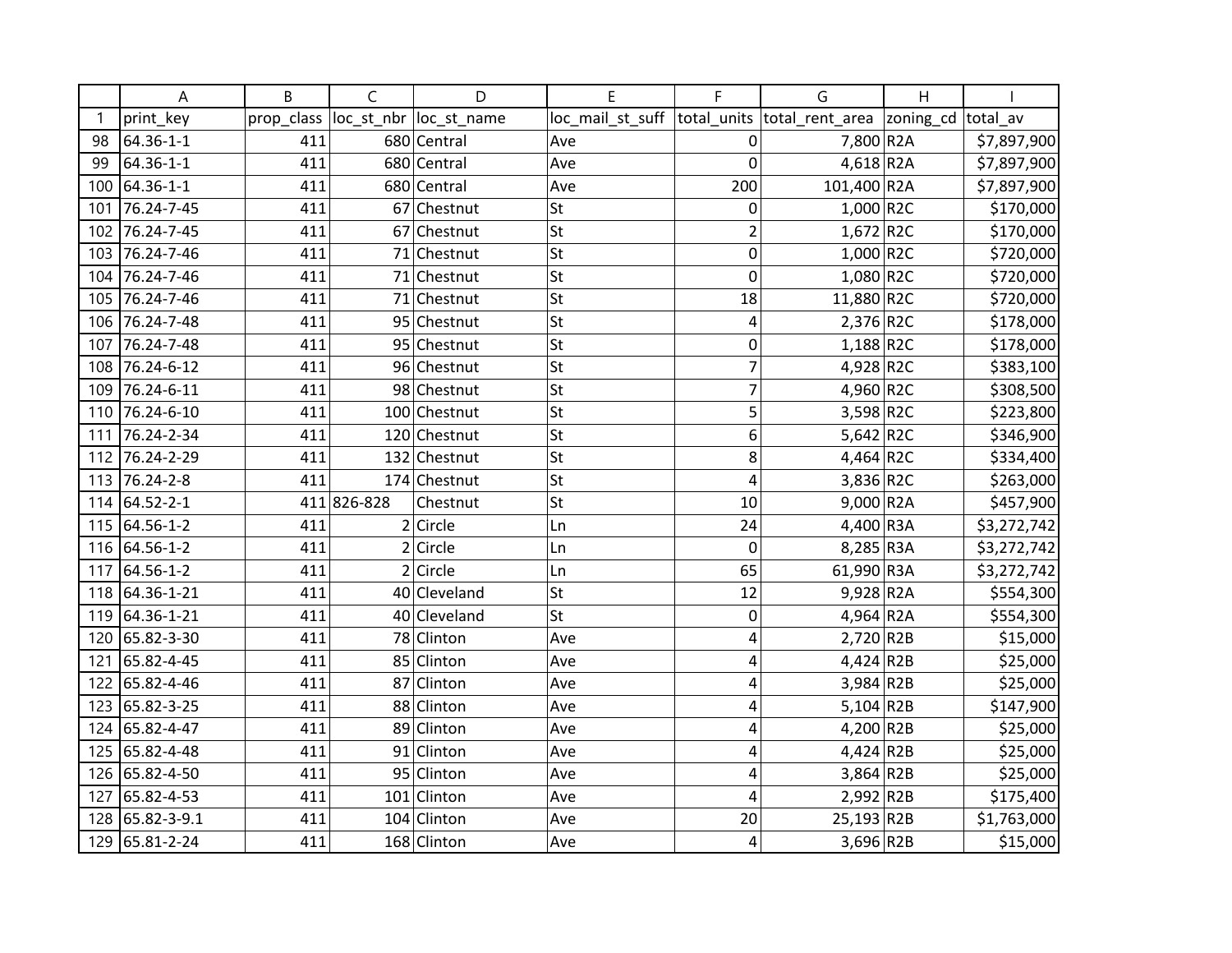|     | А              | B          | $\mathsf{C}$ | D             | E                | F              | G                          | H       |                       |
|-----|----------------|------------|--------------|---------------|------------------|----------------|----------------------------|---------|-----------------------|
|     | print_key      | prop_class | loc_st_nbr   | loc_st_name   | loc_mail_st_suff | total_units    | total_rent_area  zoning_cd |         | total av              |
| 130 | 65.73-4-29     | 411        |              | 179 Clinton   | Ave              | 4              | $3,776$ R2B                |         | \$163,000             |
| 131 | 65.73-4-30     | 411        |              | 181 Clinton   | Ave              | 4              | $2,664$ R <sub>2</sub> B   |         | \$76,500              |
|     | 132 65.73-4-34 | 411        |              | 189 Clinton   | Ave              | 4              | 2,736 R2B                  |         | \$60,000              |
|     | 133 65.73-4-39 | 411        |              | 197 Clinton   | Ave              | 4              | $3,608$ R <sub>2B</sub>    |         | \$157,000             |
|     | 134 65.81-2-3  | 411        |              | 212 Clinton   | Ave              | 4              | $3,864$ R <sub>2</sub> B   |         | \$136,800             |
|     | 135 65.81-2-2  | 411        |              | $214$ Clinton | Ave              | 4              | $3,864$ R <sub>2</sub> B   |         | \$5,000               |
| 136 | 65.73-2-18     | 411        |              | 222 Clinton   | Ave              | 5              | 3,236 R2B                  |         | \$15,000              |
| 137 | 65.73-4-58     | 411        |              | 235 Clinton   | Ave              | $\overline{7}$ | 4,476 R2B                  |         | $\overline{$}139,200$ |
|     | 138 65.73-1-24 | 411        |              | 287 Clinton   | Ave              | 4              | 4,498 R2B                  |         | \$191,100             |
|     | 139 65.73-1-29 | 411        |              | 297 Clinton   | Ave              | 4              | 3,352 R2B                  |         | \$15,000              |
| 140 | 65.73-1-30     | 411        | 299          | Clinton       | Ave              | 4              | $3,352$ R2B                |         | \$25,000              |
| 141 | 65.73-1-31     | 411        |              | 301 Clinton   | Ave              | 8              | $6,759$ R2B                |         | \$240,000             |
|     | 142 65.73-1-34 | 411        |              | 307 Clinton   | Ave              | 4              | $3,204$ R <sub>2B</sub>    |         | \$15,000              |
|     | 143 65.72-6-4  | 411        |              | 314 Clinton   | Ave              | 5              | $7,128$ C1                 |         | \$300,000             |
|     | 144 65.72-6-2  | 411        |              | 320 Clinton   | Ave              | 3              | $2,112$ C1                 |         | \$15,000              |
|     | 145 65.72-6-2  | 411        |              | 320 Clinton   | Ave              | 0              | $1,056$ C1                 |         | \$15,000              |
|     | 146 65.64-3-27 | 411        |              | 330 Clinton   | Ave              | 6              | $2,376$ C1                 |         | \$128,400             |
| 147 | 65.64-4-40     | 411        |              | 349 Clinton   | Ave              | 4              | 4,664 $ C1$                |         | \$60,000              |
|     | 148 65.64-3-14 | 411        |              | 362 Clinton   | Ave              | 4              | $3,531$ R2B                |         | \$120,000             |
|     | 149 65.64-4-47 | 411        |              | 367 Clinton   | Ave              | 0              |                            | 952 R2B | \$144,400             |
|     | 150 65.64-4-47 | 411        |              | 367 Clinton   | Ave              | 9              | 2,856 R2B                  |         | \$144,400             |
| 151 | 65.64-3-3      | 411        |              | 396 Clinton   | Ave              | 4              | 4,131 C1                   |         | \$88,500              |
|     | 152 65.64-3-2  | 411        |              | 398 Clinton   | Ave              | 4              | 4,050 C1                   |         | \$75,000              |
|     | 153 65.64-2-18 | 411        |              | 402 Clinton   | Ave              | 4              | 2,822 R2B                  |         | \$96,500              |
|     | 154 65.64-2-18 | 411        |              | 402 Clinton   | Ave              | 0              | $1,395$ R2B                |         | \$96,500              |
|     | 155 65.64-1-29 | 411        |              | 431 Clinton   | Ave              | 4              | $3,136$ R2B                |         | \$128,500             |
|     | 156 65.55-4-17 | 411        |              | 502 Clinton   | Ave              | 4              | 3,456 R2B                  |         | \$70,000              |
| 157 | 65.55-5-48.1   | 411        | 525          | Clinton       | Ave              | 0              | 2,400 R2B                  |         | \$253,000             |
| 158 | 65.55-5-48.1   | 411        |              | 525 Clinton   | Ave              | 12             | 7,200 R2B                  |         | \$253,000             |
| 159 | 65.55-5-57     | 411        |              | 543 Clinton   | Ave              | 4              | 2,880 R2B                  |         | \$15,000              |
| 160 | 65.55-5-58     | 411        |              | 545 Clinton   | Ave              | 5              | 3,480 R2B                  |         | \$15,000              |
|     | 161 65.55-2-14 | 411        |              | 578 Clinton   | Ave              | $\mathbf 0$    | $1,352$ R2A                |         | \$95,000              |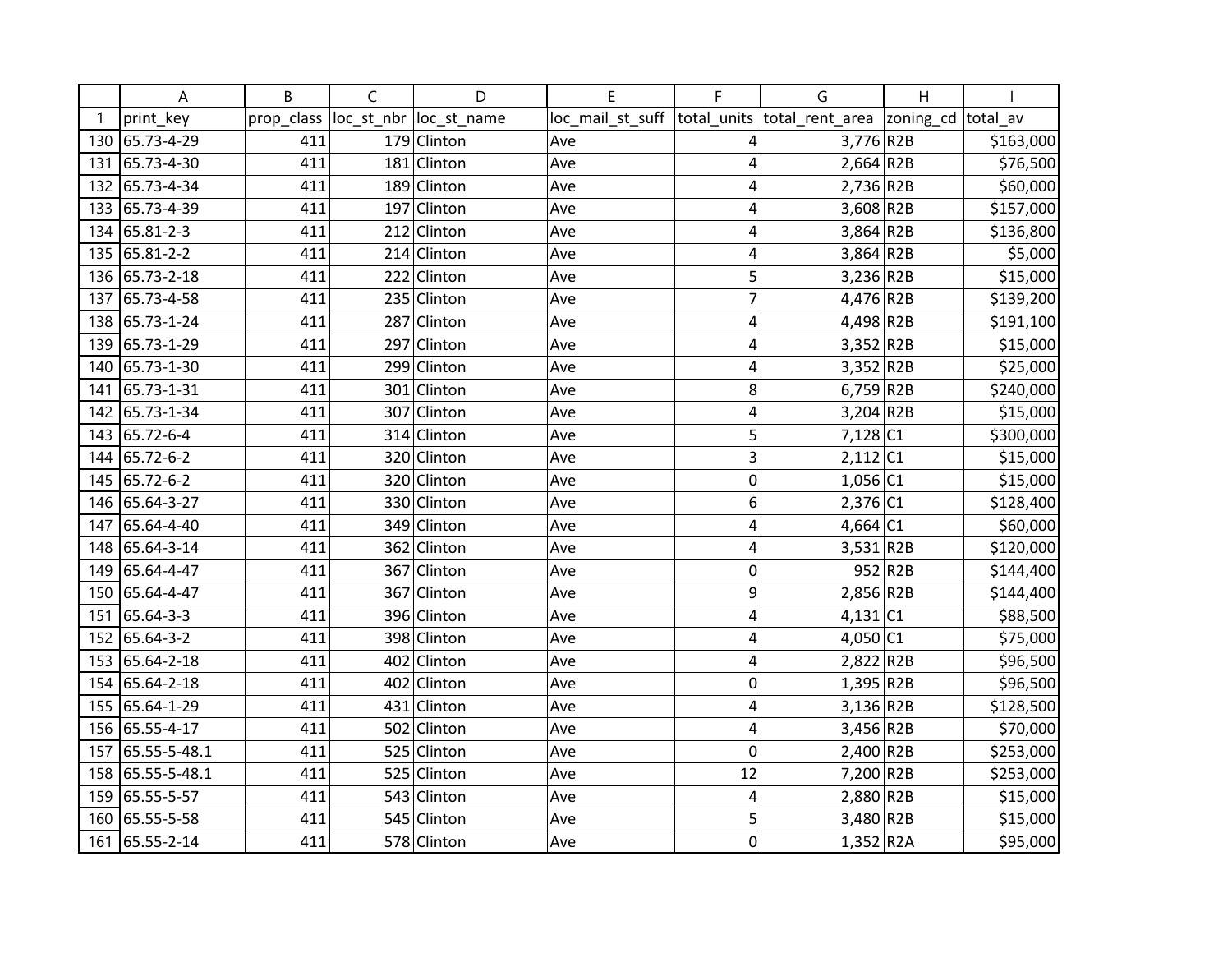|     | A              | B          | C            | D            | E                | F           | G                           | Η                  |             |
|-----|----------------|------------|--------------|--------------|------------------|-------------|-----------------------------|--------------------|-------------|
|     | print_key      | prop_class | loc_st_nbr   | loc_st_name  | loc_mail_st_suff |             | total_units total_rent_area | zoning_cd total_av |             |
| 162 | 65.55-2-14     | 411        |              | 578 Clinton  | Ave              | 5           | $4,056$ R2A                 |                    | \$95,000    |
| 163 | 65.47-2-60     | 411        |              | 643 Clinton  | Ave              | 4           | 4,120 R2A                   |                    | \$91,000    |
| 164 | 65.47-2-60     | 411        |              | 643 Clinton  | Ave              | $\mathbf 0$ | $2,060$ R <sub>2</sub> A    |                    | \$91,000    |
| 165 | 76.65-2-12     | 411        |              | 52 Clinton   | <b>St</b>        | 4           | 3,872 R3B                   |                    | \$100,000   |
| 166 | 76.72-2-73     | 411        | 137          | Clinton      | <b>St</b>        | 6           | $3,264$ R3B                 |                    | \$133,800   |
| 167 | 76.72-2-73     | 411        |              | 137 Clinton  | St               | 0           | $1,088$ R3B                 |                    | \$133,800   |
| 168 | 64.36-4-16     | 411        |              | $2$ Colby    | St               | 6           | $6,600$ R <sub>2B</sub>     |                    | \$235,000   |
| 169 | 65.66-1-1      | 411        |              | 295 Colonie  | <b>St</b>        | 0           | $9,048$ R3A                 |                    | \$2,372,900 |
| 170 | 65.66-1-1      | 411        |              | 295 Colonie  | <b>St</b>        | 36          | 27,144 R3A                  |                    | \$2,372,900 |
| 171 | 65.15-1-3      | 411        |              | 349 Colonie  | <b>St</b>        | 0           | $2,340$ R3A                 |                    | \$4,341,300 |
| 172 | 65.15-1-3      | 411        |              | 349 Colonie  | <b>St</b>        | 0           | $2,184$ R3A                 |                    | \$4,341,300 |
| 173 | 65.15-1-3      | 411        |              | 349 Colonie  | St               | 54          | 40,716 R3A                  |                    | \$4,341,300 |
| 174 | 65.15-1-3      | 411        |              | 349 Colonie  | <b>St</b>        | 0           | 13,572 R3A                  |                    | \$4,341,300 |
| 175 | 65.15-1-3      | 411        |              | 349 Colonie  | <b>St</b>        | 18          | 13,572 R3A                  |                    | \$4,341,300 |
| 176 | 76.26-3-23.2   | 411        | $\mathbf{1}$ | Columbia     | P                | 4           | 800                         |                    | \$970,000   |
| 177 | 76.26-3-23.2   | 411        |              | $1$ Columbia | P                | 5           | 1,100                       |                    | \$970,000   |
| 178 | 76.26-3-23.2   | 411        |              | $1$ Columbia | P                | $\mathbf 0$ | $5,400$ C3                  |                    | \$970,000   |
| 179 | 76.26-3-23.2   | 411        |              | $1$ Columbia | P                | 21          | 24,840 C3                   |                    | \$970,000   |
| 180 | 76.34-1-8      | 411        |              | 39 Columbia  | <b>St</b>        | $\mathbf 0$ | $6,100$ C3                  |                    | \$3,044,400 |
| 181 | 76.34-1-8      | 411        |              | 39 Columbia  | <b>St</b>        | 0           | 15,000 C3                   |                    | \$3,044,400 |
| 182 | 76.34-1-8      | 411        |              | 39 Columbia  | St               | 39          | $31,446$ C <sub>3</sub>     |                    | \$3,044,400 |
| 183 | 76.34-1-8      | 411        |              | 39 Columbia  | St               | 56          | 38,780 C3                   |                    | \$3,044,400 |
| 184 | 76.34-1-7      | 411        |              | 43 Columbia  | <b>St</b>        | 198         | 49,564 C3                   |                    | \$1,500,000 |
| 185 | 76.34-1-7      | 411        |              | 43 Columbia  | <b>St</b>        | 27          | $35,793$ C <sub>3</sub>     |                    | \$1,500,000 |
| 186 | 76.26-3-5      | 411        | 77           | Columbia     | <b>St</b>        | 5           | $5,235$ C <sub>3</sub>      |                    | \$385,000   |
| 187 | 76.26-3-7      | 411        |              | 81 Columbia  | St               | 8           | $4,572$ C <sub>3</sub>      |                    | \$355,400   |
| 188 | 76.26-3-8      | 411        |              | 83 Columbia  | St               | 4           | $2,762$ C <sub>3</sub>      |                    | \$171,800   |
| 189 | 76.26-3-13     | 411        |              | 93 Columbia  | <b>St</b>        | 8           | $5,704$ C3                  |                    | \$318,400   |
| 190 | 76.26-3-15     | 411        |              | 97 Columbia  | <b>St</b>        | 11          | $5,675$ C3                  |                    | \$360,900   |
| 191 | 76.26-3-17     | 411        | 99           | Columbia     | <b>St</b>        | 8           | $4,576$ C <sub>3</sub>      |                    | \$284,600   |
| 192 | 76.26-3-19     | 411        |              | 103 Columbia | St               | 9           | $5,173$ C <sub>3</sub>      |                    | \$288,800   |
|     | 193 53.82-1-64 | 411        |              | 50 Colvin    | Ave              | 0           | $7,800$ CO                  |                    | \$701,400   |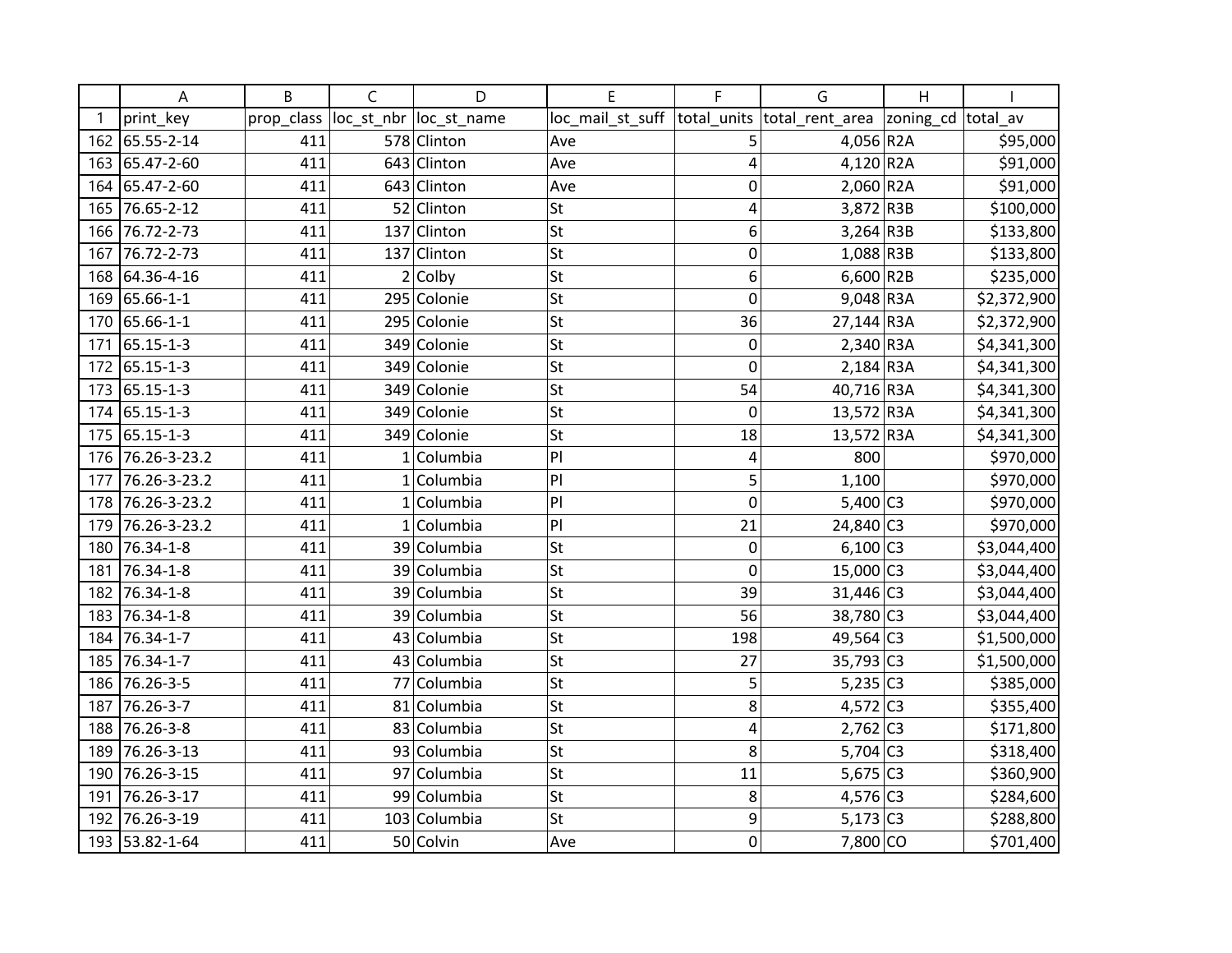|     | Α              | B          | C          | D            | E                | F           | G                        | H         |             |
|-----|----------------|------------|------------|--------------|------------------|-------------|--------------------------|-----------|-------------|
|     | print key      | prop_class | loc_st_nbr | loc st name  | loc_mail_st_suff | total units | total_rent_area          | zoning_cd | total av    |
|     | 194 53.82-1-64 | 411        |            | 50 Colvin    | Ave              | $\mathbf 0$ | $2,994$ CO               |           | \$701,400   |
|     | 195 53.82-1-64 | 411        |            | 50 Colvin    | Ave              | 12          | 12,248 CO                |           | \$701,400   |
| 196 | 76.69-4-30     | 411        |            | 22 Corlear   | <b>St</b>        | 4           | $3,702$ R <sub>2</sub> A |           | \$164,800   |
| 197 | 76.69-4-30     | 411        |            | 22 Corlear   | St               | 0           | $1,851$ R <sub>2</sub> A |           | \$164,800   |
| 198 | 75.68-3-17     | 411        |            | $11$ Cuyler  | Ave              | 4           | $3,120$ R <sub>2</sub> A |           | \$138,900   |
| 199 | 75.68-3-17     | 411        |            | $11$ Cuyler  | Ave              | $\mathbf 0$ | $1,560$ R2A              |           | \$138,900   |
| 200 | 75.68-3-4      | 411        |            | 20 Cuyler    | Ave              | 4           | $3,110$ R <sub>2</sub> A |           | \$138,500   |
| 201 | 75.68-3-4      | 411        |            | 20 Cuyler    | Ave              | 0           | $1,332$ R2A              |           | \$138,500   |
| 202 | 75.60-3-20     | 411        |            | 21 Cuyler    | Ave              | 4           | $3,260$ R2A              |           | \$166,300   |
| 203 | 75.60-3-20     | 411        |            | $21$ Cuyler  | Ave              | $\mathbf 0$ | $1,397$ R2A              |           | \$166,300   |
| 204 | 76.31-1-10     | 411        |            | $26$ Dana    | Ave              | 41          | 29,848 R2A               |           | \$600,000   |
| 205 | 76.23-2-44     | 411        |            | $31$ Dana    | Ave              | 3           | $3,216$ R <sub>2</sub> A |           | \$127,300   |
| 206 | 76.23-2-44     | 411        | 31         | Dana         | Ave              | $\mathbf 0$ | $1,056$ R2A              |           | \$127,300   |
| 207 | 76.23-1-47     | 411        | 85         | Dana         | Ave              | 45          | $9,000$ R <sub>2</sub> A |           | \$2,870,000 |
| 208 | 76.23-1-47     | 411        | 85         | Dana         | Ave              | $\mathbf 1$ |                          | 238 R2A   | \$2,870,000 |
| 209 | 76.23-1-47     | 411        | 85         | Dana         | Ave              | 30          | 28,200 R2A               |           | \$2,870,000 |
| 210 | 76.22-4-9.1    | 411        | 86         | Dana         | Ave              | 25          | 11,300 R2A               |           | \$3,250,000 |
| 211 | 76.22-4-9.1    | 411        | 86         | Dana         | Ave              | 36          | 30,224 R2A               |           | \$3,250,000 |
| 212 | 76.23-1-51     | 411        |            | 93 Dana      | Ave              | $\mathbf 0$ | 1,900 R2A                |           | \$215,000   |
|     | 213 76.23-1-51 | 411        |            | 93 Dana      | Ave              | 8           | $5,852$ R <sub>2</sub> A |           | \$215,000   |
| 214 | 76.22-1-26     | 411        | 125        | Dana         | Ave              | 0           | $1,920$ R2A              |           | \$192,700   |
| 215 | 76.22-1-26     | 411        | 125        | Dana         | Ave              | 4           | $3,840$ R <sub>2</sub> A |           | \$192,700   |
| 216 | 76.22-1-27     | 411        |            | $131$ Dana   | Ave              | $\mathbf 0$ | $2,400$ R <sub>2</sub> A |           | \$190,000   |
| 217 | 76.22-1-27     | 411        |            | $131$ Dana   | Ave              | 4           | 4,800 R2A                |           | \$190,000   |
| 218 | 76.22-1-28     | 411        |            | $135$ Dana   | Ave              | 6           | $6,720$ R2A              |           | \$242,200   |
| 219 | 76.22-1-29     | 411        |            | $137$ Dana   | Ave              | $\mathbf 0$ |                          | 969 R2A   | \$135,500   |
| 220 | 76.22-1-29     | 411        |            | $137$ Dana   | Ave              | 4           | 1,998 R2A                |           | \$135,500   |
| 221 | 76.39-1-35     | 411        |            | 91 Delaware  | Ave              | 0           | $1,476$ R2A              |           | \$185,000   |
| 222 | 76.39-1-35     | 411        |            | 91 Delaware  | Ave              | 4           | 4,392 R2A                |           | \$185,000   |
| 223 | 76.54-3-6      | 411        |            | 182 Delaware | Ave              | 6           | $4,710$ R2A              |           | \$239,700   |
|     | 224 76.54-3-6  | 411        |            | 182 Delaware | Ave              | $\mathbf 0$ | $1,570$ R2A              |           | \$239,700   |
| 225 | 76.54-3-13     | 411        |            | 202 Delaware | Ave              | $\mathbf 0$ | $2,248$ R2A              |           | \$228,100   |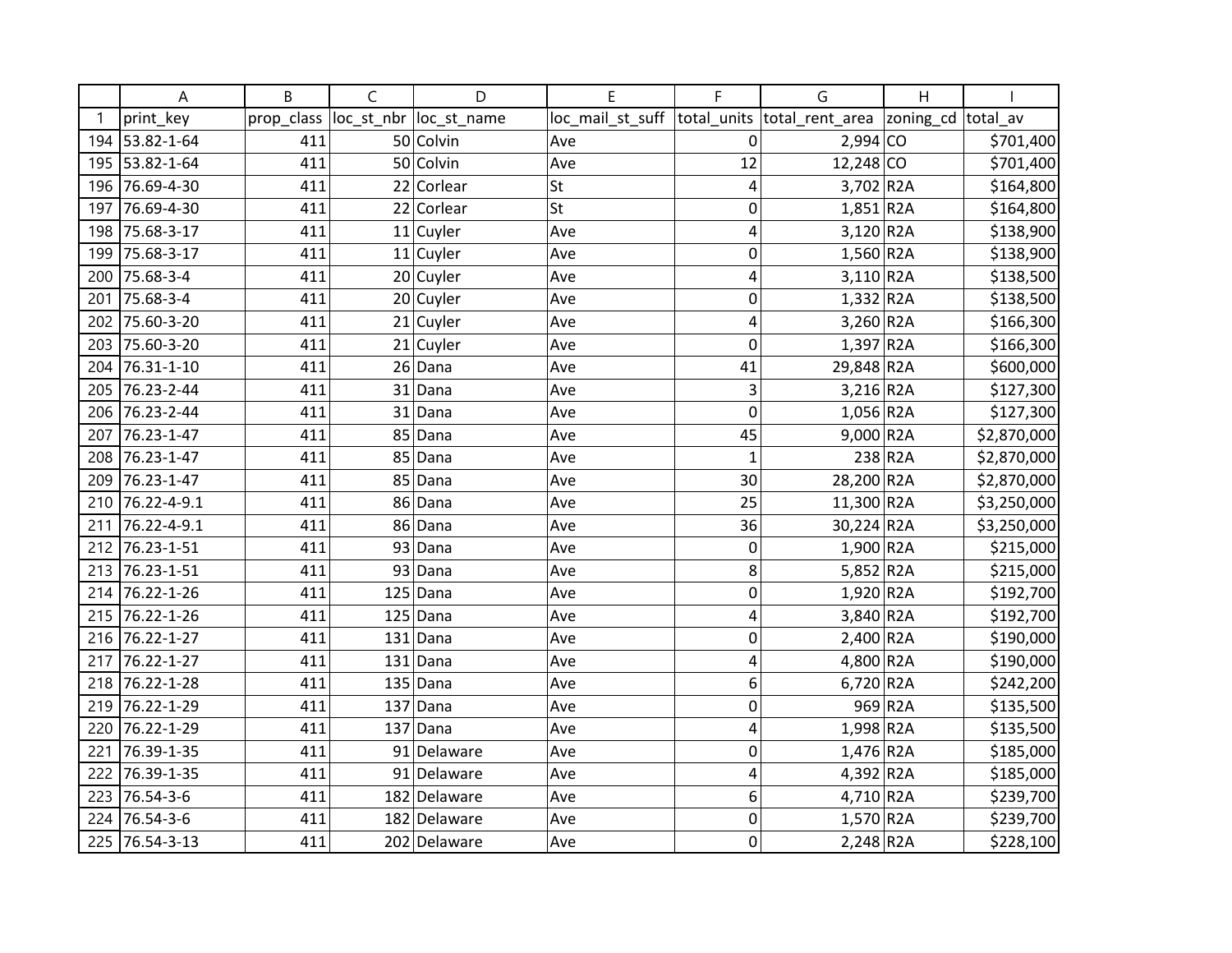|     | Α          | B          | C          | D            | E                | F              | G                        | H         |             |
|-----|------------|------------|------------|--------------|------------------|----------------|--------------------------|-----------|-------------|
|     | print key  | prop_class | loc_st_nbr | loc_st_name  | loc_mail_st_suff | total units    | total rent area          | zoning_cd | total av    |
| 226 | 76.54-3-13 | 411        |            | 202 Delaware | Ave              | 4              | 4,483 R2A                |           | \$228,100   |
| 227 | 76.54-3-21 | 411        |            | 224 Delaware | Ave              | $\overline{4}$ | $3,196$ R <sub>2</sub> A |           | \$150,000   |
| 228 | 76.54-3-21 | 411        |            | 224 Delaware | Ave              | $\mathbf 0$    | $1,598$ R2A              |           | \$150,000   |
| 229 | 76.46-4-11 | 411        |            | 227 Delaware | Ave              | 0              | $1,600$ R2A              |           | \$181,300   |
| 230 | 76.46-4-11 | 411        | 227        | Delaware     | Ave              | 4              | $3,248$ <sub>R2A</sub>   |           | \$181,300   |
| 231 | 76.46-3-56 |            | 411 231A   | Delaware     | Ave              | 0              | $1,040$ R2A              |           | \$137,100   |
| 232 | 76.46-3-56 |            | 411 231A   | Delaware     | Ave              | 5              | 2,456 R2A                |           | \$137,100   |
| 233 | 76.46-3-55 | 411        |            | 233 Delaware | Ave              | $\mathbf 0$    | $1,424$ R <sub>2</sub> A |           | \$159,000   |
| 234 | 76.46-3-55 | 411        |            | 233 Delaware | Ave              | 6              | $2,848$ R <sub>2</sub> A |           | \$159,000   |
| 235 | 76.46-3-22 | 411        |            | 237 Delaware | Ave              | $\mathbf 0$    | $1,100$ R <sub>2</sub> A |           | \$126,400   |
| 236 | 76.46-3-22 | 411        | 237        | Delaware     | Ave              | 4              | $2,264$ R <sub>2</sub> A |           | \$126,400   |
| 237 | 76.54-4-7  | 411        |            | 246 Delaware | Ave              | 4              | $3,104$ R <sub>2</sub> A |           | \$195,200   |
| 238 | 76.54-4-7  | 411        |            | 246 Delaware | Ave              | $\mathbf 0$    | $1,508$ R <sub>2</sub> A |           | \$195,200   |
| 239 | 76.54-2-23 | 411        |            | 249 Delaware | Ave              | $\mathbf 0$    | $1,341$ R2A              |           | \$149,700   |
| 240 | 76.54-2-23 | 411        |            | 249 Delaware | Ave              | $\overline{4}$ | $2,682$ R <sub>2</sub> A |           | \$149,700   |
| 241 | 76.54-2-22 | 411        |            | 251 Delaware | Ave              | $\mathbf 0$    | $1,200$ R2A              |           | \$163,000   |
| 242 | 76.54-2-22 | 411        |            | 251 Delaware | Ave              | 4              | $2,920$ R <sub>2</sub> A |           | \$163,000   |
| 243 | 76.54-2-21 | 411        |            | 253 Delaware | Ave              | 4              | $2,646$ R <sub>2</sub> A |           | \$135,000   |
| 244 | 76.54-2-21 | 411        |            | 253 Delaware | Ave              | $\mathbf 0$    | $1,265$ R2A              |           | \$135,000   |
| 245 | 76.54-2-19 | 411        |            | 259 Delaware | Ave              | 4              | $3,002$ R2A              |           | \$188,800   |
| 246 | 76.54-2-19 | 411        |            | 259 Delaware | Ave              | 0              | $1,488$ R <sub>2</sub> A |           | \$188,800   |
| 247 | 76.53-2-27 | 411        |            | 335 Delaware | Ave              | $\mathbf 0$    |                          | 816 R2A   | \$140,900   |
| 248 | 76.53-2-27 | 411        |            | 335 Delaware | Ave              | 4              | $2,318$ R <sub>2</sub> A |           | \$140,900   |
| 249 | 76.61-1-30 | 411        |            | 400 Delaware | Ave              | $\mathbf 0$    | 4,875 R2A                |           | \$1,398,500 |
| 250 | 76.61-1-30 | 411        |            | 400 Delaware | Ave              | 47             | 34,121 R2A               |           | \$1,398,500 |
| 251 | 76.61-1-65 | 411        |            | 412 Delaware | Ave              | 0              | 400 C1                   |           | \$349,800   |
| 252 | 76.61-1-65 | 411        |            | 412 Delaware | Ave              | 6              | $5,000$ C1               |           | \$349,800   |
| 253 | 75.68-3-40 | 411        | 420        | Delaware     | Ave              | 6              | $4,642$ R <sub>2</sub> A |           | \$167,300   |
| 254 | 75.68-3-40 | 411        |            | 420 Delaware | Ave              | $\mathbf 0$    | $1,280$ R2A              |           | \$167,300   |
| 255 | 75.68-2-4  | 411        |            | 461 Delaware | Ave              | $\mathbf 0$    | $1,310$ C1               |           | \$154,300   |
| 256 | 75.68-2-4  | 411        |            | 461 Delaware | Ave              | 4              | $2,764$ C1               |           | \$154,300   |
| 257 | 75.76-1-1  | 411        |            | 494 Delaware | Ave              | $\mathbf 0$    | 1,405 R2A                |           | \$148,200   |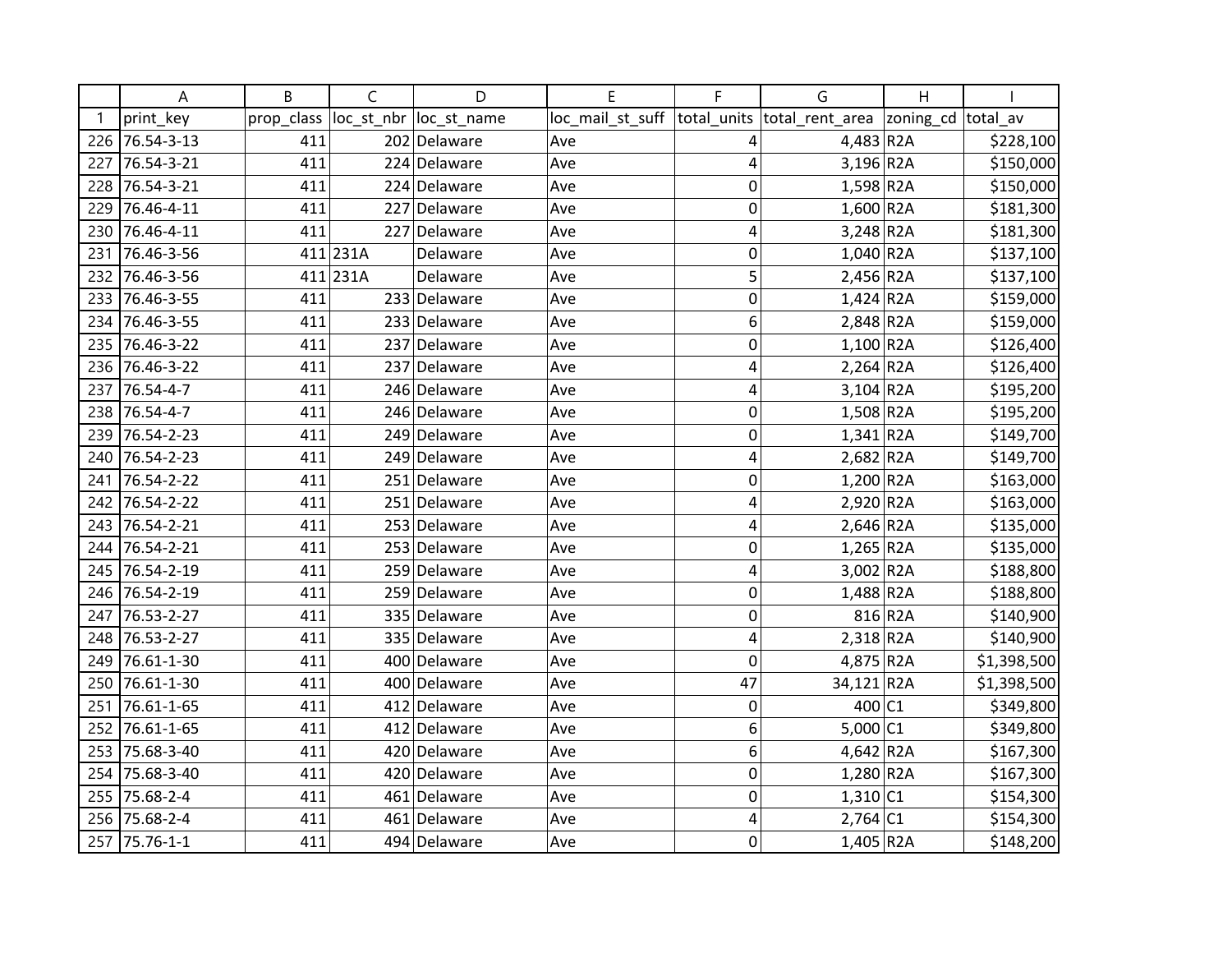|     | A               | B          | C          | D                      | E                | F           | G                           | Η                  |           |
|-----|-----------------|------------|------------|------------------------|------------------|-------------|-----------------------------|--------------------|-----------|
|     | print_key       | prop_class | loc_st_nbr | loc_st_name            | loc_mail_st_suff |             | total_units total_rent_area | zoning_cd total_av |           |
| 258 | 75.76-1-1       | 411        |            | 494 Delaware           | Ave              | 4           | $2,654$ R <sub>2</sub> A    |                    | \$148,200 |
| 259 | 75.75-1-5       | 411        |            | 533 Delaware           | Ave              | 0           | $1,666$ R <sub>2</sub> A    |                    | \$188,000 |
| 260 | 75.75-1-5       | 411        |            | 533 Delaware           | Ave              | 4           | 3,368 R2A                   |                    | \$188,000 |
| 261 | 75.75-3-10      | 411        |            | 572 Delaware           | Ave              | 0           |                             | 334 R2A            | \$189,500 |
| 262 | 75.75-3-10      | 411        |            | 572 Delaware           | Ave              | 4           | $3,394$ R <sub>2</sub> A    |                    | \$189,500 |
| 263 | 76.65-1-27      | 411        | 7          | Delaware               | <b>St</b>        | 4           | 4,572 R3B                   |                    | \$193,200 |
| 264 | 76.65-1-27      | 411        | 7          | Delaware               | St               | 0           |                             | 180 R3B            | \$193,200 |
| 265 | 65.80-4-33.2    | 411        |            | $17.5$ Dove            | <b>St</b>        | 4           | $6,678$ CO                  |                    | \$550,000 |
| 266 | 76.24-7-14      | 411        |            | $22$ Dove              | <b>St</b>        | 4           | 3,360 R2C                   |                    | \$209,000 |
| 267 | 76.24-7-15      | 411        |            | $24$ Dove              | <b>St</b>        | 4           | $3,532$ R2C                 |                    | \$219,600 |
| 268 | 76.24-7-16      | 411        |            | $26$ Dove              | <b>St</b>        | 7           | 5,165 $R2C$                 |                    | \$288,400 |
| 269 | 76.24-1-14      | 411        |            | $27$ Dove              | St               | 7           | 4,556 R2C                   |                    | \$275,000 |
| 270 | 76.32-1-20      | 411        |            | 66 Dove                | <b>St</b>        | 4           | 2,448 R2C                   |                    | \$200,000 |
| 271 | 76.32-2-67      | 411        |            | 80 Dove                | <b>St</b>        | 4           | 3,200 R2C                   |                    | \$200,000 |
| 272 | 76.32-2-65      | 411        |            | 84 Dove                | <b>St</b>        | 4           | 2,688 R2C                   |                    | \$200,000 |
| 273 | 76.31-4-30.2    | 411        |            | $131$ Dove             | St               | 8           | 9,750 R2C                   |                    | \$400,000 |
| 274 | 76.49-1-26      | 411        |            | $131$ Eagle            | St               | 4           | $4,224$ R2C                 |                    | \$173,100 |
| 275 | 76.49-1-28      | 411        |            | $135$ Eagle            | <b>St</b>        | 4           | 3,808 R2C                   |                    | \$100,000 |
| 276 | 76.49-1-32      | 411        |            | $\overline{143}$ Eagle | <b>St</b>        | 4           | $3,774$ R2C                 |                    | \$154,700 |
| 277 | 76.49-1-33      | 411        |            | $145$ Eagle            | <b>St</b>        | 4           | 4,332 R2C                   |                    | \$177,600 |
|     | 278 76.49-1-34  | 411        |            | $147$ Eagle            | St               | 6           | 3,750 R2C                   |                    | \$190,800 |
| 279 | 64.83-2-12      | 411        |            | $1$ Edison             | Ave              | 9           | $9,320$ R <sub>2</sub> A    |                    | \$526,900 |
| 280 | 64.83-1-11      | 411        |            | 15 Edison              | Ave              | $\mathbf 0$ | $1,320$ R2A                 |                    | \$218,300 |
| 281 | 64.83-1-11      | 411        |            | 15 Edison              | Ave              | 4           | $2,640$ R <sub>2</sub> A    |                    | \$218,300 |
| 282 | 64.83-1-25      | 411        |            | 18 Edison              | Ave              | 0           | 1,600 R2A                   |                    | \$178,700 |
| 283 | 64.83-1-25      | 411        |            | 18 Edison              | Ave              | 4           | 3,200 R2A                   |                    | \$178,700 |
| 284 | 64.83-1-24      | 411        |            | 20 Edison              | Ave              | 0           | 1,600 R2A                   |                    | \$178,700 |
| 285 | 64.83-1-24      | 411        |            | 20 Edison              | Ave              | 4           | 3,200 R2A                   |                    | \$178,700 |
| 286 | 64.34-1-4       | 411        |            | 95 Eileen              | <b>St</b>        | 0           |                             | 800 R2A            | \$255,100 |
| 287 | 64.34-1-4       | 411        |            | 95 Eileen              | <b>St</b>        | 6           | $5,013$ R2A                 |                    | \$255,100 |
| 288 | $64.34 - 1 - 2$ | 411        |            | 101 Eileen             | <b>St</b>        | $\mathbf 0$ |                             | 800 R1B            | \$305,200 |
| 289 | 64.34-1-2       | 411        |            | 101 Eileen             | <b>St</b>        | 6           | 4,908 R1B                   |                    | \$305,200 |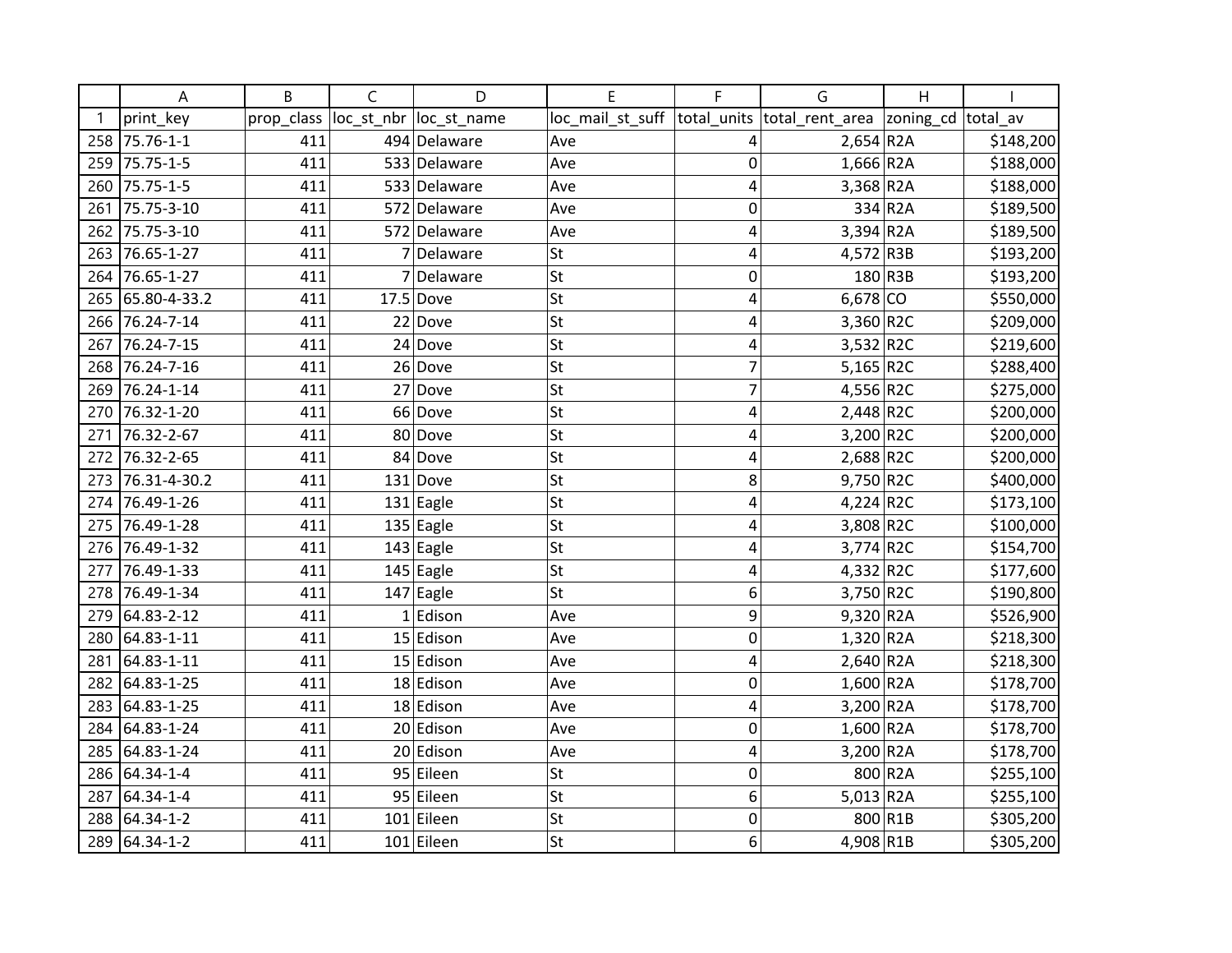|     | A              | B          | C          | D            | E                | F           | G                           | Η                  |           |
|-----|----------------|------------|------------|--------------|------------------|-------------|-----------------------------|--------------------|-----------|
| -1  | print_key      | prop_class | loc_st_nbr | loc_st_name  | loc_mail_st_suff |             | total_units total_rent_area | zoning_cd total_av |           |
| 290 | 65.70-1-68     | 411        |            | 25 Elberon   | P                | 6           | $5,508$ R2B                 |                    | \$250,000 |
| 291 | 65.69-1-9      | 411        |            | 50 Elberon   | P                | 4           | $2,352$ R2B                 |                    | \$146,300 |
| 292 | 65.69-1-9      | 411        |            | 50 Elberon   | P                | $\mathbf 0$ | $1,160$ R2B                 |                    | \$146,300 |
| 293 | 65.80-4-6      | 411        | $169$ Elk  |              | <b>St</b>        | 5           | $1,545$ R2B                 |                    | \$85,200  |
| 294 | 65.80-4-6      | 411        | $169$ Elk  |              | <b>St</b>        | 0           |                             | 655 R2B            | \$85,200  |
| 295 | 65.55-2-60     | 411        | $457$ Elk  |              | <b>St</b>        | 8           | $5,040$ C <sub>2</sub>      |                    | \$150,000 |
| 296 | 76.49-5-18     | 411        |            | $16$ Elm     | St               | 4           | 4,928 R2C                   |                    | \$160,200 |
| 297 | 76.49-2-93     | 411        |            | $35$  Elm    | <b>St</b>        | 0           |                             | 960 R2C            | \$128,200 |
| 298 | 76.49-2-93     | 411        |            | $35$  Elm    | <b>St</b>        | 5           | 2,880 R2C                   |                    | \$128,200 |
| 299 | 76.49-1-15     | 411        |            | $43$ Elm     | <b>St</b>        | 4           | 3,572 R2C                   |                    | \$146,400 |
| 300 | 76.49-1-19     | 411        |            | $51$  Elm    | <b>St</b>        | 0           | 1,836 R2C                   |                    | \$333,400 |
| 301 | 76.49-1-19     | 411        |            | $51$  Elm    | St               | 10          | 7,488 R2C                   |                    | \$333,400 |
| 302 | 76.49-1-42     | 411        |            | $60$  Elm    | <b>St</b>        | 0           |                             | 420 R2C            | \$161,800 |
| 303 | 76.49-1-42     | 411        |            | $60$  Elm    | <b>St</b>        | 4           | 3,948 R2C                   |                    | \$161,800 |
| 304 | 64.41-3-53     | 411        | 40         | Fairlawn     | Ave              | 0           | $1,140$ R1B                 |                    | \$195,000 |
| 305 | 64.41-3-53     | 411        |            | 40 Fairlawn  | Ave              | 4           | 2,280 R1B                   |                    | \$195,000 |
| 306 | 64.41-3-54     | 411        |            | 44 Fairlawn  | Ave              | 0           | $1,333$ R1B                 |                    | \$218,300 |
| 307 | 64.41-3-54     | 411        |            | 44 Fairlawn  | Ave              | 4           | 2,666 R1B                   |                    | \$218,300 |
| 308 | 64.34-2-23     | 411        |            | 180 Fairlawn | Ave              | 0           |                             | 400 R1B            | \$298,400 |
| 309 | 64.34-2-23     | 411        |            | 180 Fairlawn | Ave              | 6           | $5,864$ R1B                 |                    | \$298,400 |
|     | 310 65.82-4-15 | 411        |            | $12$ First   | <b>St</b>        | 4           | 4,400 R2B                   |                    | \$217,300 |
| 311 | 65.65-3-53     | 411        |            | $225$ First  | St               | 4           | 5,760 R2A                   |                    | \$350,000 |
| 312 | 65.64-1-9      | 411        |            | 320 First    | <b>St</b>        | 4           | $2,457$ R2A                 |                    | \$45,000  |
| 313 | 65.47-3-36     | 411        | 479        | First        | <b>St</b>        | 0           | $1,632$ R2A                 |                    | \$183,700 |
| 314 | 65.47-3-36     | 411        | 479        | First        | <b>St</b>        | 4           | $3,264$ R2A                 |                    | \$183,700 |
|     | 315 75.35-3-26 | 411        |            | 33 Forest    | Ave              | 0           | $1,216$ R2A                 |                    | \$182,200 |
| 316 | 75.35-3-26     | 411        |            | 33 Forest    | Ave              | 5           | 2,432 R2A                   |                    | \$182,200 |
| 317 | 53.65-1-38     | 411        |            | 58 Frost     | PI               | 3           | 2,176 R2A                   |                    | \$150,000 |
| 318 | 53.00-1-76     | 411        |            | 269 Fuller   | Rd               | 28          | 12,051 R1A                  |                    | \$580,000 |
| 319 | 53.00-1-76     | 411        |            | 269 Fuller   | Rd               | 36          | 47,188 R1A                  |                    | \$580,000 |
| 320 | 76.54-4-47     | 411        |            | 57 Garden    | St               | 4           | 2,322 R2A                   |                    | \$103,400 |
| 321 | 76.54-4-47     | 411        |            | 57 Garden    | <b>St</b>        | 0           | $1,161$ R2A                 |                    | \$103,400 |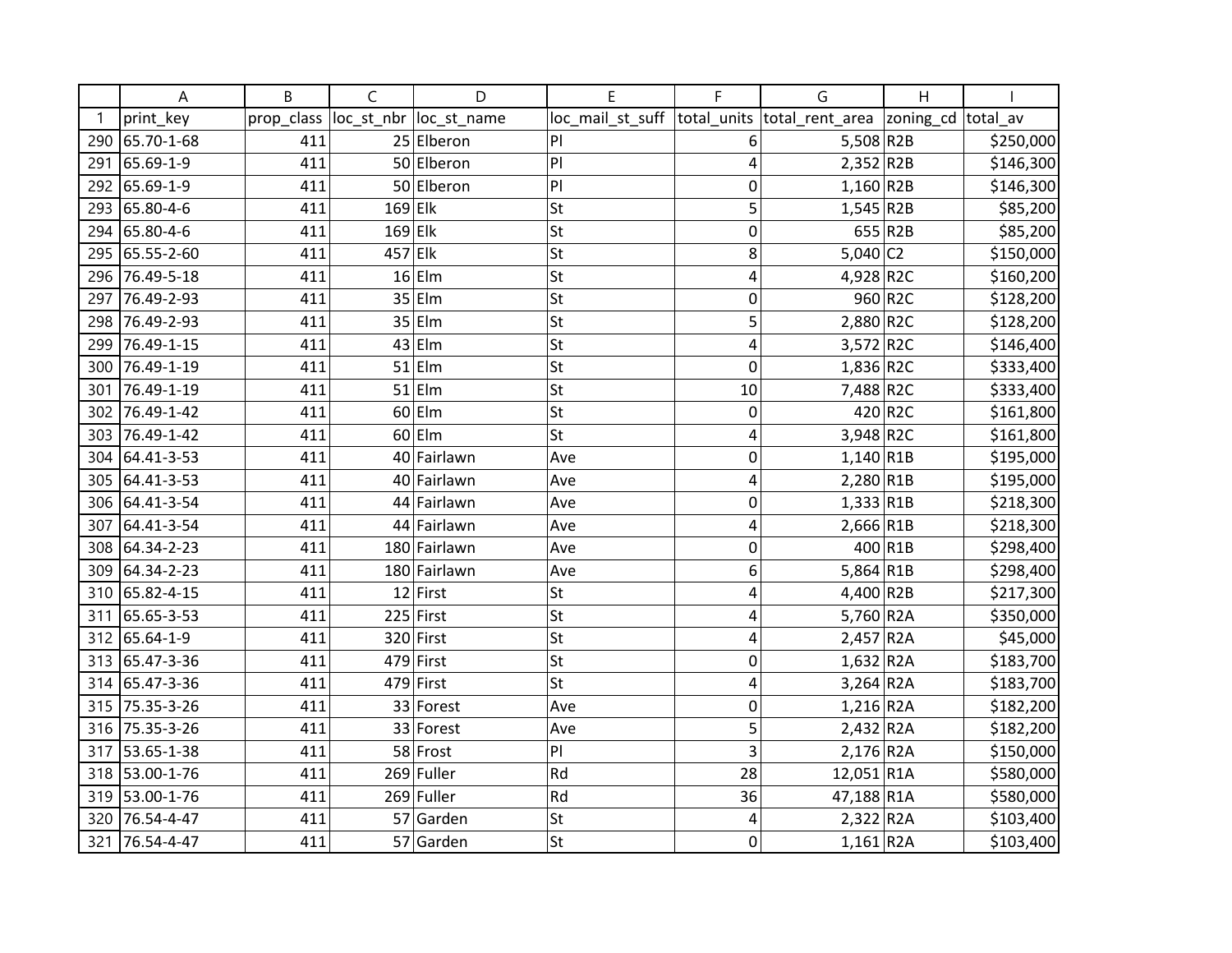|     | A               | B          | C          | D           | E                | F           | G                           | Η                  |           |
|-----|-----------------|------------|------------|-------------|------------------|-------------|-----------------------------|--------------------|-----------|
| -1  | print_key       | prop_class | loc_st_nbr | loc_st_name | loc_mail_st_suff |             | total_units total_rent_area | zoning_cd total_av |           |
| 322 | 64.83-2-44      | 411        |            | 34 Glenwood | St               | 10          | $8,330$ R <sub>2</sub> A    |                    | \$380,000 |
| 323 | 64.83-2-44      | 411        |            | 34 Glenwood | St               | $\mathbf 0$ | $2,380$ R <sub>2</sub> A    |                    | \$380,000 |
| 324 | 64.83-2-43      | 411        |            | 38 Glenwood | <b>St</b>        | 10          | 8,330 R2A                   |                    | \$380,000 |
| 325 | 64.83-2-43      | 411        |            | 38 Glenwood | <b>St</b>        | 0           | $2,380$ R <sub>2</sub> A    |                    | \$380,000 |
| 326 | 64.83-2-31      | 411        |            | 43 Glenwood | <b>St</b>        | 5           | 4,220 R2A                   |                    | \$211,700 |
| 327 | 64.83-2-32      | 411        |            | 47 Glenwood | <b>St</b>        | 5           | 4,968 R2A                   |                    | \$211,700 |
| 328 | 76.49-2-18      | 411        |            | $51$ Grand  | St               | 4           | $5,152$ R2C                 |                    | \$189,300 |
| 329 | 76.49-2-43      | 411        |            | 59 Grand    | <b>St</b>        | 4           | 3,520 C1                    |                    | \$45,000  |
| 330 | 76.49-2-45      | 411        | 63         | Grand       | <b>St</b>        | 4           | 3,328 C1                    |                    | \$136,400 |
| 331 | 76.49-2-74      | 411        | 71         | Grand       | <b>St</b>        | 4           | 7,680 C1                    |                    | \$62,200  |
| 332 | 76.49-5-22      | 411        |            | $81$ Grand  | <b>St</b>        | 8           | 8,520 R2C                   |                    | \$246,900 |
| 333 | 76.49-5-24      | 411        | 89         | Grand       | St               | 4           | 5,016 R2C                   |                    | \$164,600 |
| 334 | 76.49-3-68      | 411        |            | 94 Grand    | <b>St</b>        | 4           | $6,000$ R2C                 |                    | \$225,000 |
| 335 | 76.49-3-65      | 411        |            | $100$ Grand | <b>St</b>        | 4           | 4,200 R2C                   |                    | \$172,100 |
| 336 | 76.49-3-64      | 411        | 102        | Grand       | <b>St</b>        | 4           | 4,400 R2C                   |                    | \$25,000  |
| 337 | 76.49-5-55      | 411        |            | $103$ Grand | St               | 4           | 3,900 R2C                   |                    | \$159,900 |
| 338 | 76.49-5-55      | 411        | 103        | Grand       | St               | 0           |                             | 420 R2C            | \$159,900 |
| 339 | 76.49-3-63      | 411        |            | $104$ Grand | <b>St</b>        | 4           | 3,696 R2C                   |                    | \$208,800 |
| 340 | 76.49-5-57      | 411        |            | $107$ Grand | <b>St</b>        | 4           | 5,784 R2C                   |                    | \$218,300 |
| 341 | 76.49-3-61      | 411        |            | $108$ Grand | <b>St</b>        | 4           | 3,696 R2C                   |                    | \$25,000  |
|     | 342 76.49-5-58  | 411        |            | $109$ Grand | St               | 4           | $3,650$ R2C                 |                    | \$151,700 |
| 343 | 76.49-3-60      | 411        |            | $110$ Grand | St               | 4           | 3,696 R2C                   |                    | \$25,000  |
| 344 | 76.49-3-58      | 411        |            | $114$ Grand | <b>St</b>        | 4           | 4,976 R2C                   |                    | \$204,000 |
| 345 | 76.49-5-62      | 411        |            | $115$ Grand | St               | 6           | 4,612 R2C                   |                    | \$293,800 |
| 346 | 76.49-5-62      | 411        | 115        | Grand       | <b>St</b>        | 0           | 1,576 R2C                   |                    | \$293,800 |
| 347 | 76.49-5-67      | 411        |            | $123$ Grand | St               | 4           | 4,576 R2C                   |                    | \$70,000  |
| 348 | 76.49-5-69      | 411        | 127        | Grand       | St               | 4           | 4,704 R2C                   |                    | \$263,700 |
| 349 | 76.57-1-42      | 411        | 149        | Grand       | <b>St</b>        | 4           | $2,640$ R2C                 |                    | \$80,000  |
| 350 | 76.57-1-42      | 411        |            | $149$ Grand | <b>St</b>        | $\mathbf 0$ |                             | 880 R2C            | \$80,000  |
| 351 | 76.50-3-36.-113 | 411        | 113        | Green       | <b>St</b>        | 0           | $1,113$ R2C                 |                    | \$185,200 |
| 352 | 76.50-3-36.-113 | 411        |            | $113$ Green | <b>St</b>        | 4           | $3,039$ R2C                 |                    | \$185,200 |
|     | 353 76.58-1-4   | 411        |            | 118 Green   | <b>St</b>        | 6           | 4,716 R2C                   |                    | \$364,300 |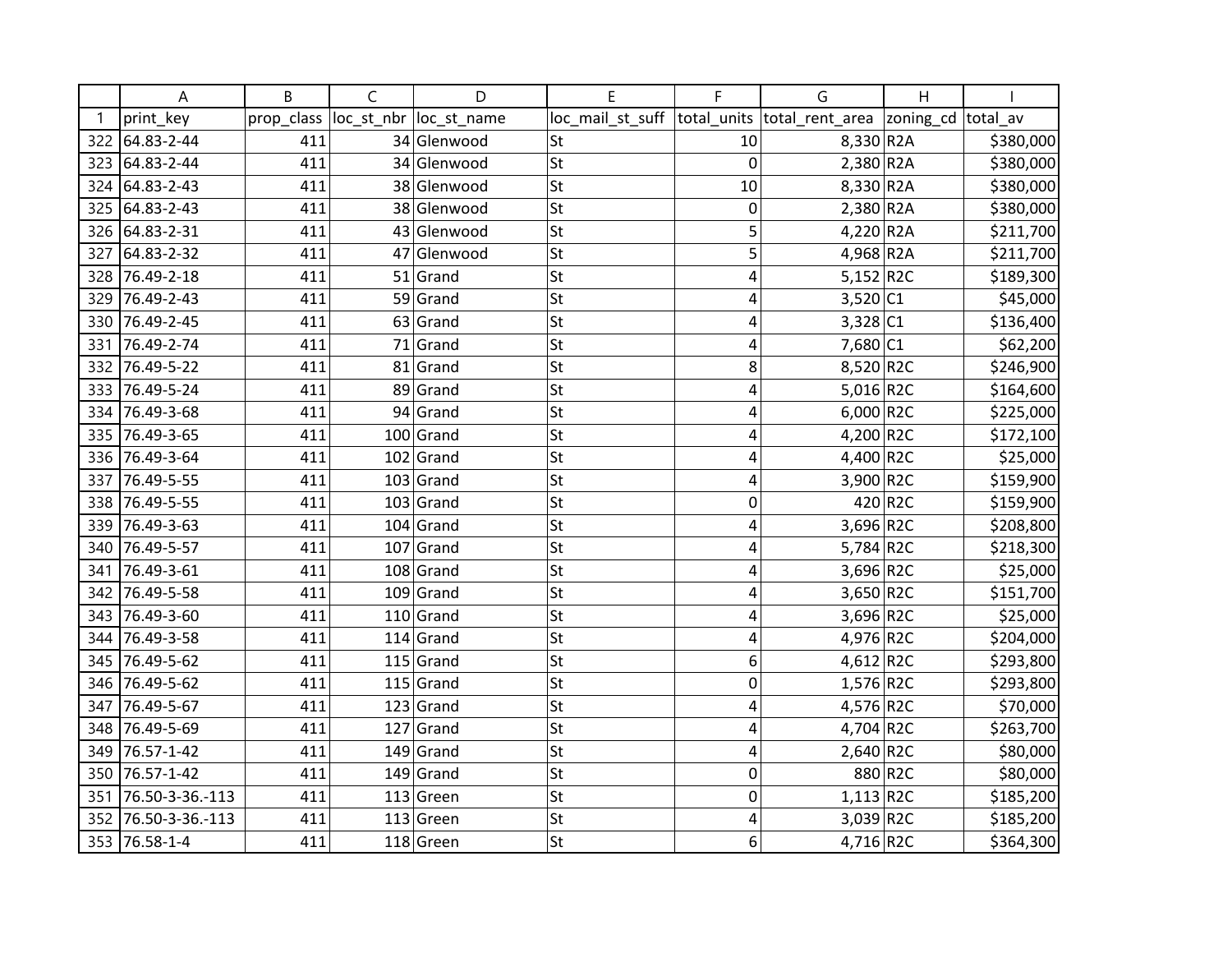|     | A              | B          | C           | D           | E                | F              | G                            | Η                  |              |
|-----|----------------|------------|-------------|-------------|------------------|----------------|------------------------------|--------------------|--------------|
|     | print_key      | prop_class | loc_st_nbr  | loc_st_name | loc_mail_st_suff |                | total_units  total_rent_area | zoning_cd total_av |              |
| 354 | 76.58-1-4      | 411        |             | 118 Green   | St               | 0              | 1,572 R2C                    |                    | \$364,300    |
| 355 | 76.58-2-12.1   | 411        | 139         | Green       | St               | 4              | $4,320$ R2C                  |                    | \$308,700    |
| 356 | 76.58-2-12.1   | 411        | 139         | Green       | <b>St</b>        | 0              | $1,656$ R2C                  |                    | \$308,700    |
| 357 | 76.15-1-10.2   | 411        |             | 186 Green   | <b>St</b>        | 7              | 7,982 R4                     |                    | \$396,300    |
| 358 | 76.15-1-11.2   |            | 411 189-221 | Green       | <b>St</b>        | 17             | 19,984 R3B                   |                    | \$832,100    |
| 359 | 76.15-1-10.1   | 411        |             | 200 Green   | <b>St</b>        | 0              | $8,608$ C1                   |                    | \$20,111,900 |
| 360 | 76.15-1-10.1   | 411        | 200         | Green       | St               | $\mathbf 0$    | 8,432 C1                     |                    | \$20,111,900 |
| 361 | 76.15-1-10.1   | 411        | 200         | Green       | <b>St</b>        | 0              | 2,080 C1                     |                    | \$20,111,900 |
| 362 | 76.15-1-10.1   | 411        | 200         | Green       | <b>St</b>        | 0              | 3,680 C1                     |                    | \$20,111,900 |
| 363 | 76.15-1-10.1   | 411        | 200         | Green       | <b>St</b>        | 0              | 84,320 C1                    |                    | \$20,111,900 |
| 364 | 76.15-1-10.1   | 411        |             | 200 Green   | <b>St</b>        | 0              | $34,432$ C1                  |                    | \$20,111,900 |
| 365 | 76.15-1-10.1   | 411        | 200         | Green       | St               | $\overline{0}$ | $16,864$ C1                  |                    | \$20,111,900 |
| 366 | 76.15-1-10.1   | 411        |             | 200 Green   | St               | 176            | 196,672 C1                   |                    | \$20,111,900 |
| 367 | 76.15-1-10.1   | 411        | 200         | Green       | St               | 50             | 66,784 C1                    |                    | \$20,111,900 |
| 368 | 76.15-1-10.3   | 411        |             | 202 Green   | St               | 7              | 7,982 R4                     |                    | \$397,900    |
| 369 | 76.65-5-12     |            | 411 223-237 | Green       | <b>St</b>        | 8              | $9,164$ R3B                  |                    | \$621,100    |
| 370 | 76.19-1-1      | 411        | 230         | Green       | St               | 0              | 4,626 R4                     |                    | \$8,446,800  |
| 371 | 76.19-1-1      | 411        |             | 230 Green   | St               | 0              | 1,732 R4                     |                    | \$8,446,800  |
| 372 | 76.19-1-1      | 411        | 230         | Green       | <b>St</b>        | 0              | $6,239$ R4                   |                    | \$8,446,800  |
| 373 | 76.19-1-1      | 411        | 230         | Green       | <b>St</b>        | $\mathbf 0$    | $2,480$ R4                   |                    | \$8,446,800  |
| 374 | 76.19-1-1      | 411        |             | 230 Green   | <b>St</b>        | 80             | 96,326 R4                    |                    | \$8,446,800  |
| 375 | 75.28-2-19     | 411        | 27          | Grove       | Ave              | 0              | $1,044$ R2A                  |                    | \$131,300    |
| 376 | 75.28-2-19     | 411        | 27          | Grove       | Ave              | 4              | 2,088 R2A                    |                    | \$131,300    |
| 377 | 75.28-2-20     | 411        | 29          | Grove       | Ave              | 0              | $1,044$ R2A                  |                    | \$131,300    |
| 378 | 75.28-2-20     | 411        | 29          | Grove       | Ave              | 4              | 2,088 R2A                    |                    | \$131,300    |
| 379 | 75.33-2-5      |            | 411 266-284 | Hackett     | Blvd             | 0              | 5,040 R3A                    |                    | \$1,130,300  |
| 380 | 75.33-2-5      |            | 411 266-284 | Hackett     | <b>Blvd</b>      | 0              | 2,448 R3A                    |                    | \$1,130,300  |
| 381 | 75.33-2-5      |            | 411 266-284 | Hackett     | <b>Blvd</b>      | 6              | 4,896 R3A                    |                    | \$1,130,300  |
| 382 | 75.33-2-5      |            | 411 266-284 | Hackett     | Blvd             | 12             | 10,080 R3A                   |                    | \$1,130,300  |
| 383 | 75.24-2-15     |            | 411 335-345 | Hackett     | Blvd             | $\mathbf 0$    | 7,200 R3A                    |                    | \$1,086,800  |
| 384 | 75.24-2-15     |            | 411 335-345 | Hackett     | Blvd             | 18             | 14,400 R3A                   |                    | \$1,086,800  |
|     | 385 75.24-2-20 |            | 411 336-346 | Hackett     | <b>Blvd</b>      | 0              | $8,304$ R3A                  |                    | \$1,253,500  |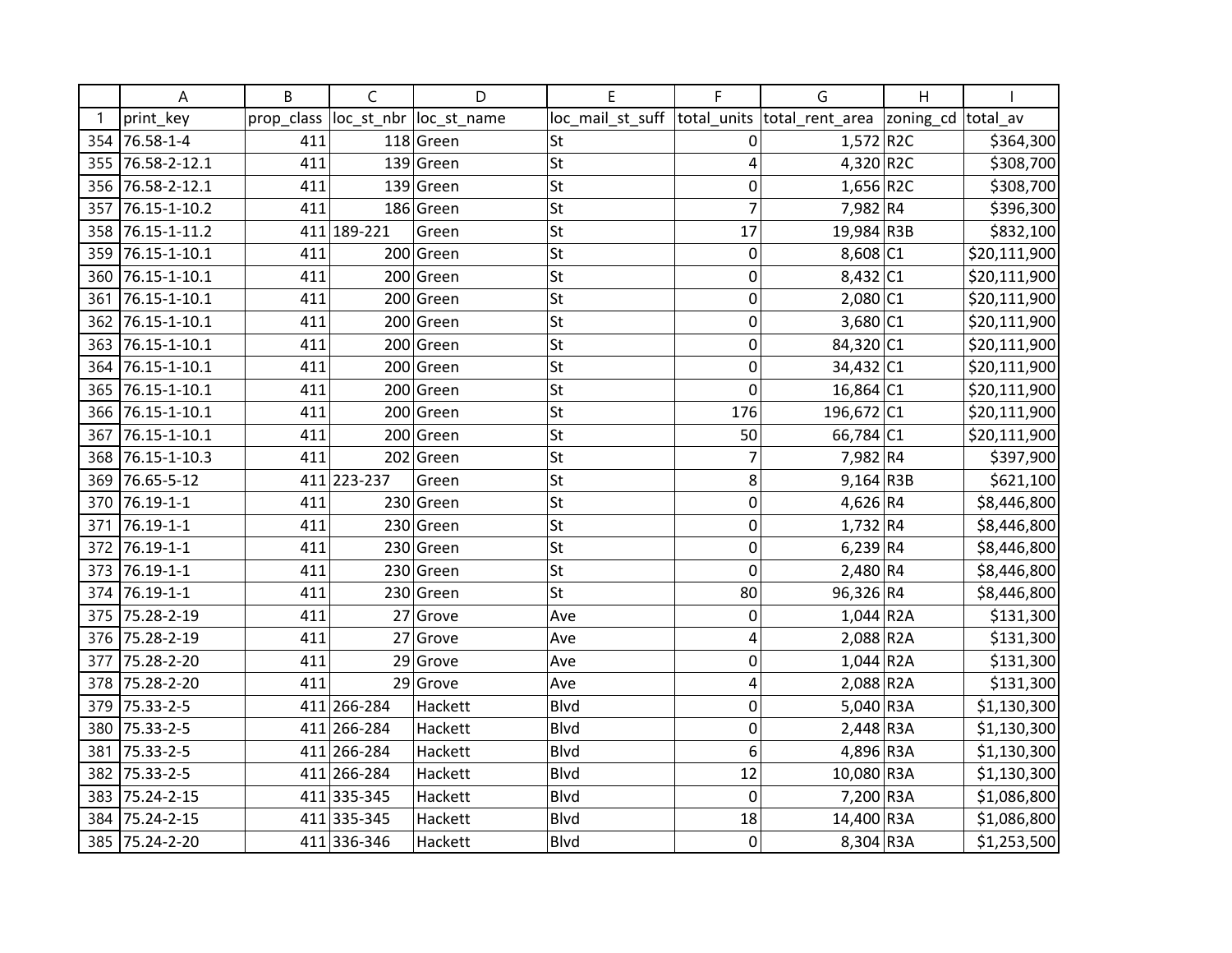|     | Α              | B          | $\mathsf{C}$ | D            | E                | F              | G                          | H       |             |
|-----|----------------|------------|--------------|--------------|------------------|----------------|----------------------------|---------|-------------|
|     | print key      | prop_class | loc_st_nbr   | loc_st_name  | loc_mail_st_suff | total units    | total_rent_area  zoning_cd |         | total av    |
| 386 | 75.24-2-20     |            | 411 336-346  | Hackett      | Blvd             | 20             | 16,608 R3A                 |         | \$1,253,500 |
| 387 | 75.24-2-16     |            | 411 351-361  | Hackett      | <b>Blvd</b>      | $\mathbf 0$    | 8,928 R3A                  |         | \$1,347,700 |
| 388 | 75.24-2-16     |            | 411 351-361  | Hackett      | <b>Blvd</b>      | 22             | 17,856 R3A                 |         | \$1,347,700 |
| 389 | 75.24-2-19     | 411        |              | 352 Hackett  | <b>Blvd</b>      | 0              | $4,224$ R3A                |         | \$637,600   |
| 390 | 75.24-2-19     | 411        |              | 352 Hackett  | <b>Blvd</b>      | 10             | 8,448 R3A                  |         | \$637,600   |
| 391 | 75.24-2-17     |            | 411 365-375  | Hackett      | Blvd             | 0              | 6,576 R3A                  |         | \$992,600   |
| 392 | 75.24-2-17     |            | 411 365-375  | Hackett      | <b>Blvd</b>      | 16             | 13,152 R3A                 |         | \$992,600   |
| 393 | 75.24-2-18     | 411        |              | 366 Hackett  | <b>Blvd</b>      | 0              | $6,672$ R3A                |         | \$1,007,100 |
| 394 | 75.24-2-18     | 411        |              | 366 Hackett  | Blvd             | 16             | 13,344 R3A                 |         | \$1,007,100 |
| 395 | 65.82-1-8      | 411        |              | $4$ Hall     | PI               | 5              | 5,290 R2B                  |         | \$194,400   |
|     | 396 65.82-1-5  | 411        | 7            | Hall         | PI               | 5              | $5,635$ R2B                |         | \$60,000    |
| 397 | 65.82-1-4      | 411        |              | $8$ Hall     | P                | 4              | $4,662$ R2B                |         | \$171,300   |
| 398 | 65.82-1-4      | 411        |              | $8$ Hall     | PI               | $\mathbf 0$    | 1,088 R2B                  |         | \$171,300   |
| 399 | 76.49-2-14     | 411        |              | 114 Hamilton | St               | 4              | $2,080$ R2C                |         | \$120,000   |
| 400 | 76.32-2-54     | 411        |              | 331 Hamilton | <b>St</b>        | $\mathbf 0$    | 7,630 R2C                  |         | \$1,515,800 |
| 401 | 76.32-2-54     | 411        |              | 331 Hamilton | St               | 54             | 30,520 R2C                 |         | \$1,515,800 |
| 402 | 76.24-5-41     | 411        |              | 359 Hamilton | St               | 4              | 3,960 R2C                  |         | \$246,300   |
| 403 | 76.31-2-23     | 411        |              | 364 Hamilton | <b>St</b>        | 7              | 3,388 R2C                  |         | \$210,700   |
| 404 | 76.31-2-11     | 411        |              | 390 Hamilton | <b>St</b>        | 4              | 3,456 R2C                  |         | \$150,000   |
| 405 | 65.61-4-1      | 411        |              | 520 Hamilton | <b>St</b>        | 9              | $5,324$ R2B                |         | \$244,600   |
| 406 | 65.61-4-1      | 411        |              | 520 Hamilton | <b>St</b>        | 0              | $2,642$ R2B                |         | \$244,600   |
| 407 | 74.12-1-5.4    | 411        |              | 9 Hartman    | Rd               | 6              | 4,504 R1A                  |         | \$240,000   |
| 408 | 64.26-2-61     | 411        |              | 86 Hawthorne | Ave              | 4              | $3,911$ R <sub>2</sub> A   |         | \$218,300   |
| 409 | 64.26-2-61     | 411        |              | 86 Hawthorne | Ave              | $\mathbf 0$    | $1,728$ R <sub>2</sub> A   |         | \$218,300   |
| 410 | 64.34-2-5      | 411        |              | 87 Hawthorne | Ave              | $\mathbf 0$    | $1,620$ R2A                |         | \$218,300   |
|     | 411 64.34-2-5  | 411        |              | 87 Hawthorne | Ave              | $\overline{4}$ | 3,270 R2A                  |         | \$218,300   |
|     | 412 64.26-2-62 | 411        |              | 88 Hawthorne | Ave              | $\mathbf 0$    | $1,248$ R2A                |         | \$218,300   |
| 413 | 64.26-2-62     | 411        |              | 88 Hawthorne | Ave              | 4              | 2,496 R2A                  |         | \$218,300   |
| 414 | 64.34-2-4      | 411        |              | 89 Hawthorne | Ave              | 5              | 3,965 R2A                  |         | \$246,600   |
|     | 415 64.34-2-4  | 411        |              | 89 Hawthorne | Ave              | $\mathbf 0$    |                            | 787 R2A | \$246,600   |
|     | 416 64.34-2-3  | 411        |              | 91 Hawthorne | Ave              | $\mathbf 0$    | $1,575$ R2A                |         | \$218,300   |
|     | 417 64.34-2-3  | 411        |              | 91 Hawthorne | Ave              | 4              | 3,177 R2A                  |         | \$218,300   |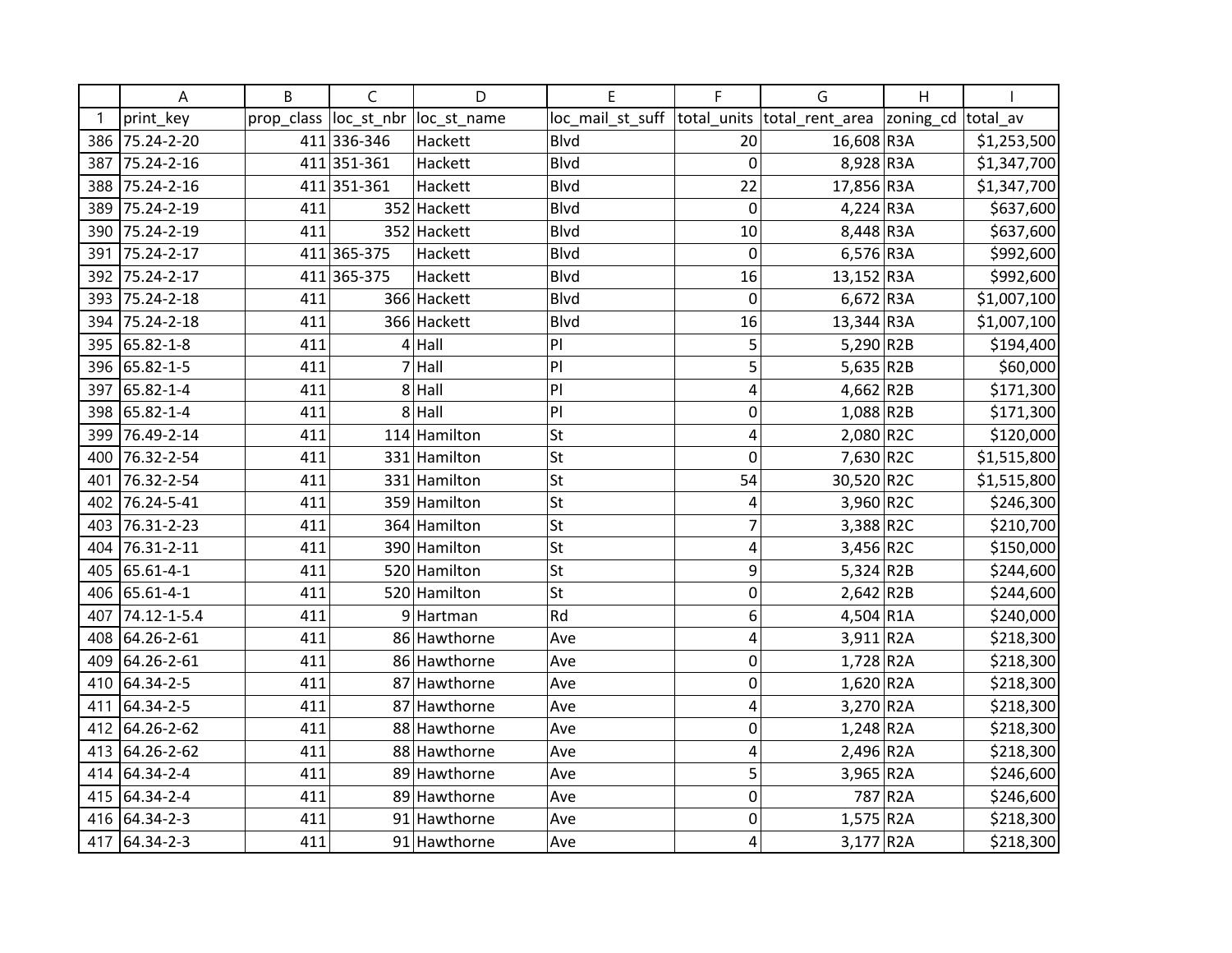|     | A             | B          | $\mathsf{C}$ | D               | E                | F              | G                        | $\overline{H}$ |             |
|-----|---------------|------------|--------------|-----------------|------------------|----------------|--------------------------|----------------|-------------|
|     | print_key     | prop_class | loc_st_nbr   | loc_st_name     | loc_mail_st_suff | total_units    | total_rent_area          | zoning_cd      | total av    |
|     | 418 64.34-2-2 | 411        |              | 93 Hawthorne    | Ave              | $\mathbf 0$    | $1,530$ R2A              |                | \$172,300   |
| 419 | 64.34-2-2     | 411        |              | 93 Hawthorne    | Ave              | 4              | $3,087$ R <sub>2</sub> A |                | \$172,300   |
| 420 | 64.34-2-1     | 411        |              | 99 Hawthorne    | Ave              | 0              |                          | 400 R2A        | \$261,700   |
| 421 | 64.34-2-1     | 411        |              | 99 Hawthorne    | Ave              | 6              | $5,144$ R <sub>2</sub> A |                | \$261,700   |
| 422 | 65.79-1-29    | 411        |              | 5 Henry Johnson | Blvd             | 0              | $1,050$ R2C              |                | \$212,000   |
| 423 | 65.79-1-29    | 411        |              | 5 Henry Johnson | <b>Blvd</b>      | 5              | 3,276 R2C                |                | \$212,000   |
| 424 | 65.79-1-27    | 411        |              | 7 Henry Johnson | <b>Blvd</b>      | $\overline{7}$ | 4,136 R2C                |                | \$292,300   |
| 425 | 76.50-3-36    | 411        |              | 62 Herkimer     | <b>St</b>        | $\mathbf 0$    | $6,160$ R2C              |                | \$1,133,600 |
| 426 | 76.50-3-36    | 411        |              | 62 Herkimer     | <b>St</b>        | 20             | 18,068 R2C               |                | \$1,133,600 |
| 427 | 76.50-2-24    | 411        |              | 91 Herkimer     | St               | 9              | $6,533$ R2C              |                | \$1,068,700 |
| 428 | 76.50-2-24    | 411        |              | 91 Herkimer     | St               | $\mathbf 0$    | 2,336 R2C                |                | \$1,068,700 |
| 429 | 76.50-2-24    | 411        |              | 91 Herkimer     | <b>St</b>        | $\mathbf 0$    | 3,981 R2C                |                | \$1,068,700 |
| 430 | 76.50-2-24    | 411        |              | 91 Herkimer     | <b>St</b>        | 12             | 11,825 R2C               |                | \$1,068,700 |
| 431 | 76.50-2-33    | 411        |              | 100 Herkimer    | St               | 0              | $3,035$ R2C              |                | \$552,800   |
| 432 | 76.50-2-33    | 411        |              | 100 Herkimer    | <b>St</b>        | 9              | $8,561$ R2C              |                | \$552,800   |
| 433 | 64.42-2-79    | 411        |              | 85 Homestead    | Ave              | $\mathbf 0$    | $1,311$ R2A              |                | \$185,300   |
| 434 | 64.42-2-79    | 411        |              | 85 Homestead    | Ave              | 4              | $2,648$ R <sub>2</sub> A |                | \$185,300   |
| 435 | 64.42-2-85    | 411        |              | 97 Homestead    | Ave              | $\mathbf 0$    | $1,530$ R2A              |                | \$192,300   |
| 436 | 64.42-2-85    | 411        |              | 97 Homestead    | Ave              | 4              | 3,092 R2A                |                | \$192,300   |
| 437 | 64.42-2-86    | 411        |              | 99 Homestead    | Ave              | 0              | $1,530$ R2A              |                | \$192,300   |
| 438 | 64.42-2-86    | 411        |              | 99 Homestead    | Ave              | 4              | 3,092 R2A                |                | \$192,300   |
| 439 | 64.42-2-87    | 411        |              | 103 Homestead   | Ave              | $\mathbf 0$    | $1,550$ R2A              |                | \$199,500   |
| 440 | 64.42-2-87    | 411        |              | 103 Homestead   | Ave              | 4              | $3,172$ R2A              |                | \$199,500   |
| 441 | 64.34-3-28    | 411        |              | 164 Homestead   | Ave              | 0              |                          | 310 R2A        | \$352,300   |
| 442 | 64.34-3-28    | 411        |              | 164 Homestead   | Ave              | 6              | $6,830$ R <sub>2</sub> A |                | \$352,300   |
| 443 | 64.34-3-27    | 411        |              | 166 Homestead   | Ave              | $\mathbf 0$    |                          | 310 R2A        | \$347,500   |
| 444 | 64.34-3-27    | 411        |              | 166 Homestead   | Ave              | 6              | $6,830$ R <sub>2</sub> A |                | \$347,500   |
| 445 | 64.34-3-26    | 411        |              | 170 Homestead   | Ave              | $\mathbf 0$    |                          | 320 R2A        | \$332,300   |
| 446 | 64.34-3-26    | 411        |              | 170 Homestead   | Ave              | 6              | $6,530$ R2A              |                | \$332,300   |
| 447 | 76.32-1-49    | 411        |              | 273 Hudson      | Ave              | 4              | 4,176 R2C                |                | \$259,700   |
| 448 | 76.32-1-52    | 411        |              | 279 Hudson      | Ave              | 4              | $2,510$ R2C              |                | \$172,100   |
| 449 | 76.24-5-24    | 411        |              | 316 Hudson      | Ave              | 4              | 4,800 R2C                |                | \$268,000   |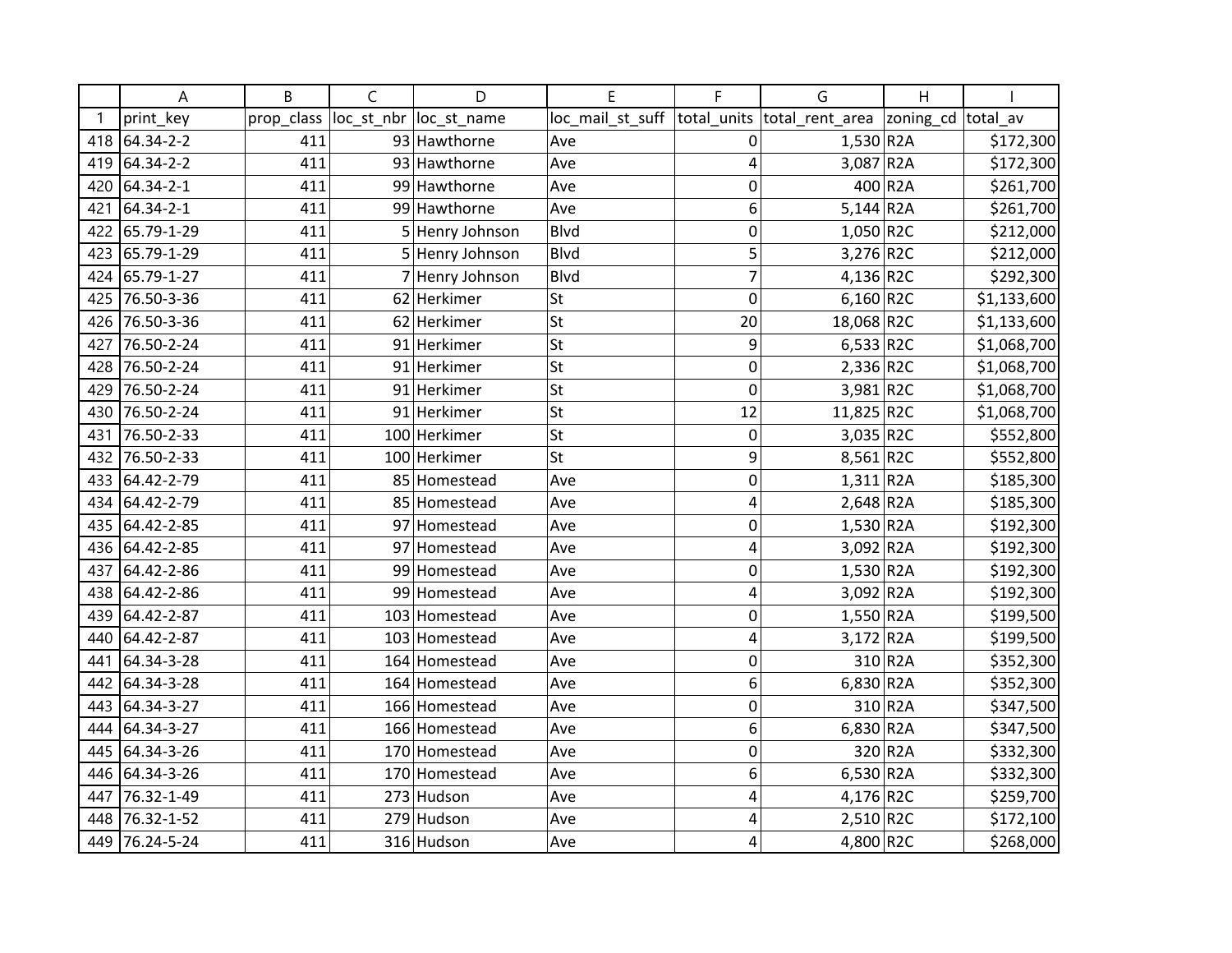|     | А              | B          | $\mathsf{C}$ | D            | E                | F              | G                          | $\overline{H}$ |             |
|-----|----------------|------------|--------------|--------------|------------------|----------------|----------------------------|----------------|-------------|
|     | print_key      | prop_class | loc_st_nbr   | loc_st_name  | loc_mail_st_suff | total_units    | total_rent_area  zoning_cd |                | total av    |
| 450 | 76.24-5-20     | 411        |              | 324 Hudson   | Ave              | 5              | 4,940 R2C                  |                | \$307,200   |
| 451 | 76.24-5-17     | 411        |              | 328.5 Hudson | Ave              | 4              | 4,032 R2C                  |                | \$276,400   |
| 452 | 76.24-5-15     | 411        |              | 330.5 Hudson | Ave              | 4              | 4,042 R2C                  |                | \$251,400   |
| 453 | 76.24-5-14     | 411        |              | 332 Hudson   | Ave              | 4              | 4,256 R2C                  |                | \$268,400   |
| 454 | 76.24-5-13     | 411        |              | 334 Hudson   | Ave              | 4              | 4,256 R2C                  |                | \$264,700   |
| 455 | 76.24-5-12     | 411        |              | 336 Hudson   | Ave              | 8              | $4,044$ R2C                |                | \$251,500   |
| 456 | 76.24-5-11     | 411        |              | 338 Hudson   | Ave              | $\overline{7}$ | 4,032 R2C                  |                | \$250,700   |
| 457 | 76.24-4-68     |            | 411349A      | Hudson       | Ave              | $\mathbf 0$    | $1,305$ R2C                |                | \$215,800   |
| 458 | 76.24-4-68     |            | 411 349A     | Hudson       | Ave              | 4              | $2,610$ R2C                |                | \$215,800   |
| 459 | 76.23-3-19     | 411        |              | 369 Hudson   | Ave              | 6              | $3,564$ R2C                |                | \$249,300   |
| 460 | 76.23-3-19     | 411        |              | 369 Hudson   | Ave              | $\mathbf 0$    | 1,188 R2C                  |                | \$249,300   |
| 461 | 76.23-3-20     | 411        |              | 371 Hudson   | Ave              | 6              | $3,564$ R2C                |                | \$249,300   |
| 462 | 76.23-3-20     | 411        |              | 371 Hudson   | Ave              | $\mathbf 0$    | $1,188$ R2C                |                | \$249,300   |
| 463 | 76.23-3-42     | 411        |              | 372 Hudson   | Ave              | 4              | 5,000 R2C                  |                | \$307,400   |
| 464 | 76.23-3-42     | 411        |              | 372 Hudson   | Ave              | $\overline{0}$ |                            | 192 R2C        | \$307,400   |
| 465 | 76.23-3-21     | 411        |              | 373 Hudson   | Ave              | 6              | $3,564$ R2C                |                | \$221,600   |
| 466 | 76.23-3-21     | 411        |              | 373 Hudson   | Ave              | $\mathbf 0$    | $1,188$ R2C                |                | \$221,600   |
| 467 | 65.69-1-34     | 411        |              | 400 Hudson   | Ave              | 177            | 99,352 R2B                 |                | \$9,181,500 |
| 468 | 65.69-1-28     |            | 411 428-430  | Hudson       | Ave              | $\mathbf 0$    | 1,440 R4                   |                | \$165,900   |
| 469 | 65.69-1-28     |            | 411 428-430  | Hudson       | Ave              | 4              | 2,972 R4                   |                | \$165,900   |
| 470 | 65.69-1-26     |            | 411 434-436  | Hudson       | Ave              | $\mathbf 0$    | $1,416$ R2B                |                | \$163,700   |
| 471 | 65.69-1-26     |            | 411 434-436  | Hudson       | Ave              | 4              | $2,932$ R2B                |                | \$163,700   |
| 472 | 65.61-2-77     | 411        |              | 475 Hudson   | Ave              | 4              |                            | 720 R2B        | \$241,800   |
| 473 | 65.61-2-77     | 411        |              | 475 Hudson   | Ave              | 6              | 4,927 R2B                  |                | \$241,800   |
|     | 474 65.61-2-77 | 411        |              | 475 Hudson   | Ave              | 0              | $1,360$ R2B                |                | \$241,800   |
|     | 475 65.61-2-77 | 411        |              | 475 Hudson   | Ave              | $\mathbf 0$    |                            | 380 R2B        | \$241,800   |
|     | 476 65.61-3-44 | 411        |              | 476 Hudson   | Ave              | $\mathbf 0$    | $1,418$ R2B                |                | \$197,300   |
| 477 | 65.61-3-44     | 411        |              | 476 Hudson   | Ave              | 4              | 3,877 R2B                  |                | \$197,300   |
| 478 | 65.61-3-15     | 411        |              | 518 Hudson   | Ave              | 6              | $2,904$ R <sub>2</sub> B   |                | \$162,100   |
| 479 | 65.61-3-15     | 411        |              | 518 Hudson   | Ave              | $\mathbf 0$    | $1,056$ R2B                |                | \$162,100   |
| 480 | 64.52-2-43     |            | 411 655-657  | Hudson       | Ave              | $\mathbf 0$    | $2,111$ R2A                |                | \$170,100   |
|     | 481 64.52-2-43 |            | 411 655-657  | Hudson       | Ave              | $\overline{4}$ | $3,046$ R <sub>2</sub> A   |                | \$170,100   |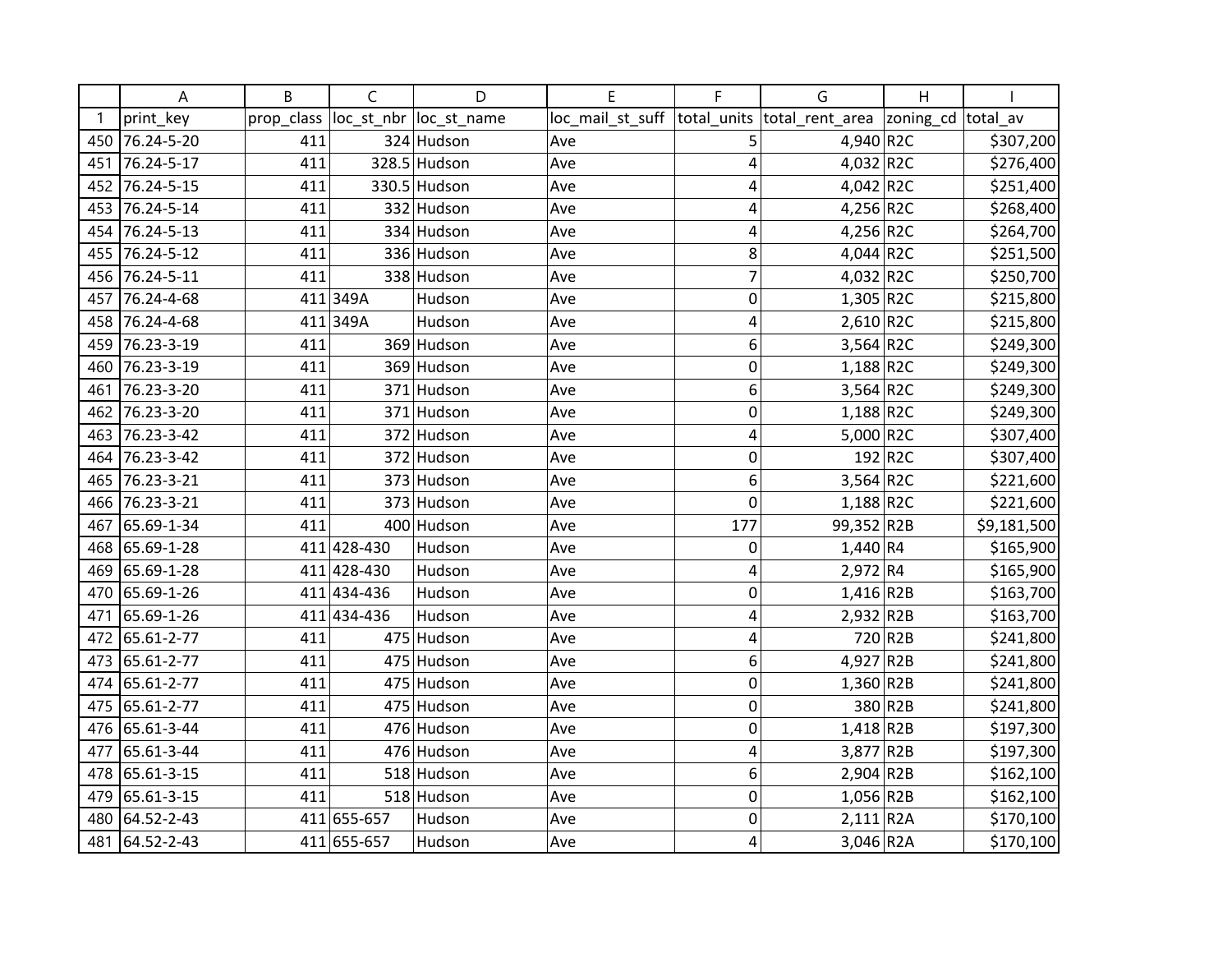|     | Α                | B          | C         | D                       | E                | F              | G                           | Η                  |             |
|-----|------------------|------------|-----------|-------------------------|------------------|----------------|-----------------------------|--------------------|-------------|
|     | print_key        | prop_class |           | loc_st_nbr  loc_st_name | loc_mail_st_suff |                | total_units total_rent_area | zoning_cd total_av |             |
| 482 | 64.51-2-11       | 411        |           | 690 Hudson              | Ave              | 0              | $1,554$ R2A                 |                    | \$176,600   |
| 483 | 64.51-2-11       | 411        |           | 690 Hudson              | Ave              | 4              | $3,164$ R <sub>2</sub> A    |                    | \$176,600   |
| 484 | 76.40-2-22       | 411        |           | 8 Irving                | <b>St</b>        | 4              | $2,792$ R2C                 |                    | \$191,400   |
| 485 | 76.40-2-20       | 411        |           | $12$  Irving            | <b>St</b>        | 4              | 3,238 R2C                   |                    | \$180,800   |
| 486 | 76.40-2-11       | 411        |           | 30 Irving               | <b>St</b>        | 4              | 3,000 R2C                   |                    | \$205,600   |
| 487 | 76.24-6-76       | 411        | $141$ Jay |                         | <b>St</b>        | 0              | 1,234 R2C                   |                    | \$205,200   |
| 488 | 76.24-6-76       | 411        | $141$ Jay |                         | St               | 6              | $2,482$ R2C                 |                    | \$205,200   |
| 489 | 76.32-1-28       | 411        | $156$ Jay |                         | <b>St</b>        | 7              | $3,344$ R2C                 |                    | \$274,100   |
| 490 | 76.32-1-27       | 411        | $158$ Jay |                         | <b>St</b>        | 4              | $3,344$ R2C                 |                    | \$250,500   |
| 491 | 76.24-3-17       | 411        | $175$ Jay |                         | <b>St</b>        | 91             | 46,966 R2C                  |                    | \$2,323,300 |
|     | 492 76.24-3-18.2 | 411        | $201$ Jay |                         | <b>St</b>        | 4              | 6,512 R2C                   |                    | \$363,600   |
| 493 | 76.24-3-18.2     | 411        | $201$ Jay |                         | St               | 0              | $3,256$ R2C                 |                    | \$363,600   |
| 494 | 76.24-4-12       | 411        | $214$ Jay |                         | <b>St</b>        |                | 4,200 R2C                   |                    | \$261,200   |
| 495 | 76.24-4-6        | 411        | $226$ Jay |                         | <b>St</b>        | 11             | $5,574$ C1                  |                    | \$342,700   |
| 496 | 76.61-2-42       | 411        |           | 39 Jeannette            | <b>St</b>        | 0              | 1,357 R2A                   |                    | \$483,300   |
| 497 | 76.61-2-42       | 411        |           | 39 Jeannette            | St               | 12             | 9,499 R2A                   |                    | \$483,300   |
| 498 | 76.61-2-43       | 411        |           | 41 Jeannette            | St               | $\overline{0}$ | $1,184$ R2A                 |                    | \$421,700   |
| 499 | 76.61-2-43       | 411        |           | 41 Jeannette            | St               | 12             | 8,288 R2A                   |                    | \$421,700   |
| 500 | 65.56-2-15       | 411        |           | 58 Judson               | <b>St</b>        | 4              | $3,574$ R2A                 |                    | \$70,000    |
| 501 | 76.31-1-93       | 411        |           | $170$ Knox              | <b>St</b>        | 8              | 6,566 R2A                   |                    | \$413,000   |
|     | 502 76.32-1-9    | 411        |           | 112 Lancaster           | St               | 4              | $3,168$ R2C                 |                    | \$225,000   |
| 503 | 76.32-1-5        | 411        |           | 120 Lancaster           | St               | 5              | 4,368 R2C                   |                    | \$290,000   |
| 504 | 76.24-6-74       | 411        |           | 132 Lancaster           | <b>St</b>        | 4              | 3,636 R2C                   |                    | \$290,200   |
| 505 | 76.24-6-44       | 411        |           | 135 Lancaster           | St               | 4              | 4,400 R2C                   |                    | \$273,600   |
| 506 | 76.24-6-45       | 411        | 137       | Lancaster               | <b>St</b>        | 4              | 4,400 R2C                   |                    | \$273,600   |
| 507 | 76.24-6-68       | 411        |           | 142 Lancaster           | St               | 7              | 4,576 R2C                   |                    | \$350,000   |
| 508 | 76.24-6-50       | 411        |           | 145 Lancaster           | St               | 8              | 5,456 R2C                   |                    | \$304,600   |
| 509 | 76.24-6-66       | 411        |           | 146 Lancaster           | <b>St</b>        | 5              | $6,288$ R2C                 |                    | \$370,000   |
| 510 | 76.24-6-53       | 411        |           | 151 Lancaster           | <b>St</b>        | 10             | $6,816$ R2C                 |                    | \$385,300   |
| 511 | 76.24-6-64       | 411        | 152       | Lancaster               | <b>St</b>        | 0              |                             | 100 R2C            | \$294,500   |
|     | 512 76.24-6-64   | 411        |           | 152 Lancaster           | <b>St</b>        | 7              | 3,932 R2C                   |                    | \$294,500   |
|     | 513 76.24-6-54   | 411        |           | 153 Lancaster           | St               | 5              | $6,812$ R2C                 |                    | \$426,600   |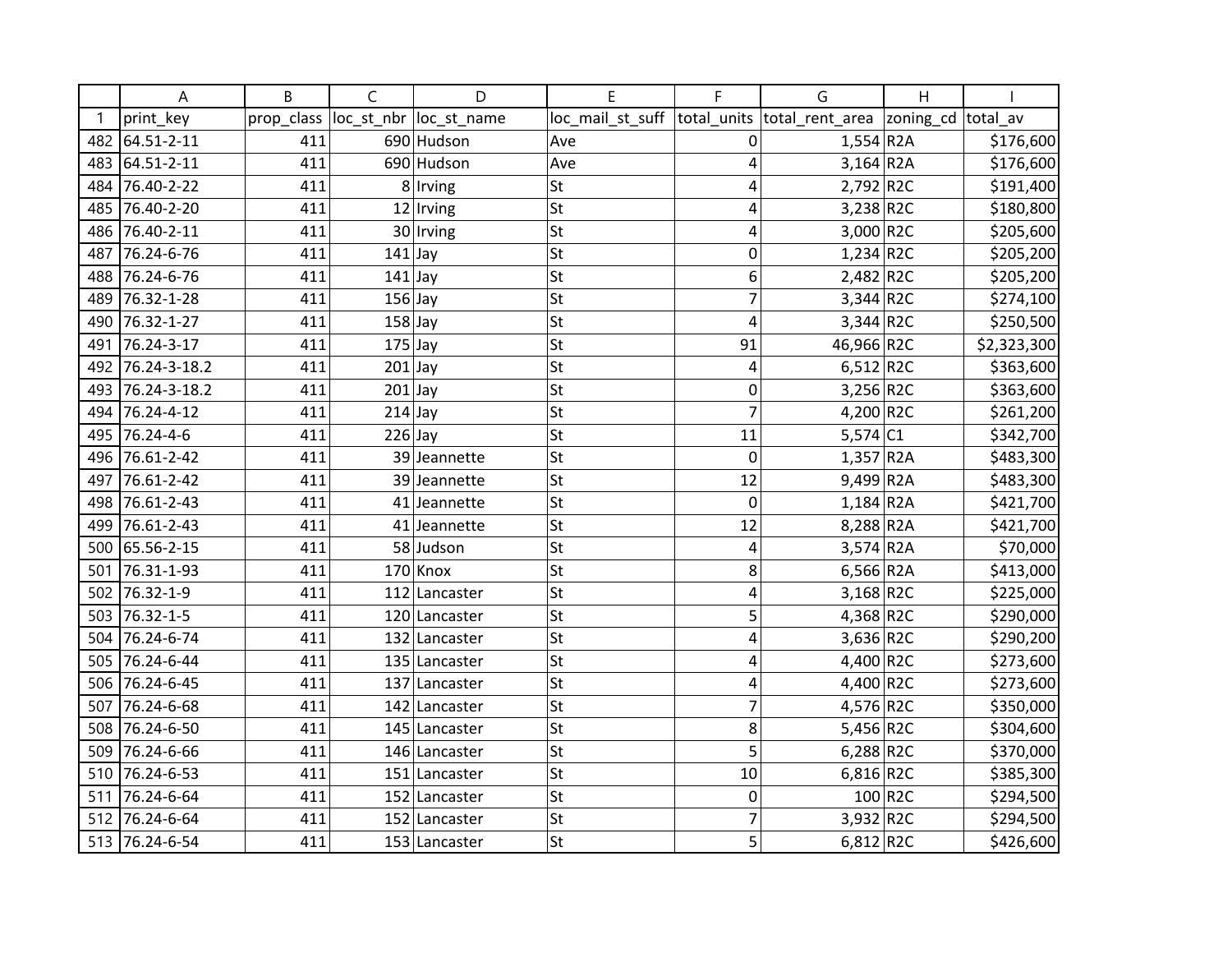|     | А              | B          | $\mathsf{C}$ | D             | E                | F           | G                        | $\overline{H}$ |             |
|-----|----------------|------------|--------------|---------------|------------------|-------------|--------------------------|----------------|-------------|
|     | print_key      | prop_class | loc_st_nbr   | loc_st_name   | loc_mail_st_suff | total_units | total_rent_area          | zoning_cd      | total av    |
|     | 514 76.24-3-5  | 411        |              | 200 Lancaster | St               | 6           | 4,513 R2C                |                | \$409,000   |
|     | 515 76.24-3-4  | 411        |              | 202 Lancaster | <b>St</b>        | 4           | 5,203 R2C                |                | \$290,500   |
|     | 516 65.80-3-65 | 411        |              | 221 Lancaster | St               | 4           | 3,708 R2C                |                | \$254,200   |
| 517 | 65.80-3-68     | 411        |              | 227 Lancaster | <b>St</b>        | 4           | 4,719 R2C                |                | \$296,800   |
| 518 | 64.52-2-27     | 411        |              | 794 Lancaster | St               | 4           | $1,904$ R <sub>2</sub> A |                | \$175,000   |
| 519 | 64.52-2-27     | 411        |              | 794 Lancaster | St               | 0           |                          | 952 R2A        | \$175,000   |
| 520 | 64.52-2-26     | 411        |              | 798 Lancaster | <b>St</b>        | 0           | $1,120$ R2A              |                | \$185,800   |
| 521 | 64.52-2-26     | 411        |              | 798 Lancaster | <b>St</b>        | 4           | $2,240$ R <sub>2</sub> A |                | \$185,800   |
| 522 | 64.52-2-25     | 411        |              | 800 Lancaster | <b>St</b>        | 4           | 3,328 R2A                |                | \$185,800   |
| 523 | 64.52-2-25     | 411        |              | 800 Lancaster | St               | $\mathbf 0$ | $1,664$ R2A              |                | \$185,800   |
| 524 | 64.52-2-24     | 411        |              | 804 Lancaster | St               | 4           | $3,328$ R2A              |                | \$185,800   |
| 525 | 64.52-2-24     | 411        |              | 804 Lancaster | <b>St</b>        | $\mathbf 0$ | $1,664$ R <sub>2</sub> A |                | \$185,800   |
|     | 526 64.43-1-46 | 411        |              | 889 Lancaster | <b>St</b>        | $\mathbf 0$ | $1,737$ R2A              |                | \$558,300   |
| 527 | 64.43-1-46     | 411        |              | 889 Lancaster | St               | 10          | 12,155 R2A               |                | \$558,300   |
|     | 528 64.43-1-48 | 411        |              | 893 Lancaster | <b>St</b>        | 8           | $4,632$ R2A              |                | \$258,600   |
| 529 | 64.43-1-48     | 411        |              | 893 Lancaster | St               | 0           | $2,050$ R2A              |                | \$258,600   |
| 530 | 65.15-2-2      | 411        |              | $200$ Lark    | Dr               | $\mathbf 0$ |                          | 623 R3A        | \$8,935,100 |
| 531 | 65.15-2-2      | 411        |              | $200$ Lark    | Dr               | 12          | $9,024$ R3A              |                | \$8,935,100 |
|     | 532 65.15-2-2  | 411        |              | $200$ Lark    | Dr               | 10          | 9,070 R3A                |                | \$8,935,100 |
|     | 533 65.15-2-2  | 411        |              | $200$ Lark    | Dr               | 19          | 16,929 R3A               |                | \$8,935,100 |
|     | 534 65.15-2-2  | 411        |              | $200$ Lark    | Dr               | 19          | 16,636 R3A               |                | \$8,935,100 |
|     | 535 65.15-2-2  | 411        |              | $200$ Lark    | Dr               | 21          | 17,436 R3A               |                | \$8,935,100 |
|     | 536 65.15-2-2  | 411        |              | $200$ Lark    | Dr               | 18          | 17,340 R3A               |                | \$8,935,100 |
| 537 | 65.15-2-2      | 411        |              | $200$ Lark    | Dr               | 15          | 12,042 R3A               |                | \$8,935,100 |
|     | 538 65.15-2-2  | 411        |              | $200$ Lark    | Dr               | 11          | 11,546 R3A               |                | \$8,935,100 |
|     | 539 65.15-2-2  | 411        |              | $200$ Lark    | Dr               | 15          | 12,762 R3A               |                | \$8,935,100 |
| 540 | 65.15-2-2      | 411        |              | $200$ Lark    | Dr               | 11          | 10,268 R3A               |                | \$8,935,100 |
| 541 | 65.15-2-2      | 411        |              | $200$ Lark    | Dr               | 13          | 10,270 R3A               |                | \$8,935,100 |
| 542 | 65.15-2-2      | 411        |              | $200$ Lark    | Dr               | 14          | 13,076 R3A               |                | \$8,935,100 |
|     | 543 65.15-2-2  | 411        |              | $200$ Lark    | Dr               | 16          | 13,876 R3A               |                | \$8,935,100 |
|     | 544 65.15-2-2  | 411        |              | $200$ Lark    | Dr               | 13          | 11,481 R3A               |                | \$8,935,100 |
|     | 545 65.15-2-2  | 411        |              | $200$ Lark    | Dr               | 17          | 14,486 R3A               |                | \$8,935,100 |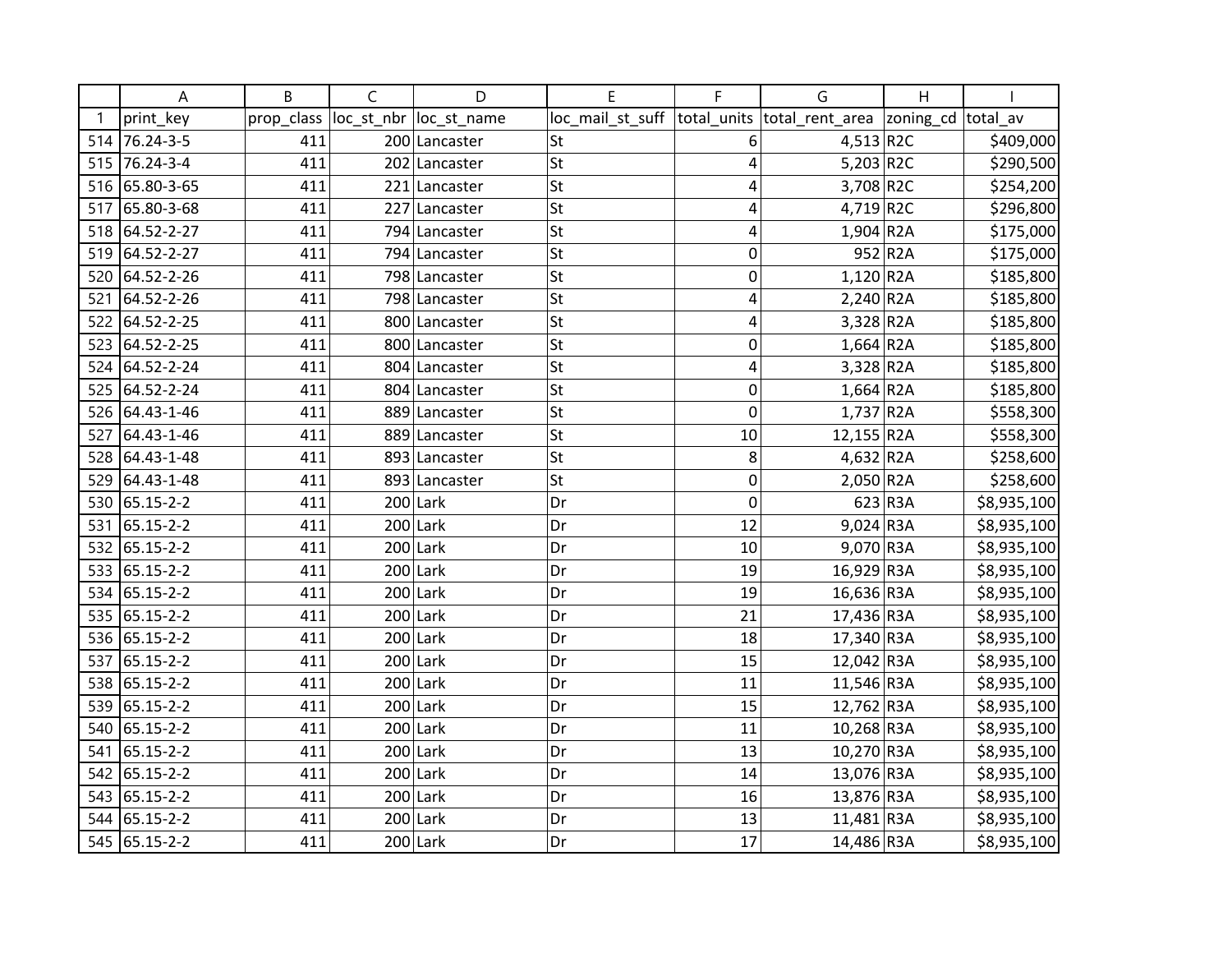|     | А               | B          | $\mathsf{C}$ | D                      | E                | F              | G                           | Η         |              |
|-----|-----------------|------------|--------------|------------------------|------------------|----------------|-----------------------------|-----------|--------------|
|     | print_key       | prop_class |              | loc_st_nbr loc_st_name | loc_mail_st_suff |                | total_units total_rent_area | zoning_cd | total av     |
| 546 | 65.15-2-2       | 411        |              | $200$ Lark             | Dr               | 30             | 26,490 R3A                  |           | \$8,935,100  |
| 547 | 65.15-2-69.1    | 411        |              | $531$ Lark             | Dr               | $\overline{2}$ | $1,426$ R3A                 |           | \$325,000    |
| 548 | 65.15-1-2       | 411        |              | 7 Lark                 | St               | 8              | 7,062 R3A                   |           | \$3,227,800  |
| 549 | 65.15-1-2       | 411        |              | 7 Lark                 | St               | 10             | 8,671 R3A                   |           | \$3,227,800  |
| 550 | 65.15-1-2       | 411        |              | 7 Lark                 | St               | 24             | 20,904 R3A                  |           | \$3,227,800  |
| 551 | 65.15-1-2       | 411        |              | 7 Lark                 | St               | 40             | 35,310 R3A                  |           | \$3,227,800  |
| 552 | 65.65-5-26      | 411        |              | $37$ Lark              | St               | 9              | $3,240$ R2A                 |           | \$35,000     |
| 553 | 65.65-5-26      | 411        |              | $37$ Lark              | St               | 0              |                             | 864 R2A   | \$35,000     |
| 554 | 65.73-5-81      | 411        |              | 70 Lark                | St               | 4              | 5,760 R2A                   |           | \$580,800    |
| 555 | 65.73-1-12      | 411        |              | $83$ Lark              | St               | 6              | 5,760 R2A                   |           | \$696,400    |
| 556 | 65.80-4-19      | 411        |              | $150$ Lark             | St               | 5              | $2,554$ R2B                 |           | \$90,000     |
| 557 | 65.80-3-56      | 411        |              | $219$ Lark             | St               | $\overline{0}$ | 3,420 C1                    |           | \$401,600    |
|     | 558 65.80-3-56  | 411        |              | $219$ Lark             | St               | 10             | $10,260$ C1                 |           | \$401,600    |
| 559 | $76.24 - 2 - 1$ | 411        |              | $230$ Lark             | St               | 14             | 10,606 R2C                  |           | \$577,100    |
| 560 | 76.24-2-2       | 411        |              | $232$ Lark             | St               | 5              | $3,048$ R2C                 |           | \$189,600    |
| 561 | 76.24-2-3       | 411        |              | $234$ Lark             | St               | 4              | 4,060 R2C                   |           | \$25,000     |
| 562 | 76.24-2-4       | 411        |              | $236$ Lark             | St               | 6              | $4,424$ R2C                 |           | \$275,100    |
| 563 | 76.24-3-2       | 411        |              | $246$ Lark             | St               | 13             | 8,220 R2C                   |           | \$505,400    |
| 564 | 76.23-3-17      | 411        |              | $259$ Lark             | St               | $\mathbf 0$    | $3,904$ CO                  |           | \$566,500    |
| 565 | 76.23-3-17      | 411        |              | $259$ Lark             | St               | 4              | $3,904$ CO                  |           | \$566,500    |
|     | 566 76.23-3-56  | 411        |              | $287$ Lark             | lst              | 4              | 4,416 R2C                   |           | \$249,700    |
| 567 | 65.8-2-37       | 411        |              | 60 Lawn                | Ave              | 80             | 207,383 R3A                 |           | \$12,500,000 |
| 568 | 76.39-1-15      | 411        |              | $1$  Leonard           | P                | 0              |                             | 809 R2A   | \$159,900    |
| 569 | 76.39-1-15      | 411        |              | $1$  Leonard           | P                | 6              | $2,135$ R2A                 |           | \$159,900    |
| 570 | 76.39-1-14      | 411        |              | $2$  Leonard           | P                | 0              |                             | 809 R2A   | \$159,900    |
| 571 | 76.39-1-14      | 411        |              | $2$  Leonard           | P                | 6              | $2,135$ R2A                 |           | \$159,900    |
| 572 | 76.39-1-13      | 411        |              | 3 Leonard              | P                | 0              | $2,163$ R2A                 |           | \$148,300    |
| 573 | 76.39-1-13      | 411        |              | 3 Leonard              | P                | 4              | $2,163$ R <sub>2</sub> A    |           | \$148,300    |
| 574 | 76.39-1-12      | 411        |              | $4$  Leonard           | P                | 0              |                             | 948 R2A   | \$148,300    |
| 575 | 76.39-1-12      | 411        |              | $4$ Leonard            | P                | 4              | $2,163$ R <sub>2</sub> A    |           | \$148,300    |
| 576 | 76.71-3-42      | 411        |              | 59 Liebel              | St               | 4              | $3,728$ R2A                 |           | \$166,000    |
| 577 | 76.71-3-42      | 411        |              | 59 Liebel              | St               | 0              | $1,864$ R <sub>2</sub> A    |           | \$166,000    |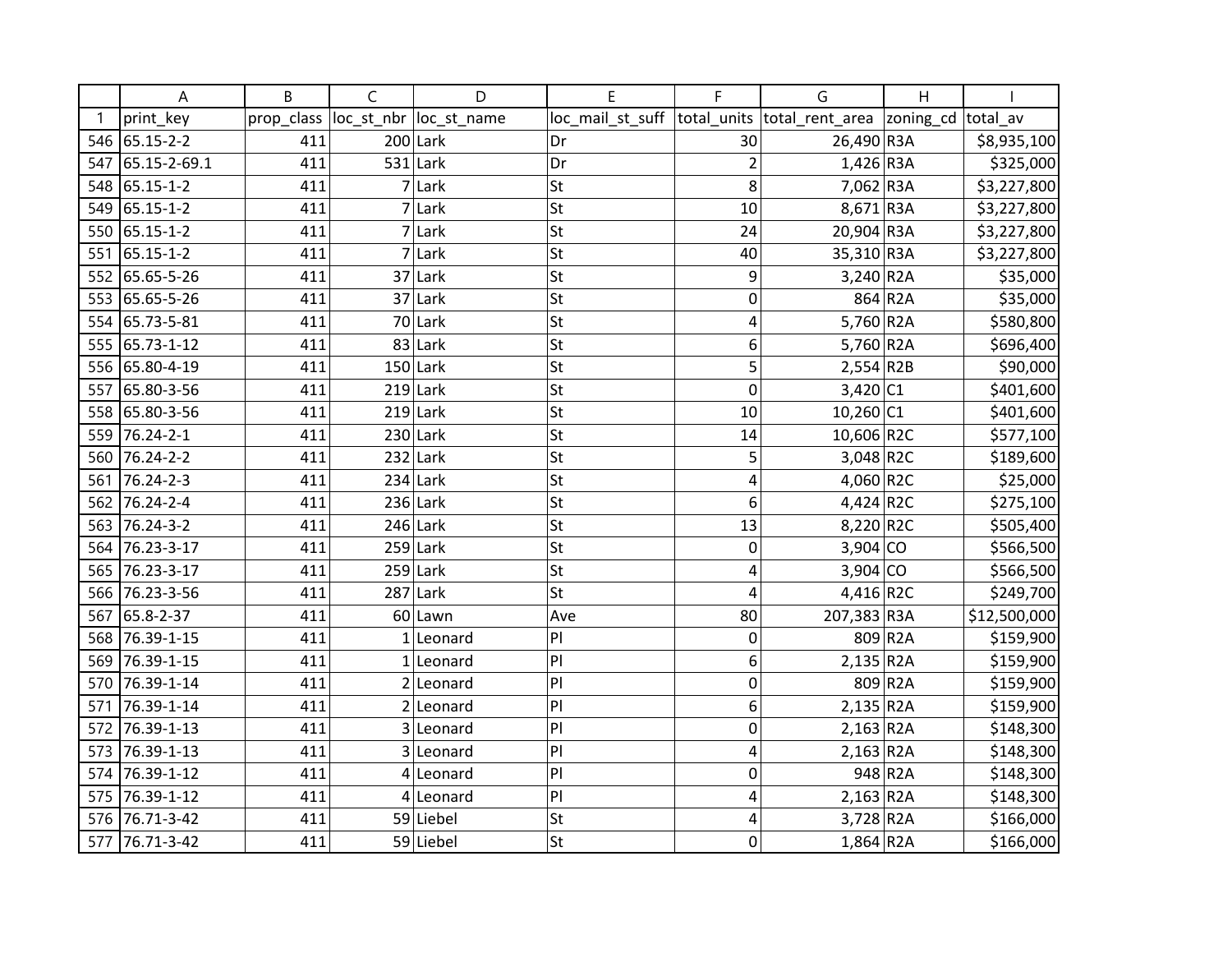|     | А             | B          | $\mathsf{C}$ | D              | E                | F           | G               | H         |             |
|-----|---------------|------------|--------------|----------------|------------------|-------------|-----------------|-----------|-------------|
|     | print_key     | prop_class | loc_st_nbr   | loc_st_name    | loc_mail_st_suff | total_units | total_rent_area | zoning_cd | total av    |
| 578 | 64.27-2-45    | 411        |              | 107 Lincoln    | Ave              | 0           | 1,800 R3A       |           | \$8,915,100 |
| 579 | 64.27-2-45    | 411        | 107          | Lincoln        | Ave              | $\mathbf 0$ |                 | 930 R3A   | \$8,915,100 |
| 580 | 64.27-2-45    | 411        |              | 107 Lincoln    | Ave              | $\mathbf 0$ | 86,700 R3A      |           | \$8,915,100 |
| 581 | 64.27-2-45    | 411        |              | 107 Lincoln    | Ave              | 223         | 172,830 R3A     |           | \$8,915,100 |
| 582 | 64.27-2-45    | 411        |              | 107 Lincoln    | Ave              | 100         | 18,270 R3A      |           | \$8,915,100 |
| 583 | 65.19-1-1     |            | 411 105-147  | Livingston     | Ave              | 48          | 35,928 R4       |           | \$4,026,100 |
| 584 | 65.19-1-1     |            | 411 105-147  | Livingston     | Ave              | 32          | 25,536 R4       |           | \$4,026,100 |
|     | 585 65.19-1-1 |            | 411 105-147  | Livingston     | Ave              | 24          | 23,940 R4       |           | \$4,026,100 |
|     | 586 65.56-5-1 | 411        |              | 370 Livingston | Ave              | 4           | 3,700 R2A       |           | \$80,000    |
|     | 587 65.10-2-6 | 411        |              | 421 Livingston | Ave              | 10          | $9,912$ R3A     |           | \$4,969,900 |
| 588 | 65.10-2-6     | 411        |              | 421 Livingston | Ave              | 50          | 46,704 R3A      |           | \$4,969,900 |
| 589 | 65.10-2-6     | 411        |              | 421 Livingston | Ave              | 70          | 47,544 R3A      |           | \$4,969,900 |
|     | 590 65.10-2-6 | 411        |              | 421 Livingston | Ave              | 70          | 67,368 R3A      |           | \$4,969,900 |
| 591 | 65.10-1-6     | 411        |              | 581 Livingston | Ave              | 32          |                 | $0$ M1    | \$1,900,000 |
|     | 592 65.10-1-6 | 411        |              | 581 Livingston | Ave              | 50          | 37,220 M1       |           | \$1,900,000 |
| 593 | 76.50-2-6     | 411        |              | 98 Madison     | Ave              | $\mathbf 0$ | $6,524$ R2C     |           | \$1,220,700 |
| 594 | 76.50-2-6     | 411        |              | 98 Madison     | Ave              | 22          | $21,911$ R2C    |           | \$1,220,700 |
| 595 | 76.49-2-66    | 411        |              | 158 Madison    | Ave              | 4           | $6,000$ C1      |           | \$173,800   |
| 596 | 76.49-2-65    | 411        |              | 160 Madison    | Ave              | 4           | 6,384 C1        |           | \$185,000   |
| 597 | 76.32-4-26    | 411        |              | 328 Madison    | Ave              | 0           |                 | 806 R2C   | \$272,400   |
| 598 | 76.32-4-26    | 411        |              | 328 Madison    | Ave              | 9           | 4,380 R2C       |           | \$272,400   |
| 599 | 76.32-3-40    | 411        |              | 329 Madison    | Ave              | $\mathbf 0$ | 230 C1          |           | \$219,100   |
| 600 | 76.32-3-40    | 411        |              | 329 Madison    | Ave              | 4           | $2,650$ C1      |           | \$219,100   |
| 601 | 76.32-3-44    | 411        |              | 337 Madison    | Ave              | 4           | $3,384$ R2C     |           | \$210,400   |
| 602 | 76.32-4-21    | 411        |              | 338 Madison    | Ave              | 4           | $3,471$ R2C     |           | \$215,900   |
| 603 | 76.32-4-20    | 411        |              | 340 Madison    | Ave              | 4           | 3,220 R2C       |           | \$200,200   |
| 604 | 76.32-4-20    | 411        |              | 340 Madison    | Ave              | $\mathbf 0$ |                 | 460 R2C   | \$200,200   |
| 605 | 76.32-4-19    | 411        |              | 342 Madison    | Ave              | 4           | $3,404$ R2C     |           | \$211,700   |
| 606 | 76.32-3-50    | 411        |              | 345 Madison    | Ave              | 6           | 5,530 R2C       |           | \$375,500   |
| 607 | 76.32-3-58    | 411        |              | 353 Madison    | Ave              | 10          | 7,600 R2C       |           | \$472,600   |
| 608 | 76.32-4-9.2   | 411        |              | 360 Madison    | Ave              | 4           | 5,952 R2C       |           | \$332,300   |
| 609 | 76.32-3-64    | 411        |              | 365 Madison    | Ave              | 4           | $6,436$ R2C     |           | \$279,000   |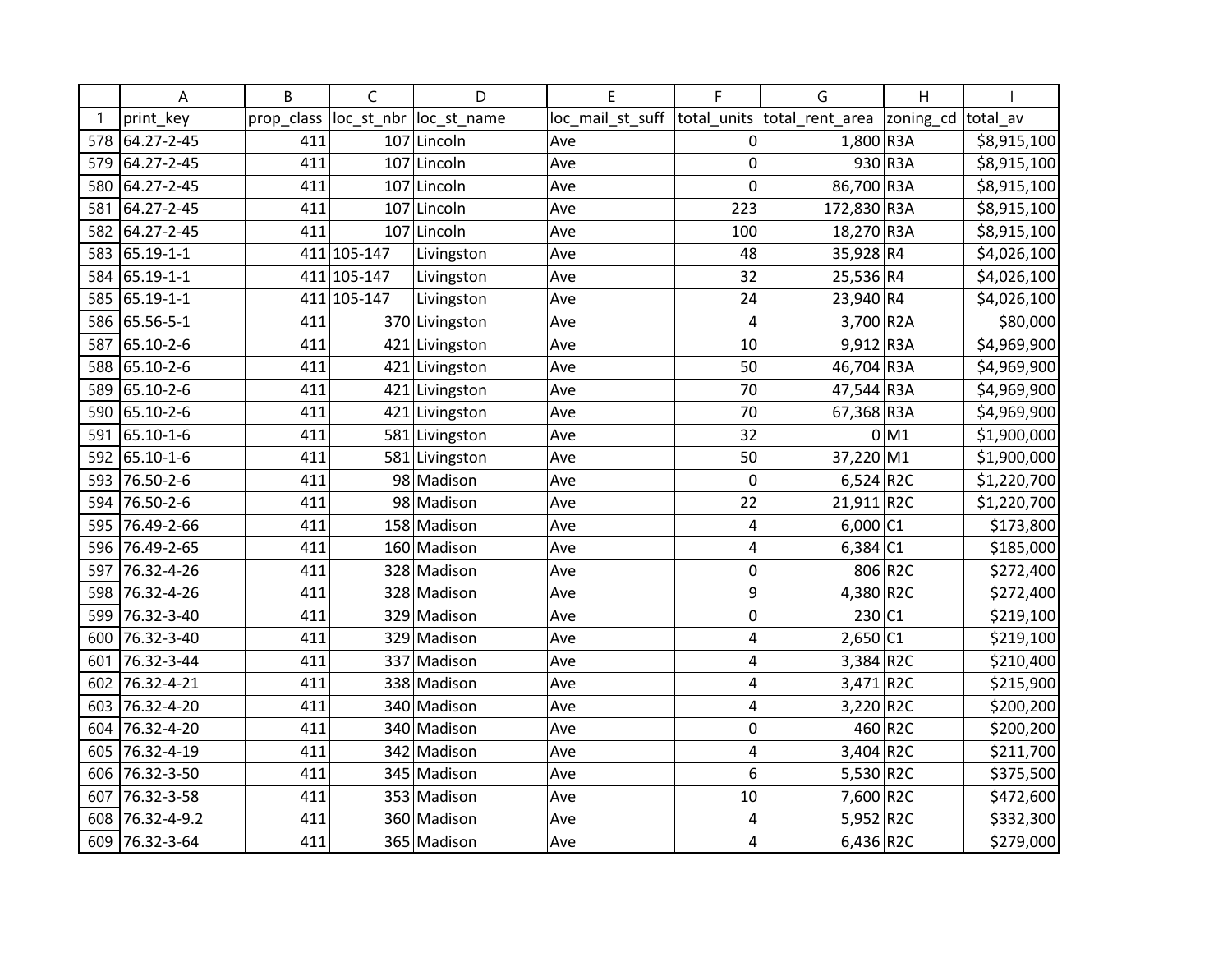|     | Α                | B          | $\mathsf{C}$ | D           | E                | F           | G                          | $\mathsf{H}$ |           |
|-----|------------------|------------|--------------|-------------|------------------|-------------|----------------------------|--------------|-----------|
|     | print key        | prop_class | loc_st_nbr   | loc st name | loc_mail_st_suff | total units | total_rent_area  zoning_cd |              | total av  |
|     | 610 76.32-4-5    |            | 411 366B     | Madison     | Ave              | 4           | 2,896 R2C                  |              | \$164,000 |
| 611 | 76.32-4-4        |            | 411 366C     | Madison     | Ave              | 4           | $2,896$ R2C                |              | \$164,000 |
| 612 | 76.32-3-66       | 411        |              | 367 Madison | Ave              | 5           | 4,400 R2C                  |              | \$235,000 |
| 613 | 76.32-4-1        | 411        |              | 372 Madison | Ave              | 4           | 4,347 R2C                  |              | \$242,700 |
| 614 | 76.31-3-23       | 411        |              | 374 Madison | Ave              | 0           | $1,452$ R2C                |              | \$247,100 |
| 615 | 76.31-3-23       | 411        |              | 374 Madison | Ave              | 4           | $3,974$ R2C                |              | \$247,100 |
| 616 | 76.31-3-16       | 411        |              | 390 Madison | Ave              | 13          | 4,620 R2C                  |              | \$610,000 |
| 617 | 76.31-3-16       | 411        |              | 390 Madison | Ave              | 18          | 11,060 R2C                 |              | \$610,000 |
|     | 618 76.31-2-55.1 | 411        |              | 391 Madison | Ave              | 6           | 4,772 R2C                  |              | \$296,800 |
| 619 | 76.31-2-56       | 411        |              | 393 Madison | Ave              | 4           | $3,212$ R2C                |              | \$199,700 |
| 620 | 76.31-2-57       | 411        |              | 395 Madison | Ave              | 0           | $2,022$ <sub>R2C</sub>     |              | \$50,000  |
| 621 | 76.31-2-57       | 411        |              | 395 Madison | Ave              | 4           | 4,044 R2C                  |              | \$50,000  |
| 622 | 76.31-2-64.1     | 411        |              | 419 Madison | Ave              | 16          |                            | 0 R2C        | \$358,500 |
|     | 623 76.31-2-64.1 | 411        |              | 419 Madison | Ave              | $\mathbf 1$ |                            | 100 R2C      | \$358,500 |
| 624 | 76.31-2-64.1     | 411        |              | 419 Madison | Ave              | 0           | 3,658 R2C                  |              | \$358,500 |
| 625 | 76.31-2-64.1     | 411        |              | 419 Madison | Ave              | 6           | 5,665 $R2C$                |              | \$358,500 |
| 626 | 76.23-2-11       | 411        |              | 474 Madison | Ave              | 4           | 4,680 R2C                  |              | \$185,200 |
| 627 | 76.23-2-10       | 411        |              | 476 Madison | Ave              | 4           | 5,544 R2C                  |              | \$200,700 |
| 628 | 76.23-2-9        | 411        |              | 478 Madison | Ave              | 5           | 3,834 R2C                  |              | \$238,400 |
| 629 | 76.23-2-8        | 411        |              | 480 Madison | Ave              | 4           | $3,534$ R2C                |              | \$219,800 |
| 630 | 76.23-2-4        | 411        |              | 488 Madison | Ave              | 4           | $4,543$ R2C                |              | \$227,900 |
| 631 | 76.23-2-3        | 411        |              | 490 Madison | Ave              | 4           | 3,960 R2C                  |              | \$224,000 |
| 632 | 76.23-1-13       | 411        |              | 528 Madison | Ave              | 4           | $2,916$ R2C                |              | \$233,000 |
| 633 | 76.23-1-11       | 411        |              | 532 Madison | Ave              | 4           | $2,626$ R2C                |              | \$246,800 |
| 634 | 76.23-1-11       | 411        |              | 532 Madison | Ave              | $\mathbf 0$ |                            | 290 R2C      | \$246,800 |
|     | 635 76.23-1-7    | 411        |              | 540 Madison | Ave              | 8           | 7,300 R2C                  |              | \$230,000 |
| 636 | 76.23-1-6        | 411        |              | 542 Madison | Ave              | $\mathbf 0$ | $1,566$ R2C                |              | \$599,100 |
| 637 | 76.23-1-6        | 411        |              | 542 Madison | Ave              | 15          | 11,010 R2C                 |              | \$599,100 |
| 638 | 76.23-1-5        | 411        |              | 546 Madison | Ave              | 8           | 4,811 R2C                  |              | \$329,800 |
| 639 | 76.23-1-5        | 411        |              | 546 Madison | Ave              | $\mathbf 0$ |                            | 955 R2C      | \$329,800 |
| 640 | 76.23-1-4        | 411        |              | 548 Madison | Ave              | 6           | $4,815$ R2C                |              | \$240,300 |
| 641 | 76.23-1-4        | 411        |              | 548 Madison | Ave              | $\mathbf 0$ |                            | 955 R2C      | \$240,300 |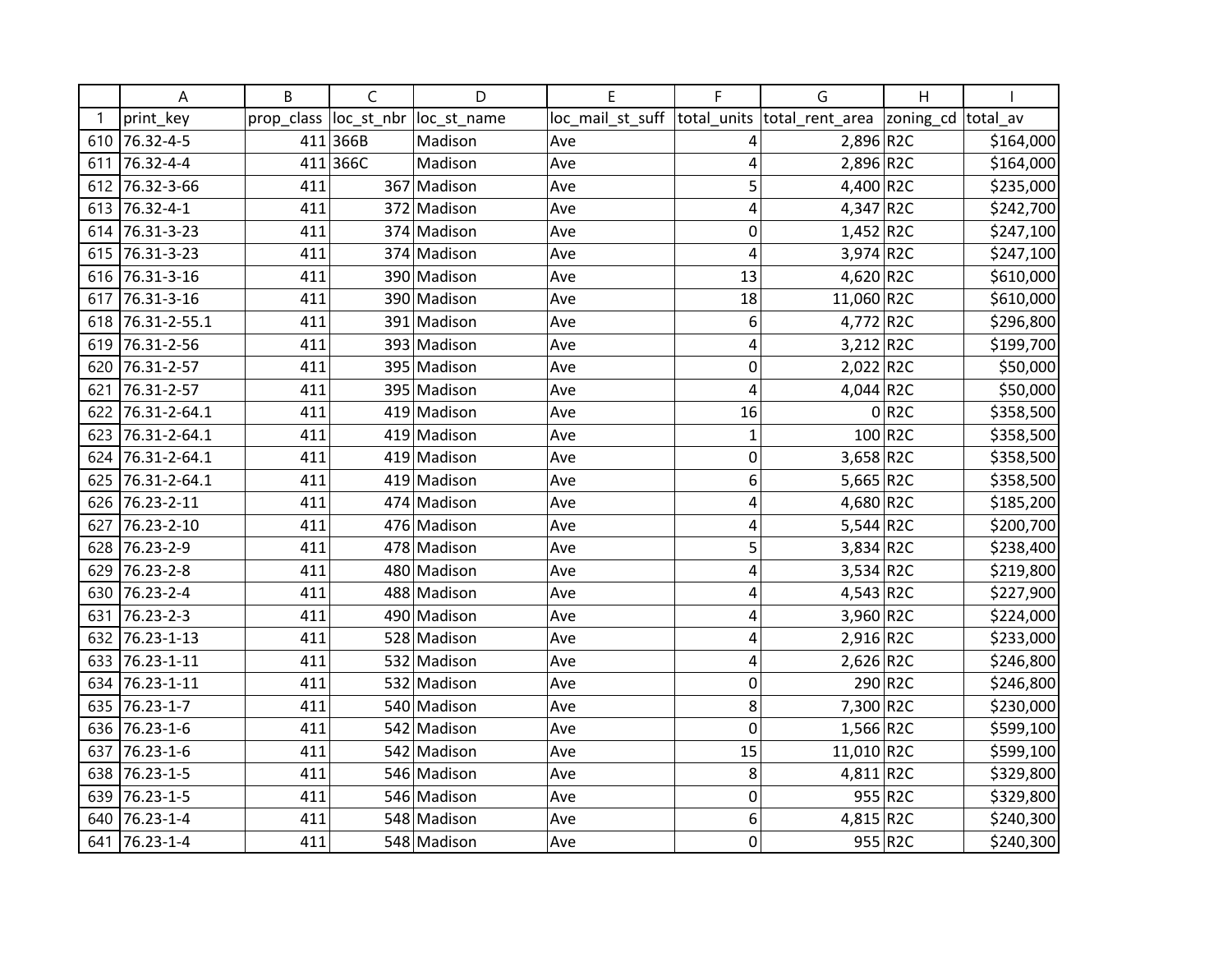|     | Α               | B          | $\mathsf{C}$ | D           | E                | F              | G                        | $\mathsf{H}$ |           |
|-----|-----------------|------------|--------------|-------------|------------------|----------------|--------------------------|--------------|-----------|
|     | print key       | prop_class | loc_st_nbr   | loc_st_name | loc_mail_st_suff | total units    | total_rent_area          | zoning_cd    | total av  |
| 642 | 76.23-1-3       | 411        |              | 550 Madison | Ave              | 0              |                          | 607 R2C      | \$288,900 |
| 643 | 76.23-1-3       | 411        |              | 550 Madison | Ave              | 8              | $5,175$ <sub>R2C</sub>   |              | \$288,900 |
| 644 | 76.22-1-16      | 411        |              | 564 Madison | Ave              | 5              | $1,920$ R2C              |              | \$161,500 |
| 645 | 76.22-1-16      | 411        |              | 564 Madison | Ave              | 0              |                          | 960 R2C      | \$161,500 |
| 646 | 76.22-1-15      | 411        |              | 566 Madison | Ave              | 0              |                          | $251$ R2C    | \$240,400 |
| 647 | 76.22-1-15      | 411        |              | 566 Madison | Ave              | 5              | $3,093$ R2C              |              | \$240,400 |
| 648 | 76.22-1-14      | 411        |              | 568 Madison | Ave              | 4              | 3,200 R2C                |              | \$219,400 |
| 649 | 76.22-1-13      | 411        |              | 570 Madison | Ave              | 8              | $3,184$ R2C              |              | \$222,800 |
| 650 | 76.22-1-12      | 411        |              | 572 Madison | Ave              | 5              | 3,200 R2C                |              | \$246,500 |
| 651 | 76.22-1-11      | 411        |              | 574 Madison | Ave              | 5              | 3,200 R2C                |              | \$246,500 |
| 652 | 76.22-1-10      | 411        |              | 576 Madison | Ave              | 4              | $3,184$ R2C              |              | \$222,800 |
| 653 | 76.22-1-9       | 411        |              | 578 Madison | Ave              | $\overline{7}$ | $3,234$ R2C              |              | \$251,400 |
|     | 654 76.22-1-9   | 411        |              | 578 Madison | Ave              | $\mathbf 0$    |                          | 262 R2C      | \$251,400 |
|     | 655 76.22-1-6   | 411        |              | 584 Madison | Ave              | 4              | $2,704$ R2C              |              | \$185,400 |
| 656 | 76.22-1-6       | 411        |              | 584 Madison | Ave              | 0              | $1,344$ R2C              |              | \$185,400 |
| 657 | 76.22-1-5       | 411        |              | 586 Madison | Ave              | 4              | $2,704$ R <sub>2</sub> A |              | \$185,400 |
| 658 | 76.22-1-5       | 411        |              | 586 Madison | Ave              | 0              | $1,344$ R <sub>2</sub> A |              | \$185,400 |
| 659 | 76.22-1-4       | 411        |              | 588 Madison | Ave              | 4              | $2,960$ R2C              |              | \$228,000 |
| 660 | 76.22-1-4       | 411        |              | 588 Madison | Ave              | $\mathbf 0$    | $1,464$ R2C              |              | \$228,000 |
| 661 | 76.22-1-3       | 411        |              | 590 Madison | Ave              | 4              | $2,960$ R2C              |              | \$202,900 |
| 662 | 76.22-1-3       | 411        |              | 590 Madison | Ave              | $\mathbf 0$    | $1,464$ R2C              |              | \$202,900 |
| 663 | 65.78-1-30      | 411        |              | 604 Madison | Ave              | 6              | $2,760$ R2C              |              | \$240,000 |
| 664 | 65.78-1-29      | 411        |              | 606 Madison | Ave              | 5              | $2,394$ R2C              |              | \$204,700 |
| 665 | 65.78-1-28      | 411        |              | 608 Madison | Ave              | 4              | $2,632$ R2C              |              | \$202,700 |
|     | 666 65.78-1-28  | 411        |              | 608 Madison | Ave              | $\mathbf 0$    |                          | 560 R2C      | \$202,700 |
| 667 | 65.78-1-23      | 411        |              | 618 Madison | Ave              | $\mathbf 0$    |                          | 220 R2C      | \$278,200 |
| 668 | 65.78-1-23      | 411        |              | 618 Madison | Ave              | 8              | $2,960$ R2C              |              | \$278,200 |
| 669 | 65.78-1-22      | 411        |              | 620 Madison | Ave              | $\mathbf 0$    |                          | 470 R2C      | \$401,400 |
| 670 | 65.78-1-22      | 411        |              | 620 Madison | Ave              | 12             | 4,694 R2C                |              | \$401,400 |
| 671 | 65.78-1-9       |            | 411 644A     | Madison     | Ave              | 11             | 5,400 R2A                |              | \$339,600 |
|     | 672 65.78-1-10  |            | 411 644B     | Madison     | Ave              | 6              | 5,400 R2A                |              | \$332,000 |
|     | 673 65.78-1-4.1 | 411        |              | 674 Madison | Ave              | 6              | 2,792 R2A                |              | \$228,900 |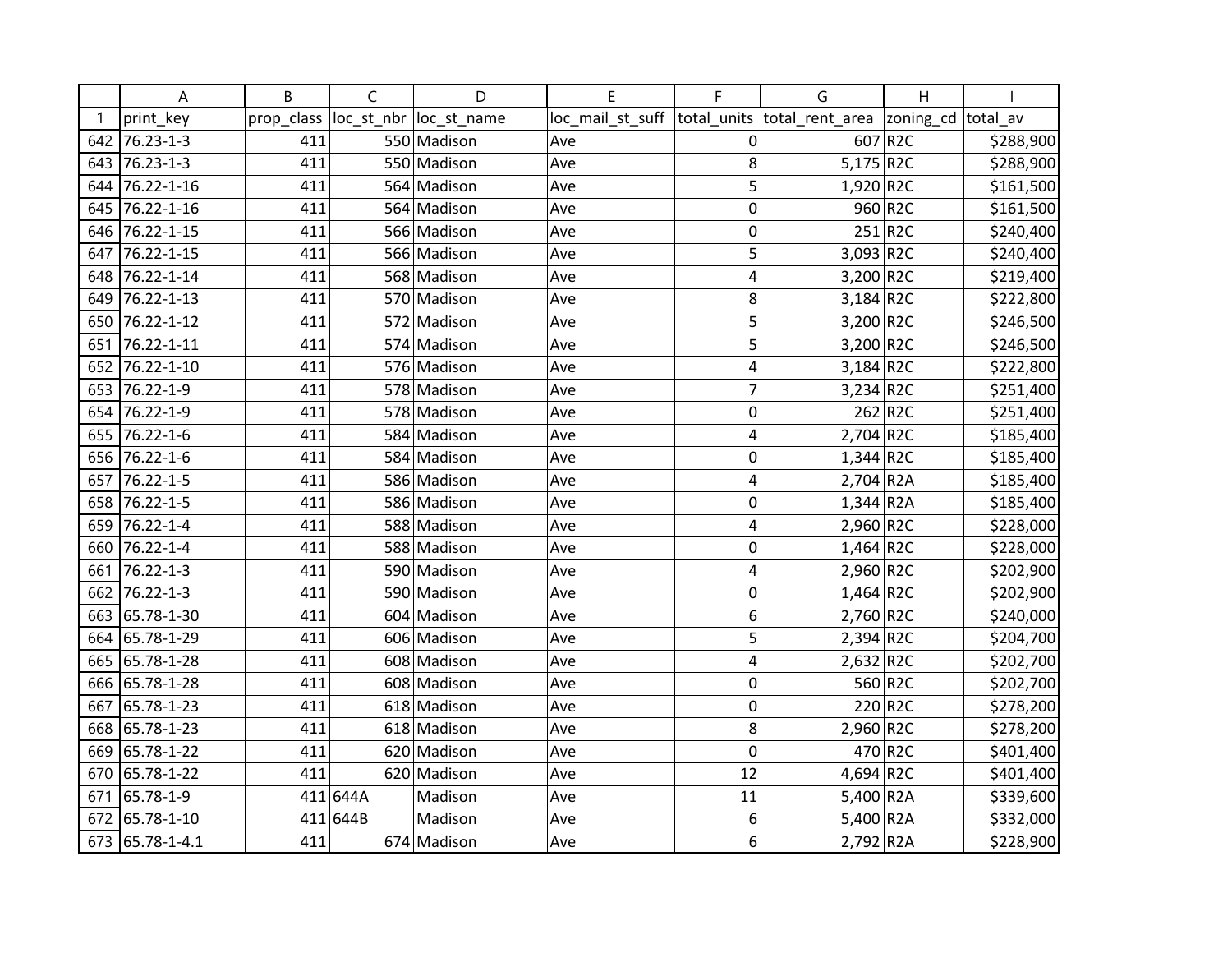|     | Α               | B          | C          | D           | E                | F              | G                          | $\mathsf{H}$ |             |
|-----|-----------------|------------|------------|-------------|------------------|----------------|----------------------------|--------------|-------------|
|     | print key       | prop_class | loc_st_nbr | loc_st_name | loc_mail_st_suff | total units    | total_rent_area  zoning_cd |              | total av    |
|     | 674 65.78-1-4.1 | 411        |            | 674 Madison | Ave              | 0              | $1,396$ R <sub>2</sub> A   |              | \$228,900   |
|     | 675 65.78-1-3   | 411        |            | 678 Madison | Ave              | $\mathbf 0$    | $1,240$ R2A                |              | \$208,500   |
|     | 676 65.78-1-3   | 411        |            | 678 Madison | Ave              | 5              | $2,544$ R <sub>2</sub> A   |              | \$208,500   |
|     | 677 65.78-1-2   | 411        |            | 680 Madison | Ave              | 0              | $1,240$ R <sub>2</sub> A   |              | \$208,500   |
| 678 | 65.78-1-2       | 411        |            | 680 Madison | Ave              | 5              | $2,544$ R <sub>2</sub> A   |              | \$208,500   |
| 679 | 65.77-4-8       | 411        |            | 688 Madison | Ave              | 20             | 32,261 R2A                 |              | \$1,200,000 |
| 680 | 65.77-4-6.2     | 411        |            | 692 Madison | Ave              | $\mathbf 0$    | $1,336$ R <sub>2</sub> A   |              | \$223,300   |
| 681 | 65.77-4-6.2     | 411        |            | 692 Madison | Ave              | 4              | $3,674$ R <sub>2</sub> A   |              | \$223,300   |
|     | 682 65.77-4-3   | 411        |            | 702 Madison | Ave              | $\mathbf 0$    | $1,704$ R <sub>2</sub> A   |              | \$321,100   |
|     | 683 65.77-4-3   | 411        |            | 702 Madison | Ave              | 5              | $5,222$ R <sub>2</sub> A   |              | \$321,100   |
|     | 684 65.77-4-1   | 411        |            | 710 Madison | Ave              | 5              | 6,552 R2A                  |              | \$328,700   |
| 685 | 65.69-1-62      | 411        |            | 731 Madison | Ave              | $\overline{7}$ | $3,835$ R2B                |              | \$245,000   |
|     | 686 65.69-1-62  | 411        |            | 731 Madison | Ave              | $\mathbf 0$    | $1,672$ R2B                |              | \$245,000   |
|     | 687 65.69-1-65  | 411        |            | 755 Madison | Ave              | 5              | $3,190$ CO                 |              | \$280,000   |
|     | 688 65.69-1-65  | 411        |            | 755 Madison | Ave              | 80             | $23,920$ CO                |              | \$280,000   |
| 689 | 65.69-1-66      | 411        |            | 759 Madison | Ave              | 5              | $3,758$ CO                 |              | \$35,000    |
| 690 | 65.69-1-66      | 411        |            | 759 Madison | Ave              | $\mathbf 0$    | $1,980$ CO                 |              | \$35,000    |
| 691 | 65.69-1-73      | 411        |            | 762 Madison | Ave              | 0              | 4,330 R2B                  |              | \$869,200   |
|     | 692 65.69-1-73  | 411        |            | 762 Madison | Ave              | 25             | 17,480 R2B                 |              | \$869,200   |
|     | 693 65.69-1-68  | 411        |            | 765 Madison | Ave              | 5              | $4,332$ R2B                |              | \$225,000   |
|     | 694 65.69-1-68  | 411        |            | 765 Madison | Ave              | $\mathbf 0$    | $1,444$ R2B                |              | \$225,000   |
|     | 695 65.69-1-69  | 411        |            | 771 Madison | Ave              | 5              | $3,672$ R2B                |              | \$225,000   |
|     | 696 65.69-1-69  | 411        |            | 771 Madison | Ave              | $\mathbf 0$    | $1,792$ R2B                |              | \$225,000   |
| 697 | 65.69-2-75      | 411        |            | 800 Madison | Ave              | $\mathbf 0$    |                            | 836 R2B      | \$388,900   |
|     | 698 65.69-2-75  | 411        |            | 800 Madison | Ave              | $\overline{7}$ | $6,688$ R2B                |              | \$388,900   |
|     | 699 65.69-2-64  | 411        |            | 844 Madison | Ave              | 49             | 110,136 R3B                |              | \$7,173,200 |
|     | 700 65.69-2-64  | 411        |            | 844 Madison | Ave              | 0              | 16,680 R3B                 |              | \$7,173,200 |
| 701 | 65.69-2-64      | 411        |            | 844 Madison | Ave              | 0              | 19,194 R3B                 |              | \$7,173,200 |
| 702 | 65.61-4-25      | 411        |            | 863 Madison | Ave              | 4              | $2,580$ C1                 |              | \$140,000   |
|     | 703 65.61-4-25  | 411        |            | 863 Madison | Ave              | $\mathbf 0$    | $1,290$ C1                 |              | \$140,000   |
|     | 704 65.61-4-26  | 411        |            | 865 Madison | Ave              | $\mathbf 0$    | $2,124$ R2B                |              | \$186,900   |
|     | 705 65.61-4-26  | 411        |            | 865 Madison | Ave              | $\overline{7}$ | $5,298$ R2B                |              | \$186,900   |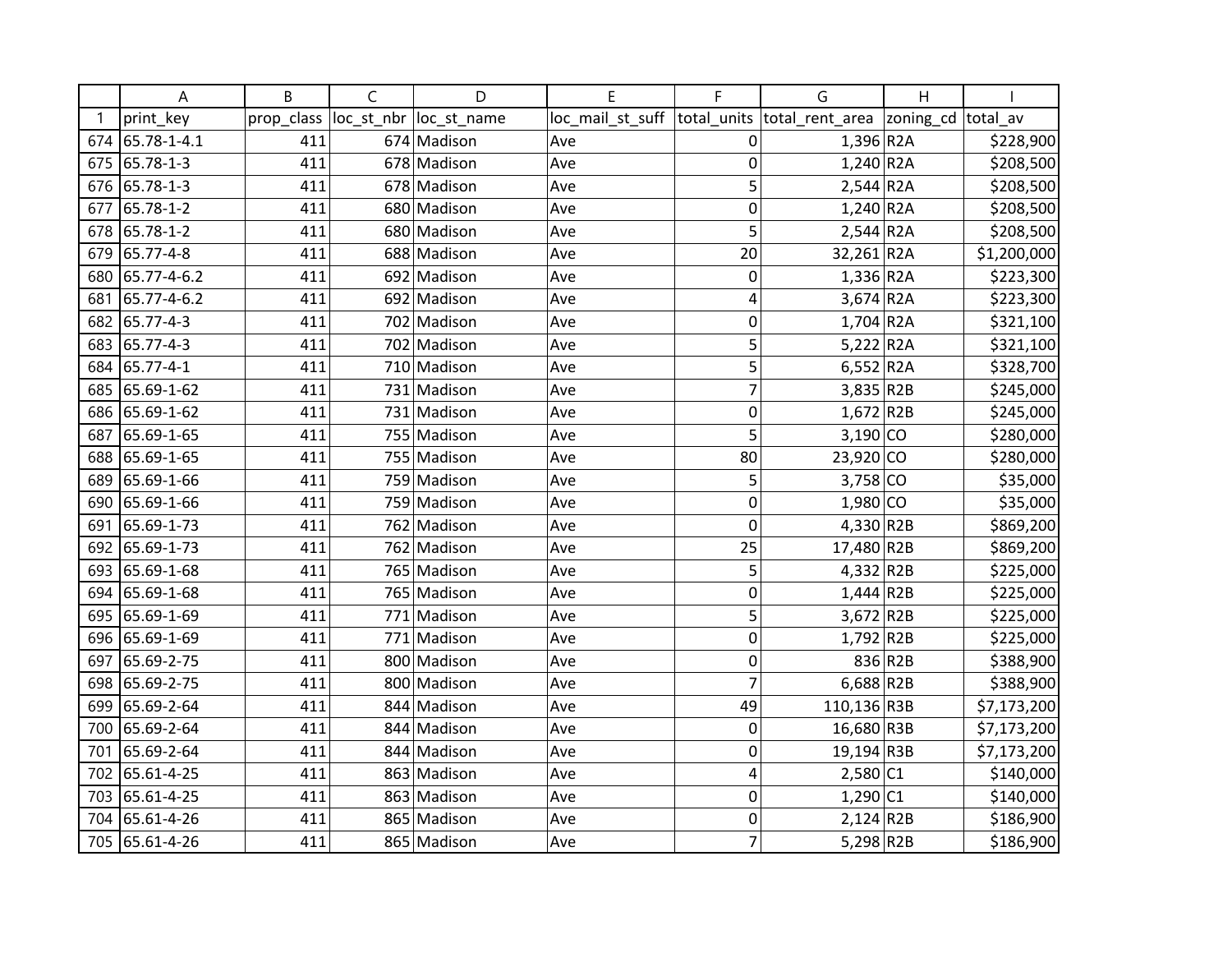|     | A              | B          | $\mathsf{C}$ | D            | E                | F              | G                          | $\overline{H}$ |             |
|-----|----------------|------------|--------------|--------------|------------------|----------------|----------------------------|----------------|-------------|
|     | print_key      | prop_class | loc_st_nbr   | loc_st_name  | loc_mail_st_suff | total_units    | total_rent_area  zoning_cd |                | total av    |
|     | 706 64.76-1-3  | 411        |              | 866 Madison  | Ave              | 4              | $3,424$ C1                 |                | \$218,300   |
| 707 | 64.76-1-3      | 411        |              | 866 Madison  | Ave              | $\mathbf 0$    | $1,680$ C1                 |                | \$218,300   |
| 708 | 64.68-2-25     | 411        |              | 908 Madison  | Ave              | 6              | 3,998 R2A                  |                | \$235,200   |
| 709 | 64.68-2-23     | 411        |              | 912 Madison  | Ave              | 6              | $4,358$ R2A                |                | \$257,300   |
| 710 | 64.68-2-12     |            | 411 946-950  | Madison      | Ave              | 0              |                            | 403 R2A        | \$315,800   |
| 711 | 64.68-2-12     |            | 411 946-950  | Madison      | Ave              | 5              | $3,854$ R <sub>2</sub> A   |                | \$315,800   |
|     | 712 64.68-2-10 | 411        |              | 956 Madison  | Ave              | 5              | $5,030$ R <sub>2</sub> A   |                | \$229,900   |
|     | 713 64.68-2-10 | 411        |              | 956 Madison  | Ave              | $\mathbf 0$    | $1,360$ R2A                |                | \$229,900   |
|     | 714 64.60-2-18 | 411        |              | 1015 Madison | Ave              | 32             | $8,594$ R <sub>2</sub> A   |                | \$1,440,000 |
|     | 715 64.59-2-21 | 411        |              | 1071 Madison | Ave              | 6              | 4,436 R2A                  |                | \$269,600   |
|     | 716 64.59-2-21 | 411        |              | 1071 Madison | Ave              | $\mathbf 0$    | $1,760$ R2A                |                | \$269,600   |
| 717 | 64.59-1-12     | 411        |              | 1146 Madison | Ave              | $\mathbf 0$    | 924 C1                     |                | \$225,000   |
|     | 718 64.59-1-12 | 411        |              | 1146 Madison | Ave              | 10             | $2,571$ C1                 |                | \$225,000   |
|     | 719 64.59-1-11 | 411        |              | 1154 Madison | Ave              | 14             | 5,436 C1                   |                | \$441,800   |
| 720 | 64.59-1-11     | 411        |              | 1154 Madison | Ave              | $\mathbf 0$    | $1,966$ C1                 |                | \$441,800   |
| 721 | 64.59-1-10     | 411        |              | 1156 Madison | Ave              | $\overline{0}$ | $1,871$ C1                 |                | \$400,000   |
| 722 | 64.59-1-10     | 411        |              | 1156 Madison | Ave              | 14             | $5,289$ C1                 |                | \$400,000   |
| 723 | 76.49-1-10     | 411        |              | $2$ Madison  | PI               | 4              | $4,224$ R2C                |                | \$249,000   |
| 724 | 76.49-1-7      | 411        |              | 5 Madison    | PI               | 5              | 6,744 R2C                  |                | \$309,800   |
| 725 | 76.49-1-4      | 411        |              | 8 Madison    | PI               | 6              | $7,344$ R2C                |                | \$337,300   |
| 726 | 76.49-1-3      | 411        |              | 9 Madison    | PI               | 4              | $4,554$ R2C                |                | \$231,700   |
| 727 | 76.49-1-2      | 411        |              | 10 Madison   | PI               | 4              | 5,496 R2C                  |                | \$279,600   |
| 728 | 76.34-3-43.1   | 411        |              | 29 Maiden    | Ln               | $\mathbf 0$    | $2,730$ C3                 |                | \$1,707,900 |
| 729 | 76.34-3-43.1   | 411        |              | 29 Maiden    | Ln               | 0              | 882 C3                     |                | \$1,707,900 |
| 730 | 76.34-3-43.1   | 411        |              | 29 Maiden    | Ln               | 47             | $18,348$ C <sub>3</sub>    |                | \$1,707,900 |
| 731 | 64.50-1-14     | 411        |              | 41 Manning   | <b>Blvd</b>      | 4              | $3,196$ R <sub>2</sub> A   |                | \$160,400   |
| 732 | 64.50-1-14     | 411        |              | 41 Manning   | Blvd             | $\mathbf 0$    | $1,598$ R2A                |                | \$160,400   |
|     | 733 64.42-2-3  | 411        |              | 50 Manning   | <b>Blvd</b>      | $\mathbf 0$    | $2,714$ R2A                |                | \$171,200   |
| 734 | 64.42-2-3      | 411        |              | 50 Manning   | <b>Blvd</b>      | $\overline{4}$ | $3,728$ R <sub>2</sub> A   |                | \$171,200   |
|     | 735 64.35-2-3  | 411        |              | 144 Manning  | <b>Blvd</b>      | 4              | 3,536 R2A                  |                | \$197,400   |
|     | 736 64.35-2-3  | 411        |              | 144 Manning  | Blvd             | 0              | $1,768$ R <sub>2</sub> A   |                | \$197,400   |
|     | 737 64.35-2-4  | 411        |              | 148 Manning  | Blvd             | 4              | 3,536 R2A                  |                | \$197,400   |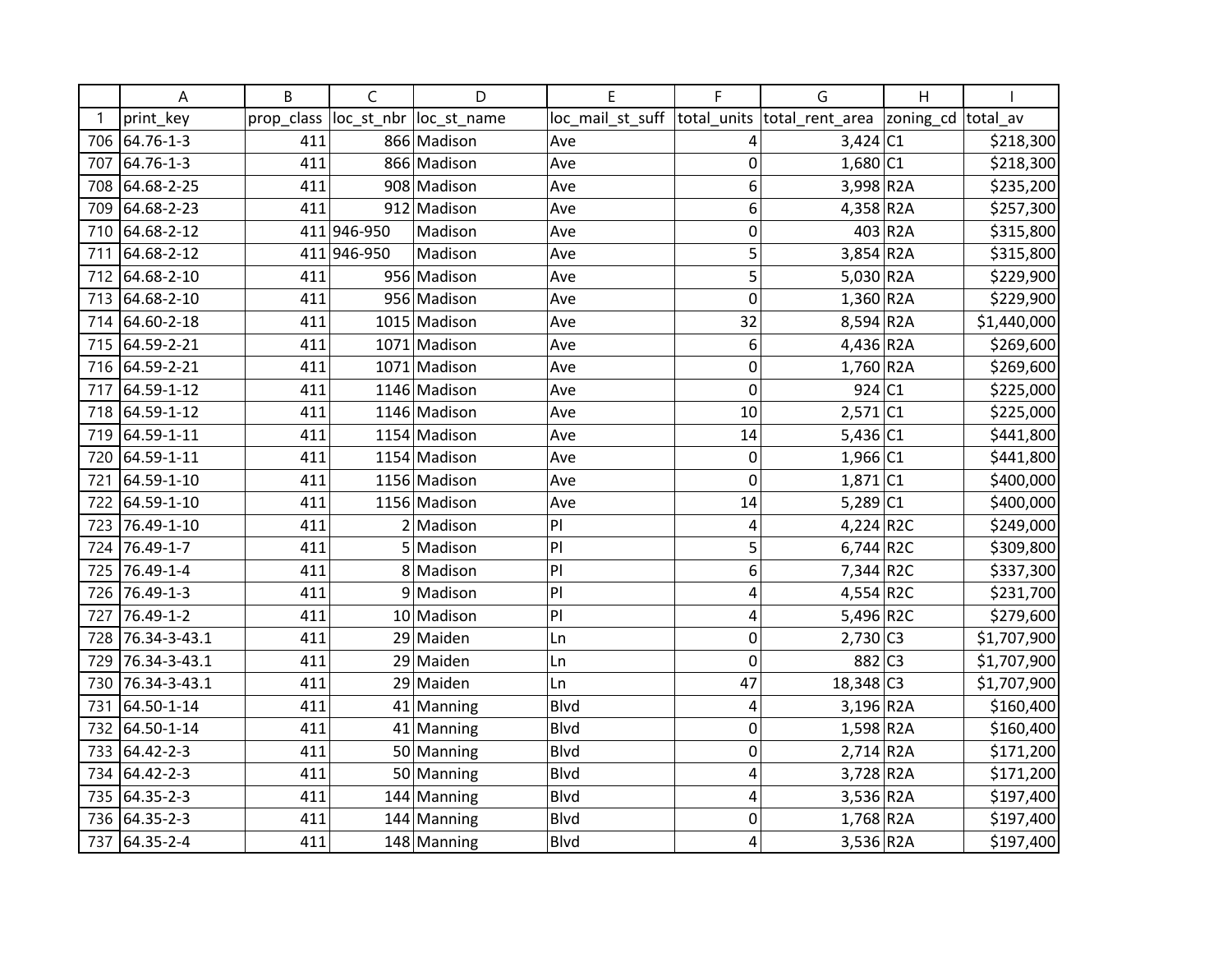|     | Α                | B          | C          | D             | E                | F              | G                          | $\mathsf{H}$ |             |
|-----|------------------|------------|------------|---------------|------------------|----------------|----------------------------|--------------|-------------|
|     | print key        | prop_class | loc_st_nbr | loc st name   | loc_mail_st_suff | total units    | total_rent_area  zoning_cd |              | total av    |
|     | 738 64.35-2-4    | 411        |            | 148 Manning   | Blvd             | 0              | $1,768$ R <sub>2</sub> A   |              | \$197,400   |
| 739 | 64.35-2-5        | 411        |            | 152 Manning   | <b>Blvd</b>      | 5              | $3,536$ R <sub>2</sub> A   |              | \$197,400   |
| 740 | 64.35-2-5        | 411        |            | 152 Manning   | <b>Blvd</b>      | 0              | $1,768$ R <sub>2</sub> A   |              | \$197,400   |
|     | 741 64.35-4-27   | 411        |            | 229 Manning   | <b>Blvd</b>      | 4              | $3,168$ R <sub>2</sub> A   |              | \$217,500   |
|     | 742 64.35-4-27   | 411        |            | 229 Manning   | Blvd             | 0              |                            | 792 R2A      | \$217,500   |
| 743 | 64.35-4-27       | 411        |            | 229 Manning   | Blvd             | 4              |                            | 792 R2A      | \$217,500   |
| 744 | 64.35-4-28       | 411        |            | 231 Manning   | <b>Blvd</b>      | 4              | $3,168$ R <sub>2</sub> A   |              | \$230,000   |
|     | 745 64.35-4-28   | 411        |            | $231$ Manning | Blvd             | 0              |                            | 792 R2A      | \$230,000   |
|     | 746 64.35-4-28   | 411        |            | 231 Manning   | Blvd             | 4              |                            | 792 R2A      | \$230,000   |
|     | 747 64.35-4-29   | 411        |            | 237 Manning   | Blvd             | 4              | $3,168$ R <sub>2</sub> A   |              | \$242,500   |
|     | 748 64.35-4-29   | 411        |            | 237 Manning   | Blvd             | 0              |                            | 792 R2A      | \$242,500   |
| 749 | 64.35-4-29       | 411        |            | 237 Manning   | Blvd             | 4              |                            | 792 R2A      | \$242,500   |
| 750 | $64.44 - 1 - 1$  | 411        |            | 265 Manning   | Blvd             | 4              | $3,040$ R2A                |              | \$169,700   |
| 751 | 64.44-1-1        | 411        |            | 265 Manning   | <b>Blvd</b>      | 0              | $1,976$ R <sub>2</sub> A   |              | \$169,700   |
|     | 752 64.44-3-2    | 411        |            | 391 Manning   | Blvd             | $\mathbf 0$    |                            | 650 R2A      | \$276,400   |
|     | 753 64.44-3-2    | 411        |            | 391 Manning   | Blvd             | 5              | 4,950 R2A                  |              | \$276,400   |
| 754 | 75.28-3-8        | 411        |            | 25 Maple      | Ave              | $\mathbf 0$    | $1,121$ R2A                |              | \$125,400   |
| 755 | 75.28-3-8        | 411        |            | $25$ Maple    | Ave              | 5              | $2,247$ R2A                |              | \$125,400   |
| 756 | 64.22-1-20       | 411        |            | 81 Maplewood  | Ave              | 4              | 4,056 R3A                  |              | \$252,200   |
| 757 | 75.60-2-15       | 411        |            | 53 Matilda    | <b>St</b>        | 0              | $1,232$ R <sub>2</sub> A   |              | \$149,800   |
| 758 | 75.60-2-15       | 411        |            | 53 Matilda    | <b>St</b>        | 4              | $2,464$ R <sub>2</sub> A   |              | \$149,800   |
| 759 | 75.75-3-12.1     | 411        |            | $21$ Mc Alpin | St               | 0              |                            | 400 R3A      | \$460,000   |
| 760 | 75.75-3-12.1     | 411        |            | $21$ Mc Alpin | <b>St</b>        | 12             | 10,705 R3A                 |              | \$460,000   |
| 761 | 75.75-3-12.2     | 411        |            | $23$ Mc Alpin | <b>St</b>        | $\mathbf 0$    |                            | 200 R3A      | \$168,900   |
| 762 | 75.75-3-12.2     | 411        |            | $23$ Mc Alpin | St               | $\overline{4}$ | $3,025$ R3A                |              | \$168,900   |
| 763 | 75.75-3-13       | 411        |            | 25 Mc Alpin   | <b>St</b>        | $\mathbf 0$    |                            | 200 R3A      | \$225,000   |
| 764 | 75.75-3-13       | 411        |            | 25 Mc Alpin   | St               | 6              | $6,037$ R3A                |              | \$225,000   |
| 765 | 75.76-1-57       | 411        |            | 35 Mc Alpin   | St               | $\mathbf 0$    |                            | 200 R2A      | \$247,100   |
| 766 | 75.76-1-57       | 411        |            | 35 Mc Alpin   | <b>St</b>        | 6              | 5,380 R2A                  |              | \$247,100   |
| 767 | 75.76-1-52       | 411        |            | 59 Mc Alpin   | <b>St</b>        | $\mathbf 0$    |                            | 200 R2A      | \$274,200   |
| 768 | 75.76-1-52       | 411        |            | 59 Mc Alpin   | St               | 6              | $5,389$ R <sub>2</sub> A   |              | \$274,200   |
|     | 769 76.18-4-1.21 | 411        |            | 70 Mc Carty   | Ave              | 90             | 146,124 R3A                |              | \$8,254,800 |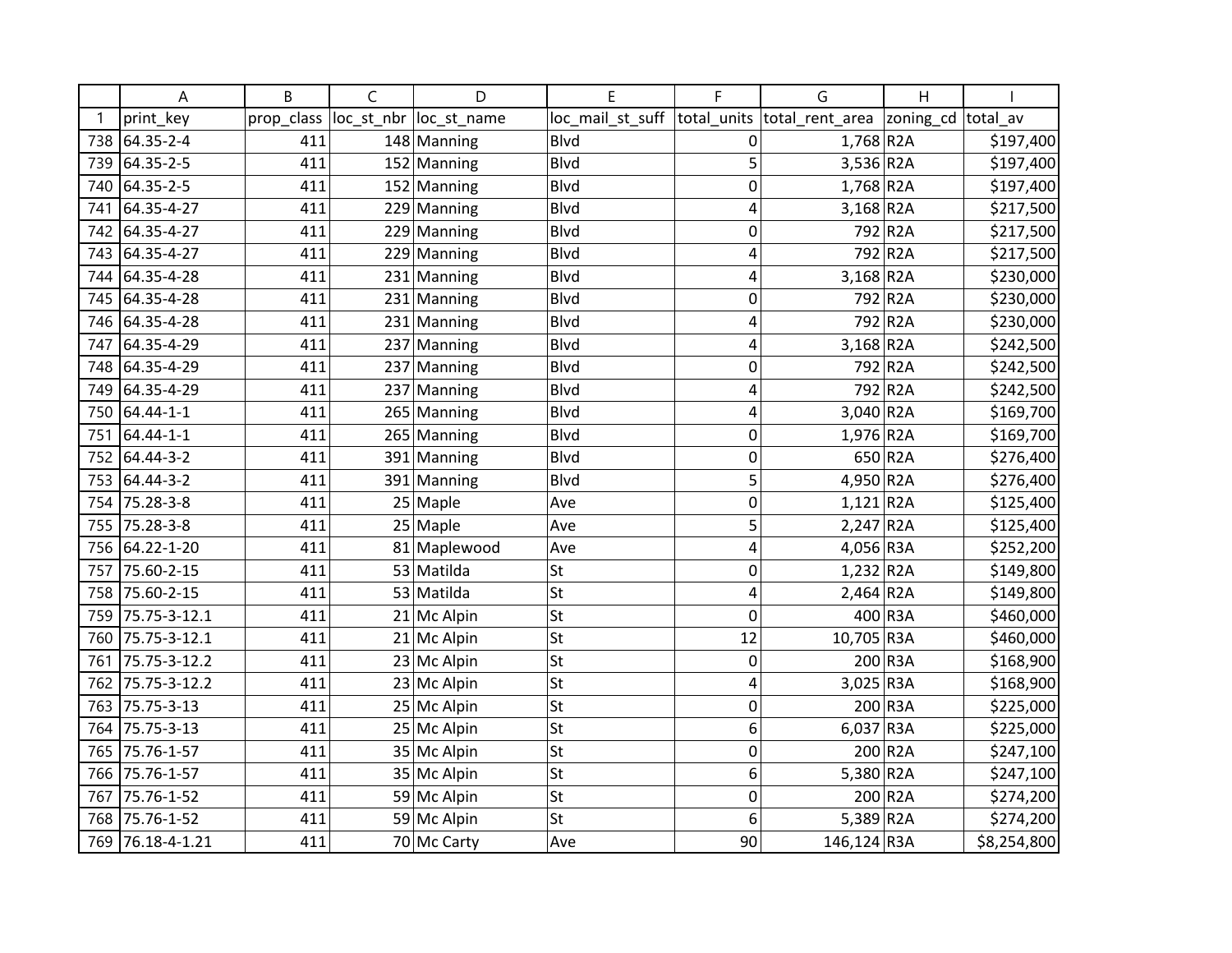|     | Α              | B          | C           | D            | E                | F           | G                          | $\mathsf{H}$ |             |
|-----|----------------|------------|-------------|--------------|------------------|-------------|----------------------------|--------------|-------------|
|     | print key      | prop_class | loc_st_nbr  | loc_st_name  | loc_mail_st_suff | total_units | total_rent_area  zoning_cd |              | total av    |
| 770 | 76.79-1-90     | 411        |             | 148 Mc Carty | Ave              | 18          | 16,356 R2A                 |              | \$557,300   |
| 771 | 65.77-3-50     | 411        |             | 551 Mercer   | <b>St</b>        | $\mathbf 0$ | $1,296$ R <sub>2</sub> A   |              | \$175,000   |
|     | 772 65.77-3-50 | 411        |             | 551 Mercer   | <b>St</b>        | 4           | $2,696$ R <sub>2</sub> A   |              | \$175,000   |
|     | 773 64.66-2-55 | 411        |             | 885 Mercer   | <b>St</b>        | 4           | $4,110$ R1B                |              | \$209,000   |
|     | 774 64.66-2-55 | 411        |             | 885 Mercer   | St               | 0           | $2,030$ R1B                |              | \$209,000   |
| 775 | 76.31-1-41     | 411        |             | 61 Morris    | <b>St</b>        | 15          | 7,029 R2A                  |              | \$80,000    |
| 776 | 76.31-1-53     | 411        |             | 68 Morris    | <b>St</b>        | 10          | 7,167 R2A                  |              | \$359,600   |
| 777 | 76.31-1-53     | 411        |             | 68 Morris    | St               | 0           | $1,085$ R <sub>2</sub> A   |              | \$359,600   |
|     | 778 76.31-1-52 | 411        |             | 70 Morris    | <b>St</b>        | 10          | 10,096 R2A                 |              | \$600,000   |
| 779 | 76.22-3-19     | 411        |             | 94 Morris    | <b>St</b>        | 4           | $1,760$ R <sub>2</sub> A   |              | \$165,000   |
| 780 | 76.22-3-16     | 411        |             | 100 Morris   | St               | 16          | 11,584 R2A                 |              | \$663,300   |
| 781 | 76.22-4-44     | 411        |             | 105 Morris   | <b>St</b>        | 16          | $6,809$ R <sub>2</sub> A   |              | \$4,481,500 |
| 782 | 76.22-4-44     | 411        |             | 105 Morris   | <b>St</b>        | 28          | 29,322 R2A                 |              | \$4,481,500 |
| 783 | 76.22-2-26.1   | 411        |             | 160 Morris   | <b>St</b>        | 50          | 49,698 R2A                 |              | \$5,068,500 |
| 784 | 76.22-1-60.1   | 411        |             | 163 Morris   | <b>St</b>        | 96          | 24,336 R2A                 |              | \$9,731,500 |
|     | 785 65.78-1-14 | 411        |             | 229 Morris   | <b>St</b>        | 12          | $11,520$ CO                |              | \$693,600   |
| 786 | 65.77-4-12     | 411        |             | 273 Morris   | <b>St</b>        | 4           | $2,812$ R <sub>2</sub> A   |              | \$157,000   |
| 787 | 65.77-4-12     | 411        |             | 273 Morris   | <b>St</b>        | 0           | 2,088 R2A                  |              | \$157,000   |
| 788 | 65.77-1-29     | 411        |             | 357 Morris   | <b>St</b>        | 31          | 38,096 R2A                 |              | \$1,561,500 |
| 789 | 65.77-1-31     |            | 411 369-371 | Morris       | <b>St</b>        | 6           | $5,128$ R <sub>2</sub> A   |              | \$235,600   |
| 790 | 65.77-1-31     |            | 411 369-371 | Morris       | <b>St</b>        | 0           | $1,798$ R <sub>2</sub> A   |              | \$235,600   |
| 791 | 65.77-1-34     | 411        |             | 385 Morris   | <b>St</b>        | $\mathbf 0$ | $1,500$ R2A                |              | \$2,435,100 |
| 792 | 65.77-1-34     | 411        |             | 385 Morris   | <b>St</b>        | 80          | 53,840 R2A                 |              | \$2,435,100 |
| 793 | 64.76-2-32     | 411        |             | 520 Morris   | <b>St</b>        | $\mathbf 0$ | $2,112$ R <sub>2</sub> A   |              | \$262,800   |
|     | 794 64.76-2-32 | 411        |             | 520 Morris   | St               | 8           | $4,224$ R <sub>2</sub> A   |              | \$262,800   |
|     | 795 64.67-2-19 | 411        |             | 600 Morris   | <b>St</b>        | 5           | $3,755$ R2A                |              | \$233,500   |
| 796 | 64.67-2-30     | 411        |             | 644 Morris   | <b>St</b>        | 6           | $6,522$ R2A                |              | \$331,900   |
| 797 | 64.67-2-30     | 411        |             | 644 Morris   | St               | 0           | $2,146$ R <sub>2</sub> A   |              | \$331,900   |
| 798 | 64.67-2-32     |            | 411 650-652 | Morris       | <b>St</b>        | $\mathbf 0$ | $1,512$ R2A                |              | \$203,200   |
| 799 | 64.67-2-32     |            | 411 650-652 | Morris       | <b>St</b>        | 4           | $3,550$ R2A                |              | \$203,200   |
|     | 800 64.67-1-6  | 411        |             | 700 Morris   | <b>St</b>        | 0           | $1,702$ R2A                |              | \$190,000   |
|     | 801 64.67-1-6  | 411        |             | 700 Morris   | <b>St</b>        | 4           | $3,404$ R <sub>2</sub> A   |              | \$190,000   |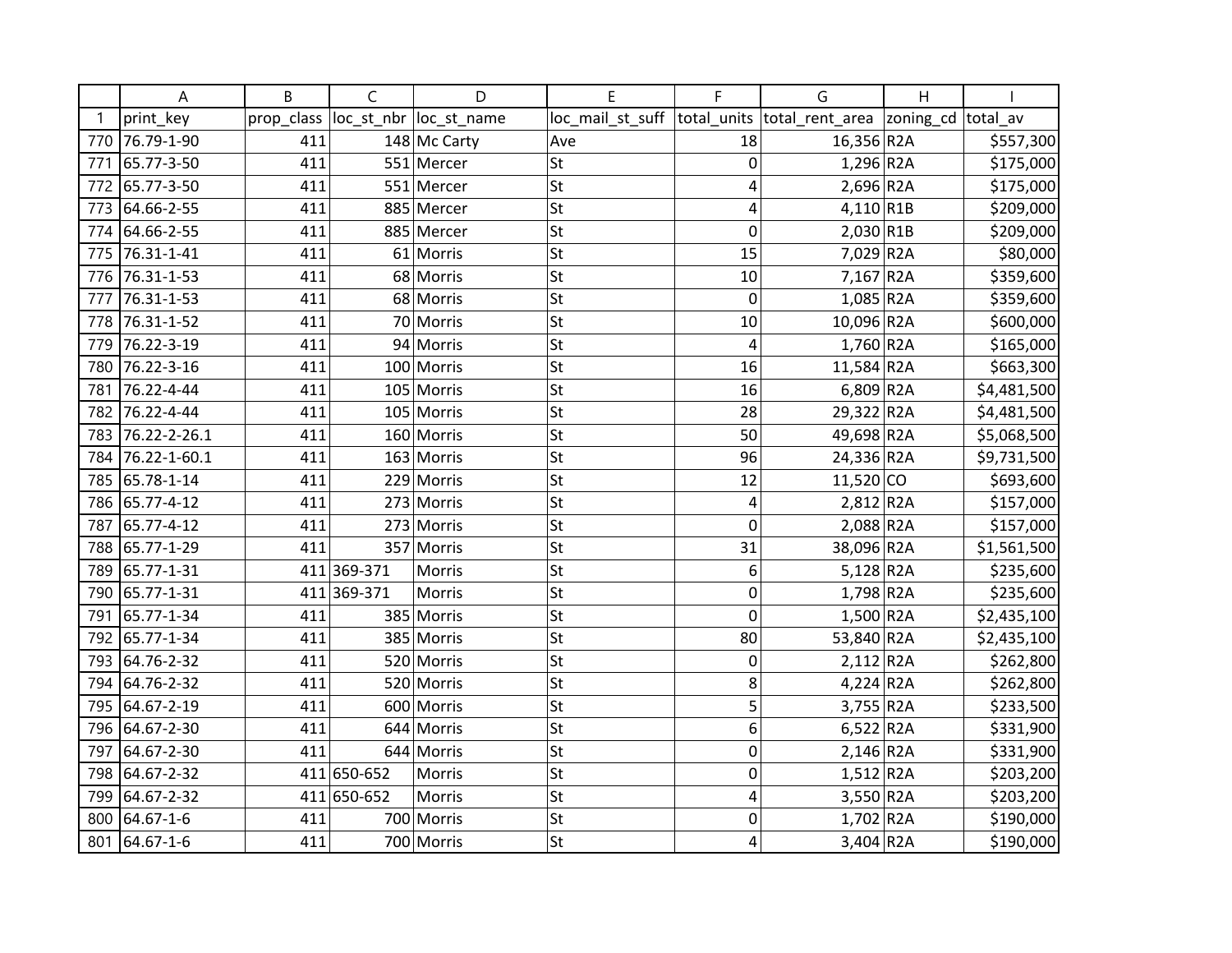|     | А              | B          | $\mathsf{C}$ | D            | E                | F              | G               | $\overline{H}$ |             |
|-----|----------------|------------|--------------|--------------|------------------|----------------|-----------------|----------------|-------------|
|     | print_key      | prop_class | loc_st_nbr   | loc_st_name  | loc_mail_st_suff | total_units    | total_rent_area | zoning_cd      | total av    |
| 802 | 76.57-5-17     | 411        |              | 16 Morton    | Ave              | 9              | 8,640 C1        |                | \$450,000   |
| 803 | 76.56-2-16     | 411        |              | 62 Morton    | Ave              | $\overline{7}$ | 5,808 R3B       |                | \$305,900   |
| 804 | 76.56-2-4      | 411        |              | 90 Morton    | Ave              | 6              | 5,760 R3B       |                | \$717,200   |
| 805 | 76.56-2-2      | 411        |              | 102 Morton   | Ave              | 0              | 8,280 R3B       |                | \$1,719,600 |
| 806 | 76.56-2-2      | 411        |              | 102 Morton   | Ave              | 41             | 24,840 R3B      |                | \$1,719,600 |
| 807 | 76.56-2-1      | 411        |              | 104 Morton   | Ave              | $\mathbf 0$    | 3,030 R3B       |                | \$881,900   |
| 808 | 76.56-2-1      | 411        |              | 104 Morton   | Ave              | 23             | 12,678 R3B      |                | \$881,900   |
| 809 | 76.56-1-6      | 411        |              | 138 Morton   | Ave              | 8              | $3,784$ R3B     |                | \$193,800   |
|     | 810 76.56-1-5  | 411        |              | 142 Morton   | Ave              | 14             | 4,656 R3B       |                | \$190,800   |
| 811 | 76.56-1-3.1    | 411        |              | 150 Morton   | Ave              | 4              | $3,240$ R3B     |                | \$146,700   |
| 812 | 76.56-1-3.1    | 411        |              | 150 Morton   | Ave              | 0              | $1,470$ R3B     |                | \$146,700   |
| 813 | 76.55-1-20     | 411        |              | 216 Morton   | Ave              | $\mathbf 0$    | $1,035$ R3B     |                | \$106,100   |
|     | 814 76.55-1-20 | 411        |              | 216 Morton   | Ave              | $\overline{7}$ | $2,382$ R3B     |                | \$106,100   |
|     | 815 76.55-1-18 | 411        |              | 224 Morton   | Ave              | $\mathbf 0$    | $1,210$ R3B     |                | \$110,600   |
|     | 816 76.55-1-18 | 411        |              | 224 Morton   | Ave              | 4              | $2,484$ R3B     |                | \$110,600   |
| 817 | 76.55-1-14     | 411        |              | 232 Morton   | Ave              | 6              | 3,487 R3B       |                | \$142,900   |
| 818 | 76.55-1-13     | 411        |              | 234 Morton   | Ave              | 0              | $1,134$ R3B     |                | \$65,000    |
| 819 | 76.55-1-13     | 411        |              | 234 Morton   | Ave              | 4              | $2,348$ R3B     |                | \$65,000    |
| 820 | 76.55-1-12     | 411        |              | 236 Morton   | Ave              | $\mathbf 0$    | $1,319$ R3B     |                | \$171,800   |
| 821 | 76.55-1-12     | 411        |              | 236 Morton   | Ave              | 9              | $4,191$ R3B     |                | \$171,800   |
| 822 | 76.55-1-10     | 411        |              | 240 Morton   | Ave              | $\mathbf 0$    | $1,504$ R3B     |                | \$863,800   |
| 823 | 76.55-1-10     | 411        |              | 240 Morton   | Ave              | 16             | 10,912 R3B      |                | \$863,800   |
| 824 | 76.47-2-10     | 411        |              | 272 Morton   | Ave              | 4              | $3,630$ R3B     |                | \$192,000   |
| 825 | 75.76-4-42     | 411        |              | 377 Mountain | St               | 0              | $1,225$ R1B     |                | \$126,400   |
| 826 | 75.76-4-42     | 411        |              | 377 Mountain | St               | 4              | $2,838$ R1B     |                | \$126,400   |
| 827 | 76.39-3-12     | 411        |              | 160 Myrtle   | Ave              | 10             | $2,500$ R2C     |                | \$4,400,000 |
| 828 | 76.39-3-12     | 411        |              | 160 Myrtle   | Ave              | $\mathbf 0$    |                 | 373 R2C        | \$4,400,000 |
| 829 | 76.39-3-12     | 411        |              | 160 Myrtle   | Ave              | 44             | 11,000 R2C      |                | \$4,400,000 |
| 830 | 76.39-3-12     | 411        |              | 160 Myrtle   | Ave              | 75             | 37,391 R2C      |                | \$4,400,000 |
| 831 | 76.31-1-89     | 411        |              | 287 Myrtle   | Ave              | $\mathbf 0$    | $1,237$ R2A     |                | \$145,000   |
| 832 | 76.31-1-89     | 411        |              | 287 Myrtle   | Ave              | 5              | 2,972 R2A       |                | \$145,000   |
|     | 833 76.31-1-91 | 411        |              | 297 Myrtle   | Ave              | 6              | 3,840 R2A       |                | \$328,400   |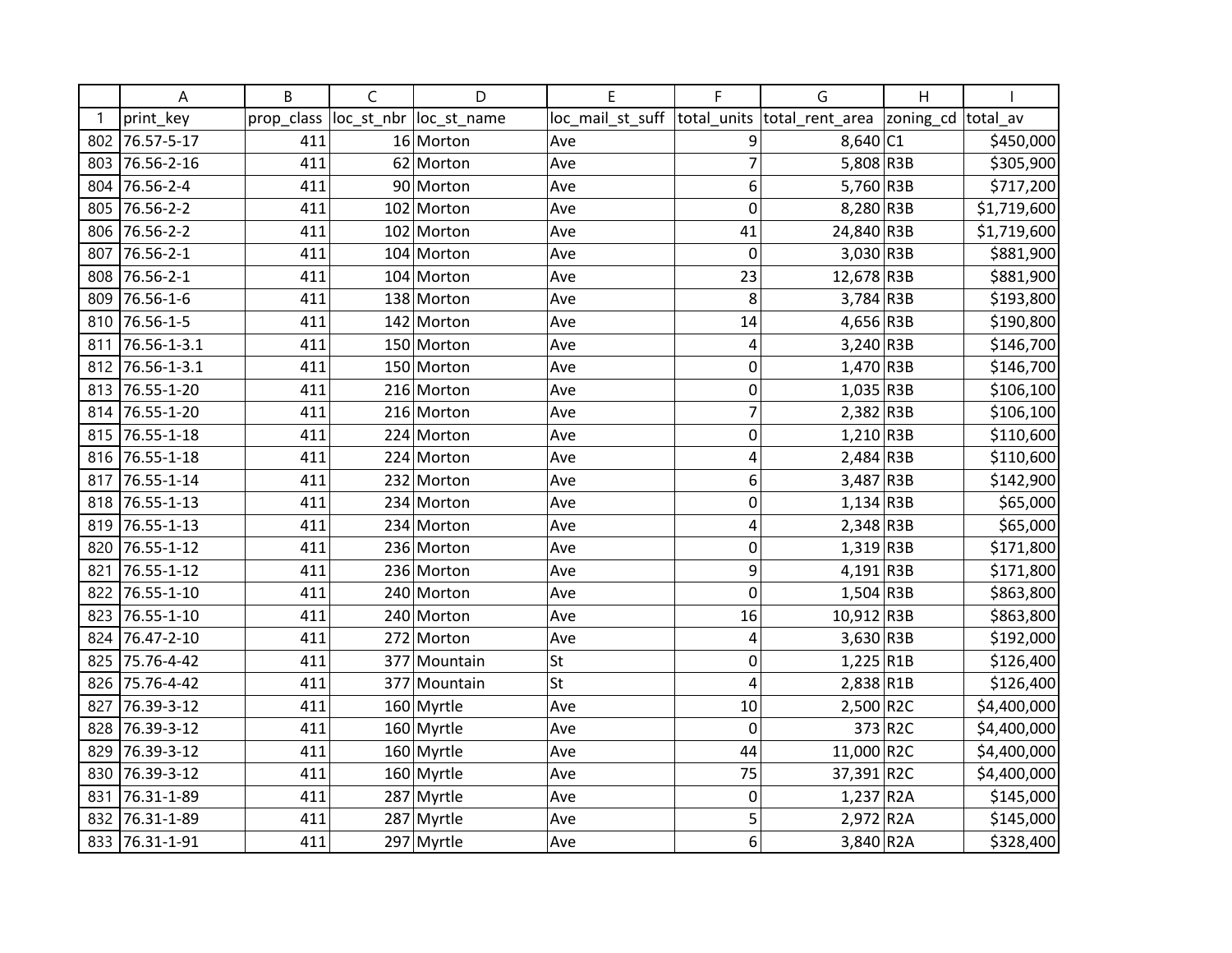|     | Α               | B          | C | D                      | E                | F            | G                           | Η                  |           |
|-----|-----------------|------------|---|------------------------|------------------|--------------|-----------------------------|--------------------|-----------|
|     | print_key       | prop_class |   | loc_st_nbr loc_st_name | loc_mail_st_suff |              | total_units total_rent_area | zoning_cd total_av |           |
| 834 | 76.22-3-43      | 411        |   | 339 Myrtle             | Ave              | 0            | 1,200 R2A                   |                    | \$168,900 |
| 835 | 76.22-3-43      | 411        |   | 339 Myrtle             | Ave              | 4            | $2,464$ R <sub>2</sub> A    |                    | \$168,900 |
| 836 | 65.77-2-48      | 411        |   | 538 Myrtle             | Ave              | 5            | $2,216$ R <sub>2</sub> A    |                    | \$225,000 |
| 837 | 65.77-2-48      | 411        |   | 538 Myrtle             | Ave              | 0            | $1,092$ R2A                 |                    | \$225,000 |
| 838 | 65.77-2-25      | 411        |   | 551 Myrtle             | Ave              | 0            |                             | 912 R2A            | \$150,000 |
| 839 | 65.77-2-25      | 411        |   | 551 Myrtle             | Ave              | 4            | 1,872 R2A                   |                    | \$150,000 |
| 840 | 65.77-2-41      | 411        |   | 560 Myrtle             | Ave              | 6            | $3,197$ R2A                 |                    | \$225,000 |
| 841 | 64.76-4-1       | 411        |   | 696 Myrtle             | Ave              | 17           | 16,464 R2A                  |                    | \$700,000 |
| 842 | 64.76-3-1       | 411        |   | 772 Myrtle             | Ave              | $\mathbf 0$  | $1,404$ R2A                 |                    | \$214,300 |
| 843 | 64.76-3-1       | 411        |   | 772 Myrtle             | Ave              | 4            | 4,212 R2A                   |                    | \$214,300 |
| 844 | 64.67-2-53      | 411        |   | 775 Myrtle             | Ave              | 0            | $6,260$ R2A                 |                    | \$721,200 |
| 845 | 64.67-2-53      | 411        |   | 775 Myrtle             | Ave              | 29           | 15,700 R2A                  |                    | \$721,200 |
| 846 | 64.67-3-8       | 411        |   | 802 Myrtle             | Ave              | 4            | 2,460 R2A                   |                    | \$180,000 |
| 847 | 64.67-3-8       | 411        |   | 802 Myrtle             | Ave              | 0            | $1,284$ R2A                 |                    | \$180,000 |
| 848 | 64.51-2-18      | 411        |   | $24$ N Allen           | <b>St</b>        | 6            | 4,005 R2A                   |                    | \$200,000 |
| 849 | 64.51-2-18      | 411        |   | 24 N Allen             | <b>St</b>        | 0            | 1,868 R2A                   |                    | \$200,000 |
| 850 | 64.51-2-26      | 411        |   | 50 N Allen             | St               | 5            | $3,651$ R2A                 |                    | \$185,800 |
| 851 | 64.51-2-26      | 411        |   | 50 N Allen             | St               | $\mathbf 0$  | $1,396$ R <sub>2</sub> A    |                    | \$185,800 |
| 852 | 64.51-3-22      | 411        |   | 53 N Allen             | St               | 10           | 4,918 R2A                   |                    | \$310,000 |
| 853 | 64.51-3-22      | 411        |   | 53 N Allen             | St               | 0            | 1,795 R2A                   |                    | \$310,000 |
| 854 | 64.51-3-62      | 411        |   | 79 N Allen             | <b>St</b>        | $\mathbf{0}$ | $1,584$ R <sub>2</sub> A    |                    | \$165,000 |
| 855 | 64.51-3-62      | 411        |   | 79 N Allen             | <b>St</b>        | 4            | 3,186 R2A                   |                    | \$165,000 |
| 856 | $64.43 - 2 - 1$ | 411        |   | 80 N Allen             | St               | 6            | 5,500 R2A                   |                    | \$344,400 |
| 857 | $64.43 - 2 - 1$ | 411        |   | 80 N Allen             | St               | 0            | 1,078 R2A                   |                    | \$344,400 |
| 858 | 64.51-3-66      | 411        |   | 91 N Allen             | <b>St</b>        | 8            | 6,408 R2A                   |                    | \$326,000 |
| 859 | 64.51-3-66      | 411        |   | 91 N Allen             | <b>St</b>        | $\mathbf{0}$ | $2,784$ R2A                 |                    | \$326,000 |
| 860 | 64.52-1-6       | 411        |   | 95 N Allen             | St               | 5            | 3,250 R2A                   |                    | \$181,400 |
| 861 | 64.52-1-6       | 411        |   | 95 N Allen             | St               | 0            | 1,097 R2A                   |                    | \$181,400 |
| 862 | 64.43-2-9       | 411        |   | $106$ N Allen          | St               | 16           | $3,151$ R2A                 |                    | \$196,000 |
| 863 | 64.43-2-10      | 411        |   | $110$ N Allen          | <b>St</b>        | 8            | 3,151 R2A                   |                    | \$196,000 |
| 864 | 64.36-1-69      | 411        |   | 180 N Allen            | <b>St</b>        | 0            | $1,204$ R2A                 |                    | \$133,000 |
| 865 | 64.36-1-69      | 411        |   | 180 N Allen            | <b>St</b>        | 5            | 2,454 R2A                   |                    | \$133,000 |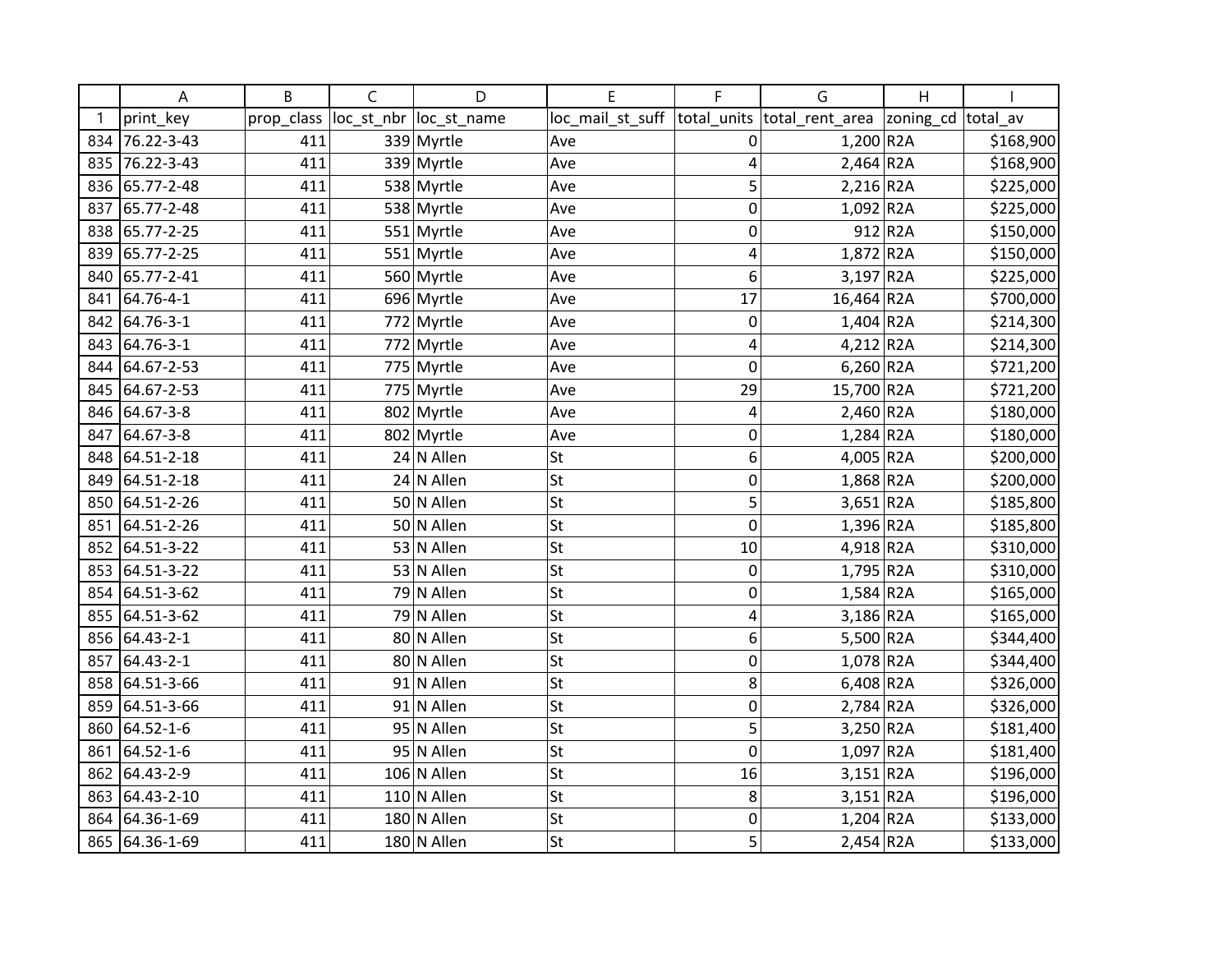|     | Α            | B          | C           | D              | E                | F           | G                           | Η                  |             |
|-----|--------------|------------|-------------|----------------|------------------|-------------|-----------------------------|--------------------|-------------|
|     | print_key    | prop_class | loc_st_nbr  | loc_st_name    | loc_mail_st_suff |             | total_units total_rent_area | zoning_cd total_av |             |
| 866 | 64.36-1-71   |            | 411 184-186 | N Allen        | St               | 0           | 2,510 C1                    |                    | \$229,100   |
| 867 | 64.36-1-71   |            | 411 184-186 | N Allen        | St               | 4           | $4,988$ C1                  |                    | \$229,100   |
| 868 | 64.36-3-3.2  | 411        |             | $203$ N Allen  | <b>St</b>        | 4           | 3,120 R2A                   |                    | \$185,000   |
| 869 | 64.36-3-3.2  | 411        |             | 203 N Allen    | <b>St</b>        | 0           | $1,560$ R2A                 |                    | \$185,000   |
| 870 | 64.36-4-76   | 411        |             | $219$ N Allen  | <b>St</b>        | 4           | $2,552$ R2A                 |                    | \$128,000   |
| 871 | 64.36-4-76   | 411        |             | $219$ N Allen  | St               | 0           | 1,276 R2A                   |                    | \$128,000   |
| 872 | 65.62-2-63   | 411        |             | $9 N$ Lake     | Ave              | 0           | $1,500$ R2B                 |                    | \$133,600   |
| 873 | 65.62-2-63   | 411        |             | $9 N$ Lake     | Ave              | 4           | $3,000$ R <sub>2B</sub>     |                    | \$133,600   |
| 874 | 65.47-3-18   | 411        |             | $169$ N Lake   | Ave              | 0           | $1,224$ R2A                 |                    | \$25,000    |
| 875 | 65.47-3-18   | 411        |             | $169$ N Lake   | Ave              | 4           | 2,466 R2A                   |                    | \$25,000    |
| 876 | 64.59-3-11   | 411        |             | $21$ N Main    | Ave              | 0           | $1,336$ R <sub>2</sub> A    |                    | \$218,300   |
| 877 | 64.59-3-11   | 411        |             | $21$ N Main    | Ave              | 5           | $2,956$ R <sub>2</sub> A    |                    | \$218,300   |
| 878 | 64.52-2-30   | 411        |             | 33 N Main      | Ave              | 0           | 1,040 R2A                   |                    | \$249,500   |
| 879 | 64.52-2-30   | 411        |             | 33 N Main      | Ave              | 7           | $3,640$ R <sub>2</sub> A    |                    | \$249,500   |
| 880 | 64.52-1-71   | 411        | 69          | N Main         | Ave              | 4           | 2,146 R2A                   |                    | \$180,000   |
| 881 | 64.52-1-71   | 411        |             | 69 N Main      | Ave              | 0           | 1,073 R2A                   |                    | \$180,000   |
| 882 | 65.29-2-6.12 | 411        |             | $14$ N Manning | Blvd             | 64          | 55,296 R3A                  |                    | \$3,667,120 |
| 883 | 65.29-2-6.11 | 411        |             | 18 N Manning   | <b>Blvd</b>      | 31          | 40,432 R3A                  |                    | \$1,434,960 |
| 884 | 65.30-1-4.3  |            | 411 37-39   | N Manning      | Blvd             | $\mathbf 0$ | $2,160$ R2B                 |                    | \$195,200   |
| 885 | 65.30-1-4.3  |            | 411 37-39   | N Manning      | Blvd             | 4           | $4,384$ R2B                 |                    | \$195,200   |
| 886 | 65.29-1-25   | 411        |             | $40$ N Manning | Blvd             | 0           | $2,436$ R2B                 |                    | \$158,400   |
| 887 | 65.29-1-25   | 411        |             | 40 N Manning   | Blvd             | 4           | 4,872 R2B                   |                    | \$158,400   |
| 888 | 65.30-1-4.4  |            | $411 41-43$ | N Manning      | Blvd             | $\mathbf 0$ | $2,160$ R2B                 |                    | \$195,200   |
| 889 | 65.30-1-4.4  |            | 411 41 - 43 | N Manning      | <b>Blvd</b>      | 4           | 4,384 R2B                   |                    | \$195,200   |
| 890 | 65.30-1-29   | 411        |             | 95 N Manning   | Blvd             | 6           | $5,184$ R2B                 |                    | \$212,500   |
| 891 | 76.34-2-16   | 411        |             | 76 N Pearl     | <b>St</b>        | 0           | $3,500$ C <sub>3</sub>      |                    | \$7,000,000 |
| 892 | 76.34-2-16   | 411        |             | 76 N Pearl     | St               | $\mathbf 0$ | $8,000$ C3                  |                    | \$7,000,000 |
| 893 | 76.34-2-16   | 411        |             | 76 N Pearl     | <b>St</b>        | 55          | 70,000 C3                   |                    | \$7,000,000 |
| 894 | 76.34-2-16   | 411        |             | 76 N Pearl     | <b>St</b>        | $\mathbf 0$ | 12,000 C3                   |                    | \$7,000,000 |
| 895 | 76.34-2-16   | 411        |             | 76 N Pearl     | <b>St</b>        | 0           | 14,500 C3                   |                    | \$7,000,000 |
| 896 | 65.82-5-28   | 411        |             | 192 N Pearl    | St               | 11          | 7,872 R2B                   |                    | \$228,100   |
| 897 | 65.82-5-27   | 411        |             | $196$ N Pearl  | <b>St</b>        | 4           | 4,156 R2B                   |                    | \$190,900   |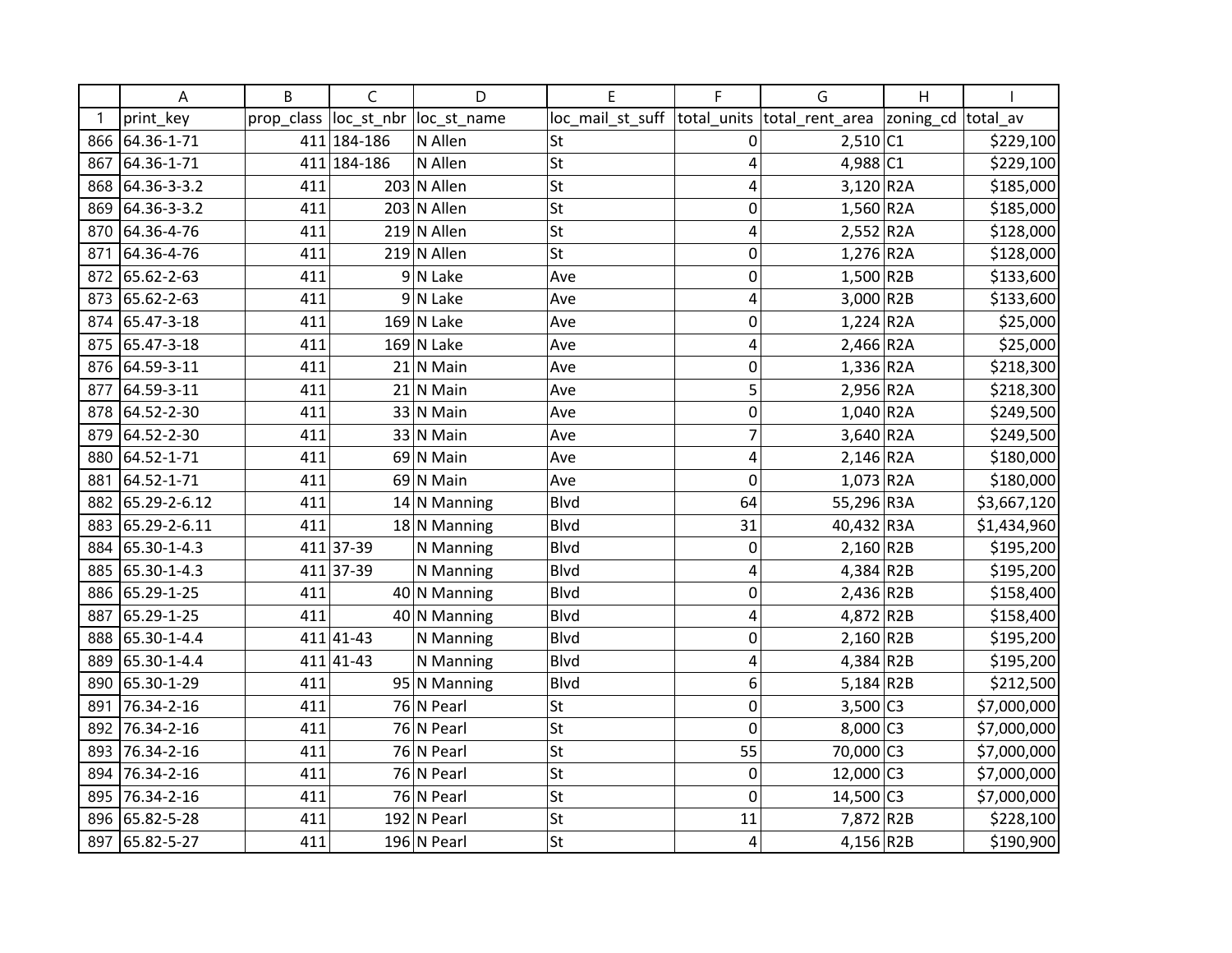|     | А           | B          | C          | D             | E                | F           | G                           | Η         |             |
|-----|-------------|------------|------------|---------------|------------------|-------------|-----------------------------|-----------|-------------|
|     | print_key   | prop_class | loc_st_nbr | loc_st_name   | loc_mail_st_suff |             | total_units total_rent_area | zoning_cd | total av    |
| 898 | 65.19-1-2.1 | 411        |            | $252$ N Pearl | St               | 0           | 3,612 R4                    |           | \$6,500,000 |
| 899 | 65.19-1-2.1 | 411        |            | 252 N Pearl   | St               | 224         | 118,272 R4                  |           | \$6,500,000 |
| 900 | 65.19-1-2.1 | 411        |            | 252 N Pearl   | <b>St</b>        | 0           | 16,688 R4                   |           | \$6,500,000 |
| 901 | 65.19-1-2.3 | 411        |            | 254 N Pearl   | <b>St</b>        | 0           | $1,541$ R4                  |           | \$6,500,000 |
| 902 | 65.19-1-2.3 | 411        |            | $254$ N Pearl | <b>St</b>        | 71          | 15,600 R4                   |           | \$6,500,000 |
| 903 | 65.19-1-2.3 | 411        |            | 254 N Pearl   | <b>St</b>        | $\mathbf 0$ | 10,020 R4                   |           | \$6,500,000 |
| 904 | 65.19-1-2.3 | 411        |            | $254$ N Pearl | St               | 10          | 13,870 R4                   |           | \$6,500,000 |
| 905 | 65.19-1-2.3 | 411        |            | 254 N Pearl   | <b>St</b>        | 62          | 118,272 R4                  |           | \$6,500,000 |
| 906 | 65.44-1-4   | 411        |            | 543 N Pearl   | <b>St</b>        | 0           | 7,336 R2A                   |           | \$3,203,300 |
| 907 | 65.44-1-4   | 411        |            | 543 N Pearl   | St               | 20          | 21,825 R2A                  |           | \$3,203,300 |
| 908 | 65.36-1-7   | 411        |            | 560 N Pearl   | <b>St</b>        | 0           | 1,904 R2A                   |           | \$234,100   |
| 909 | 65.36-1-7   | 411        |            | 560 N Pearl   | St               | 6           | $5,712$ R2A                 |           | \$234,100   |
| 910 | 65.36-2-1   | 411        |            | $611$ N Pearl | St               | 23          | 7,752 R2A                   |           | \$317,700   |
| 911 | 65.36-2-1   | 411        |            | $611$ N Pearl | St               | $\mathbf 0$ | 1,496 R2A                   |           | \$317,700   |
| 912 | 65.28-1-66  | 411        |            | $620$ N Pearl | <b>St</b>        | 10          | $6,528$ R2A                 |           | \$267,600   |
| 913 | 64.51-2-49  | 411        |            | $27$ N Pine   | Ave              | 4           | 3,370 R2A                   |           | \$188,100   |
| 914 | 64.51-2-49  | 411        |            | $27$ N Pine   | Ave              | 0           | 1,685 R2A                   |           | \$188,100   |
| 915 | 64.51-1-13  | 411        |            | $54$ N Pine   | Ave              | 0           | $1,329$ R2A                 |           | \$170,000   |
| 916 | 64.51-1-13  | 411        |            | $54$ N Pine   | Ave              | 4           | 3,058 R2A                   |           | \$170,000   |
| 917 | 64.51-2-57  | 411        |            | $55$ N Pine   | Ave              | 0           | $1,007$ R2A                 |           | \$165,000   |
| 918 | 64.51-2-57  | 411        |            | $55$ N Pine   | Ave              | 4           | $2,315$ R2A                 |           | \$165,000   |
| 919 | 64.51-1-15  | 411        |            | $62$ N Pine   | Ave              | 6           | $4,247$ R2A                 |           | \$264,100   |
| 920 | 64.51-1-15  | 411        |            | $62$ N Pine   | Ave              | 0           | 1,688 R2A                   |           | \$264,100   |
| 921 | 64.51-2-61  | 411        |            | $65$ N Pine   | Ave              | 4           | 3,838 R2A                   |           | \$195,300   |
| 922 | 64.51-2-61  | 411        |            | $65$ N Pine   | Ave              | 0           | $1,574$ R2A                 |           | \$195,300   |
| 923 | 64.43-2-15  | 411        |            | $91$ N Pine   | Ave              | 5           | 3,632 R2A                   |           | \$184,800   |
| 924 | 64.43-2-15  | 411        |            | $91$ N Pine   | Ave              | 0           | $1,448$ R <sub>2</sub> A    |           | \$184,800   |
| 925 | 64.43-1-25  | 411        |            | $94$ N Pine   | Ave              | 0           | 1,000 R2A                   |           | \$259,000   |
| 926 | 64.43-1-25  | 411        |            | $94$ N Pine   | Ave              | 5           | 5,090 R2A                   |           | \$259,000   |
| 927 | 64.43-1-26  | 411        |            | $96$ N Pine   | Ave              | 0           |                             | 600 R2A   | \$279,300   |
| 928 | 64.43-1-26  | 411        |            | $96$ N Pine   | Ave              | 6           | 5,490 R2A                   |           | \$279,300   |
| 929 | 64.43-1-27  | 411        |            | $98$ N Pine   | Ave              | 0           | $1,000$ R <sub>2</sub> A    |           | \$259,000   |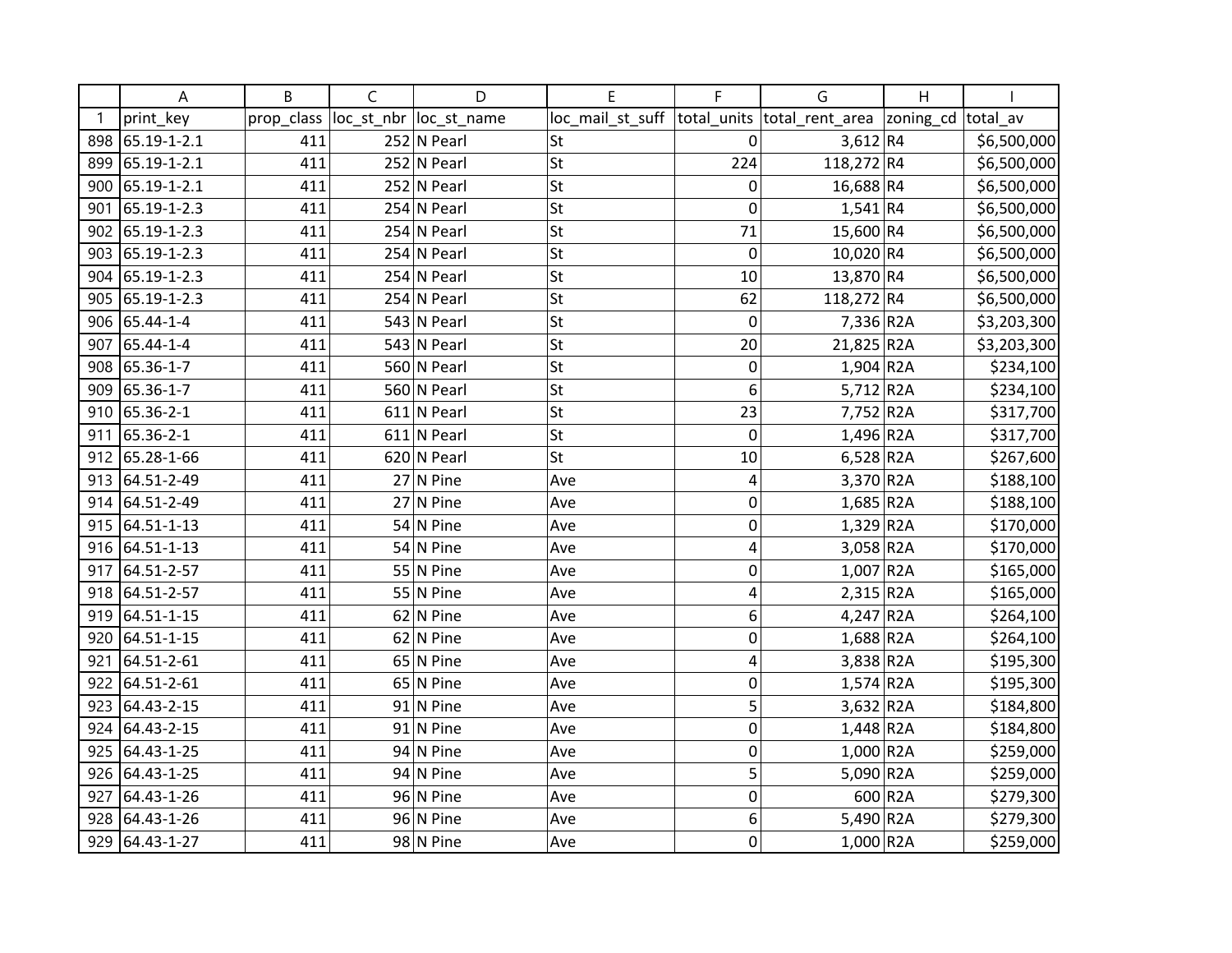|     | Α             | B          | C          | D                | E                | F              | G                        | H         |             |
|-----|---------------|------------|------------|------------------|------------------|----------------|--------------------------|-----------|-------------|
|     | print key     | prop_class | loc_st_nbr | loc st name      | loc_mail_st_suff | total units    | total rent area          | zoning_cd | total av    |
| 930 | 64.43-1-27    | 411        |            | $98$ N Pine      | Ave              | 5              | 5,090 R2A                |           | \$259,000   |
| 931 | 64.43-1-28    | 411        |            | $100$ N Pine     | Ave              | $\mathbf 0$    |                          | 600 R2A   | \$279,300   |
| 932 | 64.43-1-28    | 411        |            | $100$ N Pine     | Ave              | 6              | 5,490 R2A                |           | \$279,300   |
| 933 | 65.82-2-59    | 411        |            | 89 N Swan        | St               | 4              | 3,840 R2B                |           | \$390,800   |
| 934 | 76.23-1-59    | 411        |            | 4 New Scotland   | Ave              | 4              | 2,520 C1                 |           | \$126,400   |
| 935 | 76.22-1-55.11 | 411        |            | 17 New Scotland  | Ave              | 0              | 2,940 C1                 |           | \$1,066,000 |
| 936 | 76.22-1-55.11 | 411        | 17         | New Scotland     | Ave              | 50             | 74,000 C1                |           | \$1,066,000 |
| 937 | 76.22-1-55.11 | 411        | 17         | New Scotland     | Ave              | 0              | 11,840 C1                |           | \$1,066,000 |
| 938 | 75.27-3-29    | 411        |            | 305 New Scotland | Ave              | 0              | $3,944$ R3A              |           | \$1,600,000 |
| 939 | 75.27-3-29    | 411        |            | 305 New Scotland | Ave              | 33             | 31,552 R3A               |           | \$1,600,000 |
| 940 | 75.27-3-23    | 411        |            | 337 New Scotland | Ave              | 0              | $2,632$ R <sub>2</sub> A |           | \$301,300   |
| 941 | 75.27-3-23    | 411        | 337        | New Scotland     | Ave              | 6              | $5,264$ R <sub>2</sub> A |           | \$301,300   |
| 942 | 75.27-2-21    | 411        |            | 341 New Scotland | Ave              | $\mathbf 0$    | $1,536$ R <sub>2</sub> A |           | \$176,900   |
| 943 | 75.27-2-21    | 411        |            | 341 New Scotland | Ave              | 4              | $3,168$ R <sub>2</sub> A |           | \$176,900   |
| 944 | 75.27-2-16    | 411        |            | 361 New Scotland | Ave              | $\mathbf 0$    | $2,128$ R <sub>2</sub> A |           | \$216,600   |
| 945 | 75.27-2-16    | 411        |            | 361 New Scotland | Ave              | 4              | 4,256 R2A                |           | \$216,600   |
| 946 | 75.26-3-62    | 411        |            | 440 New Scotland | Ave              | 4              | $2,760$ R <sub>2</sub> A |           | \$154,100   |
| 947 | 75.26-3-62    | 411        |            | 440 New Scotland | Ave              | $\mathbf 0$    | $1,380$ R <sub>2</sub> A |           | \$154,100   |
| 948 | 75.26-3-61    | 411        |            | 442 New Scotland | Ave              | $\mathbf 0$    | $1,302$ R2A              |           | \$148,200   |
| 949 | 75.26-3-61    | 411        |            | 442 New Scotland | Ave              | 6              | $2,654$ R <sub>2</sub> A |           | \$148,200   |
| 950 | 75.26-1-5     | 411        |            | 481 New Scotland | Ave              | 5              | 6,000 R2A                |           | \$240,000   |
| 951 | 64.82-3-24    | 411        |            | 515 New Scotland | Ave              | 9              | $4,120$ R2A              |           | \$209,600   |
| 952 | 64.82-3-24    | 411        |            | 515 New Scotland | Ave              | $\overline{0}$ | $1,075$ R2A              |           | \$209,600   |
| 953 | 64.81-1-3     | 411        |            | 539 New Scotland | Ave              | 4              | 2,890 R2A                |           | \$181,800   |
|     | 954 64.81-1-3 | 411        |            | 539 New Scotland | Ave              | $\mathbf 0$    | $1,196$ R <sub>2</sub> A |           | \$181,800   |
|     | 955 64.81-1-4 | 411        |            | 543 New Scotland | Ave              | 4              | $3,524$ R <sub>2</sub> A |           | \$255,000   |
| 956 | 75.25-1-14    | 411        |            | 550 New Scotland | Ave              | $\mathbf 0$    | 3,408 R3A                |           | \$514,600   |
| 957 | 75.25-1-14    | 411        |            | 550 New Scotland | Ave              | 5              | $6,816$ R3A              |           | \$514,600   |
| 958 | 64.81-1-8     | 411        |            | 555 New Scotland | Ave              | 6              | $6,150$ R2A              |           | \$296,400   |
| 959 | 64.81-1-23    | 411        | 557        | New Scotland     | Ave              | 6              | $5,826$ R <sub>2</sub> A |           | \$296,400   |
| 960 | 75.25-1-4     | 411        |            | 560 New Scotland | Ave              | 4              | $6,144$ R3A              |           | \$463,700   |
| 961 | 75.25-1-4     | 411        |            | 560 New Scotland | Ave              | $\mathbf 0$    | 3,072 R3A                |           | \$463,700   |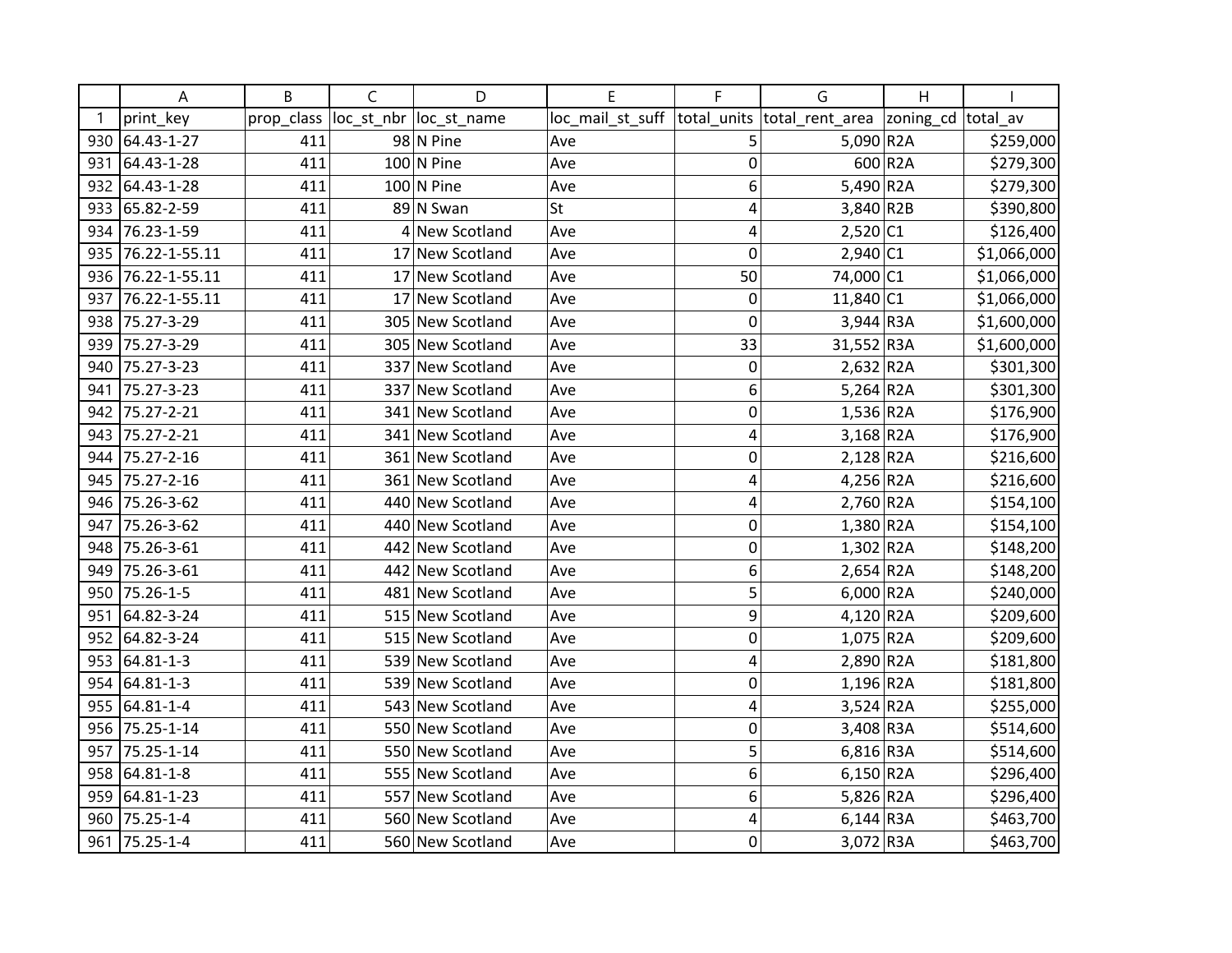|     | A               | B          | $\mathsf{C}$ | D                | E                | F              | G                        | $\mathsf{H}$ |             |
|-----|-----------------|------------|--------------|------------------|------------------|----------------|--------------------------|--------------|-------------|
|     | print key       | prop_class | loc_st_nbr   | loc st name      | loc_mail_st_suff | total units    | total rent area          | zoning_cd    | total av    |
| 962 | 64.78-1-5       | 411        |              | 839 New Scotland | Ave              | 0              | $1,824$ R3A              |              | \$198,300   |
| 963 | 64.78-1-5       | 411        |              | 839 New Scotland | Ave              | $\overline{4}$ | $3,552$ R3A              |              | \$198,300   |
| 964 | 64.78-1-6       | 411        |              | 841 New Scotland | Ave              | $\mathbf 0$    | $1,824$ R3A              |              | \$198,300   |
| 965 | 64.78-1-6       | 411        |              | 841 New Scotland | Ave              | 4              | $3,552$ R3A              |              | \$198,300   |
| 966 | 64.78-1-7       | 411        |              | 843 New Scotland | Ave              | 0              | $1,824$ R3A              |              | \$198,300   |
| 967 | 64.78-1-7       | 411        |              | 843 New Scotland | Ave              | 4              | $3,552$ R3A              |              | \$198,300   |
| 968 | 64.78-1-24      | 411        |              | 845 New Scotland | Ave              | 0              | $1,824$ R3A              |              | \$248,500   |
| 969 | 64.78-1-24      | 411        |              | 845 New Scotland | Ave              | 4              | $3,552$ R3A              |              | \$248,500   |
| 970 | 64.78-1-25      | 411        |              | 847 New Scotland | Ave              | $\mathbf 0$    | $1,824$ R3A              |              | \$198,300   |
| 971 | 64.78-1-25      | 411        |              | 847 New Scotland | Ave              | 4              | $3,552$ R3A              |              | \$198,300   |
| 972 | 64.78-1-26      | 411        |              | 849 New Scotland | Ave              | $\mathbf 0$    | $1,824$ R3A              |              | \$198,300   |
| 973 | 64.78-1-26      | 411        |              | 849 New Scotland | Ave              | 4              | $3,552$ R3A              |              | \$198,300   |
|     | 974 65.57-2-82  | 411        |              | 297 Northern     | <b>Blvd</b>      | 4              | 4,756 R2A                |              | \$15,000    |
|     | 975 65.57-2-82  | 411        |              | 297 Northern     | <b>Blvd</b>      | 0              | $2,378$ R <sub>2</sub> A |              | \$15,000    |
|     | 976 65.11-1-7.1 | 411        |              | 315 Northern     | <b>Blvd</b>      | $\mathbf 0$    | 23,248 R2A               |              | \$4,100,000 |
| 977 | 65.11-1-7.1     | 411        |              | 315 Northern     | <b>Blvd</b>      | 103            | 165,559 R2A              |              | \$4,100,000 |
| 978 | 65.7-2-21       | 411        |              | 345 Northern     | Blvd             | 0              |                          | 800 R1B      | \$5,960,000 |
| 979 | 65.7-2-21       | 411        |              | 345 Northern     | <b>Blvd</b>      | 128            | 87,052 R1B               |              | \$5,960,000 |
| 980 | 75.27-3-15      | 411        |              | 20 Norwood       | Ave              | 6              | $3,240$ R2A              |              | \$199,200   |
| 981 | 75.27-3-4       | 411        |              | 60 Norwood       | Ave              | 0              | $1,216$ R <sub>2</sub> A |              | \$147,800   |
| 982 | 75.27-3-4       | 411        |              | 60 Norwood       | Ave              | 4              | $2,432$ R <sub>2</sub> A |              | \$147,800   |
| 983 | 76.62-2-14      | 411        |              | 30 O'Connell     | St               | 4              | 5,361 $R2A$              |              | \$218,300   |
| 984 | 76.62-2-14      | 411        |              | 30 O'Connell     | <b>St</b>        | $\mathbf 0$    |                          | 596 R2A      | \$218,300   |
| 985 | 75.26-1-4       | 411        |              | $1$ Oakwood      | <b>St</b>        | 5              | $5,472$ R2A              |              | \$240,000   |
|     | 986 65.7-3-22   | 411        |              | 20 Old Hickory   | Dr               | 179            | 128,542 R3A              |              | \$5,813,700 |
| 987 | 65.7-3-23       | 411        |              | 21 Old Hickory   | Dr               | $\mathbf 0$    | $1,560$ R3A              |              | \$4,767,900 |
| 988 | 65.7-3-23       | 411        |              | 21 Old Hickory   | Dr               | 141            | 105,420 R3A              |              | \$4,767,900 |
| 989 | 76.55-1-40      | 411        | 13           | Oneida           | Ter              | 0              | $1,440$ R <sub>2</sub> A |              | \$124,000   |
| 990 | 76.55-1-40      | 411        |              | 13 Oneida        | Ter              | 4              | 2,880 R2A                |              | \$124,000   |
| 991 | 65.39-1-65      | 411        |              | 48 Ontario       | <b>St</b>        | $\mathbf 0$    | $1,025$ R2A              |              | \$91,300    |
| 992 | 65.39-1-65      | 411        |              | 48 Ontario       | <b>St</b>        | 4              | 2,050 R2A                |              | \$91,300    |
|     | 993 65.46-4-11  | 411        |              | 70 Ontario       | <b>St</b>        | $\mathbf 0$    | $1,344$ R2A              |              | \$149,500   |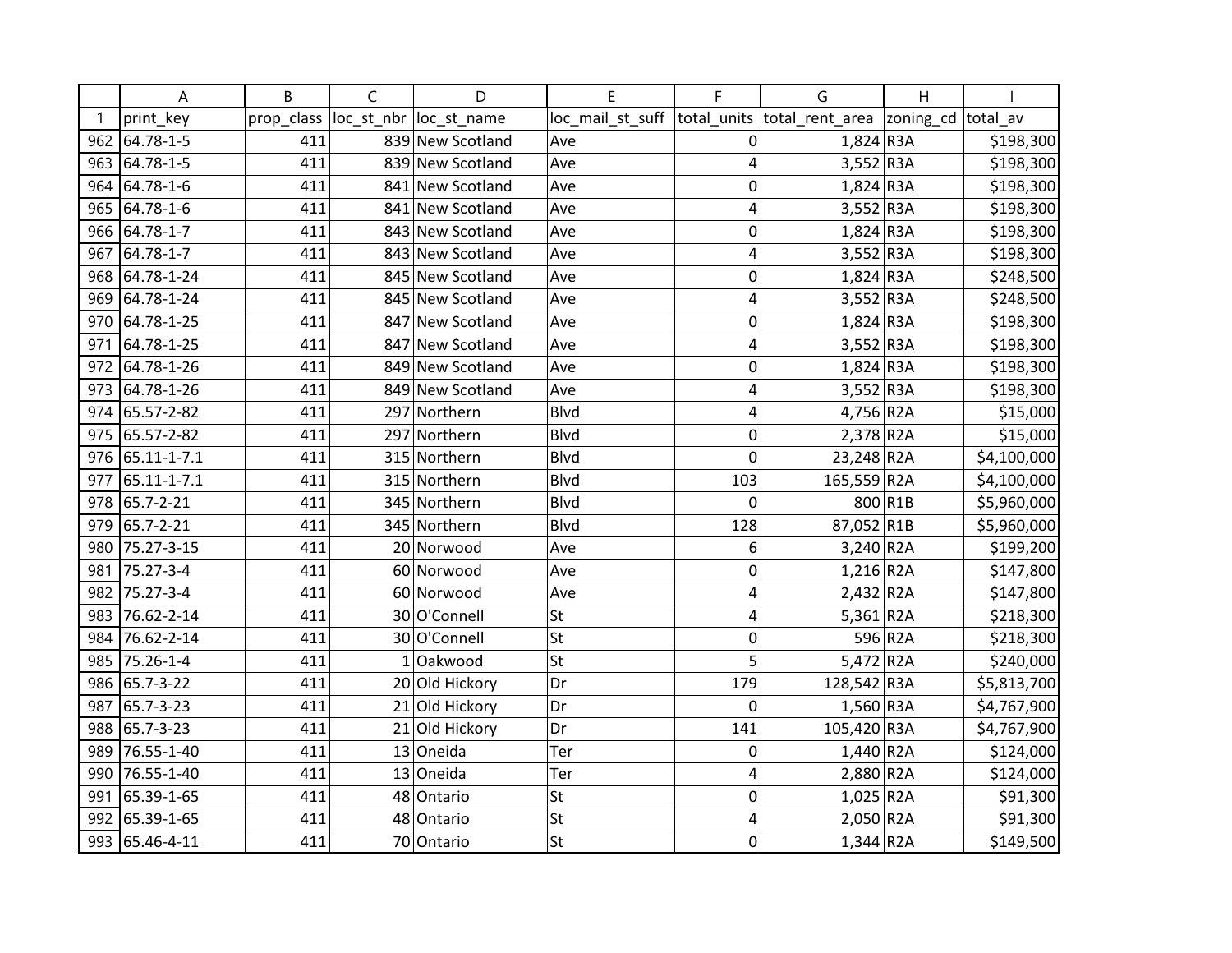|     | А                | B          | $\mathsf{C}$ | D           | E                | F              | G                        | $\overline{H}$ |             |
|-----|------------------|------------|--------------|-------------|------------------|----------------|--------------------------|----------------|-------------|
|     | print_key        | prop_class | loc_st_nbr   | loc_st_name | loc_mail_st_suff | total_units    | total_rent_area          | zoning_cd      | total av    |
| 994 | 65.46-4-11       | 411        |              | 70 Ontario  | St               | 6              | 4,599 R2A                |                | \$149,500   |
|     | 995 65.53-3-1    | 411        |              | 192 Ontario | <b>St</b>        | 8              | $5,162$ R2B              |                | \$295,500   |
|     | 996 65.53-3-1    | 411        |              | 192 Ontario | St               | $\mathbf 0$    | $1,094$ R2B              |                | \$295,500   |
| 997 | 65.53-2-5        | 411        |              | 205 Ontario | <b>St</b>        | $\mathbf 0$    | $1,720$ R2A              |                | \$259,500   |
| 998 | 65.53-2-5        | 411        |              | 205 Ontario | St               | 5              | 4,080 R2A                |                | \$259,500   |
| 999 | 65.61-3-26       | 411        |              | 266 Ontario | <b>St</b>        | $\mathbf 0$    | $1,034$ R2B              |                | \$125,000   |
|     | 1000 65.61-3-26  | 411        |              | 266 Ontario | <b>St</b>        | 4              | $2,068$ R2B              |                | \$125,000   |
|     | 1001 65.61-4-11  | 411        | 277          | Ontario     | St               | 4              | $2,320$ R2B              |                | \$180,300   |
|     | 1002 65.61-4-11  | 411        | 277          | Ontario     | <b>St</b>        | $\overline{1}$ | $1,144$ R2B              |                | \$180,300   |
|     | 1003 65.69-3-37  | 411        |              | 304 Ontario | <b>St</b>        | 6              | $3,392$ R2A              |                | \$189,400   |
|     | 1004 65.69-3-37  | 411        |              | 304 Ontario | St               | $\mathbf 0$    | $1,696$ R <sub>2</sub> A |                | \$189,400   |
|     | 1005 64.76-4-47  | 411        |              | 363 Ontario | <b>St</b>        | $\mathbf 0$    | 2,738 C1                 |                | \$7,000,000 |
|     | 1006 64.76-4-47  | 411        |              | 363 Ontario | <b>St</b>        | $\mathbf 0$    | $1,040$ C1               |                | \$7,000,000 |
|     | 1007 64.76-4-47  | 411        |              | 363 Ontario | St               | $\mathbf 0$    | 4,692 $ C1$              |                | \$7,000,000 |
|     | 1008 64.76-4-47  | 411        |              | 363 Ontario | <b>St</b>        | $\overline{0}$ | 7,797 C1                 |                | \$7,000,000 |
|     | 1009 64.76-4-47  | 411        |              | 363 Ontario | <b>St</b>        | $\mathbf 0$    | 28,503 C1                |                | \$7,000,000 |
|     | 1010 64.76-4-47  | 411        |              | 363 Ontario | St               | 33             | 45,618 C1                |                | \$7,000,000 |
|     | 1011 64.76-4-47  | 411        |              | 363 Ontario | <b>St</b>        | 40             | $51,240$ C1              |                | \$7,000,000 |
|     | 1012 64.76-4-47  | 411        |              | 363 Ontario | <b>St</b>        | 30             | 36,859 C1                |                | \$7,000,000 |
|     | 1013 64.84-4-7.4 | 411        |              | 425 Ontario | St               | 6              | 5,544 R2A                |                | \$260,000   |
|     | 1014 75.27-3-47  | 411        |              | 445 Ontario | <b>St</b>        | 6              | $3,528$ R2A              |                | \$197,000   |
|     | 1015 75.27-3-47  | 411        |              | 445 Ontario | St               | $\mathbf 0$    | $1,764$ R <sub>2</sub> A |                | \$197,000   |
|     | 1016 75.27-3-35  | 411        |              | 469 Ontario | <b>St</b>        | 5              | $1,941$ R2A              |                | \$164,600   |
|     | 1017 75.28-2-42  |            | 411 470b     | Ontario     | <b>St</b>        | 0              | $1,336$ R2A              |                | \$166,200   |
|     | 1018 75.28-2-42  |            | 411 470b     | Ontario     | St               | 4              | $2,672$ R <sub>2</sub> A |                | \$166,200   |
|     | 1019 75.27-3-34  | 411        |              | 471 Ontario | <b>St</b>        | 5              | 4,160 R2A                |                | \$240,000   |
|     | 1020 75.28-2-41  | 411        |              | 480 Ontario | <b>St</b>        | 8              | 4,900 R2A                |                | \$249,300   |
|     | 1021 75.28-2-41  | 411        |              | 480 Ontario | St               | $\mathbf 0$    | $2,436$ R <sub>2</sub> A |                | \$249,300   |
|     | 1022 76.56-4-14  | 411        |              | 62 Osborne  | <b>St</b>        | 4              | 2,376 R3B                |                | \$120,000   |
|     | 1023 76.56-4-14  | 411        |              | 62 Osborne  | <b>St</b>        | $\mathbf 0$    | $1,188$ R3B              |                | \$120,000   |
|     | 1024 76.49-7-3   | 411        |              | $72$ Park   | Ave              | 4              | 3,872 R2C                |                | \$158,700   |
|     | 1025 76.39-3-13  | 411        |              | $201$ Park  | Ave              | 46             | 64,934 R2C               |                | \$1,900,000 |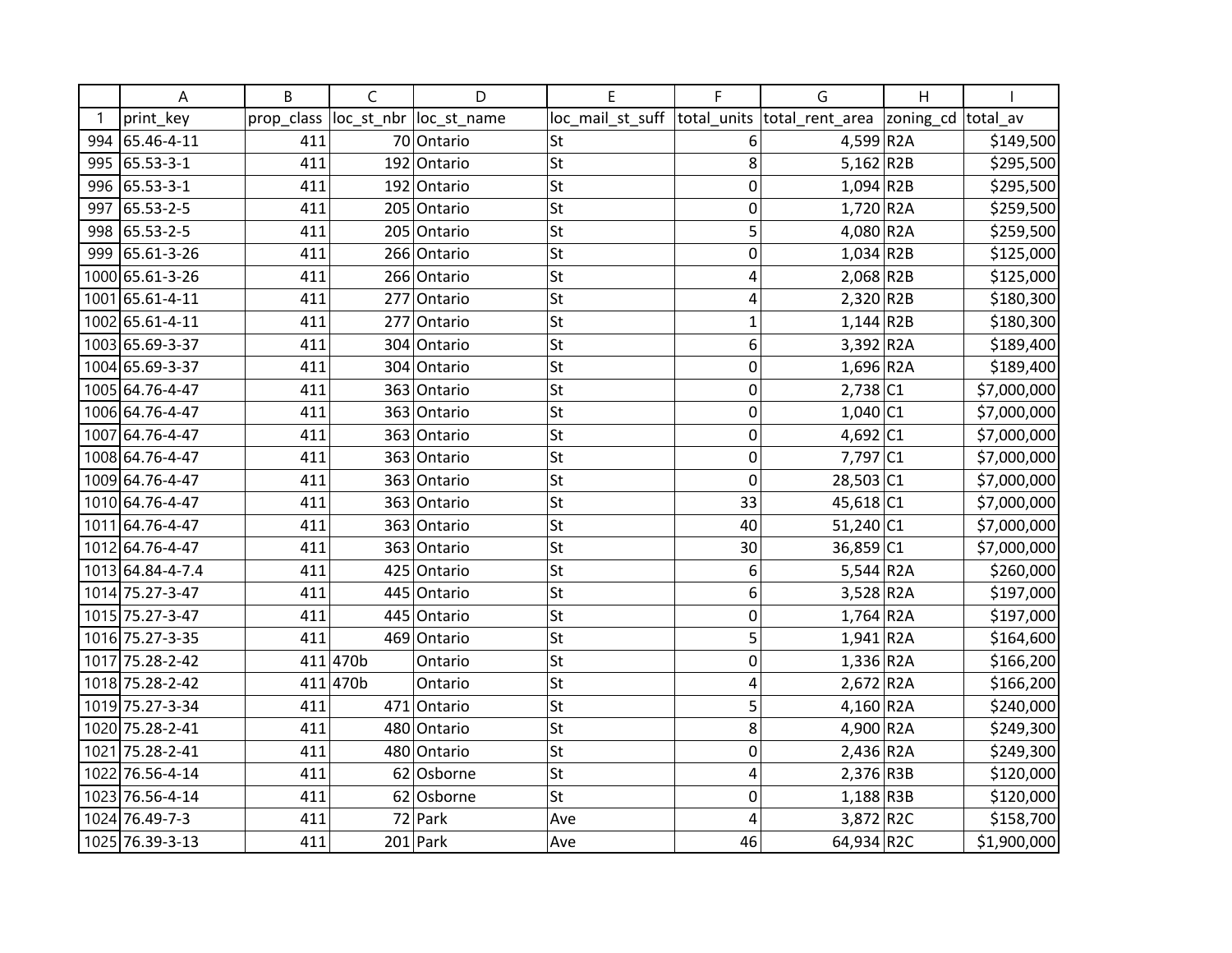| Α                 | B          | C          | D            | E                | F              | G                           | Η         |             |
|-------------------|------------|------------|--------------|------------------|----------------|-----------------------------|-----------|-------------|
| print_key         | prop_class | loc_st_nbr | loc_st_name  | loc_mail_st_suff |                | total_units total_rent_area | zoning_cd | total av    |
| 1026 76.39-3-13   | 411        |            | $201$ Park   | Ave              | 0              | 25,452 R2C                  |           | \$1,900,000 |
| 1027 65.77-3-28   | 411        |            | $500$ Park   | Ave              | 8              | 8,130 R2A                   |           | \$407,900   |
| 1028 65.77-2-59   | 411        |            | $561$ Park   | Ave              | 4              | 3,780 R2A                   |           | \$172,000   |
| 1029 65.77-2-60   | 411        |            | $563$ Park   | Ave              | 4              | $3,404$ R2A                 |           | \$190,000   |
| 1030 65.77-2-60   | 411        |            | $563$ Park   | Ave              | 0              | 1,480 R2A                   |           | \$190,000   |
| 1031 65.77-2-61   | 411        |            | $569$ Park   | Ave              | 5              | 3,328 R2A                   |           | \$185,800   |
| 1032 65.77-2-61   | 411        |            | $569$ Park   | Ave              | 0              | $1,664$ R2A                 |           | \$185,800   |
| 1033 65.77-3-9    | 411        |            | $582$ Park   | Ave              | 12             | 8,320 R2A                   |           | \$423,300   |
| 1034 64.84-2-5    | 411        |            | $628$ Park   | Ave              | 4              | $2,784$ R <sub>2</sub> A    |           | \$155,400   |
| 1035 64.84-2-5    | 411        |            | $628$ Park   | Ave              | 0              | $1,392$ R2A                 |           | \$155,400   |
| 1036 64.84-1-36   | 411        | 629        | Park         | Ave              | 0              |                             | 616 R2A   | \$74,900    |
| 1037 64.84-1-36   | 411        |            | $629$ Park   | Ave              | 4              | $1,232$ R <sub>2</sub> A    |           | \$74,900    |
| 1038 64.84-1-40   | 411        |            | $637$ Park   | Ave              | 4              | 2,904 R2A                   |           | \$165,000   |
| 1039 64.84-1-40   | 411        |            | $637$ Park   | Ave              | 0              | 1,470 R2A                   |           | \$165,000   |
| 1040 64.84-1-41   | 411        |            | $639$ Park   | Ave              | 4              | 2,904 R2A                   |           | \$165,000   |
| 1041 64.84-1-41   | 411        | 639        | Park         | Ave              | 0              | 1,470 R2A                   |           | \$165,000   |
| 1042 64.84-1-42   | 411        |            | $641$ Park   | Ave              | 4              | 2,904 R2A                   |           | \$170,000   |
| 1043 64.84-1-42   | 411        |            | $641$ Park   | Ave              | 0              | 1,470 R2A                   |           | \$170,000   |
| 1044 64.59-1-91   | 411        |            | $895$ Park   | Ave              | 5              | $6,464$ R2A                 |           | \$264,900   |
| 1045 64.59-1-92   | 411        |            | $901$ Park   | Ave              | 5              | $6,464$ R <sub>2</sub> A    |           | \$264,900   |
| 1046 64.59-1-93   | 411        |            | $917$ Park   | Ave              | 7              | 7,506 R2A                   |           | \$322,000   |
| 1047 64.59-1-94   | 411        |            | $921$ Park   | Ave              | $\overline{7}$ | 7,506 R2A                   |           | \$322,000   |
| 1048 76.33-1-12   | 411        |            | $20$ Park    | <b>St</b>        | 73             | 75,936 CO                   |           | \$2,070,845 |
| 1049 64.83-1-55.2 | 411        |            | 31 Parkwood  | <b>St</b>        | 0              |                             | 518 R2A   | \$362,000   |
| 1050 64.83-1-55.2 | 411        |            | 31 Parkwood  | <b>St</b>        | 6              | 5,692 R2A                   |           | \$362,000   |
| 1051 64.83-2-21   | 411        |            | 36 Parkwood  | St               | 4              | 3,060 R2A                   |           | \$192,500   |
| 1052 64.83-1-56   | 411        |            | 39 Parkwood  | St               | 9              | 8,843 R2A                   |           | \$406,200   |
| 1053 64.83-2-19   | 411        |            | 40 Parkwood  | <b>St</b>        | 10             | 8,541 R2A                   |           | \$434,600   |
| 1054 64.83-2-13   | 411        |            | 54 Parkwood  | <b>St</b>        | $\mathbf 0$    |                             | 40 R2A    | \$440,000   |
| 1055 64.83-2-13   | 411        |            | 54 Parkwood  | <b>St</b>        | 9              | 10,060 R2A                  |           | \$440,000   |
| 1056 65.45-3-24   | 411        |            | 90 Partridge | <b>St</b>        | 4              | 2,636 R2A                   |           | \$137,000   |
| 1057 65.45-3-24   | 411        |            | 90 Partridge | St               | 0              | $1,196$ R <sub>2</sub> A    |           | \$137,000   |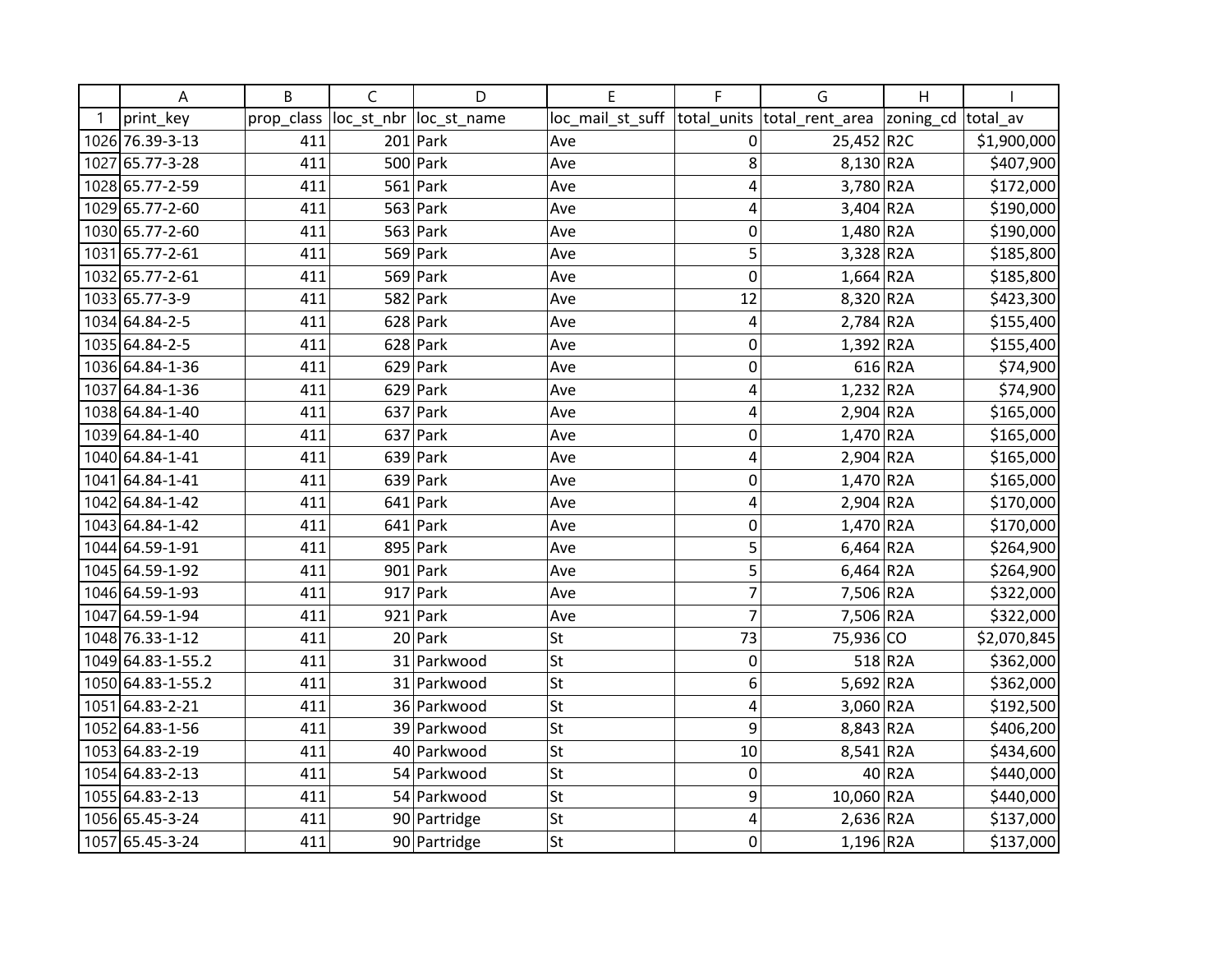| Α                 | B          | C          | D                  | E                | F                | G                        | H                  |              |
|-------------------|------------|------------|--------------------|------------------|------------------|--------------------------|--------------------|--------------|
| print key         | prop_class | loc_st_nbr | loc st name        | loc_mail_st_suff | total units      | total_rent_area          | zoning_cd total_av |              |
| 1058 64.68-1-11   | 411        |            | 178 Partridge      | St               | $\pmb{0}$        | $1,216$ R <sub>2</sub> A |                    | \$225,000    |
| 1059 64.68-1-11   | 411        |            | 178 Partridge      | St               | 5                | $2,829$ R <sub>2</sub> A |                    | \$225,000    |
| 1060 64.68-1-20   | 411        |            | 200 Partridge      | St               | 5                | 5,717 $R2A$              |                    | \$213,900    |
| 1061 64.68-1-20   | 411        |            | 200 Partridge      | St               | 0                |                          | 573 R2A            | \$213,900    |
| 1062 65.61-3-80   | 411        |            | 201 Partridge      | St               | $\boldsymbol{0}$ | $1,114$ R2B              |                    | \$126,200    |
| 1063 65.61-3-80   | 411        |            | 201 Partridge      | St               | 4                | $2,260$ R2B              |                    | \$126,200    |
| 1064 64.84-2-61   | 411        |            | 369 Partridge      | St               | 6                | $6,075$ R2A              |                    | \$246,600    |
| 1065 53.00-1-13.1 | 411        |            | 255 Patroon Creek  | Blvd             | 300              | 396,412 CO               |                    | \$34,000,000 |
| 1066 53.00-1-13.1 | 411        |            | 255 Patroon Creek  | Blvd             | 192              | 199,060 CO               |                    | \$34,000,000 |
| 1067 64.75-2-21   | 411        |            | 10 Peyster         | St               | 5                | $6,136$ R <sub>2</sub> A |                    | \$245,000    |
| 1068 64.75-2-21   | 411        |            | $10$ Peyster       | St               | $\boldsymbol{0}$ | $1,646$ R <sub>2</sub> A |                    | \$245,000    |
| 1069 76.49-2-33   | 411        |            | 52 Philip          | St               | 4                | 4,472 C1                 |                    | \$120,000    |
| 1070 76.49-6-58   | 411        |            | $107$ Philip       | St               | 5                | 5,040 R2C                |                    | \$185,200    |
| 1071 76.57-1-59   | 411        |            | $122$ Philip       | St               | $\mathbf 0$      | $1,760$ R2C              |                    | \$194,000    |
| 1072 76.57-1-59   | 411        |            | $122$ Philip       | St               | 3                | 5,280 R2C                |                    | \$194,000    |
| 1073 76.49-7-26   | 411        |            | $127$ Philip       | St               | $\boldsymbol{0}$ | $2,349$ R2C              |                    | \$200,000    |
| 1074 76.49-7-26   | 411        |            | 127 Philip         | St               | 4                | 4,698 R2C                |                    | \$200,000    |
| 1075 75.31-1-25   | 411        |            | $17$ Picotte       | Dr               | $\mathbf 0$      | 7,488 R3A                |                    | \$1,130,300  |
| 1076 75.31-1-25   | 411        |            | 17 Picotte         | Dr               | 16               | 14,976 R3A               |                    | \$1,130,300  |
| 1077 75.31-1-24   | 411        |            | 28 Picotte         | Dr               | $\mathbf 0$      | $6,672$ R3A              |                    | \$1,007,100  |
| 1078 75.31-1-24   | 411        |            | 28 Picotte         | Dr               | 16               | 13,344 R3A               |                    | \$1,007,100  |
| 1079 75.31-1-26   | 411        |            | 31 Picotte         | Dr               | $\mathbf 0$      | 7,488 R3A                |                    | \$1,130,300  |
| 1080 75.31-1-26   | 411        |            | 31 Picotte         | Dr               | 18               | 14,976 R3A               |                    | \$1,130,300  |
| 108141.00-2-11    | 411        |            | 30 Pine            | Ln               | 28               | 8,736 R1B                |                    | \$197,000    |
| 1082 41.00-2-11   | 411        |            | 30 Pine            | Ln               | 24               | 23,600 R1B               |                    | \$197,000    |
| 1083 76.34-2-35   | 411        |            | 5 Pine             | St               | 6                | $6,600$ C3               |                    | \$335,800    |
| 1084 76.34-2-34   | 411        |            | 6 Pine             | St               | 6                | $3,696$ C <sub>3</sub>   |                    | \$250,800    |
| 1085 76.65-5-21   | 411        |            | 58 Plum            | St               | 5                | $5,424$ R3B              |                    | \$369,800    |
| 1086 40.12-2-4.1  | 411        |            | 237 Point Of Woods | Dr               | 80               | 73,312 R3A               |                    | \$4,467,223  |
| 1087 40.12-2-4.1  | 411        |            | 237 Point Of Woods | Dr               | $\boldsymbol{0}$ | 14,728 R3A               |                    | \$4,467,223  |
| 1088 40.12-2-4.2  | 411        |            | 317 Point Of Woods | Dr               | $\mathbf 0$      | $2,104$ R3A              |                    | \$1,232,777  |
| 1089 40.12-2-4.2  | 411        |            | 317 Point Of Woods | Dr               | 16               | 15,008 R3A               |                    | \$1,232,777  |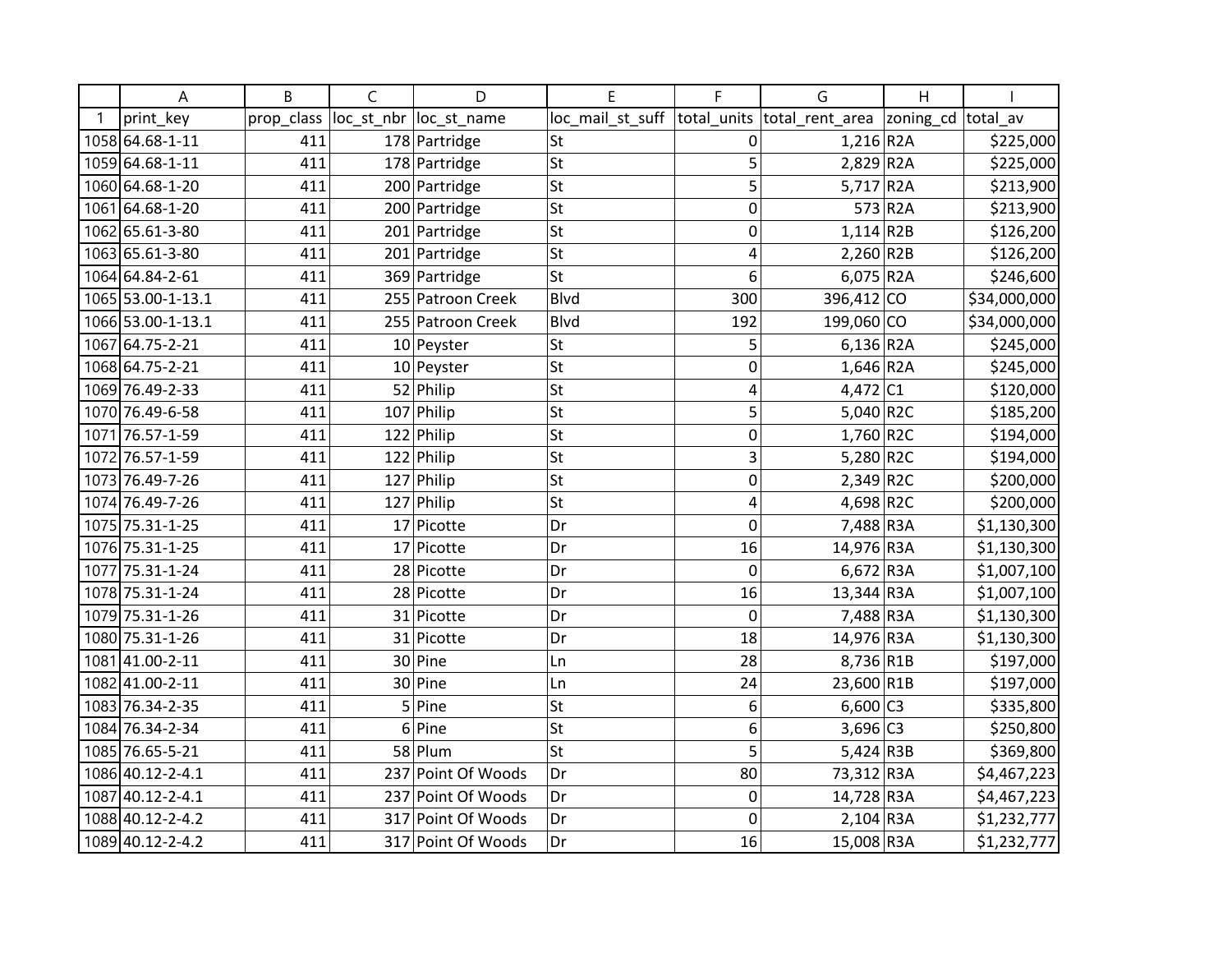| A                 | B          | $\mathsf{C}$ | D                       | E                | F              | G                           | $\overline{H}$         |             |
|-------------------|------------|--------------|-------------------------|------------------|----------------|-----------------------------|------------------------|-------------|
| print_key         | prop_class |              | loc_st_nbr  loc_st_name | loc_mail_st_suff |                | total units total rent area | zoning_cd total_av     |             |
| 1090 76.47-1-1    | 411        |              | 18 Providence           | lSt              | 0              |                             | 450 R2A                | \$275,000   |
| 1091 76.47-1-1    | 411        |              | 18 Providence           | St               | 7              | 3,570 R2A                   |                        | \$275,000   |
| 1092 75.28-1-14   | 411        |              | 603 Providence          | St               | 0              |                             | 979 R2A                | \$205,000   |
| 1093 75.28-1-14   | 411        |              | 603 Providence          | St               | 5              | $4,493$ R <sub>2</sub> A    |                        | \$205,000   |
| 1094 75.28-1-11   | 411        |              | 619 Providence          | St               | 0              |                             | $114$ R <sub>2</sub> A | \$218,300   |
| 1095 75.28-1-11   | 411        |              | 619 Providence          | lst              | 4              | 4,536 R2A                   |                        | \$218,300   |
| 1096 64.84-4-7.3  | 411        |              | 643 Providence          | St               | 6              | $5,544$ R <sub>2</sub> A    |                        | \$260,000   |
| 1097 64.84-4-7.2  | 411        |              | 647 Providence          | St               | 6              | $5,544$ R3A                 |                        | \$260,000   |
| 1098 64.84-4-7.1  | 411        |              | 651 Providence          | St               | 11             | $5,544$ R3A                 |                        | \$260,000   |
| 1099 65.61-5-30   | 411        |              | $185$ Quail             | St               | 0              |                             | 72 C1                  | \$116,000   |
| 1100 65.61-5-30   | 411        |              | $185$ Quail             | lst              | 4              | $3,192$ C1                  |                        | \$116,000   |
| 1101 65.69-1-49   |            | 411 230-232  | Quail                   | lst              | 0              | $1,300$ R2B                 |                        | \$161,100   |
| 1102 65.69-1-49   |            | 411 230-232  | Quail                   | St               | 4              | $2,620$ R2B                 |                        | \$161,100   |
| 1103 65.77-1-45   | 411        |              | $268$ Quail             | St               | 0              | $1,104$ R2A                 |                        | \$190,900   |
| 1104 65.77-1-45   | 411        |              | $268$ Quail             | St               | 6              | 3,420 R2A                   |                        | \$190,900   |
| 1105 65.69-3-16   | 411        |              | $271$ Quail             | St               | 0              | 1,200 R2A                   |                        | \$175,000   |
| 1106 65.69-3-16   | 411        |              | $271$ Quail             | lst              | 5              | $3,136$ R <sub>2</sub> A    |                        | \$175,000   |
| 1107 65.69-3-61   |            | 411 285-287  | Quail                   | St               | 0              | $1,859$ R <sub>2</sub> A    |                        | \$210,000   |
| 1108 65.69-3-61   |            | 411 285-287  | Quail                   | St               | $\overline{7}$ | 3,766 R2A                   |                        | \$210,000   |
| 1109 65.69-3-65   | 411        |              | $299$ Quail             | St               | 0              |                             | 720 R2A                | \$221,400   |
| 1110 65.69-3-65   | 411        |              | $299$ Quail             | lst              | 6              | $4,352$ R <sub>2</sub> A    |                        | \$221,400   |
| 1111 65.77-2-69   | 411        | 302          | Quail                   | St               | 15             | $6,108$ R <sub>2</sub> A    |                        | \$310,800   |
| 1112 65.77-2-69   | 411        |              | 302 Quail               | St               | 0              | $2,028$ R <sub>2</sub> A    |                        | \$310,800   |
| 1113 65.77-3-4    | 411        |              | 318 Quail               | St               | 4              | 4,587 R2A                   |                        | \$157,000   |
| 1114 75.28-4-3    | 411        |              | 386 Quail               | St               | 0              | $1,502$ R2A                 |                        | \$199,100   |
| 1115 75.28-4-3    | 411        |              | 386 Quail               | St               | 4              | 2,658 R2A                   |                        | \$199,100   |
| 1116 52.6-2-21    | 411        |              | $21$ Rapp               | Rd               | 13             | $4,319$ R1B                 |                        | \$334,000   |
| 1117 64.69-3-9    | 411        |              | Rear 115 Krumkill       | Rd               | 212            | 143,970 R1B                 |                        | \$9,963,500 |
| 1118 76.18-4-1.22 | 411        |              | Rear 74 Mccarty         | Ave              | 0              | $1,412$ R3A                 |                        | \$229,200   |
| 1119 76.18-4-1.22 | 411        |              | Rear 74 Mccarty         | Ave              | 2              | $2,492$ R3A                 |                        | \$229,200   |
| 1120 65.63-1-14   | 411        |              | $24$ Robin              | St               | 4              | $3,272$ R <sub>2</sub> A    |                        | \$50,000    |
| 1121 65.63-1-14   | 411        |              | $24$ Robin              | lst              | 0              | $1,296$ R <sub>2</sub> A    |                        | \$50,000    |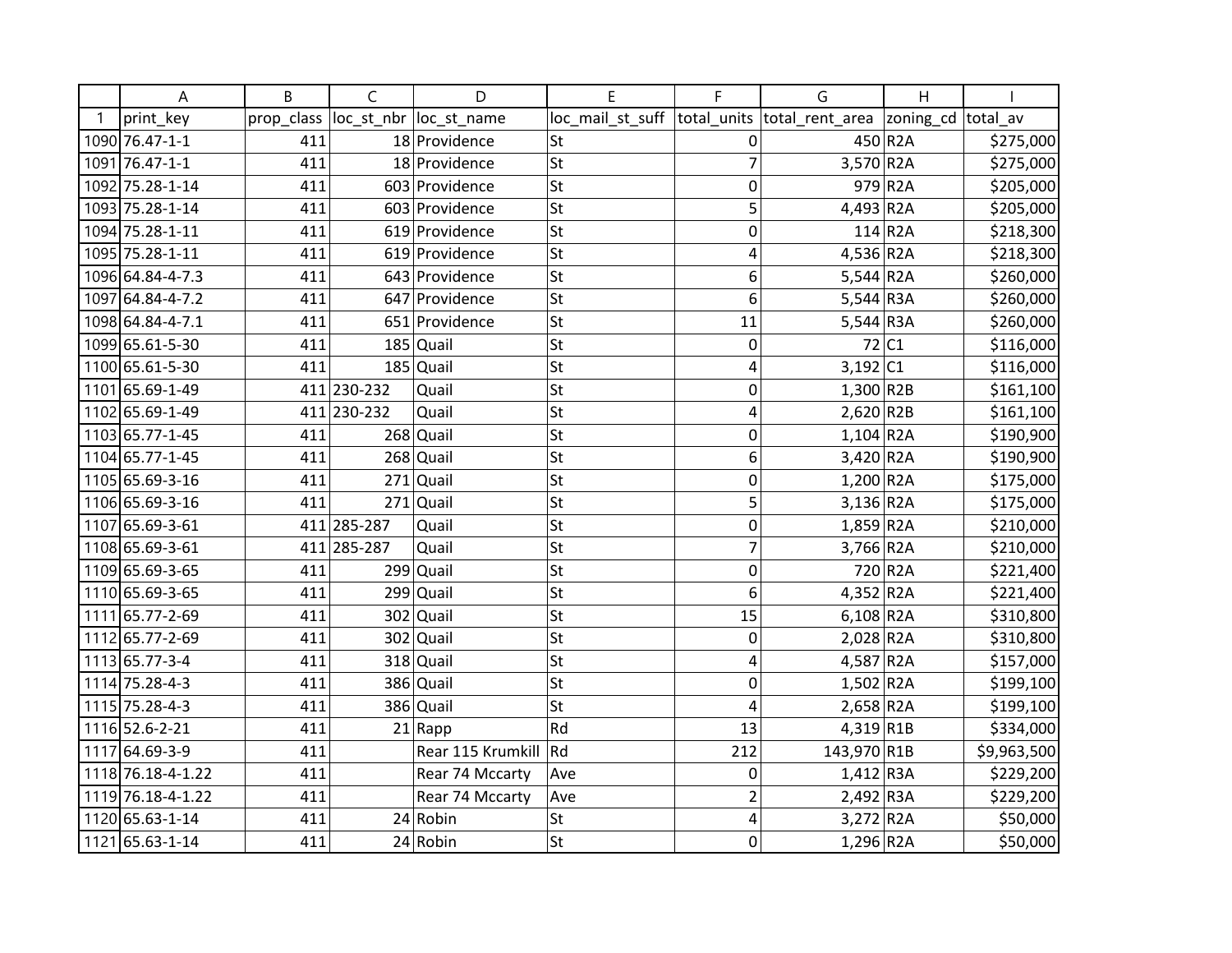| Α               | B          | C        | D                      | E                | F                | G                           | Η         |           |
|-----------------|------------|----------|------------------------|------------------|------------------|-----------------------------|-----------|-----------|
| print key       | prop class |          | loc st nbr loc st name | loc_mail_st_suff |                  | total units total rent area | zoning_cd | total av  |
| 1122 65.63-1-13 | 411        |          | 28 Robin               | lSt              | 6                | $3,024$ R <sub>2</sub> A    |           | \$82,500  |
| 1123 65.63-1-13 | 411        |          | 28 Robin               | St               | 0                | 1,496 R2A                   |           | \$82,500  |
| 1124 65.63-1-12 | 411        |          | 30 Robin               | St               | 6                | 3,008 R2A                   |           | \$82,500  |
| 1125 65.63-1-12 | 411        |          | 30 Robin               | St               | 0                | 1,496 R2A                   |           | \$82,500  |
| 1126 65.63-4-17 | 411        |          | 81 Robin               | St               | 0                |                             | 920 R2B   | \$122,900 |
| 1127 65.63-4-17 | 411        |          | 81 Robin               | lst              | 5                | $2,760$ R2B                 |           | \$122,900 |
| 1128 65.63-3-51 | 411        |          | 90 Robin               | St               | 0                | $1,504$ R2B                 |           | \$133,900 |
| 1129 65.63-3-51 | 411        |          | 90 Robin               | St               | 4                | $3,008$ R <sub>2</sub> B    |           | \$133,900 |
| 1130 64.26-2-3  |            | 411 139A | Rosemont               | St               | 0                | 2,028 R2A                   |           | \$226,400 |
| 1131 64.26-2-3  |            | 411 139A | Rosemont               | St               | 4                | 4,056 R2A                   |           | \$226,400 |
| 1132 64.30-2-21 | 411        |          | 12 Russell Blessing    | Rd               | 0                | $1,344$ R <sub>2</sub> A    |           | \$220,300 |
| 1133 64.30-2-21 | 411        |          | 12 Russell Blessing    | Rd               | 4                | 2,688 R2A                   |           | \$220,300 |
| 1134 64.38-1-1  | 411        |          | 49 Russell Blessing    | Rd               | 4                | $2,616$ R <sub>2</sub> A    |           | \$214,400 |
| 1135 64.38-1-1  | 411        |          | 49 Russell Blessing    | Rd               | 0                | $1,460$ R2A                 |           | \$214,400 |
| 1136 64.75-1-47 | 411        |          | 8Ryckman               | Ave              | 6                | $6,204$ R <sub>2</sub> A    |           | \$315,700 |
| 1137 64.75-1-46 | 411        |          | 16 Ryckman             | Ave              | 6                | $6,204$ R2A                 |           | \$315,700 |
| 1138 64.67-3-57 | 411        |          | 97 Ryckman             | Ave              | 4                | 2,800 R2A                   |           | \$180,000 |
| 1139 64.67-3-57 | 411        |          | 97 Ryckman             | Ave              | $\mathbf 0$      | $1,452$ R2A                 |           | \$180,000 |
| 1140 64.67-1-65 | 411        |          | 100 Ryckman            | Ave              | $\boldsymbol{0}$ | $3,314$ R2A                 |           | \$283,400 |
| 1141 64.67-1-65 | 411        |          | 100 Ryckman            | Ave              | 7                | $5,783$ R2A                 |           | \$283,400 |
| 1142 64.67-1-60 | 411        |          | 115 Ryckman            | Ave              | 4                | 3,300 R2A                   |           | \$207,600 |
| 1143 64.67-1-60 | 411        |          | 115 Ryckman            | Ave              | 0                | $1,650$ R2A                 |           | \$207,600 |
| 1144 64.67-1-61 | 411        |          | 119 Ryckman            | Ave              | 4                | 3,300 R2A                   |           | \$207,600 |
| 1145 64.67-1-61 | 411        |          | 119 Ryckman            | Ave              | 0                | 1,650 R2A                   |           | \$207,600 |
| 1146 64.67-1-62 | 411        |          | 123 Ryckman            | Ave              | 6                | 4,810 R2A                   |           | \$254,000 |
| 1147 64.67-1-62 | 411        |          | 123 Ryckman            | Ave              | 0                | 1,749 R2A                   |           | \$254,000 |
| 1148 64.67-1-63 | 411        |          | 127 Ryckman            | Ave              | 6                | 4,628 R2A                   |           | \$254,000 |
| 1149 64.67-1-63 | 411        |          | 127 Ryckman            | Ave              | 0                | $1,683$ R <sub>2</sub> A    |           | \$254,000 |
| 1150 64.67-1-64 | 411        |          | 131 Ryckman            | Ave              | 4                | 2,560 R2A                   |           | \$155,000 |
| 1151 64.67-1-64 | 411        |          | $131$ Ryckman          | Ave              | 0                | 1,280 R2A                   |           | \$155,000 |
| 1152 64.59-1-13 | 411        |          | 8 S Allen              | St               | 0                | $1,106$ C1                  |           | \$240,000 |
| 1153 64.59-1-13 | 411        |          | 8S Allen               | St               | 6                | $3,158$ C1                  |           | \$240,000 |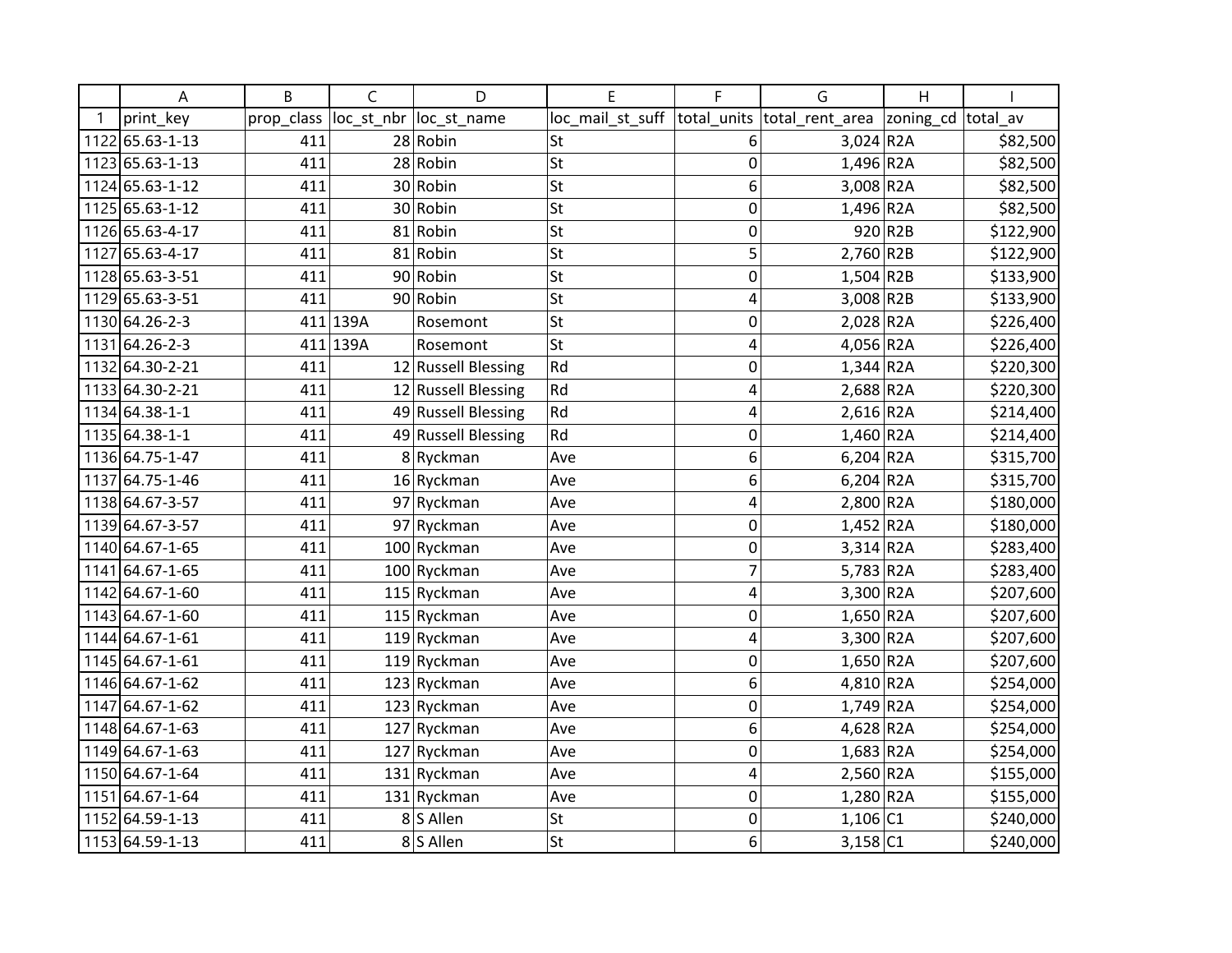| А                 | B          | $\mathsf{C}$ | D              | E                | F              | G                          | $\overline{H}$ |             |
|-------------------|------------|--------------|----------------|------------------|----------------|----------------------------|----------------|-------------|
| print_key         | prop_class | loc_st_nbr   | loc_st_name    | loc_mail_st_suff | total_units    | total_rent_area  zoning_cd |                | total av    |
| 1154 64.59-1-14   | 411        |              | 20 S Allen     | St               | 5              | $3,531$ R <sub>2</sub> A   |                | \$214,600   |
| 1155 64.59-1-14   | 411        |              | 20 S Allen     | <b>St</b>        | $\mathbf 0$    | $1,438$ R2A                |                | \$214,600   |
| 1156 64.59-1-16   | 411        |              | 28 S Allen     | St               | 0              | $1,428$ R2A                |                | \$215,100   |
| 1157 64.59-1-16   | 411        |              | 28 S Allen     | <b>St</b>        | 5              | $3,540$ R <sub>2</sub> A   |                | \$215,100   |
| 1158 64.59-1-20   | 411        |              | 44 S Allen     | St               | 0              | $2,046$ R <sub>2</sub> A   |                | \$230,000   |
| 1159 64.59-1-20   | 411        |              | 44 S Allen     | <b>St</b>        | 5              | $4,073$ R <sub>2</sub> A   |                | \$230,000   |
| 1160 64.59-1-72   | 411        |              | 61 S Allen     | <b>St</b>        | 4              | $2,952$ R <sub>2</sub> A   |                | \$198,200   |
| 1161 64.59-1-72   | 411        |              | 61 S Allen     | St               | $\mathbf 0$    | $1,458$ R2A                |                | \$198,200   |
| 1162 64.58-2-49   | 411        |              | 62 S Allen     | <b>St</b>        | $\mathbf 0$    | $1,512$ R <sub>2</sub> A   |                | \$201,100   |
| 1163 64.58-2-49   | 411        |              | 62 S Allen     | <b>St</b>        | 5              | $3,952$ R2A                |                | \$201,100   |
| 1164 64.66-2-1    | 411        |              | 77 S Allen     | St               | $\mathbf 0$    | $1,549$ R2A                |                | \$195,100   |
| 1165 64.66-2-1    | 411        |              | 77 S Allen     | <b>St</b>        | 5              | 3,495 R2A                  |                | \$195,100   |
| 1166 64.58-2-57.1 | 411        |              | 88 S Allen     | <b>St</b>        | $\mathbf 0$    |                            | 756 R2A        | \$200,000   |
| 1167 64.58-2-57.1 | 411        |              | 88 S Allen     | St               | 4              | $4,266$ R <sub>2</sub> A   |                | \$200,000   |
| 1168 64.66-1-31   | 411        |              | $122$ S Allen  | <b>St</b>        | $\mathbf 0$    | $2,322$ R <sub>2</sub> A   |                | \$227,300   |
| 1169 64.66-1-31   | 411        |              | $122$ S Allen  | <b>St</b>        | $\overline{7}$ | 4,468 R2A                  |                | \$227,300   |
| 1170 64.66-2-61   | 411        |              | $137$ S Allen  | St               | $\mathbf 0$    | $1,720$ R2A                |                | \$218,200   |
| 1171 64.66-2-61   | 411        |              | $137$ S Allen  | <b>St</b>        | 6              | 4,288 R2A                  |                | \$218,200   |
| 1172 64.66-2-62   | 411        |              | $141$ S Allen  | <b>St</b>        | $\mathbf 0$    | 1,830 R2A                  |                | \$289,200   |
| 1173 64.66-2-62   | 411        |              | $141$ S Allen  | St               | 5              | $4,547$ R2A                |                | \$289,200   |
| 1174 64.74-3-1    | 411        |              | $167$ S Allen  | <b>St</b>        | 4              | 3,536 R2A                  |                | \$197,400   |
| 1175 64.74-3-1    | 411        |              | $167$ S Allen  | St               | $\mathbf 0$    | $1,768$ R2A                |                | \$197,400   |
| 1176 64.74-3-2    | 411        |              | $169$ S Allen  | St               | 4              | 3,536 R2A                  |                | \$198,000   |
| 1177 64.74-3-2    | 411        |              | $169$ S Allen  | St               | 0              | $1,768$ R2A                |                | \$198,000   |
| 1178 64.74-3-4    | 411        |              | $173$ S Allen  | St               | 4              | $3,536$ R2A                |                | \$197,400   |
| 1179 64.74-3-4    | 411        |              | $173$ S Allen  | <b>St</b>        | $\mathbf 0$    | 1,768 R2A                  |                | \$197,400   |
| 1180 64.74-3-3    | 411        |              | $177$ S Allen  | St               | 4              | $3,536$ R2A                |                | \$197,400   |
| 1181 64.74-3-3    | 411        |              | $177$ S Allen  | St               | 0              | $1,768$ R <sub>2</sub> A   |                | \$197,400   |
| 1182 64.74-4-10   | 411        |              | 187 S Allen    | <b>St</b>        | 11             | 11,160 R3A                 |                | \$575,700   |
| 1183 64.74-4-6    | 411        |              | 192 $ S$ Allen | <b>St</b>        | 6              | $5,304$ R3A                |                | \$269,900   |
| 1184 64.74-4-12   | 411        |              | $199$ S Allen  | <b>St</b>        | 24             | 24,717 R3A                 |                | \$1,277,500 |
| 1185 64.74-4-7    |            | 411 202-204  | S Allen        | <b>St</b>        | 0              | 1,806 R3A                  |                | \$380,000   |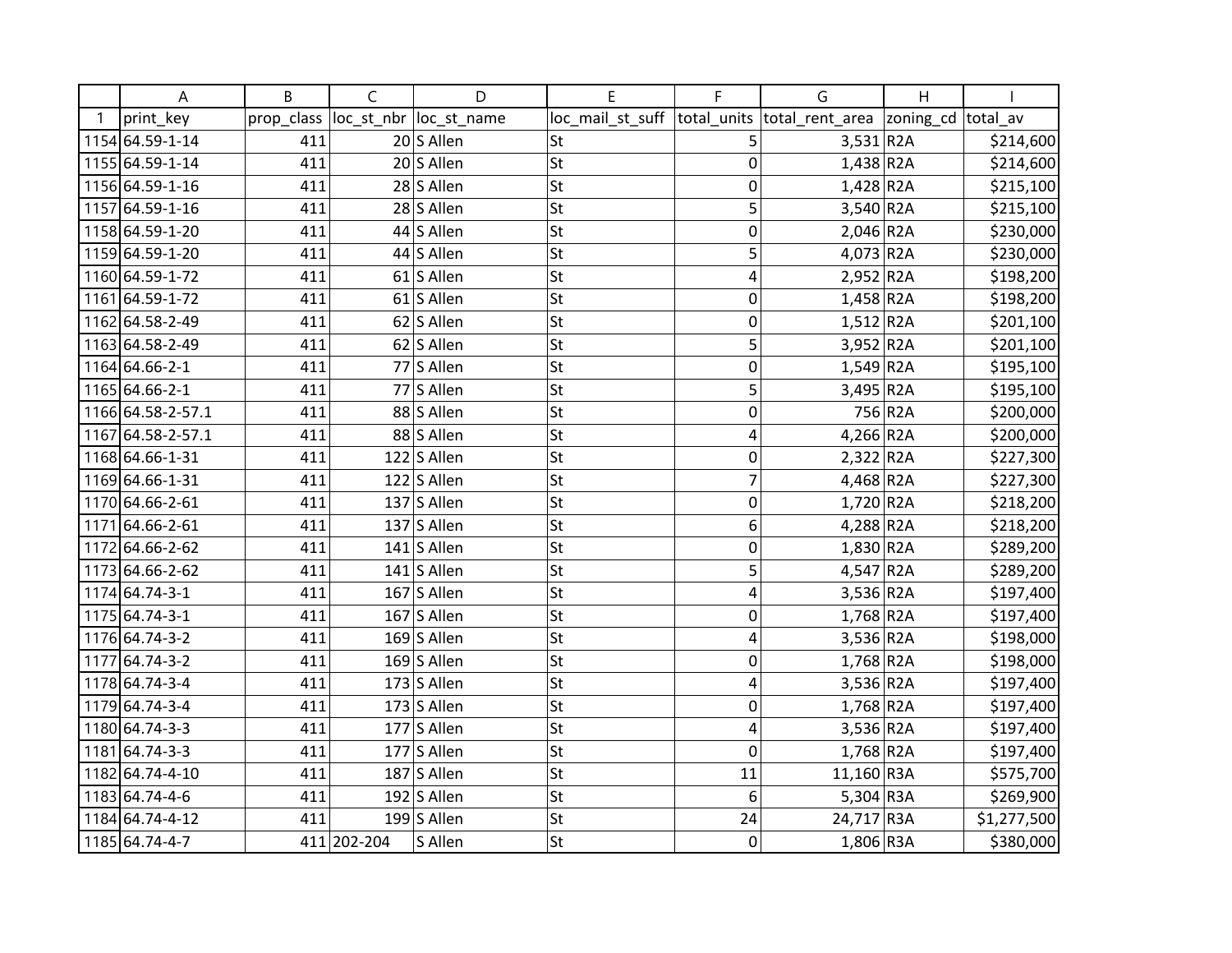| Α               | B          | $\mathsf{C}$  | D                      | E                | F           | G                                                 | H       |             |
|-----------------|------------|---------------|------------------------|------------------|-------------|---------------------------------------------------|---------|-------------|
| print_key       | prop_class |               | loc_st_nbr loc_st_name | loc_mail_st_suff |             | total_units  total_rent_area  zoning_cd  total_av |         |             |
| 1186 64.74-4-7  |            | 411 202-204   | S Allen                | St               | 10          | $9,490$ R3A                                       |         | \$380,000   |
| 1187 64.74-4-13 | 411        |               | $203$ S Allen          | St               | 6           | $6,348$ R3A                                       |         | \$323,000   |
| 1188 64.74-4-14 | 411        |               | $205$ S Allen          | <b>St</b>        | 20          | 20,376 R3A                                        |         | \$1,036,800 |
| 1189 64.74-4-8  | 411        |               | $210$ S Allen          | <b>St</b>        | $\mathbf 0$ | 1,806 R3A                                         |         | \$380,000   |
| 1190 64.74-4-8  | 411        |               | $210$ S Allen          | <b>St</b>        | 10          | 9,490 R3A                                         |         | \$380,000   |
| 1191 64.73-2-5  | 411        |               | $234$ S Allen          | St               | 6           | $6,048$ R2A                                       |         | \$260,000   |
| 1192 64.73-2-6  | 411        |               | $238$ S Allen          | St               | 4           | 3,828 R2A                                         |         | \$175,000   |
| 1193 64.73-2-6  | 411        |               | $238$ S Allen          | <b>St</b>        | 0           | 1,872 R2A                                         |         | \$175,000   |
| 1194 64.74-4-21 |            | 411 241 - 243 | S Allen                | <b>St</b>        | 48          | 66,810 LC                                         |         | \$2,880,000 |
| 1195 64.73-2-13 | 411        |               | 264 $\vert$ S Allen    | <b>St</b>        | 0           | $2,062$ R <sub>2</sub> A                          |         | \$376,900   |
| 1196 64.73-2-13 | 411        |               | $264$ S Allen          | <b>St</b>        | 9           | $6,584$ R <sub>2</sub> A                          |         | \$376,900   |
| 1197 64.81-1-57 | 411        |               | $265$ S Allen          | St               | 8           | $7,332$ R3A                                       |         | \$299,300   |
| 1198 64.81-1-57 | 411        |               | $265$ S Allen          | <b>St</b>        | 0           | 1,476 R3A                                         |         | \$299,300   |
| 1199 64.73-2-14 | 411        |               | $274$ S Allen          | <b>St</b>        | 11          | 7,656 R2A                                         |         | \$438,200   |
| 1200 64.73-2-14 | 411        |               | $274$ S Allen          | <b>St</b>        | 0           |                                                   | 696 R2A | \$438,200   |
| 1201 64.81-1-58 | 411        |               | $277$ S Allen          | St               | 0           | $2,728$ R3A                                       |         | \$520,000   |
| 1202 64.81-1-58 | 411        |               | $277$ S Allen          | St               | 16          | 13,640 R3A                                        |         | \$520,000   |
| 1203 64.81-2-1  | 411        |               | 286 S Allen            | <b>St</b>        | 10          | $11,316$ R3A                                      |         | \$420,000   |
| 1204 76.58-2-43 | 411        |               | 59 S Ferry             | <b>St</b>        | $\mathbf 0$ | 6,496 R2C                                         |         | \$380,000   |
| 1205 76.58-2-43 | 411        |               | 59 S Ferry             | <b>St</b>        | 14          | 18,306 R2C                                        |         | \$380,000   |
| 1206 76.58-2-47 | 411        |               | 71 S Ferry             | St               | 4           | $3,744$ R2C                                       |         | \$186,000   |
| 1207 76.58-2-47 | 411        |               | $71$ S Ferry           | St               | $\mathbf 0$ | $1,248$ R2C                                       |         | \$186,000   |
| 1208 76.57-3-15 | 411        |               | 75 S Ferry             | <b>St</b>        | $\mathbf 0$ | $2,376$ R2C                                       |         | \$511,600   |
| 1209 76.57-3-15 | 411        |               | 75 S Ferry             | <b>St</b>        | 4           | 4,984 R2C                                         |         | \$511,600   |
| 1210 76.56-4-1  | 411        |               | $153$ S Hawk           | <b>St</b>        | 0           | 2,508 R3B                                         |         | \$155,000   |
| 1211 76.56-4-1  | 411        |               | $153$ S Hawk           | St               | 4           | $5,016$ R3B                                       |         | \$155,000   |
| 1212 65.17-2-7  | 411        |               | 8S Lake                | Ave              | $\Omega$    | 8,992 R2B                                         |         | \$2,671,300 |
| 1213 65.17-2-7  | 411        |               | 8S Lake                | Ave              | 66          | 37,426 R2B                                        |         | \$2,671,300 |
| 1214 65.70-1-32 | 411        |               | $11$ S Lake            | Ave              | 94          | 119,960 R2B                                       |         | \$3,000,000 |
| 1215 65.70-1-32 | 411        |               | $11$ S Lake            | Ave              | 0           | 14,995 R2B                                        |         | \$3,000,000 |
| 1216 65.17-2-4  | 411        |               | $14$ S Lake            | Ave              | 6           | 4,260 R2B                                         |         | \$270,000   |
| 1217 65.17-2-4  | 411        |               | $14$ S Lake            | Ave              | 0           | $1,672$ R2B                                       |         | \$270,000   |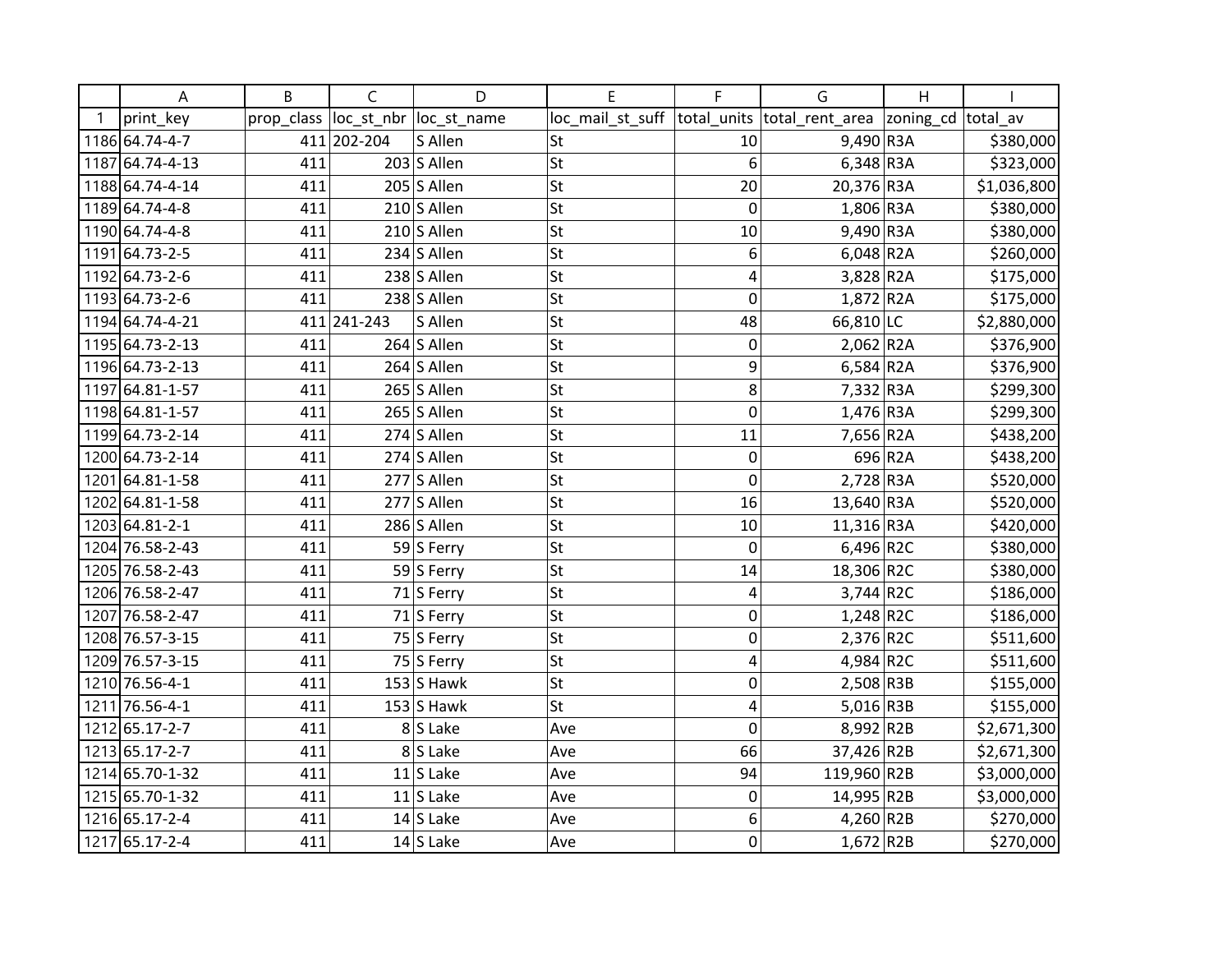| Α               | B          | C | D                       | E                | F              | G                          | H       |             |
|-----------------|------------|---|-------------------------|------------------|----------------|----------------------------|---------|-------------|
| print_key       | prop_class |   | loc_st_nbr  loc_st_name | loc_mail_st_suff | total units    | total_rent_area  zoning_cd |         | total av    |
| 1218 65.17-2-3  | 411        |   | $16$ S Lake             | Ave              | 0              | $1,542$ R2B                |         | \$258,000   |
| 1219 65.17-2-3  | 411        |   | $16$ S Lake             | Ave              | 5              | $4,148$ R2B                |         | \$258,000   |
| 1220 65.17-2-1  | 411        |   | $22$ S Lake             | Ave              | $\overline{7}$ | $4,344$ R2B                |         | \$270,100   |
| 1221 65.17-2-1  | 411        |   | $22$ S Lake             | Ave              | 0              | $1,554$ R2B                |         | \$270,100   |
| 1222 65.70-1-40 | 411        |   | $27$ S Lake             | Ave              | 4              | 3,398 R2B                  |         | \$216,100   |
| 1223 65.70-1-41 | 411        |   | $29$ S Lake             | Ave              | 4              | 3,386 R2B                  |         | \$211,000   |
| 1224 65.70-1-42 | 411        |   | $31$ S Lake             | Ave              | 6              | 3,386 R2B                  |         | \$239,300   |
| 1225 65.70-1-43 | 411        |   | $33$ S Lake             | Ave              | 4              | $3,416$ R2B                |         | \$75,000    |
| 1226 65.70-1-46 | 411        |   | $39$ S Lake             | Ave              | 4              | $3,409$ R2B                |         | \$212,000   |
| 1227 65.70-1-50 | 411        |   | 49 $ S $ Lake           | Ave              | $\mathbf 0$    | $3,701$ R2B                |         | \$590,000   |
| 1228 65.70-1-50 | 411        |   | 49 S Lake               | Ave              | 13             | 14,623 R2B                 |         | \$590,000   |
| 1229 65.70-2-17 | 411        |   | $55$ S Lake             | Ave              | $\mathbf 0$    | $2,194$ R2B                |         | \$1,715,700 |
| 1230 65.70-2-17 | 411        |   | $55$ S Lake             | Ave              | 47             | 31,530 R2B                 |         | \$1,715,700 |
| 1231 65.70-2-31 | 411        |   | $83$ S Lake             | Ave              | 6              | $2,115$ R2B                |         | \$224,000   |
| 1232 65.70-2-31 | 411        |   | 83 S Lake               | Ave              | 0              |                            | 846 R2B | \$224,000   |
| 1233 65.77-1-7  | 411        |   | $99$ S Lake             | Ave              | 12             | 9,300 R2B                  |         | \$532,300   |
| 1234 65.77-4-14 | 411        |   | $102$ S Lake            | Ave              | 13             | 8,795 R2A                  |         | \$409,000   |
| 1235 65.77-4-15 | 411        |   | $106$ S Lake            | Ave              | 5              | $6,140$ R2A                |         | \$200,000   |
| 1236 65.77-4-16 | 411        |   | $108$ S Lake            | Ave              | 5              | $3,514$ R <sub>2</sub> A   |         | \$181,300   |
| 1237 65.77-4-16 | 411        |   | $108$ S Lake            | Ave              | $\mathbf 0$    | $1,424$ R <sub>2</sub> A   |         | \$181,300   |
| 1238 65.77-2-18 | 411        |   | $111$ S Lake            | Ave              | 0              | $1,431$ R2A                |         | \$245,000   |
| 1239 65.77-2-18 | 411        |   | $111$ S Lake            | Ave              | 6              | $3,497$ R2A                |         | \$245,000   |
| 1240 65.77-2-19 | 411        |   | $113$ S Lake            | Ave              | 4              | 2,608 R2A                  |         | \$205,000   |
| 1241 65.77-2-19 | 411        |   | $113$ S Lake            | Ave              | $\mathbf 0$    | $1,152$ R2A                |         | \$205,000   |
| 1242 65.77-2-20 | 411        |   | 115 $S$ Lake            | Ave              | 5              | $2,806$ R <sub>2</sub> A   |         | \$210,000   |
| 1243 65.77-2-20 | 411        |   | 115 $S$ Lake            | Ave              | $\mathbf 0$    | $1,220$ R2A                |         | \$210,000   |
| 1244 65.77-2-49 | 411        |   | 119 $S$ Lake            | Ave              | 5              | $2,708$ R <sub>2</sub> A   |         | \$180,000   |
| 1245 65.77-2-49 | 411        |   | 119 $S$ Lake            | Ave              | $\mathbf 0$    | $1,320$ R2A                |         | \$180,000   |
| 1246 65.77-2-50 | 411        |   | $121$ S Lake            | Ave              | 6              | $3,348$ R <sub>2</sub> A   |         | \$229,500   |
| 1247 65.77-2-50 | 411        |   | $121$ S Lake            | Ave              | $\mathbf 0$    | $1,560$ R2A                |         | \$229,500   |
| 1248 65.77-2-51 | 411        |   | $123$ S Lake            | Ave              | 0              | $1,328$ R <sub>2</sub> A   |         | \$218,300   |
| 1249 65.77-2-51 | 411        |   | $123$ S Lake            | Ave              | $\overline{4}$ | $2,636$ R2A                |         | \$218,300   |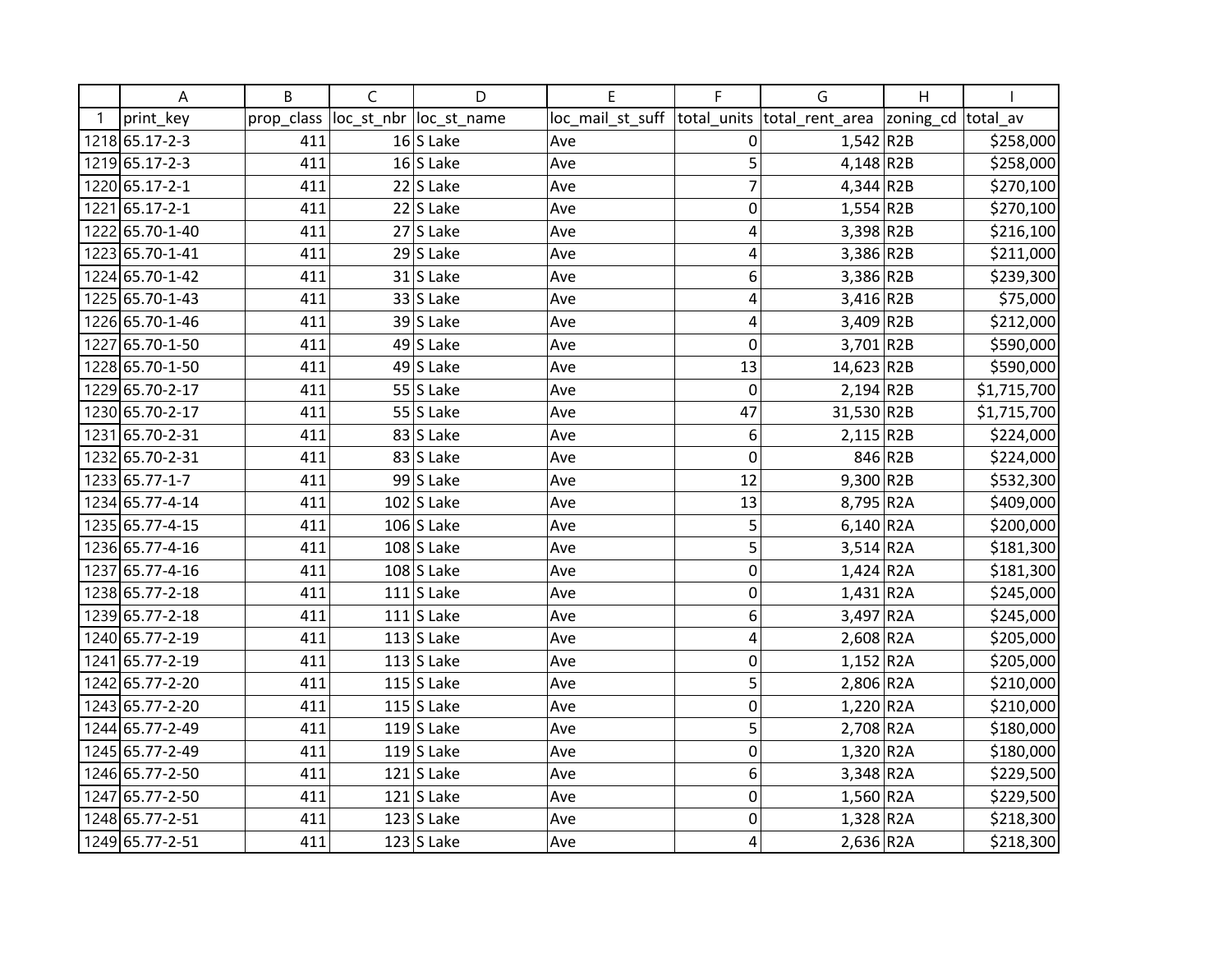| Α                 | B          | C          | D            | E                | F              | G                        | H         |           |
|-------------------|------------|------------|--------------|------------------|----------------|--------------------------|-----------|-----------|
| print key         | prop_class | loc_st_nbr | loc_st_name  | loc_mail_st_suff | total units    | total_rent_area          | zoning_cd | total_av  |
| 1250 65.77-4-41   | 411        |            | $124$ S Lake | Ave              | 0              |                          | 680 R2A   | \$210,800 |
| 1251 65.77-4-41   | 411        |            | $124$ S Lake | Ave              | 5              | 4,480 R2A                |           | \$210,800 |
| 1252 65.77-2-53   | 411        |            | $127$ S Lake | Ave              | 5              | 5,750 R2A                |           | \$225,000 |
| 1253 65.77-3-29   | 411        |            | $131$ S Lake | Ave              | 8              | $7,214$ R2A              |           | \$362,000 |
| 1254 76.21-1-8    | 411        |            | $135$ S Lake | Ave              | $\mathbf 0$    | $2,230$ R <sub>2</sub> A |           | \$287,300 |
| 1255 76.21-1-8    | 411        |            | $135$ S Lake | Ave              | 6              | $6,255$ R2A              |           | \$287,300 |
| 1256 76.21-1-26.1 | 411        |            | $147$ S Lake | Ave              | 4              | 5,902 R2A                |           | \$277,400 |
| 1257 75.28-4-16   | 411        |            | $155$ S Lake | Ave              | 0              | $1,278$ R <sub>2</sub> A |           | \$250,000 |
| 1258 75.28-4-16   | 411        |            | $155$ S Lake | Ave              | 5              | 3,078 R2A                |           | \$250,000 |
| 1259 64.59-2-34   | 411        |            | $23$ S Main  | Ave              | $\mathbf 0$    | $1,718$ R2A              |           | \$230,700 |
| 1260 64.59-2-34   | 411        |            | $23$ S Main  | Ave              | 5              | $3,436$ R <sub>2</sub> A |           | \$230,700 |
| 1261 64.67-1-12   | 411        |            | $25$ S Main  | Ave              | 5              | 4,749 R2A                |           | \$245,000 |
| 1262 64.67-1-12   | 411        |            | $25$ S Main  | Ave              | $\mathbf 0$    | $1,894$ R <sub>2</sub> A |           | \$245,000 |
| 1263 64.67-2-36   | 411        |            | 30S Main     | Ave              | 0              | $1,732$ R2A              |           | \$248,100 |
| 1264 64.67-2-36   | 411        |            | 30 S Main    | Ave              | $\overline{4}$ | $4,334$ R <sub>2</sub> A |           | \$248,100 |
| 1265 64.67-1-13   | 411        |            | $31$ S Main  | Ave              | $\overline{7}$ | 4,432 R2A                |           | \$253,700 |
| 1266 64.67-1-13   | 411        |            | $31$ S Main  | Ave              | 0              | $1,758$ R2A              |           | \$253,700 |
| 1267 64.67-2-37   | 411        |            | 36 S Main    | Ave              | 4              | 3,760 R2A                |           | \$215,200 |
| 1268 64.67-2-37   | 411        |            | 36 S Main    | Ave              | $\mathbf 0$    | 1,880 R2A                |           | \$215,200 |
| 1269 64.67-3-20   | 411        |            | 38 S Main    | Ave              | $\mathbf 0$    | $1,576$ R <sub>2</sub> A |           | \$735,000 |
| 1270 64.67-3-20   | 411        |            | 38 S Main    | Ave              | 21             | 16,356 R2A               |           | \$735,000 |
| 1271 64.67-1-37   | 411        |            | $41$ S Main  | Ave              | 5              | $3,559$ R <sub>2</sub> A |           | \$226,400 |
| 1272 64.67-1-37   | 411        |            | $41$ S Main  | Ave              | $\mathbf 0$    | $1,265$ R2A              |           | \$226,400 |
| 1273 64.67-1-38   | 411        |            | $43$ S Main  | Ave              | $\mathbf 0$    | $1,827$ R <sub>2</sub> A |           | \$227,000 |
| 1274 64.67-1-38   | 411        |            | 43 S Main    | Ave              | $\overline{4}$ | $4,573$ R2A              |           | \$227,000 |
| 1275 64.67-3-54   | 411        |            | 54 S Main    | Ave              | $\mathbf 0$    | $1,815$ R <sub>2</sub> A |           | \$254,000 |
| 1276 64.67-3-54   | 411        |            | $54$ S Main  | Ave              | 6              | $4,991$ R2A              |           | \$254,000 |
| 1277 64.67-3-55   | 411        |            | 56 S Main    | Ave              | 0              | $1,815$ R2A              |           | \$254,000 |
| 1278 64.67-3-55   | 411        |            | 56 S Main    | Ave              | 6              | 4,991 R2A                |           | \$254,000 |
| 1279 64.67-3-56   | 411        |            | 58 S Main    | Ave              | $\overline{7}$ | $5,511$ R2A              |           | \$284,300 |
| 1280 64.67-3-56   | 411        |            | 58 S Main    | Ave              | 0              | $1,295$ R2A              |           | \$284,300 |
| 1281 64.74-2-27   | 411        |            | $123$ S Main | Ave              | $\overline{7}$ | 10,740 R1B               |           | \$390,000 |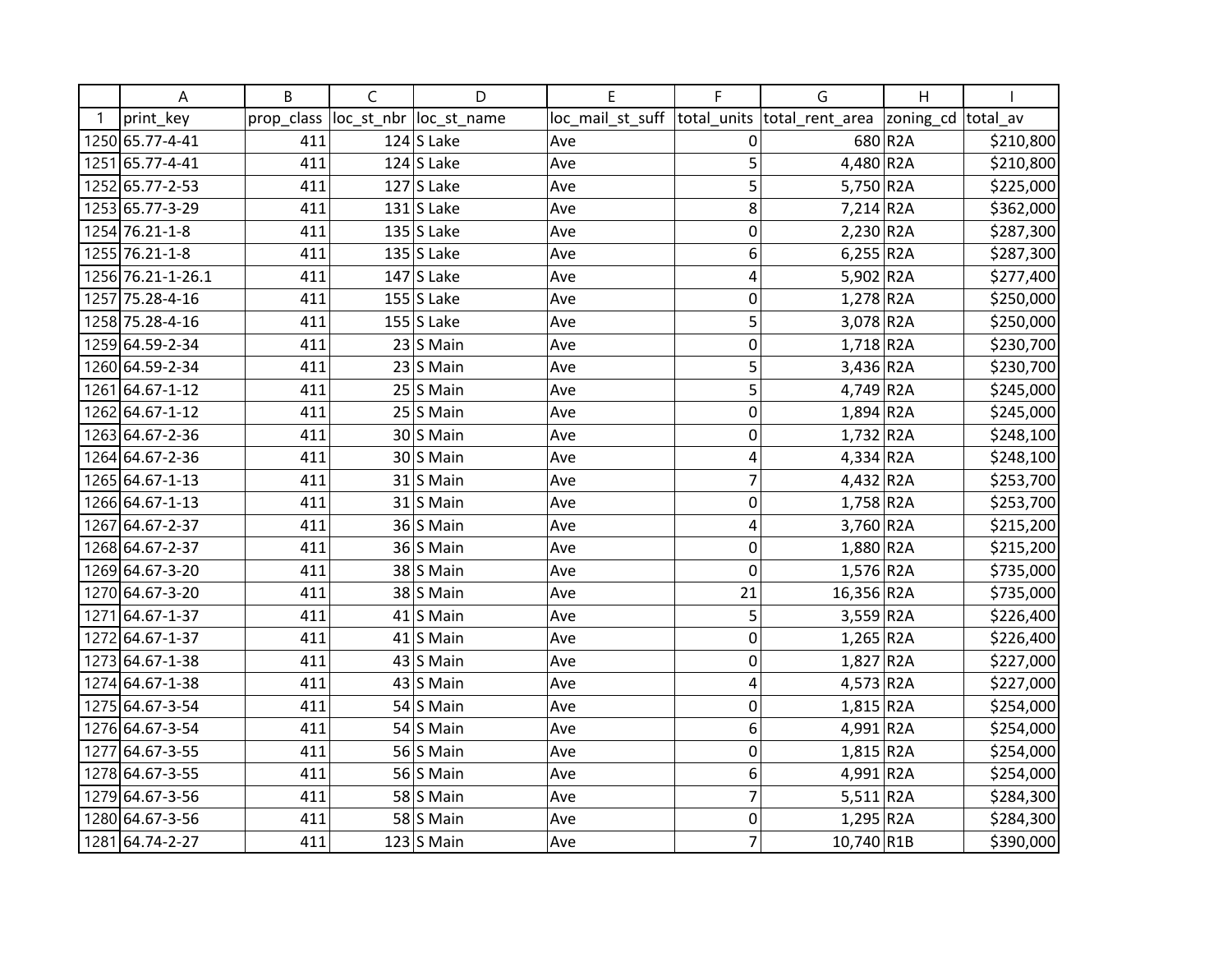| А                | B          | $\mathsf{C}$ | D                       | E                | F              | G                            | $\overline{H}$      |              |
|------------------|------------|--------------|-------------------------|------------------|----------------|------------------------------|---------------------|--------------|
| print_key        | prop_class |              | loc_st_nbr  loc_st_name | loc_mail_st_suff |                | total_units  total_rent_area | zoning_cd  total_av |              |
| 1282 76.11-1-3.1 | 411        |              | $101$ S Pearl           | lSt              | 0              | $1,000$ C3                   |                     | \$14,880,000 |
| 1283 76.11-1-3.1 | 411        |              | $101$ S Pearl           | St               | 0              | $1,490$ C3                   |                     | \$14,880,000 |
| 1284 76.11-1-3.1 | 411        |              | $101$ S Pearl           | St               | 0              | $15,202$ C <sub>3</sub>      |                     | \$14,880,000 |
| 1285 76.11-1-3.1 | 411        |              | $101$ S Pearl           | St               | 108            | 88,040 C3                    |                     | \$14,880,000 |
| 1286 76.11-1-3.1 | 411        |              | $101$ S Pearl           | St               | 240            | $175,774$ C3                 |                     | \$14,880,000 |
| 1287 76.65-4-35  | 411        |              | $344$ S Pearl           | lst              | 0              | $1,250$ C1                   |                     | \$1,500,000  |
| 1288 76.65-4-35  | 411        |              | $344$ S Pearl           | St               | 13             | 13,700 C1                    |                     | \$1,500,000  |
| 1289 76.65-3-43  | 411        |              | $365$ S Pearl           | St               | 19             | 18,084 C1                    |                     | \$1,903,500  |
| 1290 76.72-6-2   | 411        |              | 469 S Pearl             | St               | 0              | $1,107$ R3B                  |                     | \$131,600    |
| 1291 76.72-6-2   | 411        |              | 469 S Pearl             | St               | 8              | $4,691$ R3B                  |                     | \$131,600    |
| 1292 87.6-2-1    | 411        |              | 590 S Pearl             | St               | 24             | $31,344 \, \text{M1}$        |                     | \$4,918,800  |
| 1293 87.6-2-1    | 411        |              | 590 S Pearl             | St               | 55             | 55,960 M1                    |                     | \$4,918,800  |
| 1294 87.6-2-9    |            | 411 625-629  | S Pearl                 | St               | 0              | $2,836$ R2B                  |                     | \$5,323,300  |
| 1295 87.6-2-9    |            | 411 625-629  | S Pearl                 | St               | 14             | 15,744 R2B                   |                     | \$5,323,300  |
| 1296 87.6-2-9    |            | 411 625-629  | S Pearl                 | St               | 72             | 70,272 R2B                   |                     | \$5,323,300  |
| 1297 64.59-1-2   | 411        |              | $5 S $ Pine             | Ave              | 5              | 3,927 R2A                    |                     | \$219,200    |
| 1298 64.59-1-2   | 411        |              | $5 S $ Pine             | Ave              | 0              | $1,843$ R <sub>2</sub> A     |                     | \$219,200    |
| 1299 64.58-2-16  | 411        |              | $33$ S Pine             | Ave              | 5              | $2,548$ R <sub>2</sub> A     |                     | \$185,800    |
| 1300 64.58-2-16  | 411        |              | $33$ S Pine             | Ave              | 0              | $1,166$ R <sub>2</sub> A     |                     | \$185,800    |
| 1301 64.58-1-47  | 411        |              | $90$ S Pine             | Ave              | 4              | $3,182$ R <sub>2</sub> A     |                     | \$218,300    |
| 1302 64.58-1-47  | 411        |              | $90$ S Pine             | Ave              | 0              | $1,591$ R2A                  |                     | \$218,300    |
| 1303 64.58-2-44  | 411        |              | $101$ S Pine            | Ave              | 0              | $1,528$ R <sub>2</sub> A     |                     | \$213,900    |
| 1304 64.58-2-44  | 411        |              | $101$ S Pine            | Ave              | 4              | $3,056$ R <sub>2</sub> A     |                     | \$213,900    |
| 1305 76.25-2-20  | 411        |              | 56 Swan                 | St               | 4              | $4,400$ CO                   |                     | \$279,000    |
| 1306 76.25-2-21  | 411        |              | 58 Swan                 | St               | 4              | $2,992$ CO                   |                     | \$215,000    |
| 1307 76.32-4-28  | 411        |              | 156 $S$ Swan            | St               | $\overline{7}$ | $3,762$ R2C                  |                     | \$258,100    |
| 1308 76.10-1-4   | 411        |              | $175$ S Swan            | St               | 180            | 213,200 R4                   |                     | \$6,000,000  |
| 1309 76.40-1-29  | 411        |              | $178$ S Swan            | St               | 4              | 2,850 R2C                    |                     | \$180,000    |
| 1310 53.00-1-74  | 411        |              | $1$ Sandidge            | Way              | 28             | $12,051$ R1A                 |                     | \$2,500,000  |
| 1311 53.00-1-74  | 411        |              | $1$ Sandidge            | Way              | 36             | 47,188 R1A                   |                     | \$2,500,000  |
| 1312 53.00-1-72  | 411        |              | $2$ Sandidge            | Way              | 28             | $12,051$ R1A                 |                     | \$2,500,000  |
| 1313 53.00-1-72  | 411        |              | $2$ Sandidge            | Way              | 36             | 47,188 R1A                   |                     | \$2,500,000  |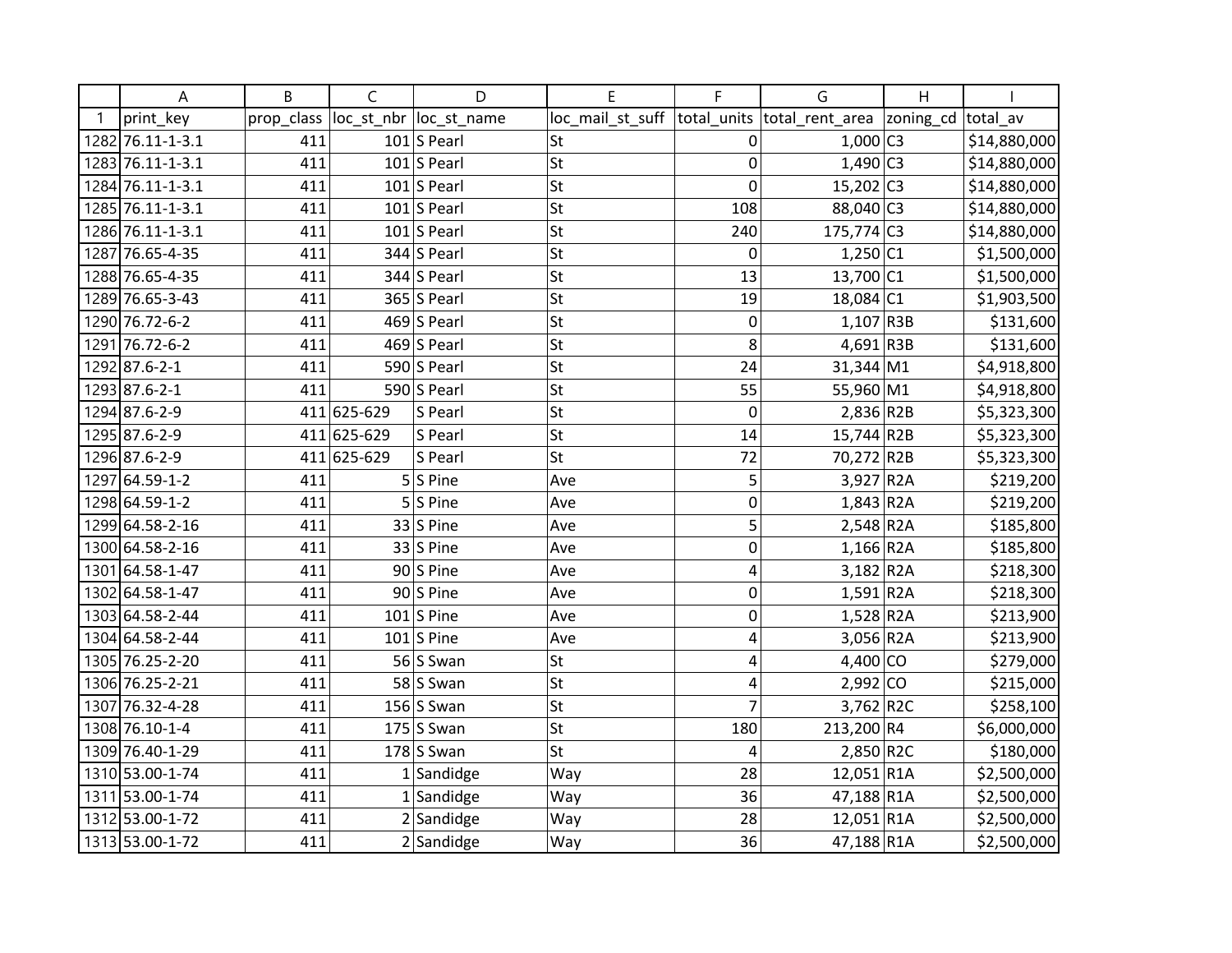| Α               | B          | C          | D            | E                | F              | G                        | H         |             |
|-----------------|------------|------------|--------------|------------------|----------------|--------------------------|-----------|-------------|
| print key       | prop_class | loc_st_nbr | loc_st_name  | loc_mail_st_suff | total units    | total_rent_area          | zoning_cd | total av    |
| 1314 53.00-1-75 | 411        |            | 3 Sandidge   | Way              | 56             | 24,102 R1A               |           | \$2,650,000 |
| 1315 53.00-1-75 | 411        |            | 3 Sandidge   | Way              | 72             | 94,376 R1A               |           | \$2,650,000 |
| 1316 53.00-1-73 | 411        |            | $4$ Sandidge | Way              | 56             | 24,102 R1A               |           | \$2,650,000 |
| 1317 53.00-1-73 | 411        |            | $4$ Sandidge | Way              | 72             | 94,376 R1A               |           | \$2,650,000 |
| 1318 76.72-2-66 | 411        |            | $25$ Second  | Ave              | 0              | $1,124$ R <sub>2</sub> A |           | \$36,000    |
| 1319 76.72-2-66 | 411        |            | 25 Second    | Ave              | 4              | 3,372 R2A                |           | \$36,000    |
| 1320 76.72-3-2  | 411        |            | 56 Second    | Ave              | $\overline{7}$ | 7,456 R2A                |           | \$273,500   |
| 1321 76.64-5-40 | 411        |            | 63 Second    | Ave              | 15             | $3,648$ R <sub>2</sub> A |           | \$114,200   |
| 1322 76.69-3-50 | 411        |            | 370 Second   | Ave              | 4              | $4,116$ R <sub>2</sub> A |           | \$179,900   |
| 1323 76.69-3-50 | 411        |            | 370 Second   | Ave              | 0              | $1,242$ R2A              |           | \$179,900   |
| 1324 76.69-3-46 | 411        |            | 380 Second   | Ave              | 4              | $2,368$ R <sub>2</sub> A |           | \$147,600   |
| 1325 76.69-3-8  | 411        |            | 388 Second   | Ave              | $\mathbf 0$    | $1,483$ R <sub>2</sub> A |           | \$116,500   |
| 1326 76.69-3-8  | 411        |            | 388 Second   | Ave              | $\overline{4}$ | $2,389$ R <sub>2</sub> A |           | \$116,500   |
| 1327 76.61-1-48 | 411        |            | 393 Second   | Ave              | 5              | 4,355 R2A                |           | \$161,000   |
| 1328 76.69-1-1  | 411        |            | 450 Second   | Ave              | $\overline{4}$ | $2,441$ R <sub>2</sub> A |           | \$108,700   |
| 1329 76.69-1-1  | 411        |            | 450 Second   | Ave              | $\mathbf 0$    |                          | 966 R2A   | \$108,700   |
| 1330 65.74-4-49 | 411        |            | $15$ Second  | St               | $\mathbf 0$    | $1,320$ R2B              |           | \$201,500   |
| 1331 65.74-4-49 | 411        |            | $15$ Second  | <b>St</b>        | 5              | 3,960 R2B                |           | \$201,500   |
| 1332 65.74-4-51 | 411        |            | 19 Second    | St               | 5              | 3,520 R2B                |           | \$15,000    |
| 1333 65.74-4-56 | 411        |            | 29 Second    | <b>St</b>        | 18             | $6,660$ R2B              |           | \$185,000   |
| 1334 65.74-3-53 | 411        |            | 56 Second    | <b>St</b>        | 0              | $1,450$ R2A              |           | \$4,186,300 |
| 1335 65.74-3-53 | 411        |            | 56 Second    | St               | $\mathbf 0$    | 13,600 R2A               |           | \$4,186,300 |
| 1336 65.74-3-53 | 411        |            | 56 Second    | St               | 22             | 24,400 R2A               |           | \$4,186,300 |
| 1337 65.74-3-33 | 411        |            | 73 Second    | St               | 4              |                          | 0 R2A     | \$478,600   |
| 1338 65.73-5-33 | 411        |            | 88 Second    | St               | 6              |                          | 0 R2A     | \$531,500   |
| 1339 65.73-5-24 | 411        |            | 106 Second   | <b>St</b>        | 30             | 22,486 R2A               |           | \$1,468,500 |
| 1340 65.73-5-22 | 411        |            | 112 Second   | St               | $\mathbf 0$    | 8,648 R2A                |           | \$1,433,900 |
| 1341 65.73-5-22 | 411        |            | $112$ Second | St               | 20             | 17,296 R2A               |           | \$1,433,900 |
| 1342 65.65-3-29 | 411        |            | 162 Second   | <b>St</b>        | 4              | 2,528 R2A                |           | \$15,000    |
| 1343 65.65-3-29 | 411        |            | 162 Second   | <b>St</b>        | $\mathbf 0$    | $1,264$ R <sub>2</sub> A |           | \$15,000    |
| 1344 65.56-3-7  | 411        |            | 332 Second   | <b>St</b>        | 0              | $2,632$ R <sub>2</sub> A |           | \$20,000    |
| 1345 65.56-3-7  | 411        |            | 332 Second   | <b>St</b>        | $\overline{4}$ | 5,296 R2A                |           | \$20,000    |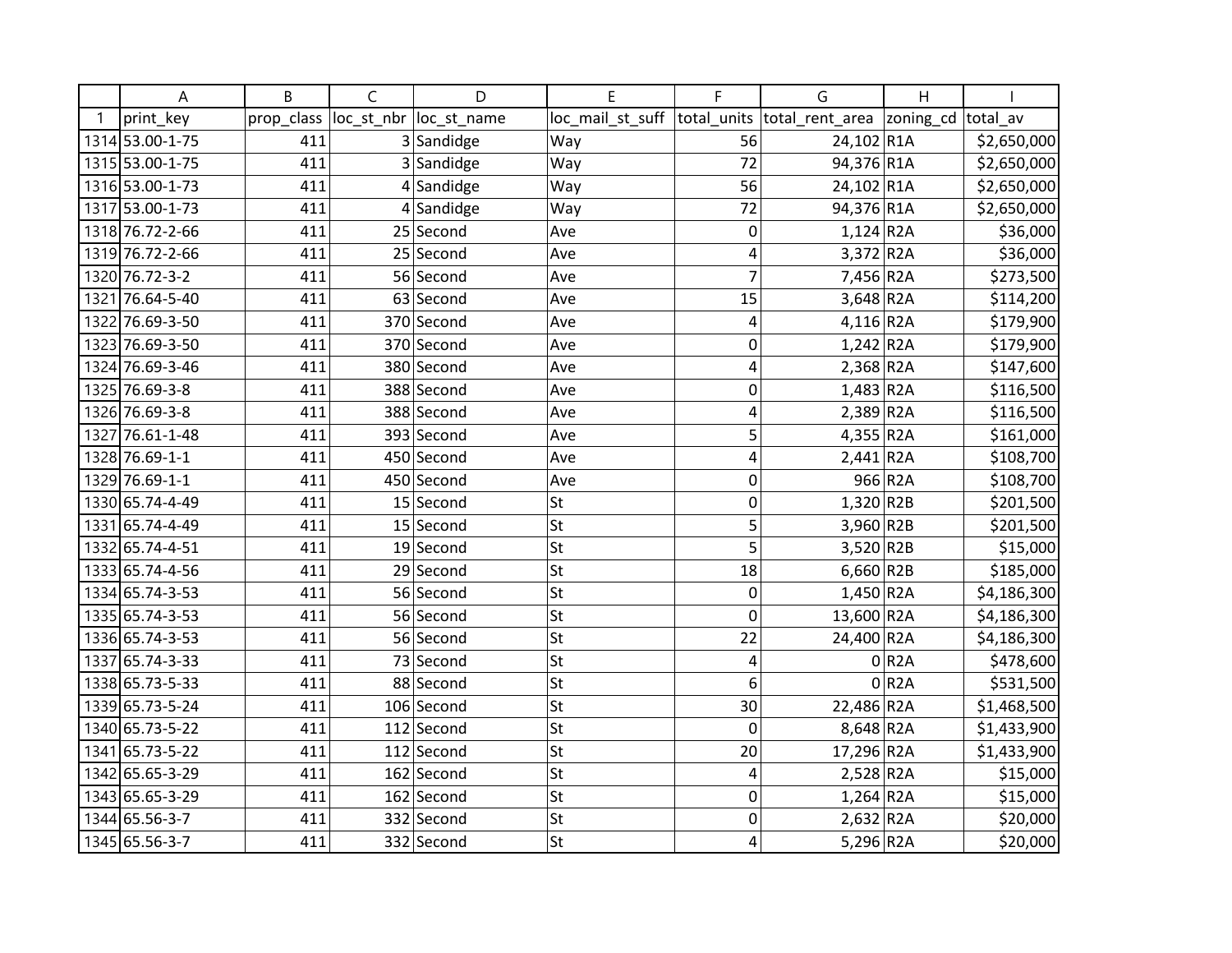|    | Α                 | B          | C          | D              | E                | F            | G                           | Η                  |             |
|----|-------------------|------------|------------|----------------|------------------|--------------|-----------------------------|--------------------|-------------|
| -1 | print key         | prop class | loc st nbr | loc st name    | loc_mail_st_suff |              | total units total rent area | zoning_cd total_av |             |
|    | 1346 76.26-2-26   |            | 411 39-49  | Sheridan       | Ave              | 43           | $29,295$ C <sub>3</sub>     |                    | \$4,300,000 |
|    | 1347 65.81-3-39   | 411        |            | 171 Sheridan   | Ave              | 8            | 7,468 R2B                   |                    | \$920,800   |
|    | 1348 65.63-1-27   | 411        |            | 419 Sheridan   | Ave              | 6            | $6,112$ R <sub>2</sub> A    |                    | \$198,700   |
|    | 1349 65.63-1-27   | 411        |            | 419 Sheridan   | Ave              | $\mathbf 0$  | 2,016 R2A                   |                    | \$198,700   |
|    | 1350 65.72-4-7    | 411        |            | 47 Sherman     | <b>St</b>        | 4            | 3,326 CM                    |                    | \$60,000    |
|    | 1351 65.72-4-7    | 411        |            | 47 Sherman     | <b>St</b>        | 0            | 1,798 CM                    |                    | \$60,000    |
|    | 1352 65.63-2-66.2 | 411        |            | 250 Sherman    | St               | 6            | $9,504$ C <sub>3</sub>      |                    | \$912,100   |
|    | 1353 65.63-2-66.2 | 411        |            | 250 Sherman    | <b>St</b>        | $\mathbf{0}$ | $3,168$ C <sub>3</sub>      |                    | \$912,100   |
|    | 1354 65.63-2-66.2 | 411        |            | 250 Sherman    | St               | 0            | $5,280$ C3                  |                    | \$912,100   |
|    | 1355 76.63-1-53   | 411        |            | 69 Slingerland | <b>St</b>        | 4            | 4,576 R2A                   |                    | \$164,900   |
|    | 1356 75.76-3-24   | 411        |            | 105 Southern   | Blvd             | 4            | $2,520$ R2A                 |                    | \$112,200   |
|    | 1357 75.76-3-24   | 411        |            | 105 Southern   | <b>Blvd</b>      | 0            | $1,250$ R2A                 |                    | \$112,200   |
|    | 1358 76.77-1-1    | 411        |            | 108 Southern   | Blvd             | $\mathbf 0$  | $1,925$ R2A                 |                    | \$240,000   |
|    | 1359 76.77-1-1    | 411        |            | 108 Southern   | Blvd             | 4            | 3,890 R2A                   |                    | \$240,000   |
|    | 1360 76.69-5-8    | 411        |            | 117 Southern   | <b>Blvd</b>      | $\mathbf{0}$ |                             | 400 R2A            | \$245,400   |
|    | 1361 76.69-5-8    | 411        |            | 117 Southern   | Blvd             | 6            | $5,342$ R <sub>2</sub> A    |                    | \$245,400   |
|    | 1362 76.69-5-39   | 411        |            | 141 Southern   | <b>Blvd</b>      | 0            |                             | 400 R2A            | \$265,500   |
|    | 1363 76.69-5-39   | 411        |            | 141 Southern   | Blvd             | 6            | 5,780 R2A                   |                    | \$265,500   |
|    | 1364 75.76-1-38   | 411        |            | 20 Sparkill    | Ave              | 4            | $4,424$ R2A                 |                    | \$178,000   |
|    | 1365 75.76-1-38   | 411        |            | 20 Sparkill    | Ave              | 0            | $2,184$ R2A                 |                    | \$178,000   |
|    | 1366 75.76-1-45   |            | 411 34-36  | Sparkill       | Ave              | 5            | $5,516$ R2A                 |                    | \$179,300   |
|    | 1367 75.76-1-45   |            | 411 34-36  | Sparkill       | Ave              | $\Omega$     | $1,092$ R <sub>2</sub> A    |                    | \$179,300   |
|    | 1368 65.79-1-1    | 411        |            | $1$ Sprague    | P                | 10           | 5,504 R2C                   |                    | \$295,000   |
|    | 1369 65.79-1-1    | 411        |            | $1$ Sprague    | P                | 0            |                             | 640 R2C            | \$295,000   |
|    | 1370 65.79-1-2    | 411        |            | $2$ Sprague    | P                | 6            | 3,384 R2C                   |                    | \$100,000   |
|    | 1371 65.79-1-3    | 411        |            | 3 Sprague      | P                | 4            | 3,248 R2C                   |                    | \$220,300   |
|    | 1372 65.80-4-66   | 411        |            | 36 Spring      | St               | 6            | $5,152$ R2C                 |                    | \$210,000   |
|    | 1373 65.80-3-49.2 | 411        |            | 94 Spring      | <b>St</b>        | 0            | 3,405 R2C                   |                    | \$2,721,500 |
|    | 1374 65.80-3-49.2 | 411        |            | 94 Spring      | <b>St</b>        | 50           | 44,265 R2C                  |                    | \$2,721,500 |
|    | 1375 65.62-3-24   | 411        |            | 132 Spring     | <b>St</b>        | 0            |                             | 912 R2B            | \$150,000   |
|    | 1376 65.62-3-24   | 411        |            | 132 Spring     | <b>St</b>        | 4            | $1,836$ R2B                 |                    | \$150,000   |
|    | 1377 65.53-3-2    | 411        |            | 190 Spring     | St               | $\mathbf 0$  |                             | 700 R2B            | \$324,000   |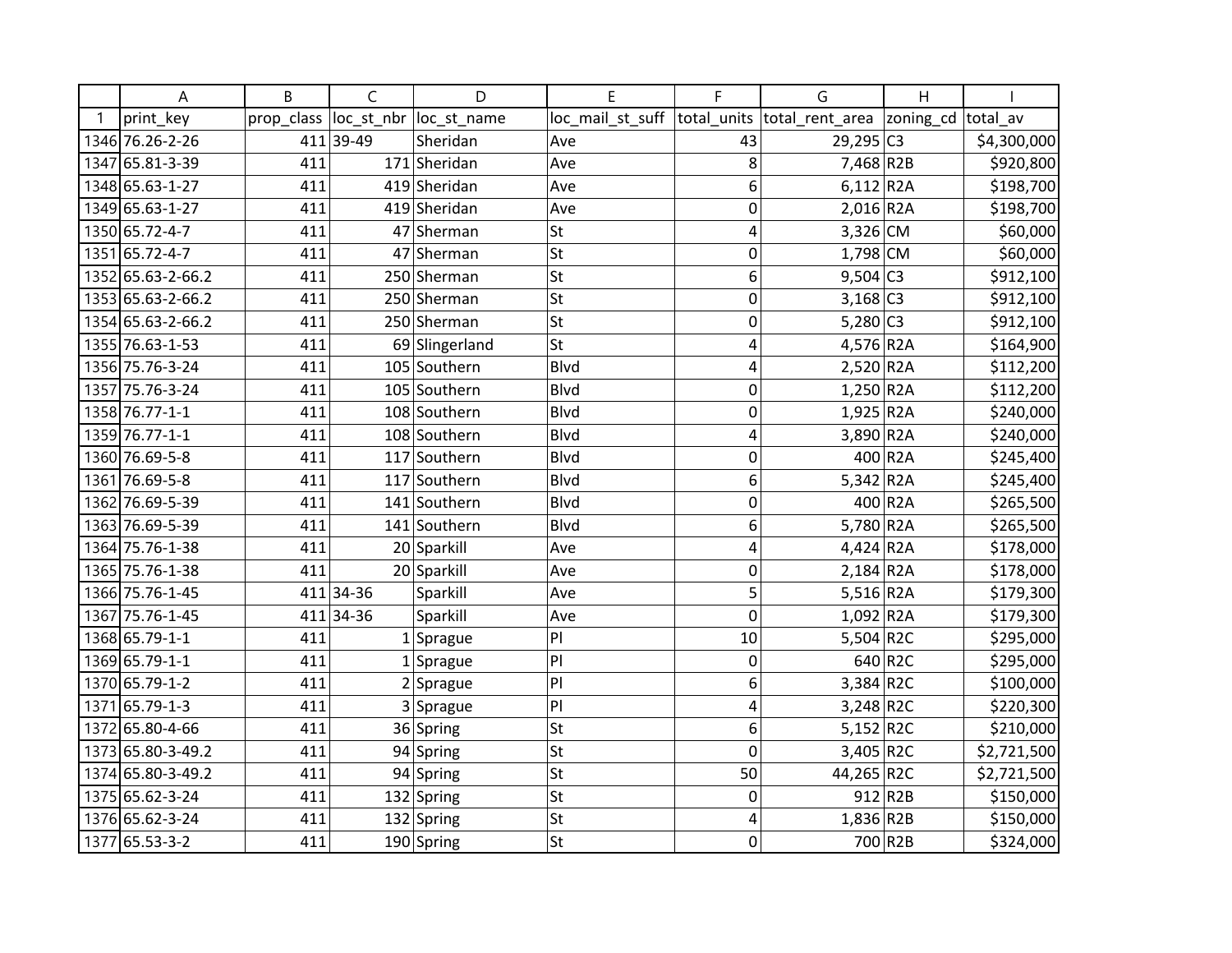| А               | B          | $\mathsf{C}$ | D             | E                | F           | G                          | $\overline{H}$ |             |
|-----------------|------------|--------------|---------------|------------------|-------------|----------------------------|----------------|-------------|
| print_key       | prop_class | loc_st_nbr   | loc_st_name   | loc_mail_st_suff | total_units | total_rent_area  zoning_cd |                | total av    |
| 1378 65.53-3-2  | 411        |              | 190 Spring    | St               | 8           | $5,660$ R2B                |                | \$324,000   |
| 1379 64.52-1-38 | 411        |              | 403 Spring    | <b>St</b>        | $\mathbf 0$ | $1,152$ R2A                |                | \$176,900   |
| 1380 64.52-1-38 | 411        |              | 403 Spring    | St               | 6           | $3,168$ R <sub>2</sub> A   |                | \$176,900   |
| 1381 64.52-1-37 | 411        |              | 405 Spring    | <b>St</b>        | 0           | $1,152$ R2A                |                | \$176,900   |
| 1382 64.52-1-37 | 411        |              | 405 Spring    | St               | 6           | $3,168$ R <sub>2</sub> A   |                | \$176,900   |
| 1383 64.52-1-36 | 411        | 407          | Spring        | St               | 0           | $1,152$ R2A                |                | \$176,900   |
| 1384 64.52-1-36 | 411        |              | 407 Spring    | <b>St</b>        | 6           | 3,456 R2A                  |                | \$176,900   |
| 1385 64.52-1-41 | 411        |              | 408 Spring    | St               | 4           | 3,696 R2A                  |                | \$219,000   |
| 1386 65.82-1-21 | 411        |              | $6$ St Joseph | Ter              | 6           | $5,520$ R2B                |                | \$159,900   |
| 1387 65.82-1-22 | 411        |              | 7 St Joseph   | Ter              | 10          | 10,960 R2B                 |                | \$356,300   |
| 1388 65.82-1-23 | 411        |              | 9St Joseph    | Ter              | 8           | 10,980 R2B                 |                | \$396,100   |
| 1389 76.24-7-44 | 411        |              | $244$ State   | <b>St</b>        | $\mathbf 0$ | $490$ CO                   |                | \$1,325,000 |
| 1390 76.24-7-44 | 411        |              | $244$ State   | <b>St</b>        | 61          | 46,302 CO                  |                | \$1,325,000 |
| 1391 76.24-7-43 | 411        |              | 248 State     | St               | $\mathbf 0$ | $1,646$ R2C                |                | \$1,247,400 |
| 1392 76.24-7-43 | 411        |              | $248$ State   | <b>St</b>        | 33          | 26,862 R2C                 |                | \$1,247,400 |
| 1393 76.25-2-31 | 411        |              | $251$ State   | <b>St</b>        | 19          | $9,079$ CO                 |                | \$590,300   |
| 1394 76.24-7-42 | 411        |              | $252$ State   | St               | 0           | $1,000$ R2C                |                | \$520,000   |
| 1395 76.24-7-42 | 411        |              | $252$ State   | <b>St</b>        | $\mathbf 0$ | $1,668$ R2C                |                | \$520,000   |
| 1396 76.24-7-42 | 411        |              | $252$ State   | <b>St</b>        | 13          | 10,064 R2C                 |                | \$520,000   |
| 1397 76.25-2-32 | 411        |              | $253$ State   | St               | 5           | $4,028$ CO                 |                | \$327,400   |
| 1398 76.25-2-33 | 411        |              | $255$ State   | <b>St</b>        | 9           | $5,411$ CO                 |                | \$328,900   |
| 1399 76.24-7-41 | 411        |              | $256$ State   | St               | $\mathbf 0$ | 1,000 R2C                  |                | \$609,100   |
| 1400 76.24-7-41 | 411        |              | $256$ State   | St               | $\mathbf 0$ |                            | 921 R2C        | \$609,100   |
| 1401 76.24-7-41 | 411        |              | 256 State     | St               | 16          | 7,560 R2C                  |                | \$609,100   |
| 1402 76.25-2-34 | 411        |              | $257$ State   | St               | 4           | $5,808$ CO                 |                | \$324,300   |
| 1403 76.24-7-37 | 411        |              | $274$ State   | <b>St</b>        | 9           | 8,498 R2C                  |                | \$474,400   |
| 1404 76.24-7-36 | 411        |              | $276$ State   | St               | 9           | 5,925 R2C                  |                | \$355,000   |
| 1405 76.24-7-34 | 411        |              | $280$ State   | St               | 9           | 7,216 R2C                  |                | \$402,900   |
| 1406 76.24-7-33 | 411        |              | $282$ State   | <b>St</b>        | 6           | $5,412$ R2C                |                | \$332,700   |
| 1407 76.24-7-23 | 411        |              | $283$ State   | <b>St</b>        | 4           | 5,720 R2C                  |                | \$319,300   |
| 1408 76.24-7-22 | 411        |              | $285$ State   | <b>St</b>        | 6           | $6,064$ R2C                |                | \$372,800   |
| 1409 76.24-7-31 | 411        |              | 286 State     | <b>St</b>        | 5           | 5,720 R2C                  |                | \$351,700   |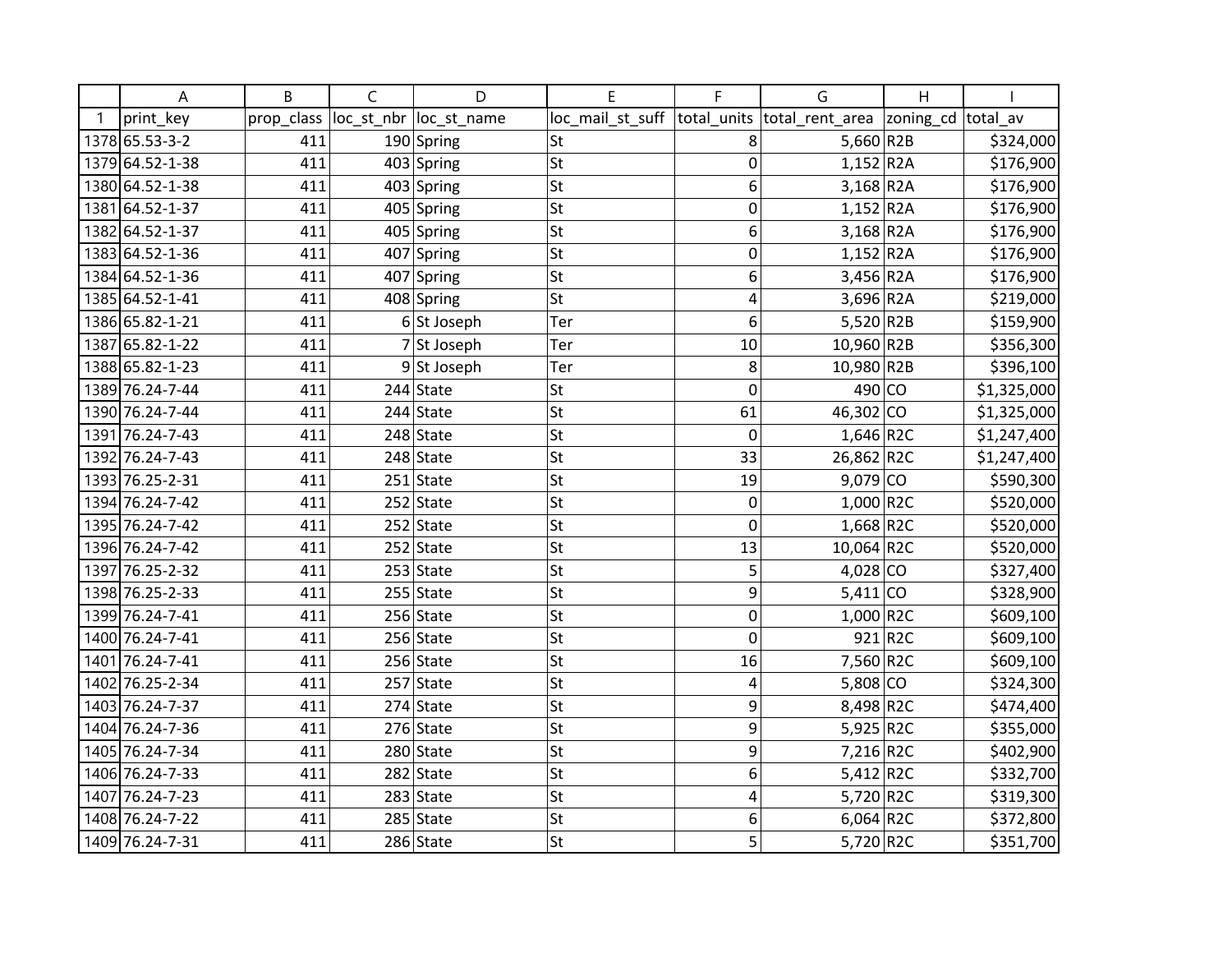| Α               | B          | C | D                       | E                | F           | G                           | Η                  |           |
|-----------------|------------|---|-------------------------|------------------|-------------|-----------------------------|--------------------|-----------|
| print_key       | prop_class |   | loc_st_nbr  loc_st_name | loc_mail_st_suff |             | total_units total_rent_area | zoning_cd total_av |           |
| 1410 76.24-7-21 | 411        |   | $287$ State             | St               | 5           | $5,230$ R2C                 |                    | \$321,600 |
| 1411 76.24-7-21 | 411        |   | $287$ State             | St               | 0           | $1,552$ R2C                 |                    | \$321,600 |
| 1412 76.24-7-30 | 411        |   | $290$ State             | <b>St</b>        | 5           | 5,720 R2C                   |                    | \$351,700 |
| 1413 76.24-7-28 | 411        |   | $294$ State             | <b>St</b>        | 8           | 7,065 R2C                   |                    | \$434,400 |
| 1414 76.24-1-24 | 411        |   | $298$ State             | <b>St</b>        | 10          | $9,648$ R2C                 |                    | \$572,700 |
| 1415 76.24-1-25 | 411        |   | 300 State               | <b>St</b>        | 8           | $9,310$ R2C                 |                    | \$506,600 |
| 1416 76.24-1-16 | 411        |   | $303$ State             | St               | 9           | 5,520 R2C                   |                    | \$308,200 |
| 1417 76.24-1-27 | 411        |   | $304$ State             | <b>St</b>        | 7           | $6,720$ R2C                 |                    | \$350,000 |
| 1418 76.24-1-27 | 411        |   | $304$ State             | <b>St</b>        | 0           |                             | 960 R2C            | \$350,000 |
| 1419 76.24-1-28 | 411        |   | 306 State               | <b>St</b>        | 8           | 7,328 R2C                   |                    | \$450,500 |
| 1420 76.24-1-18 | 411        |   | $309$ State             | <b>St</b>        | 4           | 5,770 R2C                   |                    | \$322,100 |
| 1421 76.24-1-20 | 411        |   | $313$ State             | St               | 4           | 4,656 R2C                   |                    | \$319,200 |
| 1422 76.24-1-32 | 411        |   | $314$ State             | St               | 11          | 9,600 R2C                   |                    | \$450,000 |
| 1423 76.24-1-22 | 411        |   | $317$ State             | <b>St</b>        | 4           | $6,417$ R2C                 |                    | \$290,200 |
| 1424 76.24-1-34 | 411        |   | $318$ State             | St               | 11          | 7,700 R2C                   |                    | \$450,000 |
| 1425 65.80-4-74 | 411        |   | $323$ State             | <b>St</b>        | 9           | 8,100 R2C                   |                    | \$429,000 |
| 1426 65.80-4-75 | 411        |   | $325$ State             | St               | 0           | $1,320$ R2C                 |                    | \$378,700 |
| 1427 65.80-4-75 | 411        |   | $325$ State             | <b>St</b>        | 8           | 4,620 $R2C$                 |                    | \$378,700 |
| 1428 76.24-1-36 | 411        |   | $326$ State             | <b>St</b>        | 0           |                             | 400 R2C            | \$277,100 |
| 1429 76.24-1-36 | 411        |   | 326 State               | <b>St</b>        | 4           | 3,856 R2C                   |                    | \$277,100 |
| 1430 65.80-4-76 | 411        |   | $327$ State             | <b>St</b>        | 0           | $1,800$ R2C                 |                    | \$372,000 |
| 1431 65.80-4-76 | 411        |   | 327 State               | St               | 4           | 7,020 R2C                   |                    | \$372,000 |
| 1432 76.24-1-37 | 411        |   | $328$ State             | St               | 4           | $2,780$ R2C                 |                    | \$208,200 |
| 1433 65.80-4-77 | 411        |   | $329$ State             | <b>St</b>        | $\mathbf 0$ |                             | 660 R2C            | \$608,700 |
| 1434 65.80-4-77 | 411        |   | $329$ State             | <b>St</b>        | 11          | 9,480 R2C                   |                    | \$608,700 |
| 1435 76.24-1-38 | 411        |   | $330$ State             | <b>St</b>        | 9           | 11,020 R2C                  |                    | \$525,000 |
| 1436 76.24-1-42 | 411        |   | 340 State               | St               | 5           | 5,961 R2C                   |                    | \$320,000 |
| 1437 76.24-1-43 | 411        |   | $342$ State             | <b>St</b>        | 5           | $6,528$ R2C                 |                    | \$401,400 |
| 1438 65.80-4-84 | 411        |   | $345$ State             | St               | 7           | 4,140 R2C                   |                    | \$257,500 |
| 1439 76.24-1-45 | 411        |   | $346$ State             | <b>St</b>        | 0           | 1,782 C1                    |                    | \$508,000 |
| 1440 76.24-1-45 | 411        |   | $346$ State             | <b>St</b>        | 14          | $10,832$ C1                 |                    | \$508,000 |
| 1441 65.80-4-85 | 411        |   | $347$ State             | St               | 8           | 4,140 R2C                   |                    | \$257,500 |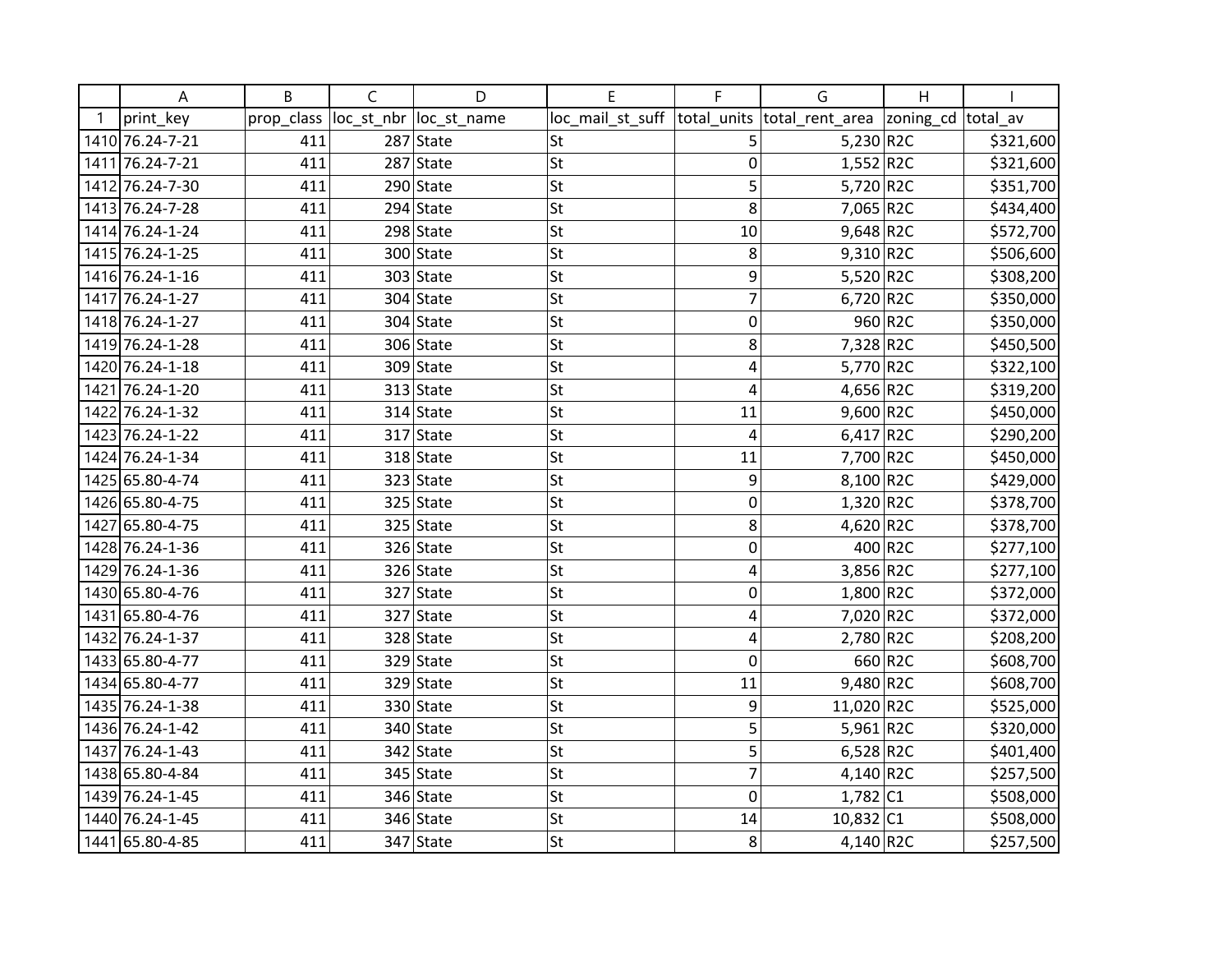| А                 | B          | $\mathsf{C}$ | D           | F                | F              | G                           | H                  |           |
|-------------------|------------|--------------|-------------|------------------|----------------|-----------------------------|--------------------|-----------|
| print_key         | prop_class | loc_st_nbr   | loc_st_name | loc_mail_st_suff |                | total_units total_rent_area | zoning_cd total_av |           |
| 1442 65.80-4-86   | 411        |              | 349 State   | <b>St</b>        | 8              | $4,140$ R2C                 |                    | \$257,500 |
| 1443 65.80-3-54   | 411        |              | 356 State   | <b>St</b>        | 0              | $1,160$ C1                  |                    | \$245,000 |
| 1444 65.80-3-54   | 411        |              | $356$ State | <b>St</b>        | 6              | 3,480 C1                    |                    | \$245,000 |
| 1445 65.80-3-53   | 411        |              | 358 State   | <b>St</b>        | 5              | 4,960 R2C                   |                    | \$308,500 |
| 1446 65.80-3-29   | 411        |              | $359$ State | <b>St</b>        | 0              |                             | 748 R2C            | \$225,000 |
| 1447 65.80-3-29   | 411        |              | 359 State   | <b>St</b>        | 5              | $2,260$ R2C                 |                    | \$225,000 |
| 1448 65.80-3-52   | 411        |              | 360 State   | <b>St</b>        | 9              | 4,002 R2C                   |                    | \$350,000 |
| 1449 65.80-3-52   | 411        |              | 360 State   | <b>St</b>        | 0              | $1,334$ R2C                 |                    | \$350,000 |
| 1450 65.80-3-30   | 411        |              | $361$ State | <b>St</b>        | 7              | 5,520 R2C                   |                    | \$282,000 |
| 1451 65.80-3-30   | 411        |              | 361 State   | <b>St</b>        | 0              | $1,380$ R2C                 |                    | \$282,000 |
| 1452 65.80-3-31   | 411        |              | $363$ State | <b>St</b>        | 6              | 3,580 R2C                   |                    | \$293,500 |
| 1453 65.80-3-33   | 411        |              | 367 State   | <b>St</b>        | 5              | 3,492 R2C                   |                    | \$286,300 |
| 1454 65.80-3-34   | 411        |              | 369 State   | <b>St</b>        | 5              | $3,548$ R2C                 |                    | \$265,800 |
| 1455 65.80-3-35   | 411        |              | 369.5 State | <b>St</b>        | 4              | 3,952 R2C                   |                    | \$270,900 |
| 1456 65.80-3-36   | 411        |              | $371$ State | <b>St</b>        | 4              | $2,524$ R2C                 |                    | \$240,000 |
| 1457 65.80-3-36   | 411        |              | $371$ State | <b>St</b>        | 0              | 1,232 R2C                   |                    | \$240,000 |
| 1458 65.80-3-37   | 411        |              | 373 State   | St               | 4              | 4,662 R2C                   |                    | \$269,000 |
| 1459 65.80-3-39   | 411        |              | 377 State   | <b>St</b>        | 4              | $4,434$ R2C                 |                    | \$250,000 |
| 1460 65.80-3-42   | 411        |              | 383 State   | <b>St</b>        | 6              | 5,842 R2C                   |                    | \$329,000 |
| 1461 65.80-3-43   | 411        |              | 385 State   | <b>St</b>        | 4              | 8,392 R2C                   |                    | \$360,000 |
| 1462 65.80-3-44   | 411        |              | 387 State   | <b>St</b>        | 5              | 6,500 R2C                   |                    | \$325,000 |
| 1463 65.80-3-44   | 411        |              | 387 State   | <b>St</b>        | 0              |                             | 792 R2C            | \$325,000 |
| 1464 65.80-3-46   | 411        |              | $391$ State | <b>St</b>        | 6              | $6,512$ R2C                 |                    | \$360,000 |
| 1465 65.80-3-46   | 411        |              | $391$ State | <b>St</b>        | $\mathbf 0$    | $2,160$ R2C                 |                    | \$360,000 |
| 1466 65.80-3-48   | 411        |              | $395$ State | <b>St</b>        | 10             | 8,019 R2C                   |                    | \$540,000 |
| 1467 65.80-3-49.1 | 411        |              | 397 State   | <b>St</b>        | 10             | 8,700 R2C                   |                    | \$534,900 |
| 1468 65.80-3-49.1 | 411        |              | 397 State   | St               | 0              | $1,372$ R2C                 |                    | \$534,900 |
| 1469 65.79-1-31   | 411        |              | $405$ State | <b>St</b>        | 5              | 5,280 $R2C$                 |                    | \$335,000 |
| 1470 65.79-1-32   | 411        |              | $407$ State | <b>St</b>        | 6              | 5,296 R2C                   |                    | \$360,000 |
| 1471 65.79-1-33   | 411        |              | $409$ State | <b>St</b>        | $\overline{7}$ | 7,604 R2C                   |                    | \$465,000 |
| 1472 65.79-1-46   | 411        |              | $441$ State | <b>St</b>        | 8              | 4,884 R2C                   |                    | \$396,900 |
| 1473 65.79-1-48   | 411        |              | 445 State   | <b>St</b>        | 4              | 3,877 R2C                   |                    | \$245,000 |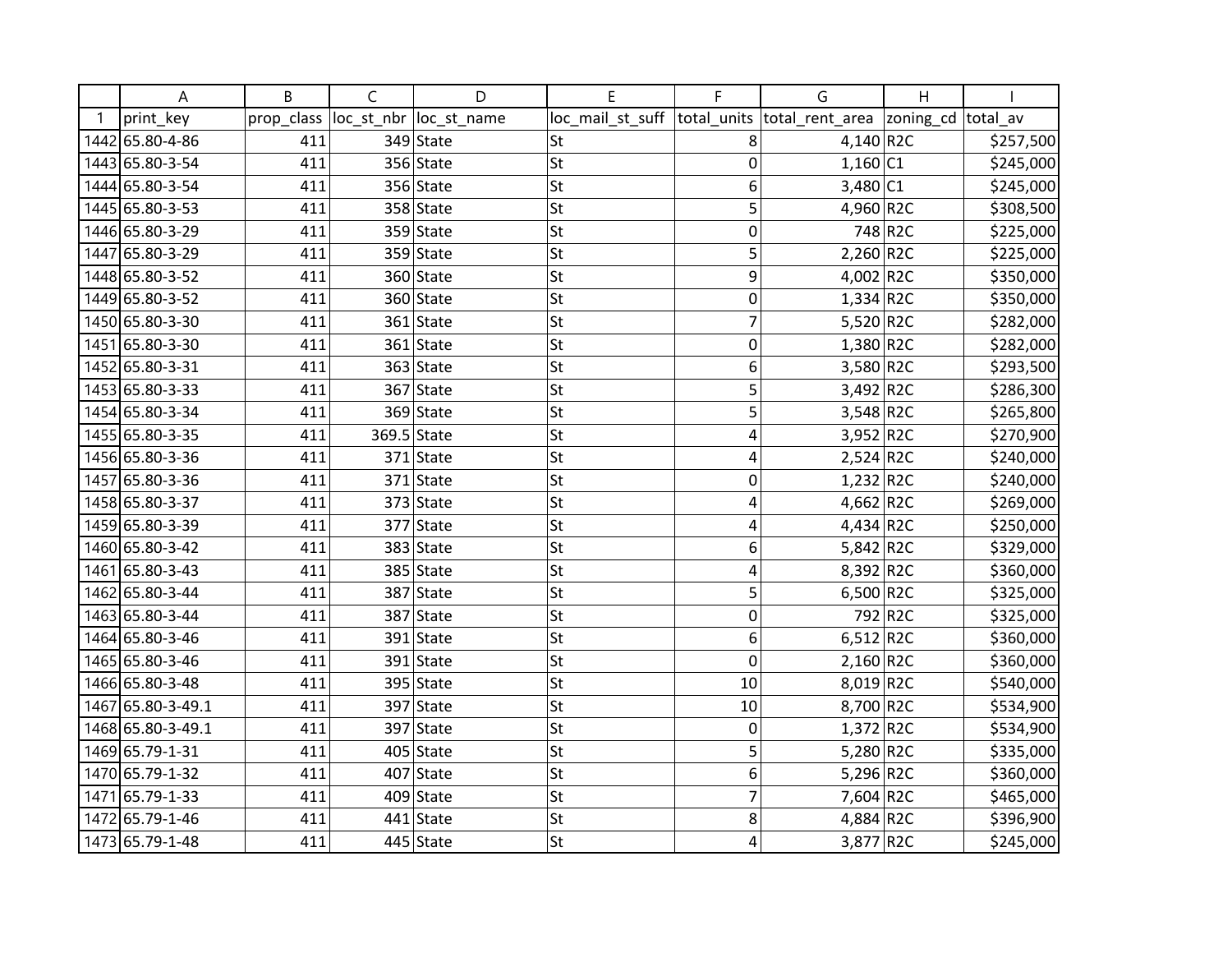| A               | B          | C          | D            | E                | F           | G                           | Η                  |             |
|-----------------|------------|------------|--------------|------------------|-------------|-----------------------------|--------------------|-------------|
| print key       | prop_class | loc_st_nbr | loc_st_name  | loc_mail_st_suff |             | total_units total_rent_area | zoning_cd total_av |             |
| 1474 65.79-1-50 | 411        |            | $449$ State  | St               | 7           | $3,644$ R2C                 |                    | \$296,100   |
| 1475 65.79-1-54 | 411        |            | $457$ State  | St               | 6           | 5,456 R2C                   |                    | \$335,400   |
| 1476 65.79-1-56 | 411        |            | $461$ State  | <b>St</b>        | 8           | $6,044$ R2C                 |                    | \$444,200   |
| 1477 65.71-2-30 | 411        |            | $479$ State  | <b>St</b>        | 12          | $9,710$ R2C                 |                    | \$576,400   |
| 1478 65.71-2-29 | 411        |            | $483$ State  | <b>St</b>        | 0           | 1,200 R2C                   |                    | \$395,300   |
| 1479 65.71-2-29 | 411        |            | $483$ State  | <b>St</b>        | 9           | 4,864 R2C                   |                    | \$395,300   |
| 1480 65.71-2-28 | 411        |            | $485$ State  | St               | 0           | $1,424$ R2C                 |                    | \$240,800   |
| 1481 65.71-2-28 | 411        |            | $485$ State  | <b>St</b>        | 7           | 3,872 R2C                   |                    | \$240,800   |
| 1482 65.71-2-26 | 411        |            | $489$ State  | <b>St</b>        | 0           | 1,240 R2C                   |                    | \$309,000   |
| 1483 65.71-2-26 | 411        |            | 489 State    | St               | 5           | 4,680 R2C                   |                    | \$309,000   |
| 1484 65.71-2-25 | 411        |            | $493$ State  | <b>St</b>        | 8           | 7,600 R2C                   |                    | \$467,300   |
| 1485 65.71-2-25 | 411        |            | $493$ State  | St               | $\mathbf 0$ | $1,964$ R2C                 |                    | \$467,300   |
| 1486 65.71-2-23 | 411        |            | $497$ State  | St               | 5           | 4,725 R2C                   |                    | \$267,100   |
| 1487 65.71-2-21 | 411        |            | $501$ State  | St               | 4           | 3,409 R2C                   |                    | \$248,000   |
| 1488 65.61-5-13 | 411        |            | $690$ State  | St               | 0           | $3,654$ R2B                 |                    | \$469,000   |
| 1489 65.61-5-13 | 411        |            | 690 State    | <b>St</b>        | 9           | 10,962 R2B                  |                    | \$469,000   |
| 1490 76.72-1-33 | 411        |            | $14$ Stephen | St               | 4           | 4,600 R3B                   |                    | \$40,000    |
| 1491 76.34-2-17 | 411        |            | $1$ Steuben  | P                | 0           | $6,300$ C <sub>3</sub>      |                    | \$3,000,000 |
| 1492 76.34-2-17 | 411        |            | $1$ Steuben  | P                | $\mathbf 0$ | $6,500$ C3                  |                    | \$3,000,000 |
| 1493 76.34-2-17 | 411        |            | $1$ Steuben  | P                | 59          | 81,800 C3                   |                    | \$3,000,000 |
| 1494 76.34-2-17 | 411        |            | $1$ Steuben  | P                | 0           | $12,728$ C <sub>3</sub>     |                    | \$3,000,000 |
| 1495 76.34-2-18 | 411        |            | 40 Steuben   | P                | 0           | $3,718$ C <sub>3</sub>      |                    | \$2,800,600 |
| 1496 76.34-2-18 | 411        |            | 40 Steuben   | P                | 0           | 7,826 C3                    |                    | \$2,800,600 |
| 1497 76.34-2-18 | 411        |            | 40 Steuben   | P                | 29          | 43,602 C3                   |                    | \$2,800,600 |
| 1498 64.48-3-67 | 411        |            | 1 Stonehenge | Ln               | 34          | $6,200$ R3A                 |                    | \$2,832,221 |
| 1499 64.48-3-67 | 411        |            | 1 Stonehenge | Ln               | 0           | $6,168$ R3A                 |                    | \$2,832,221 |
| 1500 64.48-3-67 | 411        |            | 1 Stonehenge | Ln               | 46          | 42,506 R3A                  |                    | \$2,832,221 |
| 1501 64.56-1-1  | 411        |            | 2 Stonehenge | Ln               | 49          | 8,940 R3A                   |                    | \$5,745,037 |
| 1502 64.56-1-1  | 411        |            | 2 Stonehenge | Ln               | 101         | 99,027 R3A                  |                    | \$5,745,037 |
| 1503 64.56-1-1  | 411        |            | 2 Stonehenge | Ln               | 0           | 11,079 R3A                  |                    | \$5,745,037 |
| 1504 76.53-1-12 | 411        |            | 9Summit      | Ave              | 4           | $2,449$ R <sub>2</sub> A    |                    | \$218,300   |
| 1505 76.53-1-12 | 411        |            | 9Summit      | Ave              | 0           | $1,088$ R <sub>2</sub> A    |                    | \$218,300   |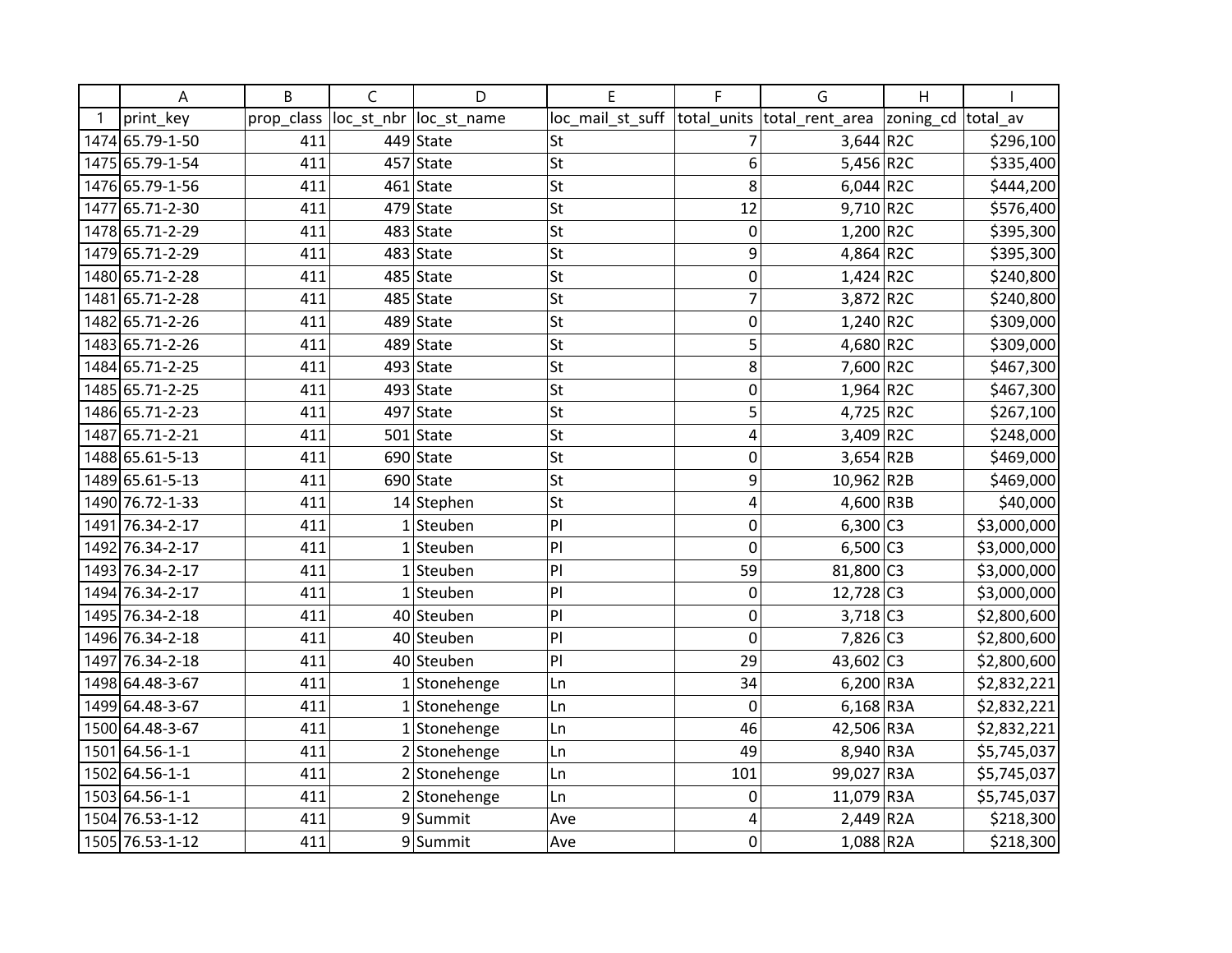| Α                 | B          | $\mathsf{C}$ | D                 | E                | F              | G                        | H         |           |
|-------------------|------------|--------------|-------------------|------------------|----------------|--------------------------|-----------|-----------|
| print_key         | prop_class | loc_st_nbr   | loc_st_name       | loc_mail_st_suff | total_units    | total_rent_area          | zoning_cd | total av  |
| 1506 76.26-4-6    | 411        |              | $1$ Ten Broeck    | St               | $\overline{4}$ | $5,448$ C <sub>3</sub>   |           | \$276,200 |
| 1507 76.26-4-2    | 411        |              | 9Ten Broeck       | <b>St</b>        | 16             | $6,000$ C3               |           | \$173,800 |
| 1508 76.26-4-1    | 411        |              | 11 Ten Broeck     | St               | 6              | 8,720 C3                 |           | \$600,000 |
| 1509 65.82-5-39.1 | 411        |              | 13 Ten Broeck     | <b>St</b>        | 11             | 8,928 R2B                |           | \$245,000 |
| 1510 65.82-4-24   | 411        | 18           | <b>Ten Broeck</b> | St               | 4              | 4,200 R2B                |           | \$162,000 |
| 1511 65.82-4-23   | 411        |              | 20 Ten Broeck     | <b>St</b>        | 4              | 4,200 R2B                |           | \$235,600 |
| 1512 65.82-5-43   | 411        |              | 21 Ten Broeck     | <b>St</b>        | 9              | 4,392 R2B                |           | \$223,500 |
| 1513 65.82-5-44   | 411        | 23           | Ten Broeck        | <b>St</b>        | 4              | 4,368 R2B                |           | \$172,000 |
| 1514 65.82-5-47   | 411        | 29           | Ten Broeck        | <b>St</b>        | 4              | $4,128$ R2B              |           | \$169,200 |
| 1515 65.82-5-57.1 | 411        | 37           | <b>Ten Broeck</b> | <b>St</b>        | 4              | 4,176 R2B                |           | \$171,200 |
| 1516 65.82-5-62   | 411        | 47           | <b>Ten Broeck</b> | St               | 5              | 4,896 R2B                |           | \$200,700 |
| 1517 65.82-5-66   | 411        |              | 55 Ten Broeck     | <b>St</b>        | 5              | $3,816$ R2B              |           | \$156,400 |
| 1518 65.82-5-67   | 411        | 57           | <b>Ten Broeck</b> | <b>St</b>        | 4              | 3,456 R2B                |           | \$125,000 |
| 1519 65.82-5-68   | 411        |              | 59 Ten Broeck     | St               | 4              | 4,096 R2B                |           | \$244,000 |
| 1520 65.82-5-72   | 411        | 67           | <b>Ten Broeck</b> | <b>St</b>        | 4              | 4,900 R2B                |           | \$200,800 |
| 1521 65.82-5-73   | 411        | 69           | <b>Ten Broeck</b> | <b>St</b>        | 4              | 4,738 R2B                |           | \$185,000 |
| 1522 65.82-5-74   | 411        | 71           | <b>Ten Broeck</b> | St               | 4              | $3,784$ R2B              |           | \$168,100 |
| 1523 65.82-5-75   | 411        |              | 73 Ten Broeck     | <b>St</b>        | 4              | $3,784$ R <sub>2</sub> B |           | \$123,000 |
| 1524 65.82-5-76   | 411        | 75           | Ten Broeck        | <b>St</b>        | 4              | 3,520 R2B                |           | \$202,100 |
| 1525 65.82-5-77   | 411        | 77           | <b>Ten Broeck</b> | <b>St</b>        | 4              | 4,576 R2B                |           | \$187,600 |
| 1526 65.82-5-78   | 411        | 79           | Ten Broeck        | <b>St</b>        | 6              | 4,992 R2B                |           | \$204,600 |
| 1527 65.82-5-79   | 411        | 81           | Ten Broeck        | St               | 8              | 4,136 R2B                |           | \$325,000 |
| 1528 65.82-5-80   | 411        | 83           | Ten Broeck        | <b>St</b>        | 5              | 4,608 R2B                |           | \$251,300 |
| 1529 65.82-5-81   | 411        |              | 85 Ten Broeck     | <b>St</b>        | 4              | 4,000 R2B                |           | \$222,600 |
| 1530 65.82-5-86   | 411        | 97           | <b>Ten Broeck</b> | St               | 4              | $3,040$ R2B              |           | \$99,900  |
| 1531 65.82-5-87   | 411        |              | 99 Ten Broeck     | <b>St</b>        | 4              | $3,040$ R <sub>2</sub> B |           | \$124,600 |
| 1532 65.82-5-88   | 411        |              | 101 Ten Broeck    | St               | 4              | $3,040$ R <sub>2</sub> B |           | \$124,600 |
| 1533 65.82-5-89   | 411        |              | 103 Ten Broeck    | St               | 4              | $3,040$ R <sub>2</sub> B |           | \$124,600 |
| 1534 75.68-2-12   | 411        |              | 9Ten Eyck         | Ave              | 4              | 5,072 R2A                |           | \$147,000 |
| 1535 75.68-2-12   | 411        |              | 9Ten Eyck         | Ave              | $\mathbf 0$    | $2,484$ R <sub>2</sub> A |           | \$147,000 |
| 1536 75.68-1-12   | 411        |              | 42 Ten Eyck       | Ave              | 6              | 4,408 R1B                |           | \$195,000 |
| 1537 75.60-1-44   | 411        |              | 69 Ten Eyck       | Ave              | $\mathbf 0$    | $1,110$ R2A              |           | \$142,300 |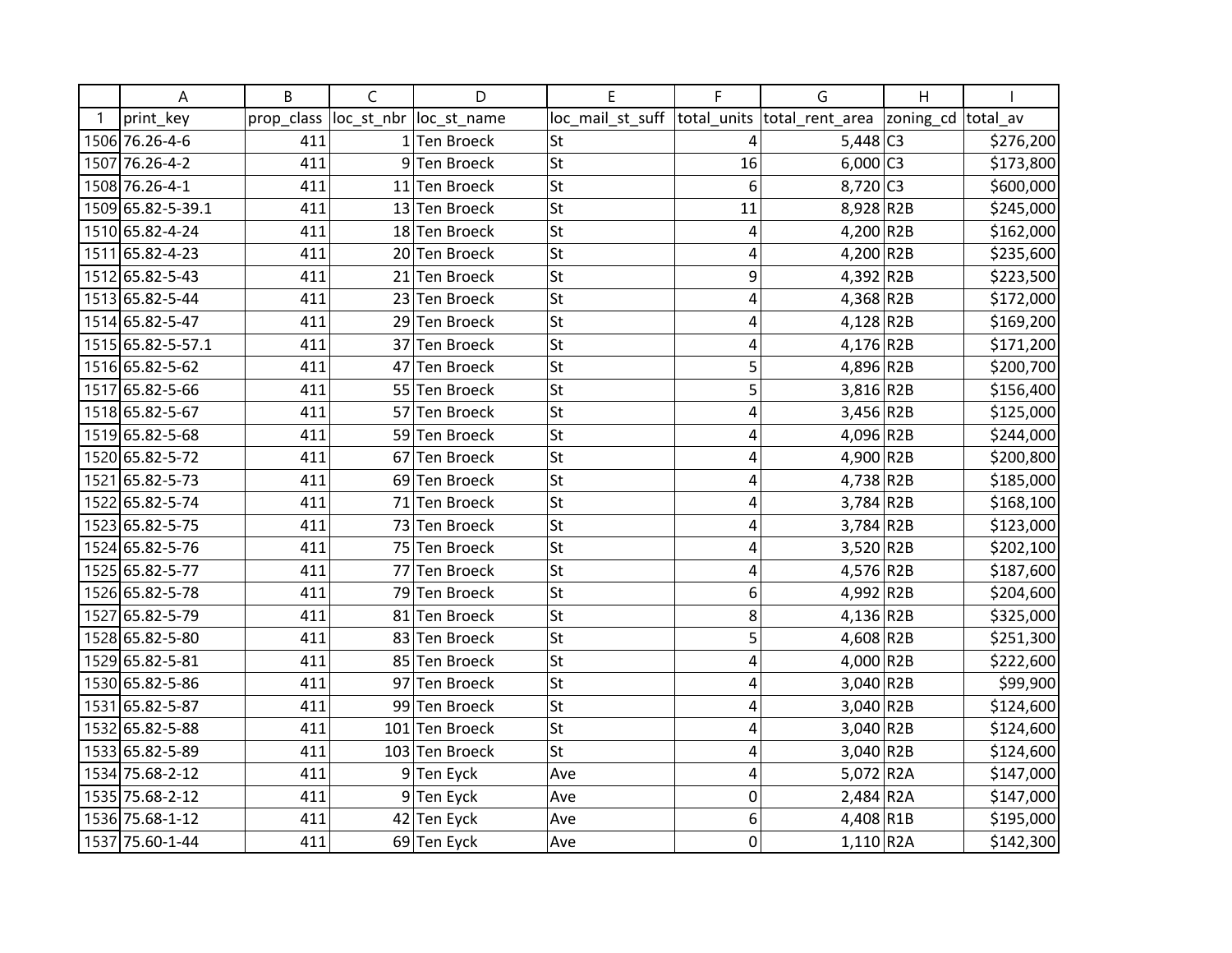| Α                | B          | C           | D                | E                | F           | G                           | Η                  |              |
|------------------|------------|-------------|------------------|------------------|-------------|-----------------------------|--------------------|--------------|
| print key        | prop_class | loc_st_nbr  | loc_st_name      | loc_mail_st_suff |             | total_units total_rent_area | zoning_cd total_av |              |
| 1538 75.60-1-44  | 411        |             | 69 Ten Eyck      | Ave              | 5           | $3,196$ R <sub>2</sub> A    |                    | \$142,300    |
| 1539 76.64-4-13  | 411        |             | 80 Third         | Ave              | 0           | $6,308$ R3B                 |                    | \$135,200    |
| 1540 76.64-4-13  | 411        |             | 80 Third         | Ave              | 8           | $4,160$ R3B                 |                    | \$135,200    |
| 1541 76.14-2-5   |            | 411 150-168 | <b>Third</b>     | Ave              | 0           | $3,508$ R3B                 |                    | \$6,406,600  |
| 1542 76.14-2-5   |            | 411 150-168 | Third            | Ave              | 0           | $1,640$ R3B                 |                    | \$6,406,600  |
| 1543 76.14-2-5   |            | 411 150-168 | <b>Third</b>     | Ave              | 68          | 65,272 R3B                  |                    | \$6,406,600  |
| 1544 76.14-2-5   |            | 411 150-168 | <b>Third</b>     | Ave              | 60          | 62,976 R3B                  |                    | \$6,406,600  |
| 1545 65.29-2-6.2 | 411        |             | 666 Third        | <b>St</b>        | 184         | 137,600 R3A                 |                    | \$2,000,000  |
| 1546 65.17-2-13  | 411        |             | $2$ Thurlow      | Ter              | 137         | 105,489 R4                  |                    | \$10,697,500 |
| 1547 76.49-4-45  | 411        |             | 18 Trinity       | P                | 4           | 3,440 R2C                   |                    | \$141,000    |
| 1548 76.49-4-44  | 411        |             | 20 Trinity       | P                | 4           | $3,440$ R2C                 |                    | \$141,000    |
| 1549 76.49-4-43  | 411        |             | 22 Trinity       | P                | 4           | 3,440 R2C                   |                    | \$111,800    |
| 1550 76.49-4-39  | 411        |             | 30 Trinity       | P                | 5           | 3,300 R2C                   |                    | \$135,300    |
| 1551 76.49-3-45  | 411        |             | 33 Trinity       | P                | 4           | 4,576 R2C                   |                    | \$137,500    |
| 1552 76.49-3-47  | 411        |             | 37 Trinity       | P                | 4           | 4,840 R2C                   |                    | \$177,900    |
| 1553 76.49-3-50  | 411        |             | 41 Trinity       | P                | 4           | 4,400 R2C                   |                    | \$135,000    |
| 1554 76.57-2-43  | 411        |             | 46 Trinity       | P                | 4           | 5,456 R2C                   |                    | \$158,100    |
| 1555 76.57-2-46  | 411        |             | 69 Trinity       | P                | $\mathbf 0$ | 960 R4                      |                    | \$1,000,000  |
| 1556 76.57-2-46  | 411        | 69          | Trinity          | P                | 62          | 81,862 R4                   |                    | \$1,000,000  |
| 1557 76.57-2-49  | 411        |             | 95 Trinity       | P                | 44          | 56,416 R4                   |                    | \$2,109,900  |
| 1558 64.21-1-4   | 411        |             | 53 Tryon         | Ct               | 7           | $5,184$ R1B                 |                    | \$326,000    |
| 1559 64.21-1-3   | 411        |             | 55 Tryon         | Ct               | 7           | $5,184$ R1B                 |                    | \$326,000    |
| 1560 64.59-1-85  | 411        |             | 288 W Lawrence   | <b>St</b>        | 0           | $1,404$ R2A                 |                    | \$218,300    |
| 1561 64.59-1-85  | 411        |             | 288 W Lawrence   | <b>St</b>        | 5           | 3,558 R2A                   |                    | \$218,300    |
| 1562 64.74-2-23  | 411        |             | 387 W Lawrence   | <b>St</b>        | 4           | 4,024 R1B                   |                    | \$303,700    |
| 1563 76.61-4-1   | 411        |             | 54 W Van Vechten | <b>St</b>        | 5           | 2,796 R2A                   |                    | \$217,300    |
| 1564 65.77-3-47  | 411        |             | 532 Warren       | St               | 0           | $1,100$ R2A                 |                    | \$175,000    |
| 1565 65.77-3-47  | 411        |             | 532 Warren       | <b>St</b>        | 4           | $2,294$ R2A                 |                    | \$175,000    |
| 1566 65.77-3-34  | 411        |             | 535 Warren       | St               | 0           | $1,214$ R2A                 |                    | \$175,000    |
| 1567 65.77-3-34  | 411        |             | 535 Warren       | <b>St</b>        | 4           | $2,469$ R2A                 |                    | \$175,000    |
| 1568 65.77-3-35  | 411        |             | 539 Warren       | <b>St</b>        | 4           | $2,716$ R2A                 |                    | \$175,000    |
| 1569 65.77-3-35  | 411        |             | 539 Warren       | St               | 0           | $1,336$ R2A                 |                    | \$175,000    |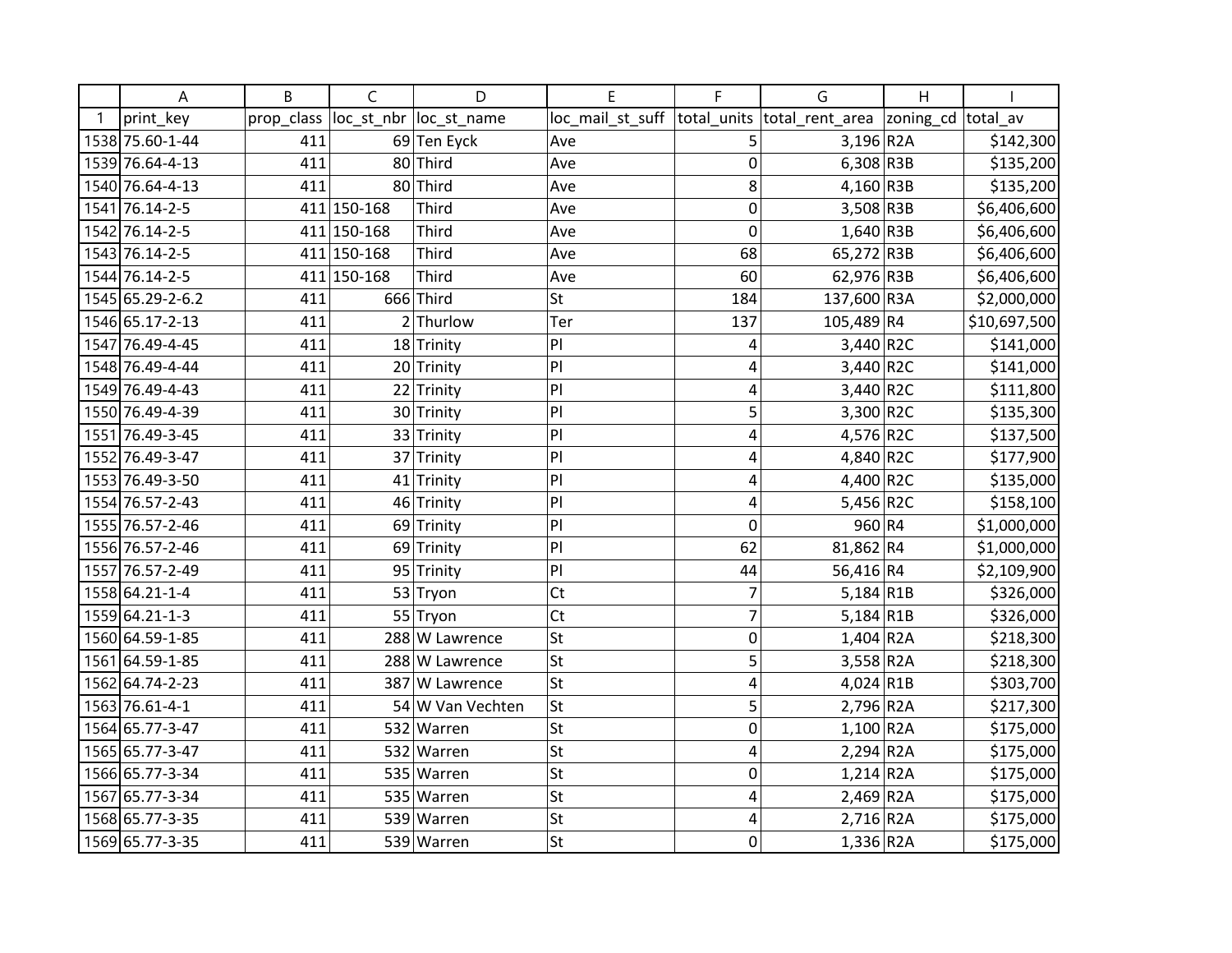| Α                 | B          | C          | D              | E                | F              | G                        | Η         |             |
|-------------------|------------|------------|----------------|------------------|----------------|--------------------------|-----------|-------------|
| print key         | prop_class | loc_st_nbr | loc st name    | loc_mail_st_suff | total units    | total rent area          | zoning_cd | total av    |
| 1570 65.77-3-36   | 411        |            | 543 Warren     | St               | 15             | 12,128 R2A               |           | \$666,200   |
| 1571 64.84-2-37   | 411        |            | 600 Warren     | St               | 97             | 91,872 R3A               |           | \$3,720,000 |
| 1572 64.84-2-29   | 411        |            | 615 Warren     | <b>St</b>        | 10             | $9,625$ R3A              |           | \$490,000   |
| 1573 64.66-2-45   | 411        |            | 852 Warren     | St               | 0              | $1,116$ R2A              |           | \$180,000   |
| 1574 64.66-2-45   | 411        |            | 852 Warren     | St               | 4              | $2,274$ R <sub>2</sub> A |           | \$180,000   |
| 1575 76.24-7-7    | 411        | 138        | Washington     | Ave              | 60             | $3,520$ CO               |           | \$680,000   |
| 1576 76.24-7-7    | 411        |            | 138 Washington | Ave              | $\overline{7}$ | 7,876 CO                 |           | \$680,000   |
| 1577 76.24-7-1    | 411        | 152        | Washington     | Ave              | $\mathbf{1}$   | $514$ CO                 |           | \$1,009,700 |
| 1578 76.24-7-1    | 411        |            | 152 Washington | Ave              | 41             | 28,238 CO                |           | \$1,009,700 |
| 1579 65.80-4-40   | 411        |            | 180 Washington | Ave              | 0              | $1,100$ CO               |           | \$1,314,900 |
| 1580 65.80-4-40   | 411        | 180        | Washington     | Ave              | 0              | $3,500$ CO               |           | \$1,314,900 |
| 1581 65.80-4-40   | 411        | 180        | Washington     | Ave              | 3              | $3,660$ CO               |           | \$1,314,900 |
| 1582 65.80-4-40   | 411        |            | 180 Washington | Ave              | 31             | 24,680 CO                |           | \$1,314,900 |
| 1583 65.80-2-29   | 411        |            | 260 Washington | Ave              | 0              | $2,304$ C1               |           | \$1,803,000 |
| 1584 65.80-2-29   | 411        |            | 260 Washington | Ave              | 4              | 4,608 C1                 |           | \$1,803,000 |
| 1585 65.80-2-29   | 411        |            | 260 Washington | Ave              | $\mathbf 0$    | $2,178$ C1               |           | \$1,803,000 |
| 1586 65.80-2-29   | 411        | 260        | Washington     | Ave              | 10             | 17,094 C1                |           | \$1,803,000 |
| 1587 65.79-1-18   | 411        | 268        | Washington     | Ave              | 40             | 19,080 C1                |           | \$900,000   |
| 1588 65.79-1-15   | 411        | 288        | Washington     | Ave              | 4              | 4,088 R2C                |           | \$130,000   |
| 1589 65.79-1-12   | 411        |            | 294 Washington | Ave              | 0              |                          | 857 R2C   | \$175,000   |
| 1590 65.79-1-12   | 411        |            | 294 Washington | Ave              | 6              | 2,965 R2C                |           | \$175,000   |
| 1591 65.79-1-9    | 411        | 302        | Washington     | Ave              | 0              | $1,605$ R2C              |           | \$140,000   |
| 1592 65.79-1-9    | 411        | 302        | Washington     | Ave              | 5              | 3,210 R2C                |           | \$140,000   |
| 1593 65.79-1-8    | 411        | 304        | Washington     | Ave              | $\mathbf 0$    | $2,124$ R2C              |           | \$298,100   |
| 1594 65.79-1-8    | 411        |            | 304 Washington | Ave              | 8              | 4,394 R2C                |           | \$298,100   |
| 1595 65.79-1-6    | 411        |            | 308 Washington | Ave              | 5              | 3,246 R2C                |           | \$220,200   |
| 1596 65.71-3-51   | 411        | 325        | Washington     | Ave              | 10             | 5,900 R2B                |           | \$348,800   |
| 1597 65.71-2-4    | 411        | 338        | Washington     | Ave              | 4              | 4,044 R2B                |           | \$185,800   |
| 1598 65.71-2-2    | 411        | 342        | Washington     | Ave              | $\overline{7}$ | 2,463 R2B                |           | \$175,600   |
| 1599 65.71-2-2    | 411        | 342        | Washington     | Ave              | $\mathbf 0$    | $1,071$ R2B              |           | \$175,600   |
| 1600 65.71-1-66   | 411        |            | 361 Washington | Ave              | 9              | 4,200 R2B                |           | \$326,500   |
| 1601 65.62-1-73.1 | 411        |            | 427 Washington | Ave              | 16             | 16,860 R2B               |           | \$1,650,000 |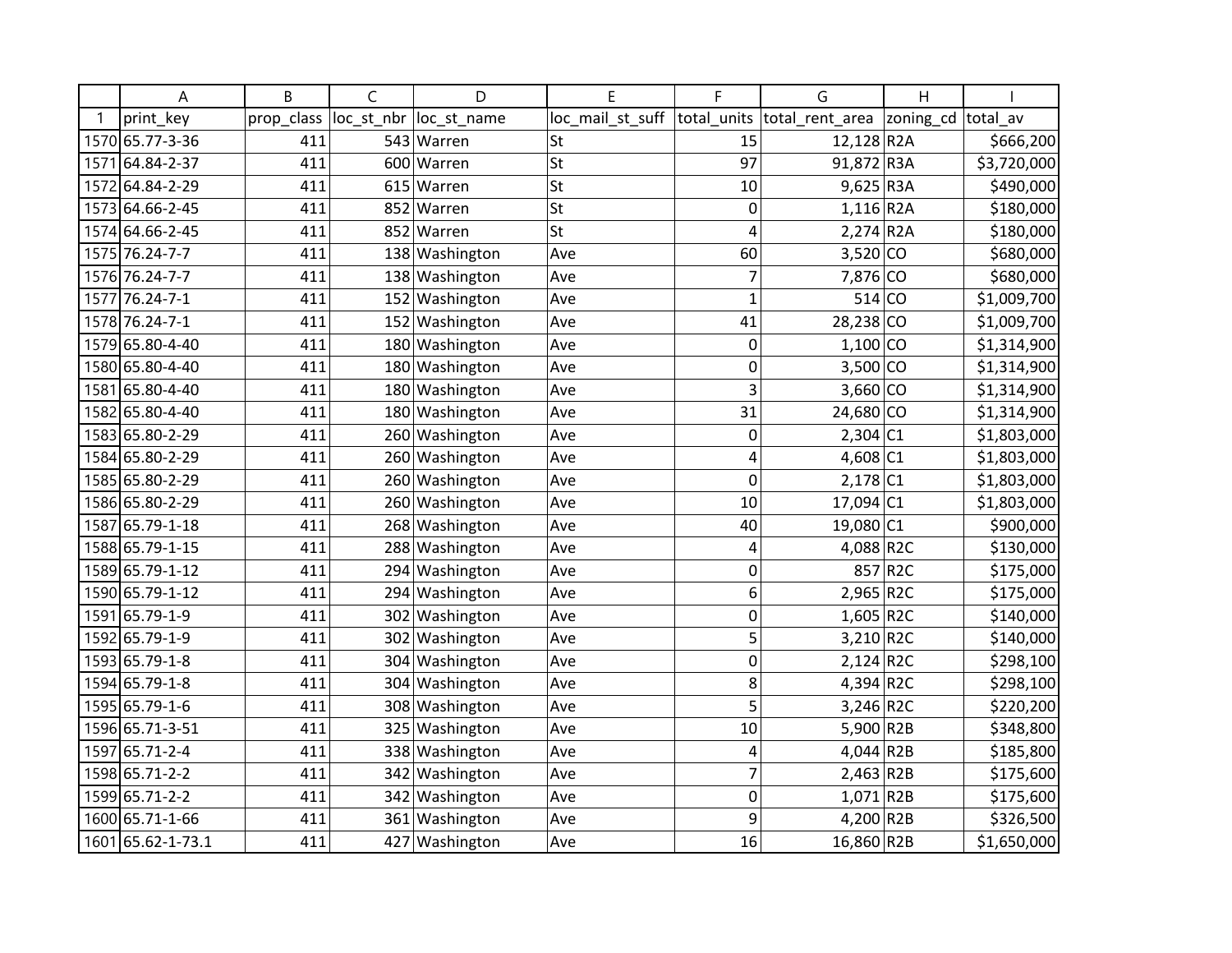| Α                   | B          | C          | D               | F                | F           | G                        | Η         |              |
|---------------------|------------|------------|-----------------|------------------|-------------|--------------------------|-----------|--------------|
| print key           | prop class | loc st nbr | loc_st_name     | loc mail st suff | total_units | total rent area          | zoning_cd | total av     |
| 1602 65.62-2-48     | 411        |            | 456 Washington  | Ave              | 6           | $6,304$ R <sub>2</sub> B |           | \$245,000    |
| 1603 65.62-2-48     | 411        |            | 456 Washington  | Ave              | 0           | 2,080 R2B                |           | \$245,000    |
| 1604 65.62-2-46     | 411        |            | 460 Washington  | Ave              | 5           | 3,840 R2B                |           | \$236,100    |
| 1605 65.62-2-46     | 411        | 460        | Washington      | Ave              | 0           |                          | 768 R2B   | \$236,100    |
| 1606 65.62-1-53     | 411        | 487        | Washington      | Ave              | 4           | $3,564$ R2B              |           | \$170,000    |
| 1607 65.54 - 2 - 51 | 411        | 521        | Washington      | Ave              | 0           | $1,202$ R2B              |           | \$107,000    |
| 1608 65.54-2-51     | 411        | 521        | Washington      | Ave              | 4           | $2,404$ R <sub>2</sub> B |           | \$107,000    |
| 1609 65.54-3-13     | 411        | 522        | Washington      | Ave              | 0           | 5,280 R2B                |           | \$1,500,700  |
| 1610 65.54-3-13     | 411        | 522        | Washington      | Ave              | $\mathbf 0$ | 9,880 R2B                |           | \$1,500,700  |
| 1611 65.54-3-13     | 411        | 522        | Washington      | Ave              | 30          | 18,600 R2B               |           | \$1,500,700  |
| 1612 65.54-3-11     | 411        | 542        | Washington      | Ave              | 0           | $2,614$ R <sub>2</sub> B |           | \$278,000    |
| 1613 65.54-3-11     | 411        | 542        | Washington      | Ave              | 8           | 5,388 R2B                |           | \$278,000    |
| 1614 65.45-3-35     | 411        | 645        | Washington      | Ave              | 4           | 3,724 R2A                |           | \$189,500    |
| 1615 65.45-3-35     | 411        | 645        | Washington      | Ave              | 0           | $1,862$ R2A              |           | \$189,500    |
| 1616 64.44-3-23.3   | 411        | 787        | Washington      | Ave              | 4           | 4,472 R2A                |           | \$349,000    |
| 1617 64.35-2-10     | 411        | 944        | Washington      | Ave              | 6           | 8,152 R2A                |           | \$540,000    |
| 1618 64.35-2-10     | 411        | 944        | Washington      | Ave              | 0           |                          | 280 R2A   | \$540,000    |
| 1619 64.35 - 2-21   | 411        |            | 948 Washington  | Ave              | 6           | $6,360$ R2A              |           | \$323,600    |
| 1620 64.35-2-22     | 411        | 950        | Washington      | Ave              | 6           | $6,360$ R <sub>2</sub> A |           | \$323,600    |
| 1621 64.35-2-35     | 411        | 964        | Washington      | Ave              | 4           | 3,936 R2A                |           | \$244,800    |
| 1622 64.35-2-35     | 411        |            | 964 Washington  | Ave              | 0           | 1,968 R2A                |           | \$244,800    |
| 1623 64.35-2-36     | 411        | 970        | Washington      | Ave              | 4           | 3,936 R2A                |           | \$244,800    |
| 1624 64.35-2-36     | 411        |            | 970 Washington  | Ave              | 0           | 1,968 R2A                |           | \$244,800    |
| 1625 64.26-2-2      | 411        |            | 1066 Washington | Ave              | 6           | $6,252$ R2A              |           | \$318,100    |
| 1626 64.26-2-1      | 411        | 1070       | Washington      | Ave              | 6           | $6,252$ R2A              |           | \$318,100    |
| 1627 53.00-1-22     | 411        | 1385       | Washington      | Ave              | 0           | 47,103 C2                |           | \$12,000,000 |
| 1628 53.00-1-22     | 411        | 1385       | Washington      | Ave              | 141         | $47,103$ C <sub>2</sub>  |           | \$12,000,000 |
| 1629 53.00-1-22     | 411        |            | 1385 Washington | Ave              | 68          | 33,760                   | c2        | \$12,000,000 |
| 1630 53.00-1-22     | 411        |            | 1385 Washington | Ave              | 102         | 96,782 C2                |           | \$12,000,000 |
| 1631 53.00-1-30     | 411        |            | 1475 Washington | Ave              | 115         | 0                        | <b>CM</b> | \$13,300,000 |
| 1632 53.00-1-30     | 411        |            | 1475 Washington | Ave              | 115         | 150,000                  | <b>CM</b> | \$13,300,000 |
| 1633 65.21-3-40     | 411        |            | 21 Watervliet   | Ave              | 6           | $2,654$ C1               |           | \$133,200    |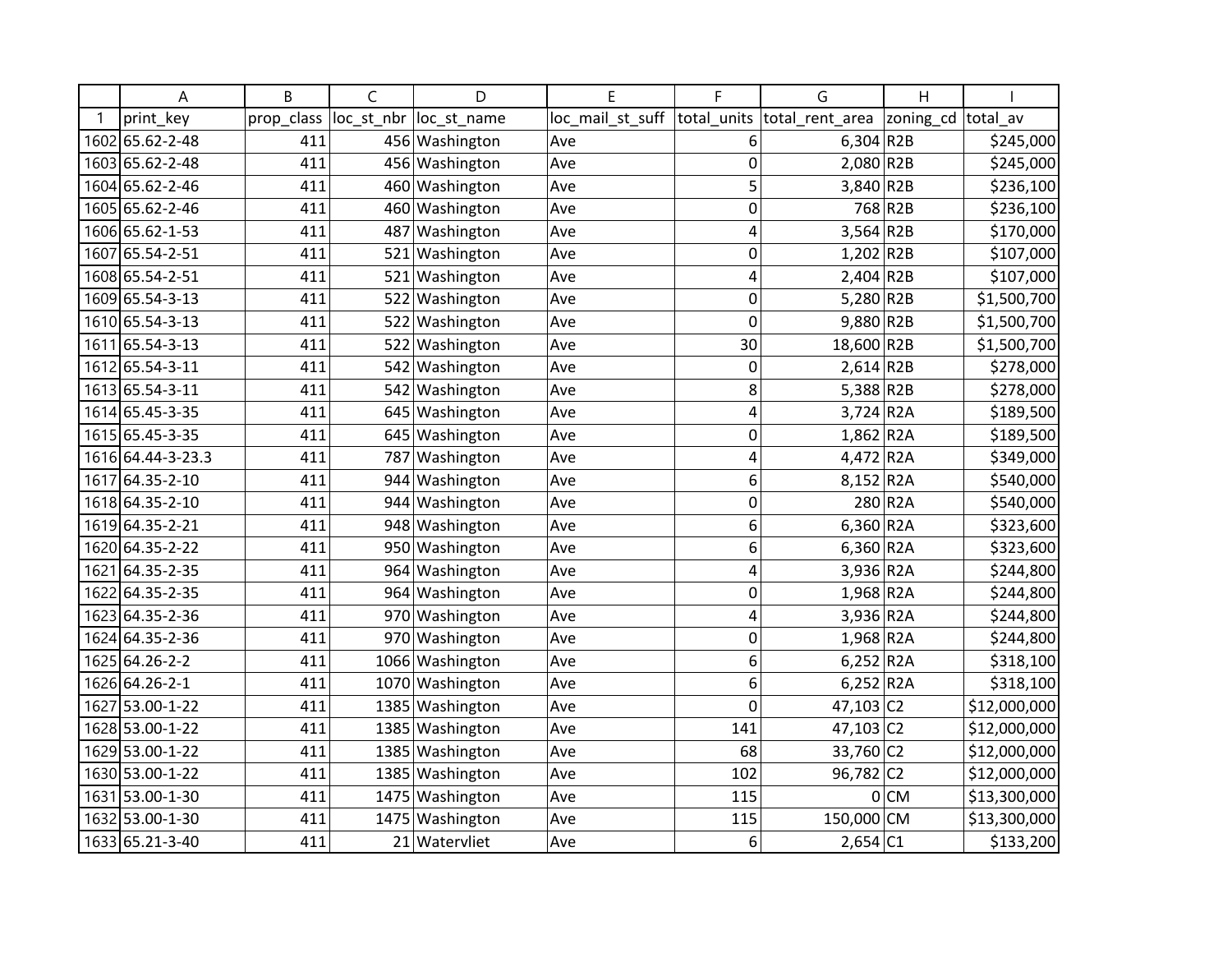| А               | B          | $\mathsf{C}$ | D             | E                | F              | G               | H         |             |
|-----------------|------------|--------------|---------------|------------------|----------------|-----------------|-----------|-------------|
| print_key       | prop_class | loc_st_nbr   | loc_st_name   | loc_mail_st_suff | total_units    | total_rent_area | zoning_cd | total av    |
| 1634 65.21-3-41 | 411        |              | 23 Watervliet | Ave              | 4              | $2,544$ C1      |           | \$127,600   |
| 1635 64.28-2-46 | 411        |              | 52 Watervliet | Ave              | 6              | $4,452$ C1      |           | \$283,200   |
| 1636 54.77-1-9  | 411        |              | 68 Watervliet | Ave              | $\mathbf 0$    | $1,232$ C1      |           | \$100,000   |
| 1637 54.77-1-9  | 411        |              | 68 Watervliet | Ave              | 4              | 2,496 C1        |           | \$100,000   |
| 1638 75.25-1-5  | 411        | 6            | Weis          | Rd               | 0              | $2,304$ R3A     |           | \$1,065,100 |
| 1639 75.25-1-5  | 411        | 6            | Weis          | Rd               | $\mathbf 0$    | $2,208$ R3A     |           | \$1,065,100 |
| 1640 75.25-1-5  | 411        |              | 6 Weis        | Rd               | $\mathbf 0$    | $2,544$ R3A     |           | \$1,065,100 |
| 1641 75.25-1-5  | 411        |              | 6 Weis        | Rd               | 18             | 14,112 R3A      |           | \$1,065,100 |
| 1642 75.25-1-13 | 411        |              | Weis          | Rd               | $\mathbf 0$    | $2,304$ R3A     |           | \$1,115,800 |
| 1643 75.25-1-13 | 411        |              | Weis          | Rd               | $\mathbf 0$    | $2,544$ R3A     |           | \$1,115,800 |
| 1644 75.25-1-13 | 411        |              | Weis          | Rd               | 18             | 14,784 R3A      |           | \$1,115,800 |
| 1645 75.25-1-12 | 411        | 27           | Weis          | Rd               | 0              | 3,408 R3A       |           | \$514,500   |
| 1646 75.25-1-12 | 411        | 27           | Weis          | Rd               | 8              | $6,816$ R3A     |           | \$514,500   |
| 1647 75.25-1-6  | 411        |              | 28 Weis       | Rd               | 0              | $2,304$ R3A     |           | \$1,040,500 |
| 1648 75.25-1-6  | 411        |              | 28 Weis       | Rd               | $\overline{0}$ | $1,240$ R3A     |           | \$1,040,500 |
| 1649 75.25-1-6  | 411        | 28           | Weis          | Rd               | $\overline{0}$ | $2,544$ R3A     |           | \$1,040,500 |
| 1650 75.25-1-6  | 411        | 28           | Weis          | Rd               | 18             | 14,784 R3A      |           | \$1,040,500 |
| 1651 75.25-1-11 | 411        |              | 35 Weis       | Rd               | $\mathbf 0$    | 3,408 R3A       |           | \$514,400   |
| 1652 75.25-1-11 | 411        | 35           | Weis          | Rd               | 8              | $6,816$ R3A     |           | \$514,400   |
| 1653 75.25-1-10 | 411        | 45           | Weis          | Rd               | $\mathbf 0$    | $2,304$ R3A     |           | \$1,115,800 |
| 1654 75.25-1-10 | 411        | 45           | Weis          | Rd               | $\mathbf 0$    | $2,544$ R3A     |           | \$1,115,800 |
| 1655 75.25-1-10 | 411        | 45           | Weis          | Rd               | 18             | 14,784 R3A      |           | \$1,115,800 |
| 1656 75.25-1-7  | 411        | 48           | Weis          | Rd               | 0              | $2,304$ R3A     |           | \$1,115,800 |
| 1657 75.25-1-7  | 411        |              | 48 Weis       | Rd               | 0              | $2,544$ R3A     |           | \$1,115,800 |
| 1658 75.25-1-7  | 411        |              | 48 Weis       | Rd               | 18             | 14,784 R3A      |           | \$1,115,800 |
| 1659 75.25-1-9  | 411        | 69           | Weis          | Rd               | $\mathbf 0$    | 2,912 R3A       |           | \$1,171,600 |
| 1660 75.25-1-9  | 411        | 69           | Weis          | Rd               | $\mathbf 0$    | $1,536$ R3A     |           | \$1,171,600 |
| 1661 75.25-1-9  | 411        | 69           | Weis          | Rd               | $\mathbf 0$    | $1,776$ R3A     |           | \$1,171,600 |
| 1662 75.25-1-9  | 411        |              | 69 Weis       | Rd               | 20             | 15,520 R3A      |           | \$1,171,600 |
| 1663 75.25-1-8  | 411        |              | 70 Weis       | Rd               | $\mathbf 0$    | 3,408 R3A       |           | \$1,246,200 |
| 1664 75.25-1-8  | 411        | 70           | Weis          | Rd               | $\mathbf 0$    | $1,536$ R3A     |           | \$1,246,200 |
| 1665 75.25-1-8  | 411        |              | 70 Weis       | Rd               | $\mathbf 0$    | $1,776$ R3A     |           | \$1,246,200 |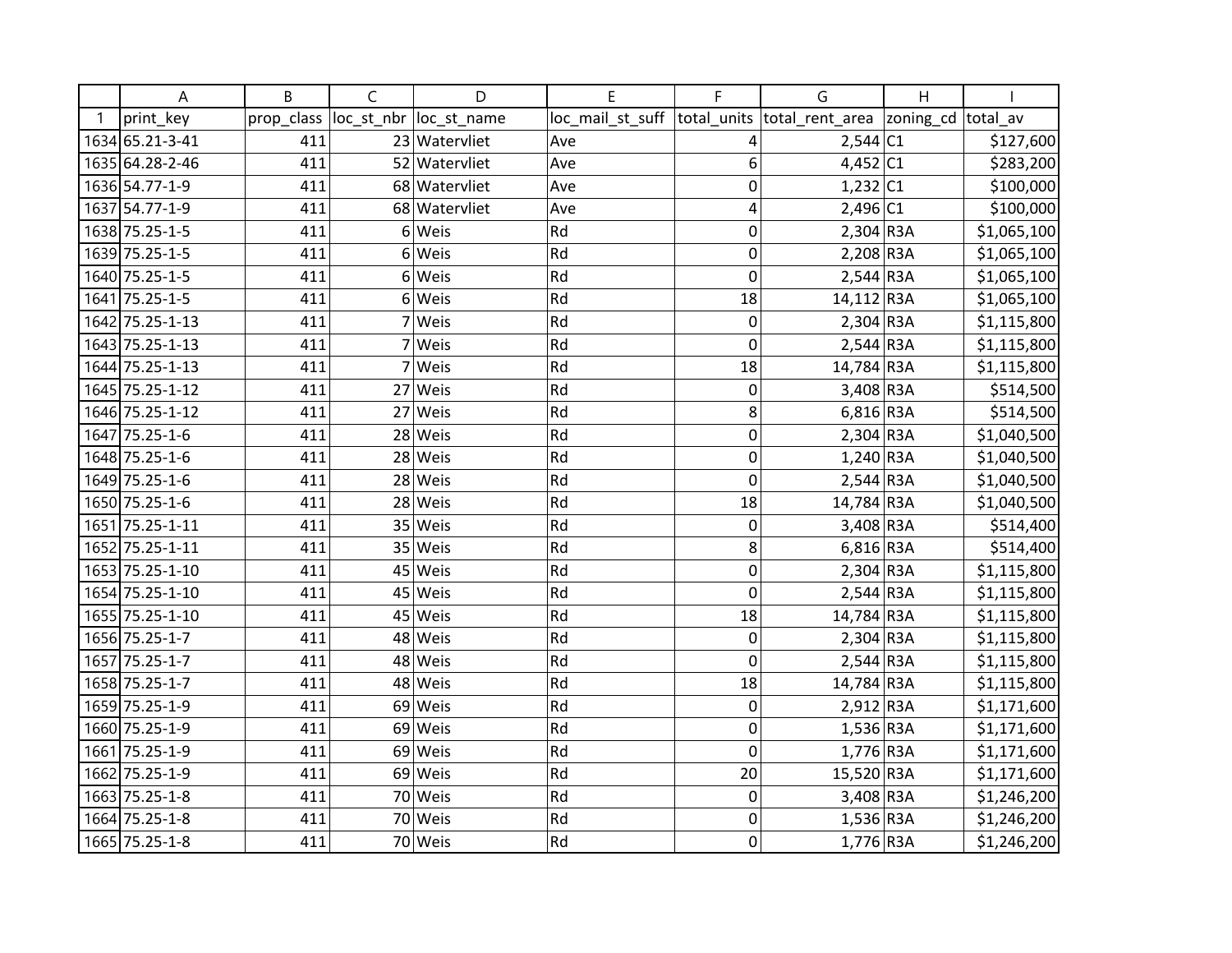| А                | B          | $\mathsf{C}$ | D            | E                | F              | G                          | H       |             |
|------------------|------------|--------------|--------------|------------------|----------------|----------------------------|---------|-------------|
| print_key        | prop_class | loc_st_nbr   | loc_st_name  | loc_mail_st_suff | total_units    | total_rent_area  zoning_cd |         | total av    |
| 1666 75.25-1-8   | 411        |              | 70 Weis      | Rd               | 20             | 16,512 R3A                 |         | \$1,246,200 |
| 1667 65.62-1-29  | 411        |              | 56 West      | <b>St</b>        | $\mathbf 0$    | $1,633$ R2B                |         | \$120,000   |
| 1668 65.62-1-29  | 411        |              | 56 West      | St               | 4              | $3,334$ R2B                |         | \$120,000   |
| 1669 65.62-1-25  |            | 411 70-72    | West         | <b>St</b>        | 4              | $2,576$ R2B                |         | \$20,000    |
| 1670 65.62-1-25  | 411        | 70-72        | West         | St               | 0              | $1,288$ R2B                |         | \$20,000    |
| 1671 65.54-4-46  |            | 411 92-94    | West         | St               | $\mathbf 0$    | 2,032 R2B                  |         | \$120,000   |
| 1672 65.54-4-46  |            | 411 92-94    | West         | <b>St</b>        | 4              | 4,064 R2B                  |         | \$120,000   |
| 1673 64.82-2-60  | 411        |              | 23 West Erie | St               | $\mathbf 0$    | $1,147$ R2A                |         | \$171,800   |
| 1674 64.82-2-60  | 411        |              | 23 West Erie | <b>St</b>        | 4              | $2,294$ R <sub>2</sub> A   |         | \$171,800   |
| 1675 76.58-1-47  | 411        |              | 64 Westerlo  | St               | 3              | 6,558 R2C                  |         | \$387,800   |
| 1676 76.58-1-47  | 411        |              | 64 Westerlo  | St               | $\mathbf 0$    | 2,186 R2C                  |         | \$387,800   |
| 1677 76.58-2-1   |            | 411 65A      | Westerlo     | <b>St</b>        | 10             | 7,200 R2C                  |         | \$377,900   |
| 1678 76.57-3-1.1 | 411        |              | 71 Westerlo  | <b>St</b>        | $\overline{7}$ | 8,612 R2C                  |         | \$399,600   |
| 1679 76.57-3-1.1 | 411        |              | 71 Westerlo  | St               | 0              | $3,764$ R2C                |         | \$399,600   |
| 1680 76.57-2-10  | 411        |              | 83 Westerlo  | <b>St</b>        | 9              | 7,665 C1                   |         | \$405,400   |
| 1681 76.57-2-9   | 411        |              | 85 Westerlo  | <b>St</b>        | $\mathbf 0$    | 1,906 R2C                  |         | \$362,100   |
| 1682 76.57-2-9   | 411        |              | 85 Westerlo  | St               | 6              | 5,044 R2C                  |         | \$362,100   |
| 1683 76.57-2-5.1 | 411        |              | 95 Westerlo  | <b>St</b>        | 4              | 4,900 R2C                  |         | \$274,900   |
| 1684 65.71-2-15  | 411        |              | 19 Western   | Ave              | $\mathbf 0$    |                            | 720 R2B | \$201,500   |
| 1685 65.71-2-15  | 411        | 19           | Western      | Ave              | 5              | 2,880 R2B                  |         | \$201,500   |
| 1686 65.71-2-1   | 411        | 27           | Western      | Ave              | 31             | 38,452 R2B                 |         | \$2,800,000 |
| 1687 65.17-2-11  | 411        |              | 128 Western  | Ave              | 4              | $2,632$ R2B                |         | \$180,400   |
| 1688 65.17-2-11  | 411        |              | 128 Western  | Ave              | 0              | $1,072$ R2B                |         | \$180,400   |
| 1689 65.62-2-69  | 411        |              | 153 Western  | Ave              | 4              | $3,112$ R2B                |         | \$180,400   |
| 1690 65.62-2-69  | 411        |              | 153 Western  | Ave              | 0              | $1,556$ R2B                |         | \$180,400   |
| 1691 65.70-1-30  | 411        |              | 154 Western  | Ave              | $\mathbf 0$    | $1,316$ R2B                |         | \$220,000   |
| 1692 65.70-1-30  | 411        |              | 154 Western  | Ave              | 5              | 3,948 R2B                  |         | \$220,000   |
| 1693 65.70-1-29  | 411        |              | 156 Western  | Ave              | $\mathbf 0$    | $1,316$ R2B                |         | \$220,000   |
| 1694 65.70-1-29  | 411        |              | 156 Western  | Ave              | 5              | 3,948 R2B                  |         | \$220,000   |
| 1695 65.70-1-23  | 411        |              | 166 Western  | Ave              | $\mathbf 0$    | $1,165$ R2B                |         | \$210,000   |
| 1696 65.70-1-23  | 411        |              | 166 Western  | Ave              | 4              | 3,495 R2B                  |         | \$210,000   |
| 1697 65.62-3-63  | 411        |              | 173 Western  | Ave              | $\mathbf 0$    | $1,451$ R2B                |         | \$212,000   |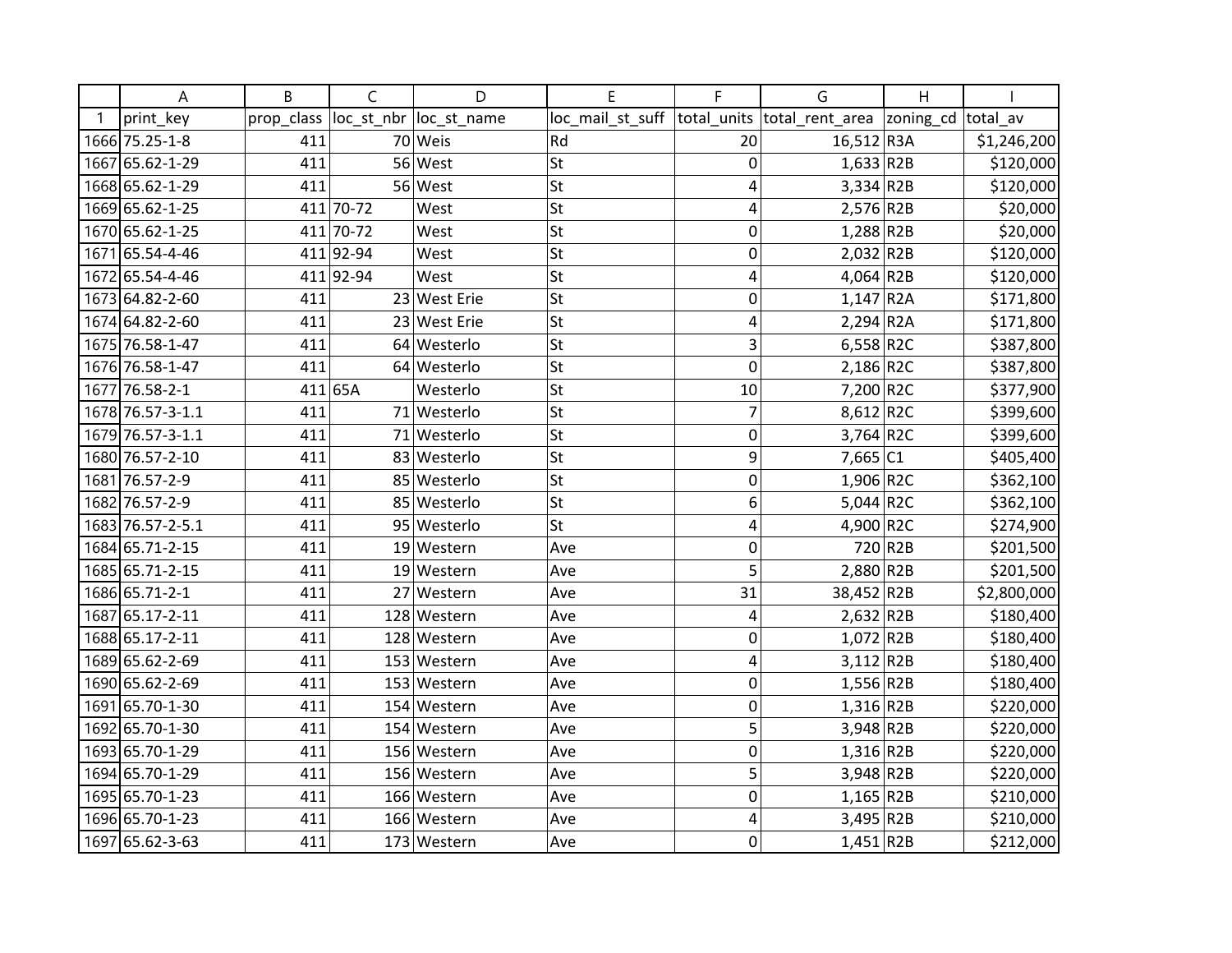| Α                 | B          | C          | D           | E                | F              | G                        | H         |           |
|-------------------|------------|------------|-------------|------------------|----------------|--------------------------|-----------|-----------|
| print key         | prop_class | loc_st_nbr | loc_st_name | loc_mail_st_suff | total units    | total_rent_area          | zoning_cd | total av  |
| 1698 65.62-3-63   | 411        |            | 173 Western | Ave              | 12             | 3,576 R2B                |           | \$212,000 |
| 1699 65.70-1-19   | 411        |            | 174 Western | Ave              | $\mathbf 0$    | $1,002$ R2B              |           | \$218,300 |
| 1700 65.70-1-19   | 411        |            | 174 Western | Ave              | 4              | $4,008$ R2B              |           | \$218,300 |
| 1701 65.70-1-16   | 411        |            | 180 Western | Ave              | 4              | $3,231$ R2B              |           | \$218,300 |
| 1702 65.70-1-16   | 411        |            | 180 Western | Ave              | 0              | 1,077 R2B                |           | \$218,300 |
| 1703 65.70-1-14   | 411        |            | 186 Western | Ave              | $\mathbf 0$    | $1,326$ R2B              |           | \$245,000 |
| 1704 65.70-1-14   | 411        |            | 186 Western | Ave              | 6              | $3,186$ R <sub>2</sub> B |           | \$245,000 |
| 1705 65.70-1-4    | 411        |            | 206 Western | Ave              | $\overline{7}$ | $4,109$ R2B              |           | \$250,000 |
| 1706 65.70-1-4    | 411        |            | 206 Western | Ave              | 0              | $1,223$ R2B              |           | \$250,000 |
| 1707 65.70-1-3    | 411        |            | 208 Western | Ave              | 6              | $4,109$ R2B              |           | \$218,300 |
| 1708 65.70-1-3    | 411        |            | 208 Western | Ave              | 0              | $1,223$ R2B              |           | \$218,300 |
| 1709 65.61-5-41.1 | 411        |            | 233 Western | Ave              | 5              | $3,646$ C1               |           | \$190,400 |
| 1710 65.61-5-42   | 411        | 237        | Western     | Ave              | 6              | 5,760 R2B                |           | \$330,400 |
| 1711 65.61-5-45   | 411        |            | 247 Western | Ave              | 5              | $3,531$ R2B              |           | \$200,200 |
| 1712 65.61-5-45   | 411        |            | 247 Western | Ave              | $\mathbf 0$    |                          | 880 R2B   | \$200,200 |
| 1713 65.61-5-61   | 411        | 277        | Western     | Ave              | $\mathbf 0$    |                          | 525 R2B   | \$188,100 |
| 1714 65.61-5-61   | 411        | 277        | Western     | Ave              | 6              | 3,696 R2B                |           | \$188,100 |
| 1715 65.61-2-21   | 411        | 284        | Western     | Ave              | 5              | $3,034$ R <sub>2B</sub>  |           | \$218,300 |
| 1716 65.61-2-6    | 411        |            | 328 Western | Ave              | 10             | $6,714$ R2B              |           | \$409,000 |
| 1717 65.61-2-6    | 411        |            | 328 Western | Ave              | 0              | 2,496 R2B                |           | \$409,000 |
| 1718 64.60-1-15   | 411        |            | 437 Western | Ave              | 4              | $6,134$ R <sub>2</sub> A |           | \$240,000 |
| 1719 64.60-1-15   | 411        | 437        | Western     | Ave              | 0              | $2,162$ R <sub>2</sub> A |           | \$240,000 |
| 1720 64.60-1-18   | 411        | 4491       | Western     | Ave              | $\mathbf 0$    | $1,558$ R2A              |           | \$239,500 |
| 1721 64.60-1-18   | 411        |            | 449 Western | Ave              | 5              | 3,895 R2A                |           | \$239,500 |
| 1722 64.59-3-12   | 411        |            | 453 Western | Ave              | 6              | $3,703$ R2A              |           | \$251,200 |
| 1723 64.59-3-12   | 411        |            | 453 Western | Ave              | $\mathbf 0$    | $1,394$ R <sub>2</sub> A |           | \$251,200 |
| 1724 64.59-3-17   | 411        |            | 465 Western | Ave              | $\mathbf 0$    | $1,418$ R <sub>2</sub> A |           | \$199,000 |
| 1725 64.59-3-17   | 411        | 465        | Western     | Ave              | 5              | $3,561$ R2A              |           | \$199,000 |
| 1726 64.59-2-6    | 411        |            | 488 Western | Ave              | 4              | 3,440 R2A                |           | \$230,900 |
| 1727 64.59-2-6    | 411        |            | 488 Western | Ave              | $\mathbf 0$    | $1,472$ R2A              |           | \$230,900 |
| 1728 64.59-2-2    | 411        |            | 494 Western | Ave              | 0              | $1,677$ R2A              |           | \$253,600 |
| 1729 64.59-2-2    | 411        |            | 494 Western | Ave              | 4              | 3,386 R2A                |           | \$253,600 |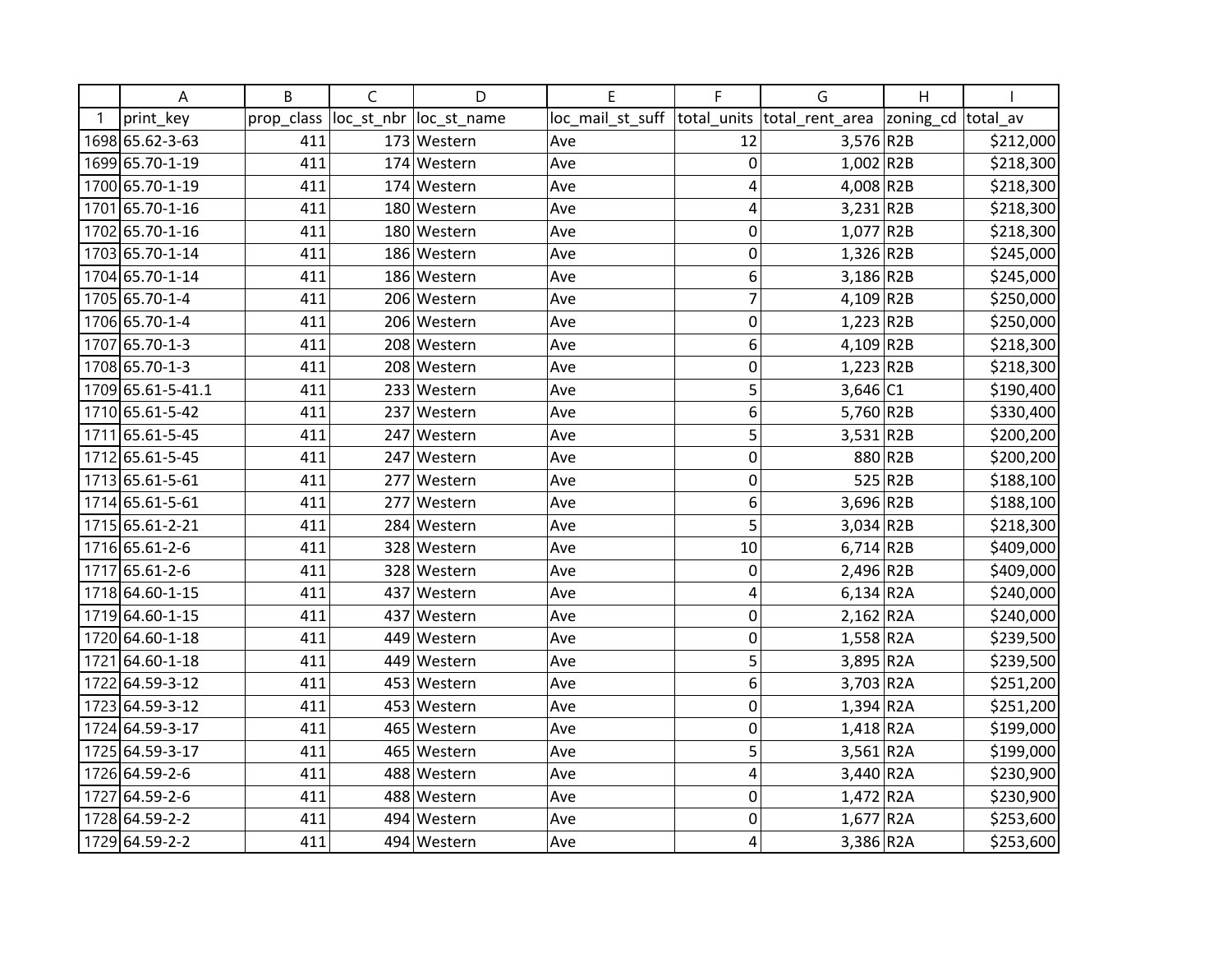| Α               | B          | C          | D            | E                | F              | G                        | H         |           |
|-----------------|------------|------------|--------------|------------------|----------------|--------------------------|-----------|-----------|
| print key       | prop_class | loc_st_nbr | loc_st_name  | loc_mail_st_suff | total units    | total_rent_area          | zoning_cd | total av  |
| 1730 64.59-1-9  | 411        |            | 540 Western  | Ave              | 5              | $3,931$ C1               |           | \$219,500 |
| 1731 64.59-1-9  | 411        |            | 540 Western  | Ave              | $\mathbf 0$    | $1,665$ C1               |           | \$219,500 |
| 1732 64.51-2-42 | 411        |            | 541 Western  | Ave              | $\overline{4}$ | 4,098 R2A                |           | \$205,600 |
| 1733 64.50-2-7  | 411        |            | 570 Western  | Ave              | 25             | 8,440 R2A                |           | \$578,600 |
| 1734 64.50-2-7  | 411        |            | 570 Western  | Ave              | 0              | $2,848$ R <sub>2</sub> A |           | \$578,600 |
| 1735 64.50-1-3  | 411        | 575        | Western      | Ave              | 4              | 3,448 R2A                |           | \$218,300 |
| 1736 64.50-1-3  | 411        | 575        | Western      | Ave              | 0              | $1,490$ R2A              |           | \$218,300 |
| 1737 64.50-2-8  | 411        |            | 576 Western  | Ave              | $\mathbf 0$    | $2,429$ R <sub>2</sub> A |           | \$289,000 |
| 1738 64.50-2-8  | 411        |            | 576 Western  | Ave              | $\overline{7}$ | $6,564$ R2A              |           | \$289,000 |
| 1739 64.50-1-4  | 411        | 577        | Western      | Ave              | $\mathbf 0$    |                          | 500 R2A   | \$226,400 |
| 1740 64.50-1-4  | 411        | 577        | Western      | Ave              | 6              | 4,450 R2A                |           | \$226,400 |
| 1741 64.50-2-17 | 411        |            | 586 Western  | Ave              | 10             | 3,466 R2A                |           | \$304,300 |
| 1742 64.50-2-17 | 411        |            | 586 Western  | Ave              | $\mathbf 0$    | 1,876 R2A                |           | \$304,300 |
| 1743 64.50-2-18 | 411        |            | 590 Western  | Ave              | 0              | $1,830$ R <sub>2</sub> A |           | \$218,300 |
| 1744 64.50-2-18 | 411        |            | 590 Western  | Ave              | $\overline{4}$ | 3,558 R2A                |           | \$218,300 |
| 1745 64.50-2-19 | 411        |            | 594 Western  | Ave              | $\mathbf 0$    | $1,830$ R2A              |           | \$218,300 |
| 1746 64.50-2-19 | 411        |            | 594 Western  | Ave              | 4              | $3,558$ R2A              |           | \$218,300 |
| 1747 64.50-2-20 | 411        |            | 600 Western  | Ave              | $\mathbf 0$    | $1,144$ R2A              |           | \$218,300 |
| 1748 64.50-2-20 | 411        |            | 600 Western  | Ave              | 4              | $2,288$ R <sub>2</sub> A |           | \$218,300 |
| 1749 64.49-1-78 | 411        |            | 686 Western  | Ave              | 0              |                          | 752 R1B   | \$181,900 |
| 1750 64.49-1-78 | 411        |            | 686 Western  | Ave              | 4              | 3,259 R1B                |           | \$181,900 |
| 1751 64.6-2-1   | 411        |            | 841 Western  | Ave              | 20             | 7,200 R3A                |           | \$425,700 |
| 1752 64.6-2-1   | 411        |            | 841 Western  | Ave              | $\mathbf 0$    |                          | 305 R3A   | \$425,700 |
| 1753 64.6-2-1   | 411        |            | 841 Western  | Ave              | $\mathbf 0$    |                          | 897 R3A   | \$425,700 |
| 1754 64.30-1-19 | 411        |            | 1060 Western | Ave              | 12             | 13,338 R3A               |           | \$740,000 |
| 1755 64.30-1-17 | 411        |            | 1070 Western | Ave              | $\mathbf 0$    | $1,344$ R3A              |           | \$161,000 |
| 1756 64.30-1-17 | 411        |            | 1070 Western | Ave              | 4              | $2,688$ R3A              |           | \$161,000 |
| 1757 64.22-2-17 | 411        |            | 1083 Western | Ave              | 5              | $5,435$ R3A              |           | \$338,400 |
| 1758 64.22-2-17 | 411        |            | 1083 Western | Ave              | $\mathbf 0$    | $1,087$ R3A              |           | \$338,400 |
| 1759 64.22-2-16 | 411        |            | 1085 Western | Ave              | 5              | $5,435$ R3A              |           | \$338,000 |
| 1760 64.22-2-16 | 411        |            | 1085 Western | Ave              | 0              | $1,087$ R3A              |           | \$338,000 |
| 1761 64.22-2-15 | 411        |            | 1093 Western | Ave              | $\mathbf 0$    | $1,740$ R3A              |           | \$238,500 |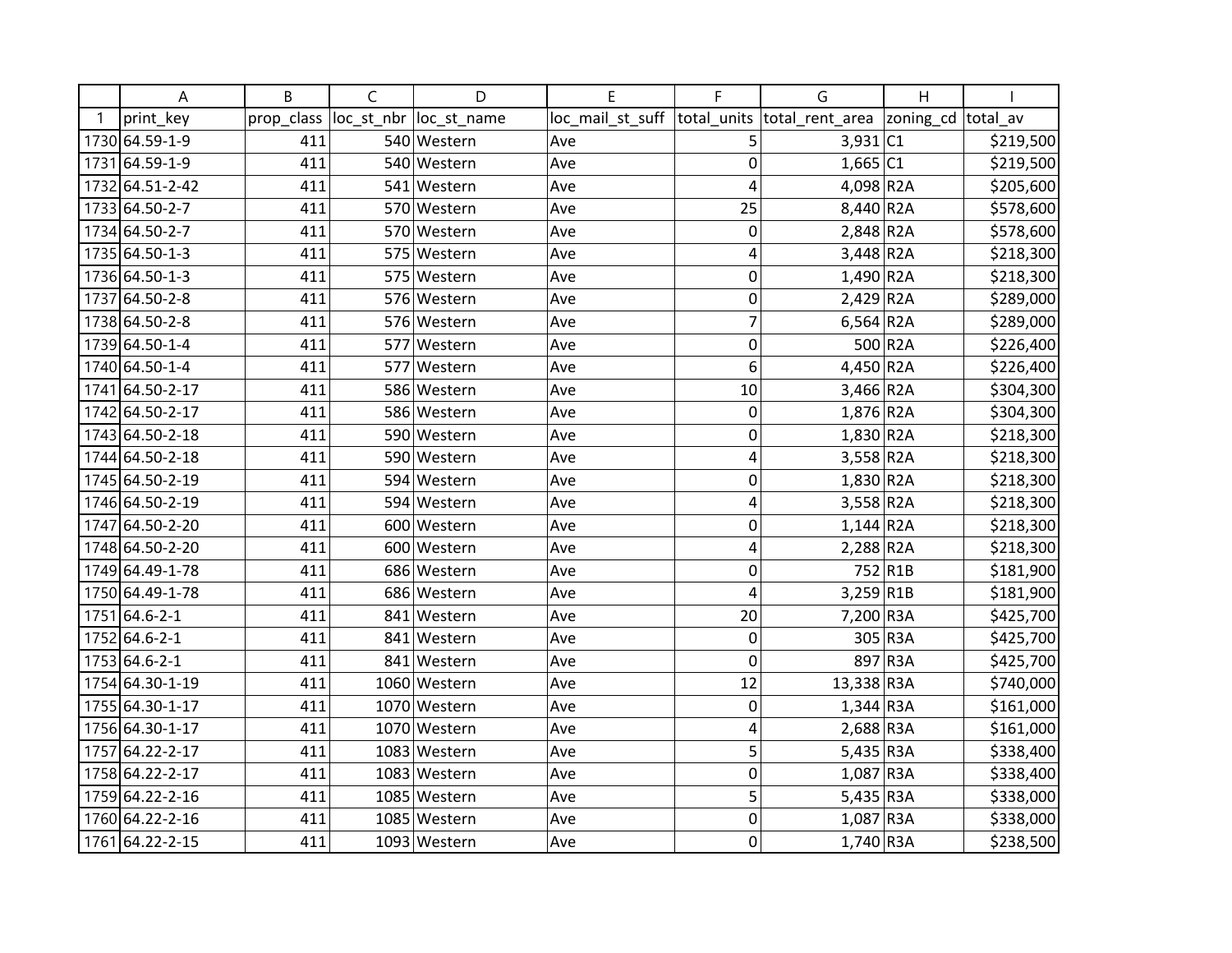| Α                 | B          | C          | D             | E                | F           | G               | H         |             |
|-------------------|------------|------------|---------------|------------------|-------------|-----------------|-----------|-------------|
| print key         | prop_class | loc_st_nbr | loc_st_name   | loc_mail_st_suff | total units | total_rent_area | zoning_cd | total av    |
| 1762 64.22-2-15   | 411        |            | 1093 Western  | Ave              | 5           | 3,480 R3A       |           | \$238,500   |
| 1763 64.30-1-6    | 411        |            | 1098 Western  | Ave              | 6           | $6,372$ R3A     |           | \$396,300   |
| 1764 64.22-2-14   | 411        |            | 1101 Western  | Ave              | $\mathbf 0$ | $1,632$ R3A     |           | \$214,500   |
| 1765 64.22-2-14   | 411        |            | 1101 Western  | Ave              | 4           | $3,264$ R3A     |           | \$214,500   |
| 1766 64.30-1-5    | 411        |            | 1102 Western  | Ave              | 6           | $6,372$ R3A     |           | \$396,300   |
| 1767 64.22-2-13   | 411        |            | 1111 Western  | Ave              | $\mathbf 0$ | $1,916$ R3A     |           | \$262,700   |
| 1768 64.22-2-13   | 411        |            | 1111 Western  | Ave              | 4           | 3,832 R3A       |           | \$262,700   |
| 1769 64.22-1-23.1 | 411        |            | 1124 Western  | Ave              | 5           | $5,280$ R3A     |           | \$259,000   |
| 1770 64.22-1-24   | 411        |            | 1128 Western  | Ave              | 6           | $5,944$ R3A     |           | \$342,000   |
| 1771 64.22-1-9.20 | 411        |            | 1135 Western  | Ave              | 8           | 7,488 R3A       |           | \$523,900   |
| 1772 64.22-1-13   | 411        |            | 1144 Western  | Ave              | 18          | 24,192 R3A      |           | \$1,111,300 |
| 1773 64.21-2-45   | 411        |            | 1152 Western  | Ave              | 4           | $2,746$ R3A     |           | \$234,800   |
| 1774 64.21-2-45   | 411        |            | 1152 Western  | Ave              | $\mathbf 0$ | $1,194$ R3A     |           | \$234,800   |
| 1775 64.21-2-44   | 411        |            | 1154 Western  | Ave              | 4           | $2,746$ R3A     |           | \$234,800   |
| 1776 64.21-2-44   | 411        |            | 1154 Western  | Ave              | $\mathbf 0$ | $1,194$ R3A     |           | \$234,800   |
| 1777 75.68-1-38   | 411        |            | 73 Whitehall  | Rd               | $\mathbf 0$ | $1,712$ R1B     |           | \$153,200   |
| 1778 75.68-1-38   | 411        |            | 73 Whitehall  | Rd               | 5           | $3,442$ R1B     |           | \$153,200   |
| 1779 75.10-1-1.3  | 411        |            | 360 Whitehall | Rd               | 72          | 77,456 R4       |           | \$6,760,000 |
| 1780 75.06-1-3.1  | 411        |            | 426 Whitehall | Rd               | 91          | 62,052 R4       |           | \$3,971,900 |
| 1781 75.06-1-3.2  | 411        |            | 428 Whitehall | Rd               | 50          | 38,532 R4       |           | \$2,924,500 |
| 1782 65.80-3-76   | 411        |            | 18 Willett    | <b>St</b>        | 4           | 3,568 R2C       |           | \$244,600   |
| 1783 65.80-3-75   | 411        |            | 20 Willett    | St               | 5           | 5,928 R2C       |           | \$364,500   |
| 1784 65.80-3-75   | 411        |            | 20 Willett    | St               | $\mathbf 0$ | 1,680 R2C       |           | \$364,500   |
| 1785 65.80-3-73   | 411        |            | 26 Willett    | St               | 10          | 4,936 R2C       |           | \$443,000   |
| 1786 65.80-3-73   | 411        |            | 26 Willett    | St               | $\mathbf 0$ | $1,368$ R2C     |           | \$443,000   |
| 1787 65.80-3-72   | 411        |            | 28 Willett    | <b>St</b>        | 8           | 7,950 R2C       |           | \$488,800   |
| 1788 76.23-3-40   | 411        |            | 38 Willett    | <b>St</b>        | 4           | $5,433$ R2C     |           | \$360,000   |
| 1789 76.23-3-40   | 411        |            | 38 Willett    | St               | 0           |                 | 789 R2C   | \$360,000   |
| 1790 76.23-3-39   | 411        |            | 40 Willett    | <b>St</b>        | 9           | 6,870 R2C       |           | \$509,800   |
| 1791 76.23-3-38   | 411        |            | 42 Willett    | <b>St</b>        | 10          | 6,870 R2C       |           | \$509,800   |
| 1792 76.23-3-37   | 411        |            | 44 Willett    | <b>St</b>        | 8           | 7,786 R2C       |           | \$609,000   |
| 1793 76.23-3-36   | 411        |            | 46 Willett    | <b>St</b>        | 6           | 4,156 R2C       |           | \$390,000   |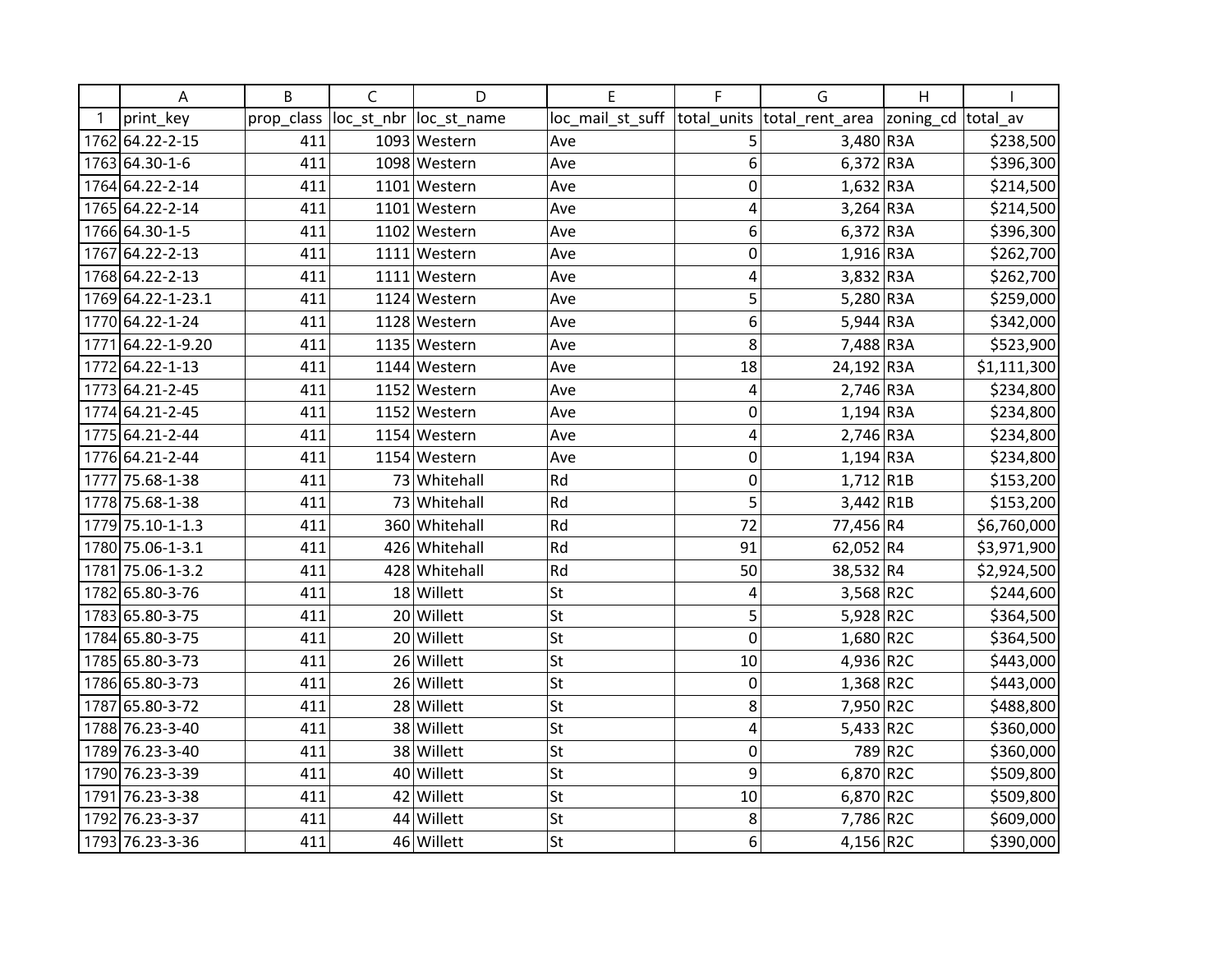| Α                 | B          | C          | D            | E                | F            | G                           | Η                  |             |
|-------------------|------------|------------|--------------|------------------|--------------|-----------------------------|--------------------|-------------|
| print_key         | prop_class | loc_st_nbr | loc_st_name  | loc_mail_st_suff |              | total_units total_rent_area | zoning_cd total_av |             |
| 1794 76.23-3-36   | 411        |            | 46 Willett   | St               | 0            |                             | 396 R2C            | \$390,000   |
| 1795 76.23-3-35   | 411        |            | 48 Willett   | St               | 6            | 4,646 R2C                   |                    | \$417,000   |
| 1796 76.23-3-33   | 411        |            | 58 Willett   | <b>St</b>        | 0            |                             | 745 R2C            | \$389,600   |
| 1797 76.23-3-33   | 411        |            | 58 Willett   | <b>St</b>        | 7            | $5,251$ R2C                 |                    | \$389,600   |
| 1798 76.23-3-30   | 411        |            | 64 Willett   | <b>St</b>        | 8            | 7,048 R2C                   |                    | \$650,000   |
| 1799 76.23-3-79   | 411        |            | 70 Willett   | <b>St</b>        | 6            | 3,438                       |                    | \$294,400   |
| 1800 76.23-3-78   | 411        |            | 74 Willett   | St               | 70           | 80,040 R2C                  |                    | \$5,000,000 |
| 1801 76.23-3-78   | 411        |            | 74 Willett   | <b>St</b>        | 0            | 13,380 R2C                  |                    | \$5,000,000 |
| 1802 76.23-3-76.1 | 411        | 80         | Willett      | <b>St</b>        | 8            | 7,080 R2C                   |                    | \$485,300   |
| 1803 76.23-3-75   | 411        |            | 86 Willett   | <b>St</b>        | 69           | 70,225 R2C                  |                    | \$3,200,000 |
| 1804 76.23-3-75   | 411        |            | 86 Willett   | <b>St</b>        | 0            | 14,045 R2C                  |                    | \$3,200,000 |
| 1805 76.23-3-73   | 411        |            | 100 Willett  | St               | 0            | 1,600 R2C                   |                    | \$359,600   |
| 1806 76.23-3-73   | 411        |            | 100 Willett  | St               | 5            | 4,800 R2C                   |                    | \$359,600   |
| 1807 76.23-3-72   | 411        | 102        | Willett      | St               | 0            | $1,260$ R2C                 |                    | \$339,300   |
| 1808 76.23-3-72   | 411        | 102        | Willett      | St               | 6            | 3,780 R2C                   |                    | \$339,300   |
| 1809 64.74-4-3.1  | 411        | 29         | Winnie       | St               | $\mathbf{0}$ | 2,746 R3A                   |                    | \$500,700   |
| 1810 64.74-4-3.1  | 411        | 29         | Winnie       | St               | 16           | 13,730 R3A                  |                    | \$500,700   |
| 1811 64.81-2-15   | 411        |            | $101$ Winnie | St               | 10           | 9,430 R2A                   |                    | \$445,000   |
| 1812 64.81-2-15   | 411        |            | 101 Winnie   | St               | 0            | 1,886 R2A                   |                    | \$445,000   |
| 1813 64.50-1-39   |            | 411 43-45  | Winthrop     | Ave              | 0            | $1,248$ R2A                 |                    | \$218,300   |
| 1814 64.50-1-39   |            | 411 43-45  | Winthrop     | Ave              | 4            | 2,496 R2A                   |                    | \$218,300   |
| 1815 64.50-1-40   | 411        |            | 49 Winthrop  | Ave              | 0            | $1,440$ R <sub>2</sub> A    |                    | \$218,300   |
| 1816 64.50-1-40   | 411        |            | 49 Winthrop  | Ave              | 4            | 2,880 R2A                   |                    | \$218,300   |
| 1817 64.42-2-43   | 411        | 62         | Winthrop     | Ave              | 4            | $3,229$ R2A                 |                    | \$228,200   |
| 1818 64.42-2-43   | 411        |            | 62 Winthrop  | Ave              | 0            | 1,388 R2A                   |                    | \$228,200   |
| 1819 64.42-2-22   | 411        |            | 75 Winthrop  | Ave              | 5            | 3,825 R2A                   |                    | \$213,500   |
| 1820 64.42-2-22   | 411        | 75         | Winthrop     | Ave              | 0            |                             | 765 R2A            | \$213,500   |
| 1821 64.42-2-23   | 411        | 79         | Winthrop     | Ave              | 5            | 3,825 R2A                   |                    | \$213,500   |
| 1822 64.42-2-23   | 411        | 79         | Winthrop     | Ave              | $\mathbf 0$  |                             | 765 R2A            | \$213,500   |
| 1823 64.42-2-24   | 411        |            | 81 Winthrop  | Ave              | 4            | 4,560 R2A                   |                    | \$254,600   |
| 1824 64.42-2-24   | 411        |            | 81 Winthrop  | Ave              | 0            | 2,280 R2A                   |                    | \$254,600   |
| 1825 64.42-2-27   | 411        |            | 95 Winthrop  | Ave              | 5            | $5,100$ R <sub>2</sub> A    |                    | \$255,000   |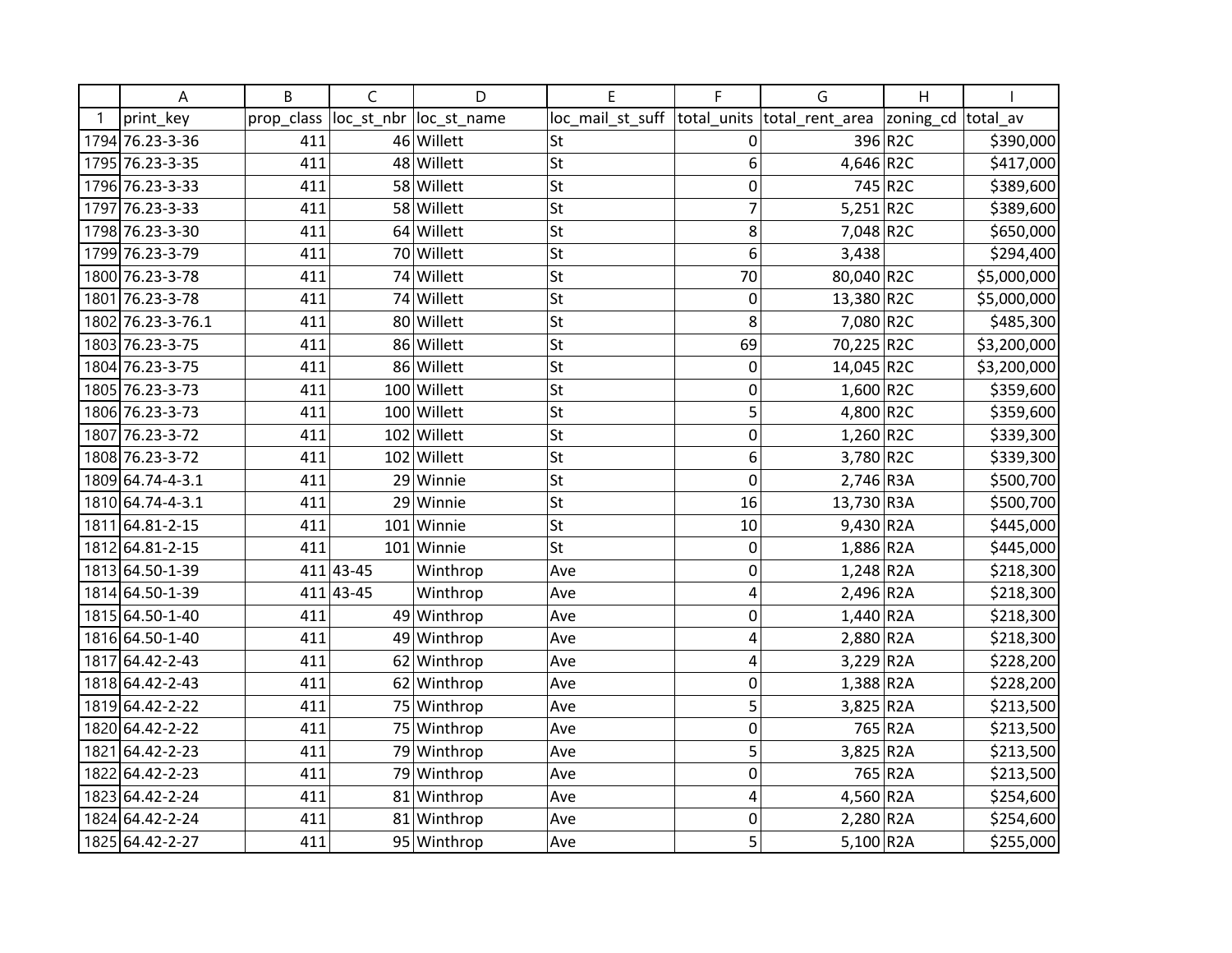| Α               | B          | C          | D            | E                | F              | G                        | H         |                       |
|-----------------|------------|------------|--------------|------------------|----------------|--------------------------|-----------|-----------------------|
| print key       | prop_class | loc_st_nbr | loc st name  | loc_mail_st_suff | total units    | total rent area          | zoning_cd | total av              |
| 1826 64.42-2-27 | 411        |            | 95 Winthrop  | Ave              | 0              | $1,020$ R2A              |           | \$255,000             |
| 1827 64.42-2-28 | 411        |            | 97 Winthrop  | Ave              | $\overline{4}$ | 4,520 R2A                |           | 5252,300              |
| 1828 64.42-2-28 | 411        |            | 97 Winthrop  | Ave              | $\mathbf 0$    | $2,256$ R <sub>2</sub> A |           | \$252,300             |
| 1829 64.42-2-30 | 411        |            | 107 Winthrop | Ave              | 0              | $1,897$ R <sub>2</sub> A |           | \$242,500             |
| 1830 64.42-2-30 | 411        | 107        | Winthrop     | Ave              | 4              | 3,899 R2A                |           | \$242,500             |
| 1831 64.42-2-59 | 411        | 110        | Winthrop     | Ave              | $\mathbf 0$    | 1,200 R2A                |           | \$165,000             |
| 1832 64.42-2-59 | 411        | 110        | Winthrop     | Ave              | 4              | 3,040 R2A                |           | $\overline{$}165,000$ |
| 1833 64.42-2-31 | 411        | 111        | Winthrop     | Ave              | 0              | $1,897$ R2A              |           | \$242,500             |
| 1834 64.42-2-31 | 411        |            | 111 Winthrop | Ave              | 4              | 3,899 R2A                |           | \$242,500             |
| 1835 64.35-2-13 | 411        |            | 143 Winthrop | Ave              | 0              | 2,000 R2A                |           | \$251,600             |
| 1836 64.35-2-13 | 411        |            | 143 Winthrop | Ave              | 4              | $4,000$ R2A              |           | \$251,600             |
| 1837 64.35-2-14 | 411        | 147        | Winthrop     | Ave              | $\mathbf 0$    | $2,000$ R <sub>2</sub> A |           | \$251,600             |
| 1838 64.35-2-14 | 411        | 147        | Winthrop     | Ave              | $\overline{4}$ | 4,000 R2A                |           | \$251,600             |
| 1839 64.35-2-15 | 411        |            | 149 Winthrop | Ave              | 4              | 3,536 R2A                |           | \$197,400             |
| 1840 64.35-2-15 | 411        |            | 149 Winthrop | Ave              | $\mathbf 0$    | $1,768$ R <sub>2</sub> A |           | \$197,400             |
| 1841 64.35-2-16 | 411        |            | 153 Winthrop | Ave              | 4              | 3,536 R2A                |           | \$197,400             |
| 1842 64.35-2-16 | 411        | 153        | Winthrop     | Ave              | 0              | 1,768 R2A                |           | \$197,400             |
| 1843 64.35-2-17 | 411        | 157        | Winthrop     | Ave              | 4              | 3,536 R2A                |           | \$197,400             |
| 1844 64.35-2-17 | 411        | 157        | Winthrop     | Ave              | $\mathbf 0$    | $1,768$ R <sub>2</sub> A |           | \$197,400             |
| 1845 75.28-4-31 | 411        |            | 25 Woodlawn  | Ave              | $\mathbf 0$    | $2,365$ R <sub>2</sub> A |           | \$247,500             |
| 1846 75.28-4-31 | 411        |            | 25 Woodlawn  | Ave              | 8              | 4,865 $R2A$              |           | \$247,500             |
| 1847 75.28-3-9  | 411        |            | 50 Woodlawn  | Ave              | 4              | 3,307 R2A                |           | \$208,000             |
| 1848 75.28-3-9  | 411        |            | 50 Woodlawn  | Ave              | $\mathbf 0$    | $1,643$ R <sub>2</sub> A |           | \$208,000             |
| 1849 75.28-2-10 | 411        |            | 84 Woodlawn  | Ave              | $\mathbf 0$    | $2,748$ R <sub>2</sub> A |           | \$225,300             |
| 1850 75.28-2-10 | 411        |            | 84 Woodlawn  | Ave              | $\overline{4}$ | 5,496 R2A                |           | \$225,300             |
| 1851 53.57-1-36 | 411        |            | 25 Yardboro  | Ave              | $\overline{4}$ | $3,588$ R <sub>2</sub> A |           | \$192,000             |
| 1852 53.57-1-36 | 411        |            | 25 Yardboro  | Ave              | $\mathbf 0$    |                          | 598 R2A   | \$192,000             |
| 1853 53.56-2-34 | 411        | 112        | Yardboro     | Ave              | 4              | $3,513$ R2A              |           | \$182,500             |
| 1854 65.77-1-11 | 411        |            | 288 Yates    | <b>St</b>        | $\mathbf 0$    |                          | 738 R2A   | \$200,000             |
| 1855 65.77-1-11 | 411        |            | 288 Yates    | <b>St</b>        | 4              | $1,476$ R2A              |           | \$200,000             |
| 1856 65.69-2-78 | 411        |            | 441 Yates    | St               | 0              | $1,344$ R2B              |           | \$206,400             |
| 1857 65.69-2-78 | 411        |            | 441 Yates    | <b>St</b>        | 6              | 4,056 R2B                |           | \$206,400             |